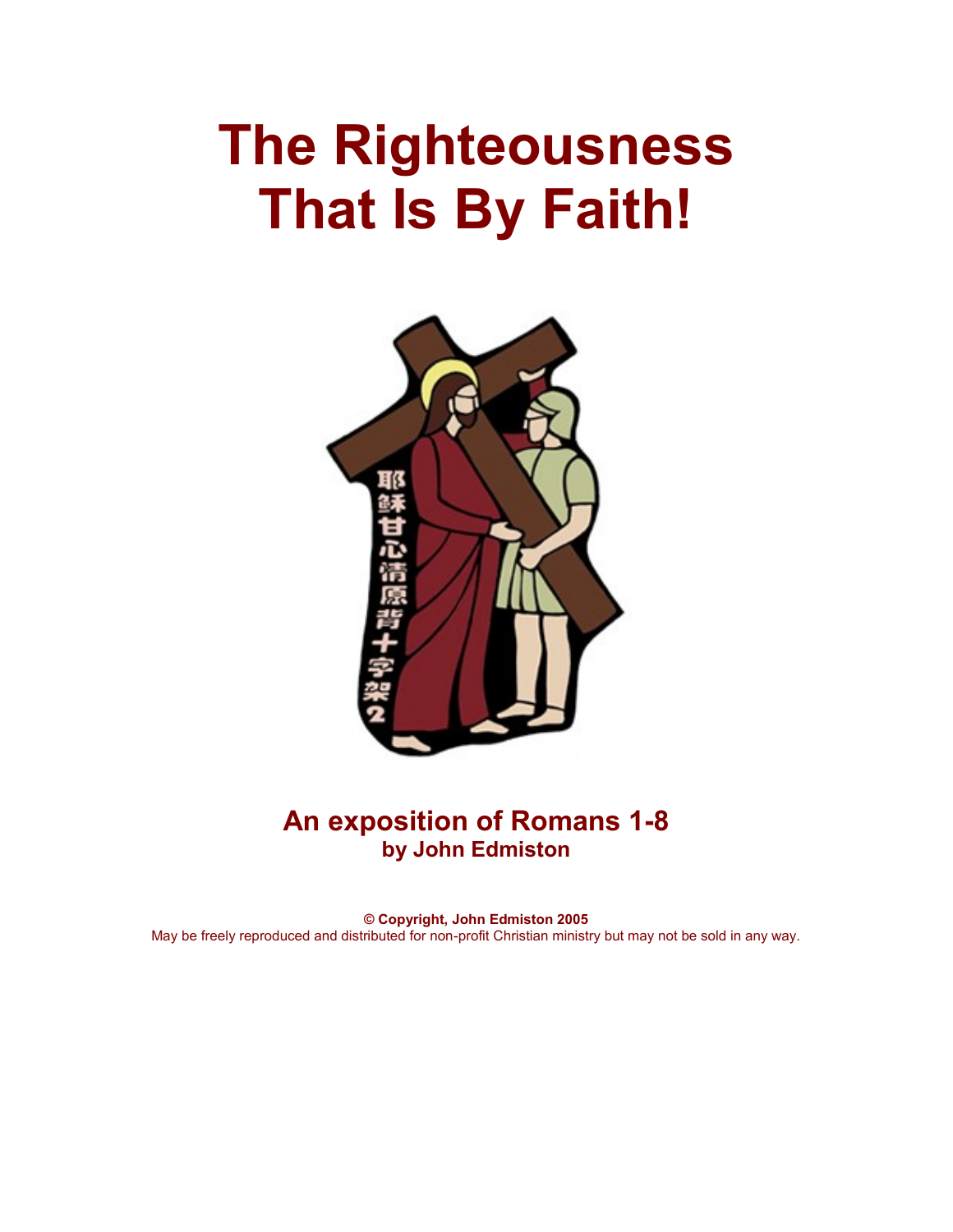# The Gospel Is….

**Romans 1:1b-1:4**... *separated to the gospel of God (which He had promised beforehand through His prophets in the Holy Scriptures), about His Son, Jesus Christ our Lord, who was made of the seed of David according to the flesh, who was marked out the Son of God in power, according to the Spirit of holiness, by the resurrection from the dead;*

The gospel is:

- a) of God
- b) a promised gospel –as revealed by the prophets in the Scriptures
- c) about His Son
- d) who is a real person, a descendant of King David
- e) and also was declared to be the Son of God in power
- f) by the Holy Spirit
- g) through the resurrection of Jesus from the dead.

The gospel is "of God" – it originated in the mind of the Father who then sent His Son for the redemption of all who believe. The Father was not reluctantly persuaded to have mercy but in fact decided on the gospel course of action "before the foundation of the world" (Ephesians 1:1-11).

The gospel of Jesus the Son of God was "promised beforehand... in the Scriptures" – through the prophets. The gospel was not made up in a day, or revealed as a new notion in a philosopher's brain. God was continually looking forward to the revelation of His Son and gave big hints to those who knew Him best – the prophets. These fragmentary hints (Hebrews 1:1-3) formed the pieces of a jigsaw puzzle with Jesus as the final answer. The gospel is what the prophets longed for. The gospel fulfills the law and the prophets. It is the completion of God's promise to fallen humanity made as early as Genesis 3:15: "And I will put enmity between you and the woman, and between your seed and her Seed; He will bruise your head, and you shall bruise His heel."

The gospel is "about His Son, Jesus Christ our Lord", in the words of the Purpose-Driven Life "it is not about you". The gospel is not about the individual Christian or even the needs of mankind as a whole. It is not a program or a doctrine. It is good news about the Son of God. Thus while the gospel enables personal salvation it is not wholly about personal salvation. The gospel is about the incarnation, ministry, suffering, death, resurrection and return of Jesus Christ – whether anyone gets saved or not. The good news would still be both true and good even if no one ever believed it. The fact that millions have believed it is wonderful, but the good news is simply and intrinsically good, because it is about the eternal Son of God.

"Who was made of the seed of David according to the flesh" – Jesus is a flesh and blood person with a definite (and royal and traceable) ancestry. Thus Jesus is far more than a conceptualization or a philosophical theory. Jesus could be touched, Jesus got tired, Jesus wept and got angry and suffered and died. Jesus was fully, definitely, historically and genetically human. Yet Jesus was not an "ordinary human", He was of the chosen Messianic line via Abraham, Isaac, Jacob, Judah and David, a line that contained such luminaries as Solomon and Uzziah and Rahab and Ruth. The only reason that Jesus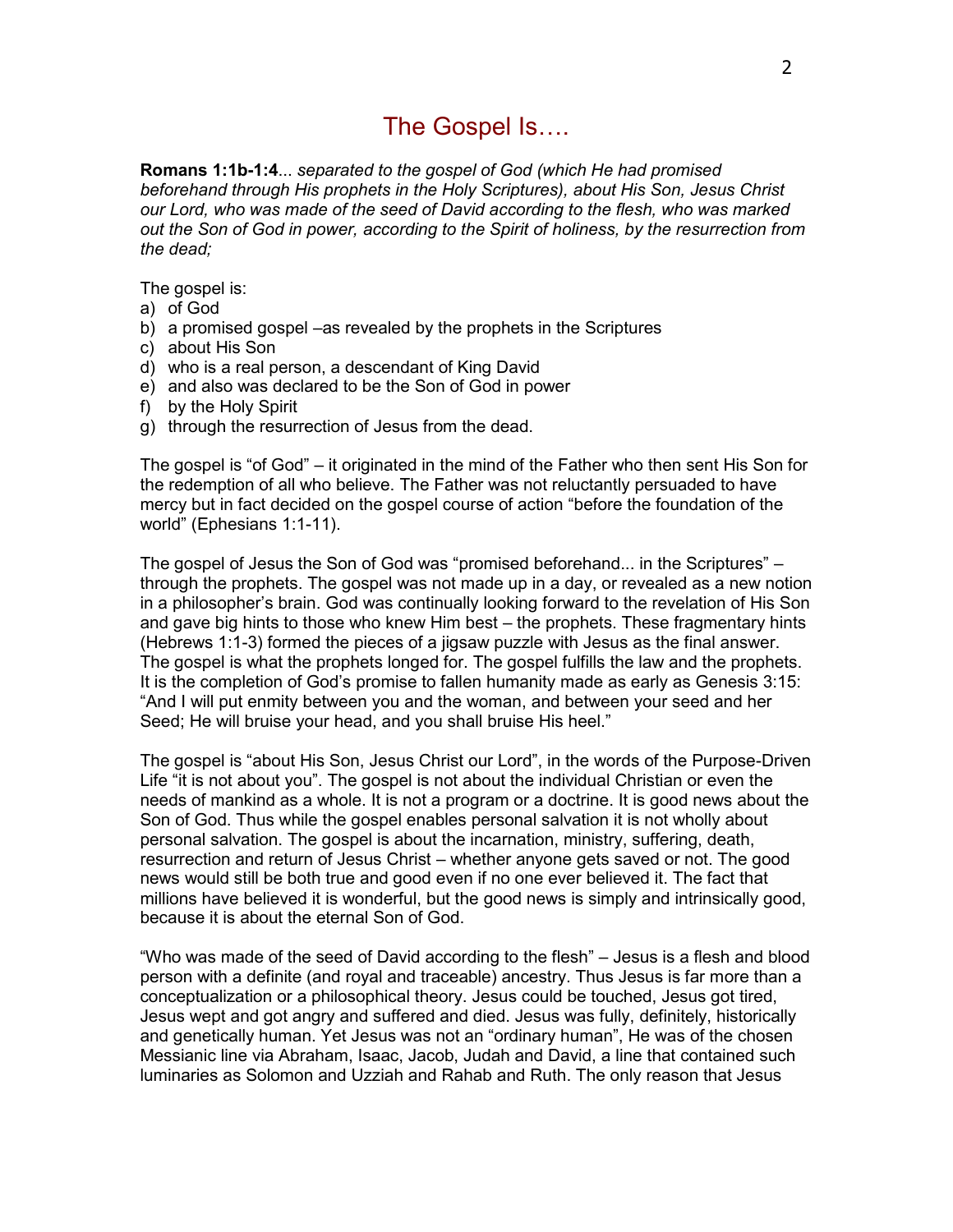was a carpenter was because the royal line had been suppressed. If Herod and the Romans had not been occupying Israel Jesus would almost certainly have been King.

"Who was marked out the Son of God in power" – this is translated in varying ways:

The ASV has: who was declared to be the Son of God with power, according to the spirit of holiness, by the resurrection from the dead; even Jesus Christ our Lord,

And the ISV: and who according to the spirit of holiness was declared to be the Son of God with power by the resurrection from the dead-Jesus Christ our Lord.

Either way this means that the resurrection validated the claims Jesus made about being the Son of God. Claims such as "I am the Way, the Truth and the Life..." require the strongest possible validation and this was provided by Jesus' rising from the dead.

This declaration of Sonship was accomplished through the Holy Spirit, the third person of the Trinity, whose mission includes exalting and validating the work of Jesus Christ. The Holy Spirit came upon Jesus in power at His baptism and during Jesus ministry the Holy Spirit worked in and through Jesus to heal and teach and do signs and wonders that authenticated His gospel of the Kingdom.

The means that God the Holy Spirit used to validate Christ was the resurrection of Jesus from the dead. This awesome act immediately made Jesus different from all other religious leaders whose graves are with us to this day. The resurrection meant that God had approved of Jesus and that one human being has overcome death – and by implication, many more would soon follow. The resurrection meant that the curse on those "in Adam" (death) did not apply to those who are "in Christ".

**Romans 5:15-19** But *God's free gift is not like Adam's offense. For if many people died as the result of one man's offense, how much more have God's grace and the free gift given through the kindness of one man, Jesus Christ, been showered on many people! (16) Nor can the free gift be compared to what came through the man who sinned. For the sentence that followed one man's offense brought condemnation, but the free gift brought justification, even after many offenses. (17) For if, through one man, death ruled because of that man's offense, how much more will those who receive such overflowing grace and the gift of righteousness rule in life because of one man, Jesus Christ! (18) Consequently, just as one offense resulted in condemnation for everyone, so one act of righteousness results in justification and life for everyone. (19) For just as through one man's disobedience many people were made sinners, so also through one man's obedience many people will be made righteous.*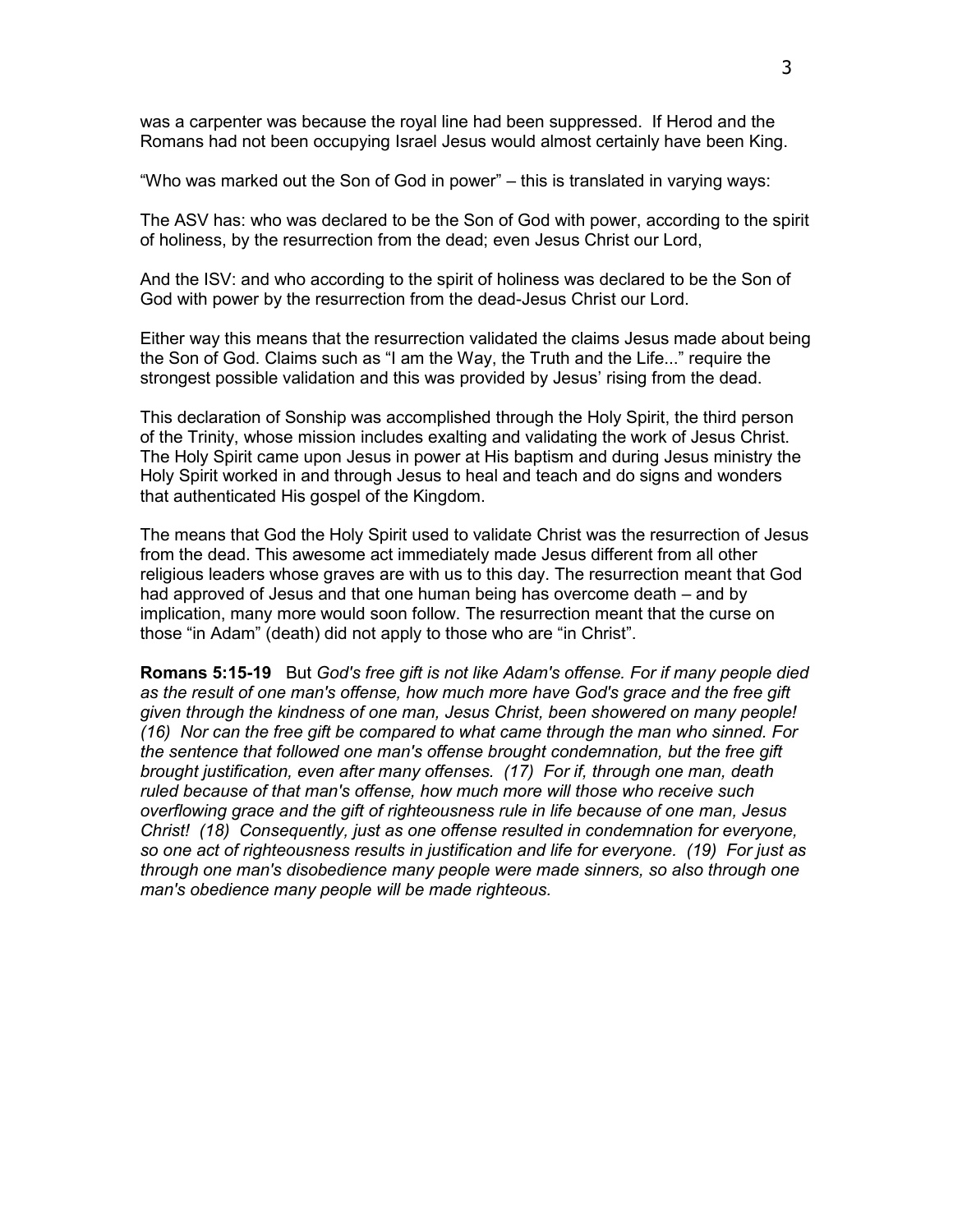# Loved By God, Called As Saints

**Romans 1:5-7** We have received grace and apostleship through Him to bring about the obedience of faith among all the nations, on behalf of His name, (6) including yourselves who are also Jesus Christ's by calling: (7) To all who are in Rome, loved by God, called as saints. Grace to you and peace from God our Father and the Lord Jesus Christ.

Grace, apostleship, calling, sainthood, love, grace, peace and the obedience of faith....

The gospel is primarily about these spiritual and inward sorts of things. As importance as success and prosperity are they just don't get a mention among the eternal verities that form the bedrock of our faith. This is because our faith is forever, and when something is forever only the eternal is at all important. Even a hundred years of stellar success are as nothing compared to eternity.

The calling of all Christians is to holiness, to sainthood and to perfection. Few will be apostles, but all can be holy. Holiness is a state of being that is perfectly aligned with God. The holy person is the perfect recipient of God's love and the perfect performer of God's will. Holiness is not achieved by striving, but by receiving Christ by faith and living in His grace.

You do not become holy by engaging in an ever-increasing list of do's and don'ts. That was the wearisome burdensome path of the Law and it failed. Holiness comes out from Christ within and comes from "tuning in to God". Holiness is akin to a resonance that we sing to once we learn to sing in tune with God Almighty - in a spiritual sense; I do not mean that we actually have to be musical. Rather that holiness is like a frequency that we "get" and gradually acquire within ourselves as we let our faith apprehend Christ and His glory.

The angels are holy because they sing the hymns of Heaven and do His will swiftly. They were created holy - in tune with divine things, they did not have to strive to become holy, or to do this or that, they simply are at one with the divine nature and will - and that single fact makes them holy. By contrast Satan's profane nature came from simply deciding to sing his own seductive tune.

When Paul says that we are called to be holy he means that we are called to be in loving harmony with the Creator in our nature, our thoughts and our will. This loving harmony means two things:

a) Consecration to the sweetness of the faith relationship

b) Not sinning - because that is "missing the mark" or in the analogy I am using "living out of tune with God".

Paul puts two things together in his short phrase: "loved by God, called as saints." The first is that God's love is prior. Once we receive God's love and become consciously aware of His love, then it becomes much easier to live holy lives like the angle sin Heaven, full of praise and consecration and joy and swift obedience. That is why one of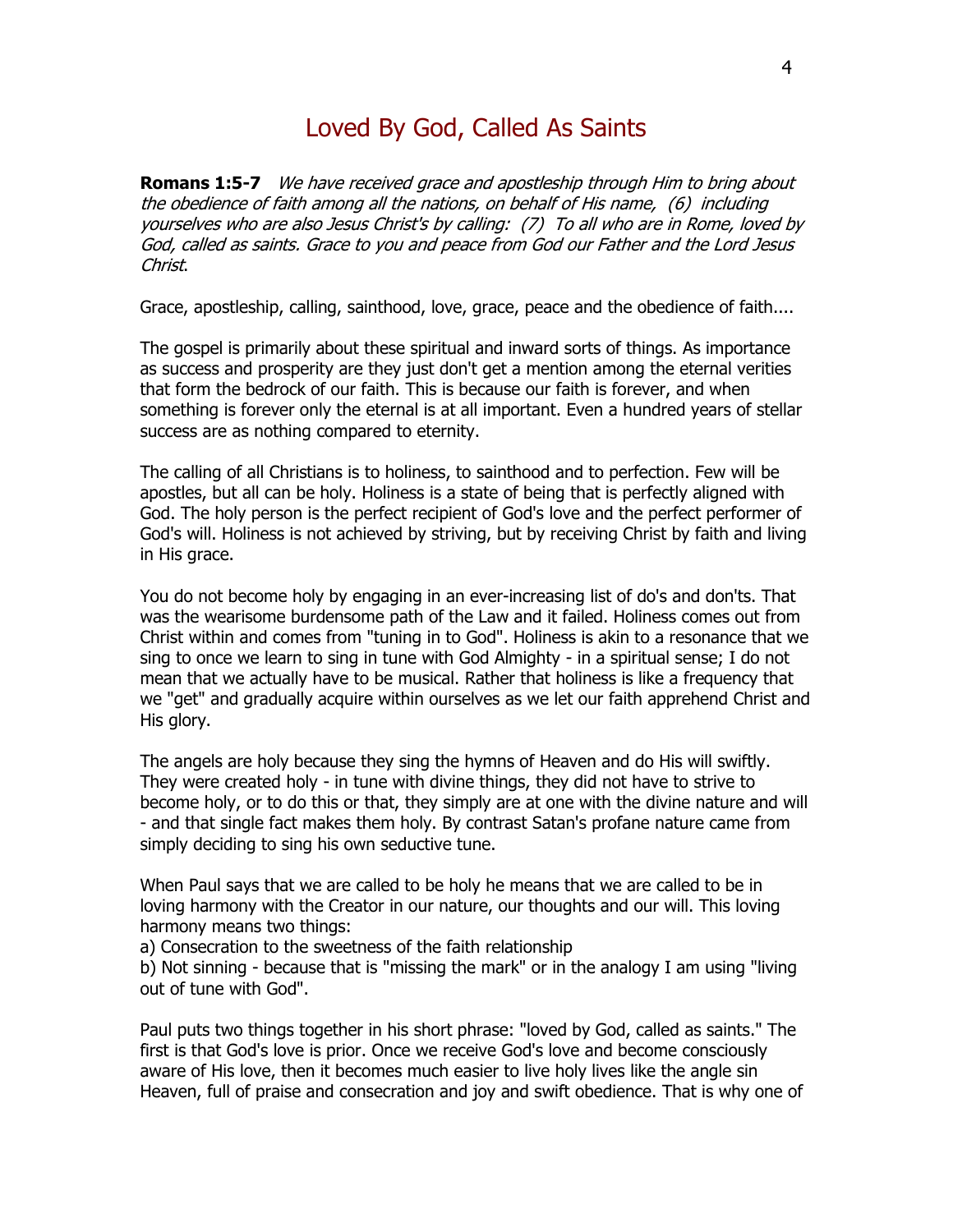the main jobs of the Spirit of Holiness is to teach our hearts the love of God that makes us holy:

**Romans 5:5** This hope does not disappoint, because God's love has been poured out in our hearts through the Holy Spirit who was given to us.

**Ephesians 3:16-19** I pray that He may grant you, according to the riches of His glory, to be strengthened with power through His Spirit in the inner man, (17) and that the Messiah may dwell in your hearts through faith. I pray that you, being rooted and firmly established in love, (18) may be able to comprehend with all the saints what is the length and width, height and depth of God's love, (19) and to know the Messiah's love that surpasses knowledge, so you may be filled with all the fullness of God.

God's love poured out in our hearts, tunes us into Heaven and makes holiness a real possibility. That is why worship is so important. Powerful Spirit-filled worship helps us to be truly aligned with God.

Worship and holiness are not duties we perform but attitudes we live out in reverence to God. You cannot force worship - though you can put yourself in the right place and time and frame of mind to worship. Similarly you cannot force holiness, but you can do a lot to help it along the way.

Holiness is not detachment from real life but is rather alignment and resonance with God in the midst of real life.

However to do this we may need to detach ourselves from certain destructive aspects of "the world" - such as violent television programs, pornography, and all that is foul, prideful or wicked.

Because holiness is perfect loving harmonious alignment with the nature and will of God it is not constructed by the natural man (which has no idea of what such harmony means) rather it is received by faith and is from faith to faith. Faith causes us to trust the nature and will of God and thus to understand the nature and will of God and so to come into harmony with the nature and will of God.

External holiness, such as that of the Pharisees, consists of the "rules and teachings of men" and fails to bring anyone into harmony with the nature and will of God (Colossians 2:19-23) but rather makes them "twice the sons of Hell" (Matthew 23:15) For the Law makes nothing perfect! (Hebrews 7:19).

Faith in Christ and the interior work of the Holy Spirit is the ONLY path to holiness and external regulations cannot add to it, perfect it or hasten it (Galatians 3;1-5). The path of holiness is to believe God, receive and apprehend His love and then live a life of love of God and neighbor in the light of God's teachings and promptings and leadings. For it is those who are led by the Spirit that are the sons of God! (Romans 8:14)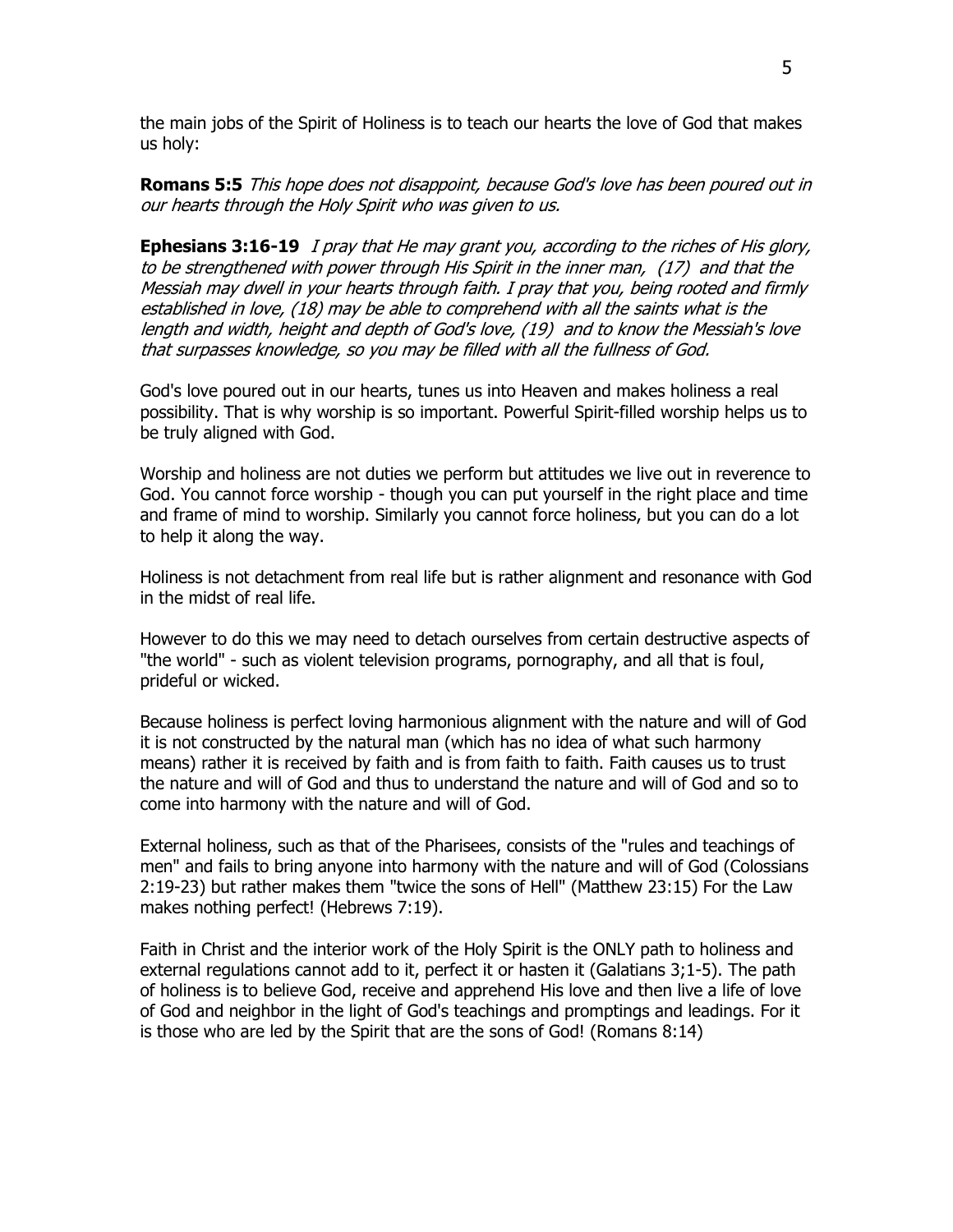# Ministering Spiritual Things

**Romans 1:8-12** First, I thank my God through Jesus Christ for you all, that your faith is spoken of throughout the whole world. 9 For God is my witness, whom I serve with my spirit in the gospel of His Son, that without ceasing I make mention of you always in my prayers, 10 making request if, by some means, now at last I may find a way in the will of God to come to you. 11 For I long to see you, that I may impart to you some spiritual gift, so that you may be established-- 12 that is, that I may be encouraged together with you by the mutual faith both of you and me.

Paul did not desire to see the Romans for political or financial reasons, but for spiritual reasons. His aim was to "impart to you some spiritual gift" and he talks about praying for them, encouraging them and also being encouraged by them.

The primary aim of ministry is "spiritual fruit" - conversions, baptisms, repentances, fillings and callings - lives changed and transformed by the powerful grace of God!

Attendance is not a spiritual fruit just by itself - Jesus had some large crowds that quickly fell away. Offerings are not spiritual fruit, unless they come from sincere hearts. And vast edifices and programs are not spiritual fruit unless they result in changed lives and in people living for the glory of God. Let's go verse by verse:

"First, I thank my God through Jesus Christ for you all, that your faith is spoken of throughout the whole world." Paul is thankful for their FAITH - not their wealth or power or prominence or political influence. Paul is thankful that the Roman Christians were trusting in Jesus!

"For God is my witness, whom I serve with my spirit in the gospel of His Son" Paul says that he serves God "with my spirit". That is the deepest kind of Christian service! Sentimentalists serve God with their hearts, intellectuals serve God with their mind, radicals serve God with their will - but apostles serve God with their spirit! Such a person is conscious of God moving powerfully within them and of their own anointing and of the movements within them toward grace and healing and the working of miracles. They are led by the Spirit and know intuitively the right spiritual words to say, and when to heal, and what anointing is on them at what time. They have gone beyond feelings and formulas and methods and paradigms and simply minister from their spirit under the guidance of the Holy Spirit.

"That without ceasing I make mention of you always in my prayers" - Spiritual ministry begins and ends in prayer, no matter what takes place in-between. Paul is yearning and praying and groaning for the work of God in Rome to progress and senses that he should be there and he prays earnestly for them, and for a chance to see them. Paul does not give up on them, he prays 'without ceasing' - that is not irregularly or in fits and starts but daily, persistently and consistently. "Always in my prayers" - pray was a habit with Paul, a deep ingrained lifestyle and the Romans were always mentioned in his hours of travail for the Kingdom.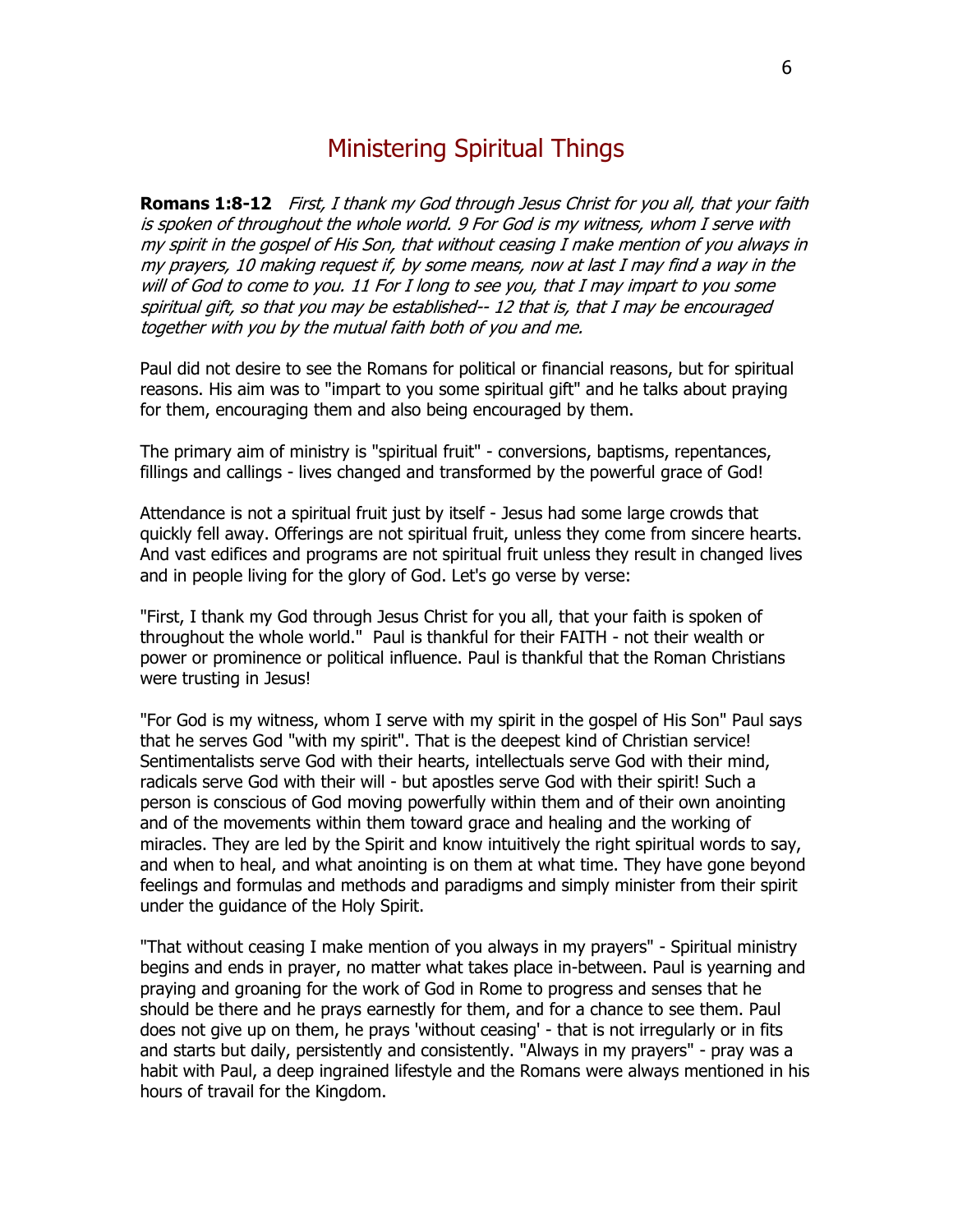"Making request if, by some means, now at last I may find a way in the will of God to come to you." Now this verse indicates that Paul subjected his travel plans and ministry itinerary to "the will of God" and that God's will included such mundane details as where and when Paul would preach the gospel. The spiritual minister listens for God's voice on such issues. Not that every appointment needs divine validation, but there should be a sensitivity and a receptivity to God setting our agenda - not man. There needs to be flexibility for "divine appointments" and also time to bring the schedule before the Lord for His sense on things. Many a time I have felt a "check" in my spirit about a certain thing and sure enough that appointment did not come to pass.

"For I long to see you, that I may impart to you some spiritual gift". Ministry is about impartation - imparting Christ, imparting the gospel, imparting knowledge of the truth, imparting moral example, imparting spiritual gifts and imparting the baptism of the Holy Spirit.

**1 Thessalonians 2:8** So affectionately longing for you, we were willing to have imparted to you, not only the gospel of God, but also our own souls, because you have become beloved to us.

To impart means to take something that is yours and then gives it to another person so that it becomes fully theirs. It is transferring ownership and is used in that sense in the King James Version:

**Luke 3:11** He answereth and saith unto them, He that hath two coats, let him impart to him that hath none; and he that hath meat, let him do likewise.

Paul ministered with his spirit (which was filled with the Holy Spirit) and from that ministry Paul imparted spiritual gifts to others. This may have occurred through the laying on of hands:

**1 Timothy 4:14** Do not neglect the gift in you, which was given you by prophecy, with the laying on of the hands of the body of elders.

**2 Timothy 1:6** Therefore I remind you to inflame anew the gift of God, which is in you by the putting on of my hands.

Paul quickly avoids any sense of superiority and "guru status" when he adds: "so that you may be established-- that is, that I may be encouraged together with you by the mutual faith both of you and me." Paul wanted to impart spiritual gifts so that the Romans might be established and so that both they and Paul would be mightily encouraged as they fellowshipped together in Christ. Paul would give encouragement to them and also receive encouragement from them - it was a two-way street.

Spiritual gifts are given to make the church a strong and established community of encouraging people rejoicing in their faith in Christ.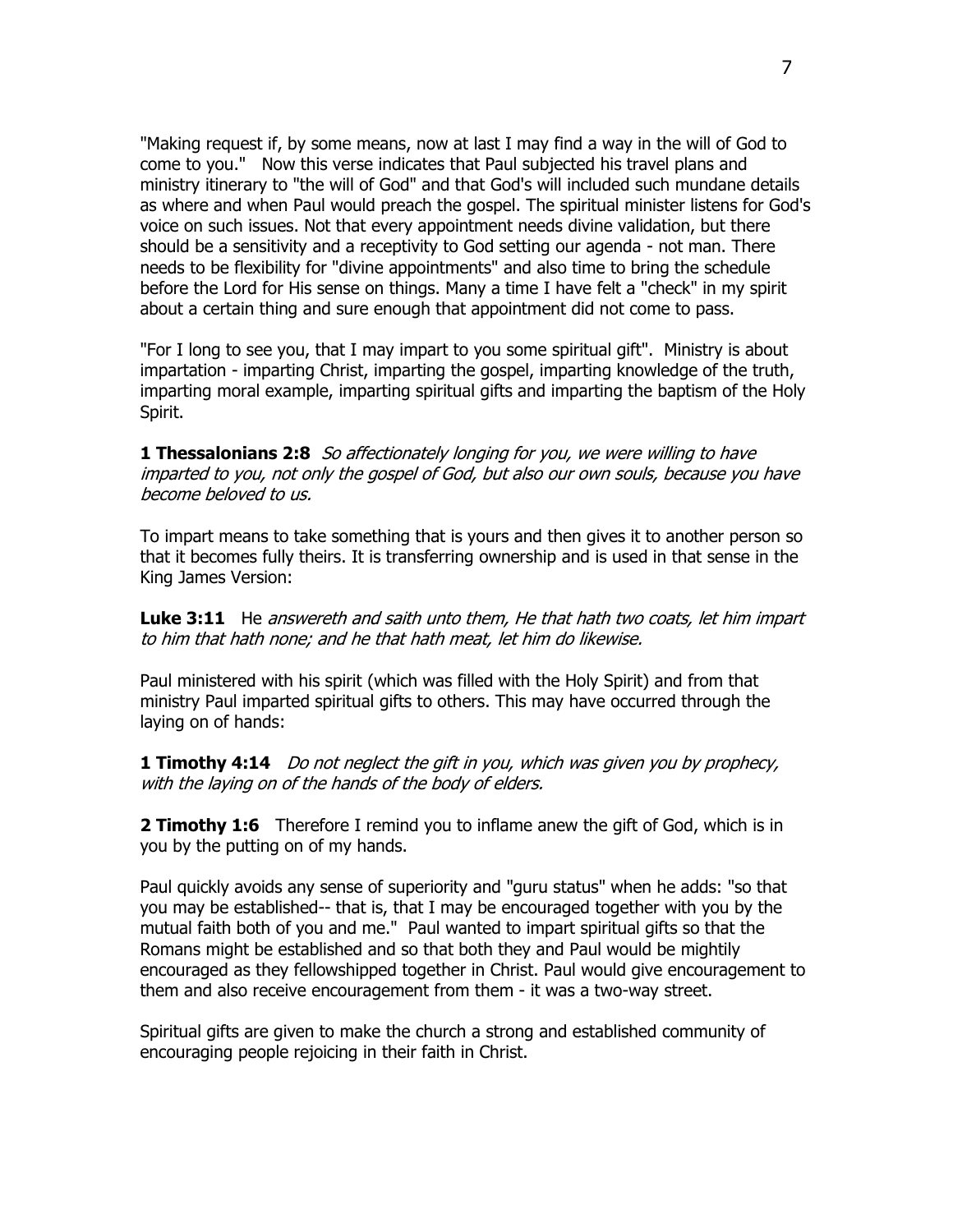# The International Gospel

**Romans 1:13-16** But I would not have you ignorant, brothers, that oftentimes I purposed to come to you, and was kept back until the present; that I might have some fruit among you also, even as among other nations. (14) I am debtor both to the Greeks and to the foreigners, both to the wise and to the unwise. (15) So, as much as is in me lies, I am ready to preach the gospel to you who are at Rome also. (16) For I am not ashamed of the gospel of Christ, for it is the power of God unto salvation to everyone who believes, to the Jew first and also to the Greek.

Paul says the gospel is for all nations (v.13), Greeks and foreigners/barbarians (v. 14), wise and unwise  $(v.14)$ , Romans  $(v.15)$  and Jews  $(v.16)$ . To all these people the gospel is the "power of God unto salvation" (v.16) that produces spiritual fruit (v.13) and as such Paul is not ashamed of it (v16).

Because the gospel is for all, then Paul saw himself as a debtor to all until they had all heard this gospel, which would save them.

"I am debtor both to the Greeks and to the foreigners, both to the wise and to the unwise."

Those with an apostolic mindset feel a burden to get the gospel to ALL. Ministries like Billy Graham Evangelistic Association, Campus Crusade, TWR, FEBC and many others try to reach the whole world. They feel "in debt" to the unreached peoples of the world and cannot rest until the gospel has been preached to them.

This can even apply at national level as in John Knox's prayer "Lord, give me Scotland or I will die!" or on a local level such as Richard Baxter's pastoral concern for his parish and his door to door visitation of every member. These people are concerned that every single soul is reached for God and are not at rest until the job is done.

This sense of being in debt until the job is done is very healthy and should prompt us to deep strategic thinking about our various ministries. We need to ask questions such as:

1. Who should we be reaching with the gospel?

2. What is our calling: global, national, an ethnic group, a city, a neighborhood, a school campus?

3. Who among those we should be reaching - are not yet reached?

4. Where are they? (The unreached)

5. Do those who are not yet reached share some common characteristics? What are these characteristics?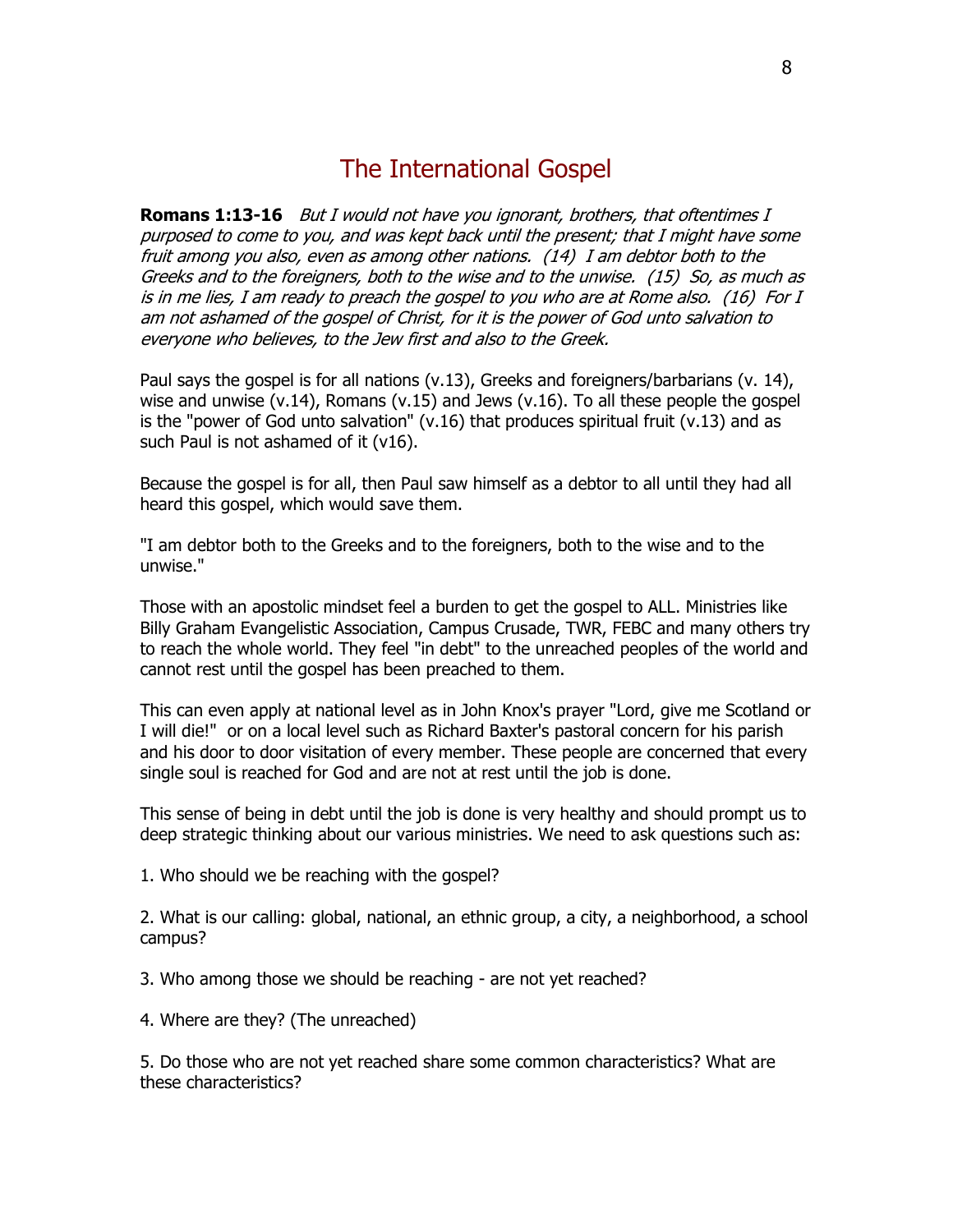6. How can we meet them where they are at (e.g. if we translate our material into Spanish will that help)?

7. Can we organize people so they are allocated each to a specific group of unreached people with common characteristics?

8. How should we apportion our finances between discipleship to the already reached and evangelism of the unreached?

9. Can we create fast-moving highly adaptable structures for outreach ministry in order to expedite the task?

10. How can we disciple people so they share a burden for the unreached and thus multiply the ministry to those who have not yet heard?

It is not the duty of the unevangelized to go to church - is the job of the church to go to the unevangelized!

It is not enough to have a good Sunday School and a big sign and hope that people turn up! There has to be an intentional observing of the community and the developing of an outreach strategy using the wisdom provided by the Holy Spirit of God. Here are some possible strategies:

- Networking - each member brings an unevangelized friend to church.

- Questionnaires - go door to door and interview the community (which is what Rick Warren did).

- Community Involvement - visit prisons and hospitals and liaise with community leaders get to know the city and its needs and minister to them.

- Media Ministry - tracts, radio, TV, newspaper ads, church websites aimed at outreach.

- Direct Evangelism - divide your neighborhood into blocks and go visit people with a gospel presentation or invitation to an Alpha course etc.

It can help to get census data on your area or missions statistics from sources like http://www.strategicnetwork.org , http://www.census.gov/ and of course Google searches on your town, city or people group e.g. "census statistics Smithtown 12345" or "population statistics Zambia" then create a map or chart depicting who has been reached and who is missing out.

This sounds like hard work - and it is! But we do this hard work because we have the gospel, which means that we have the power of God to transform the world and we want all to know about it and to have the opportunity for salvation.

Paul was an outward looking strategic thinker who wanted all to hear and we should also follow in his footsteps.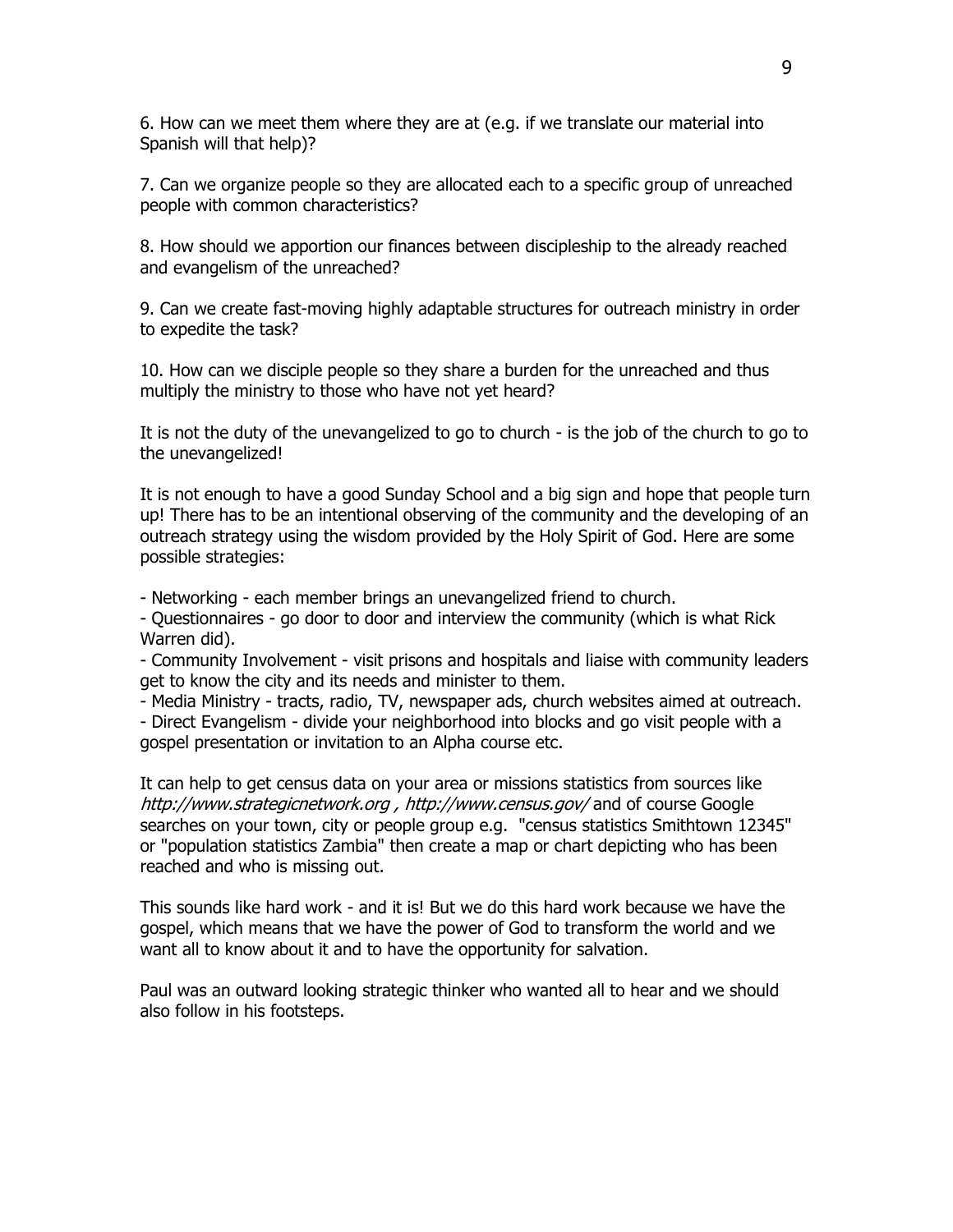# The Righteous Shall Live By Faith

**Romans 1:17** For in it the righteousness of God is revealed from faith to faith, as it is written, "The just shall live by faith."

God imputes righteousness to us not when we achieve - but when we believe. That is the crux of Paul's gospel. The Christian lives by faith and afterwards, as a consequence, does good works. (Ephesians 2:8-10) The Christian does not live by achieving. Achieving is secondary; even being right is secondary, trusting God is primal and essential. To illustrate this let's pick up where we left off in the last Eternity Bible Study and look at Christian decision-making by faith.

The last Eternity-DBS (on Iran Nukes) was rather depressing in concluding on the note that in some of life's most critical decisions we are left "walking by faith" without a nice, neat assured answer jumping out at us from the pages of Scripture.

"In the end we are left with a large pile of intelligence data and analysis, and a "gut feeling" about what will happen that we hope is from the Lord. We have to trust that wisdom will come from God in our darkest hour. Many have found that to be so, but we still left walking by faith."

In so many key decisions in life there is no easy answer. Should young Bill marry Joanne or Mary or Sue? (As long as the partner is a single Christian of the opposite gender it is OK biblically) But one of these choices might be so much better than another! Joanne may be a splendid wife for a missionary whereas Sue is a fine Christian but not at all cross-cultural or able to cope with change and Mary has a secret mental disorder that makes her witty but unstable. This is not easy to discern at the time.

So may big decisions have no clear and direct guidance in the Bible - including decisions about marriages, houses, lands, cars - which college, which missionary society, which investment to make, which course to pursue.

In the end such decisions are made "by faith" - that is out of our relationship with God.

Walking by faith liberates us from having to be right in order to be righteous. Let me explain. Most of our anguish over decisions is due to a strong desire to "make the right choice" and this can be overpoweringly intense. We feel that we have sinned in some way if we make a wrong choice - even over something like which college to go to or which car to buy. We feel our choices are very, very important and they take on an almost existential significance.

However when we walk by faith we leave our choices in God's hands and providing they are not immoral choices then we have not sinned. Faith, in contrast to law, gives us room to fail. Abraham, the father of those who are of faith made some dubious choices (see the second half of Genesis 12) and poor decisions (see Genesis 20) but was still declared righteous in the eyes of God.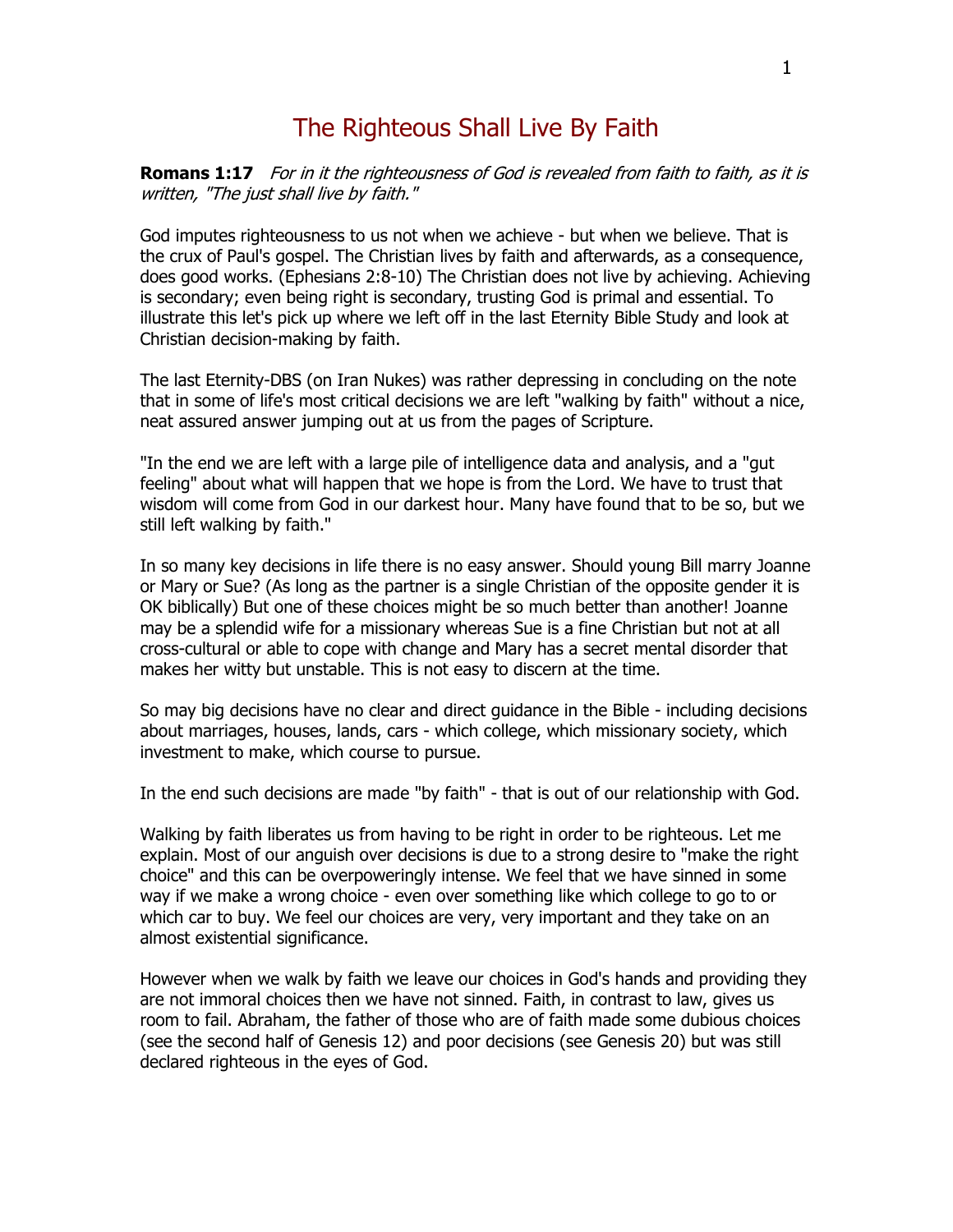The Christian life is not from law to law, but from faith to faith. It is not a continual searching for exactly the right rule for each of life's circumstances but rather it is a searching for God in each of life's circumstances.

If Bill marries Mary and ends up with a mentally ill wife and cannot go to the mission field is his life and destiny forfeit? Will Bill end up getting little reward in Heaven because he made a wrong choice and ended up with God's "second best plan for his life"? NOT AT ALL.!!!

Bill can still earn a huge reward in heaven by tenderly caring for Mary in her illness and showing love and patience and kindness. Bill may even end up being a more saintly person than if he had gone to the mission field.

Living from "law to law", by principles and edicts and decisions becomes a prison - even for the most obsessive-compulsive perfectionists. If you are constantly terrified of making a wrong choice for fear that it will put you on "the also-ran list of spiritual failures" then you have a view of God that is all about judgment and performance. Such a person lacks a grasp of the life of grace and love and being at peace and at rest before God in worship.

Living "from faith to faith" is living a life of calm trust in the love and acceptance of God. It means that you, like Abraham, can make awful mistakes and poor decisions and still bounce back. You are safe!

Living by faith and "being led by the Spirit" are somewhat synonymous in that they both involve being directly led by God. Both involve us in trusting our Spirit-filled Christian conscience - as it is informed by the Word of God.

The life of living by faith is free but it is not perfect. The disciples, in the gospels, were learners not experts. The life of faith is a life of receiving God into us and of learning about Him and His ways. It is NOT a life of knowing about God then "doing it" up to a certain required level of spiritual performance.

In fact the life of faith NEVER "gets it completely right". As soon as you learn to trust and obey God at one level, He moves things up a notch - like a video game with infinite skill levels. The life of faith is continually unfolding and is about progress and pilgrimage and is a journey. It is not about ticking spiritual achievements off a well-defined and easily understood heavenly checklist.

"The righteousness of God is revealed from faith to faith" - in other words you get the revelation of God's righteousness, as you trust Him more and more. Righteousness is not achieved through the "checklist" or even understood through the law, it is revealed to the conscience of the trusting and obedient disciple by Christ within him (or her).

God imputes righteousness to us not when we achieve - but when we believe because He values our connection to Him more than our independent performance for Him. If we are connected to God by faith then He can work in us and make us perfect in time, and grow us even in eternity. As long as have the faith connection there is hope we can be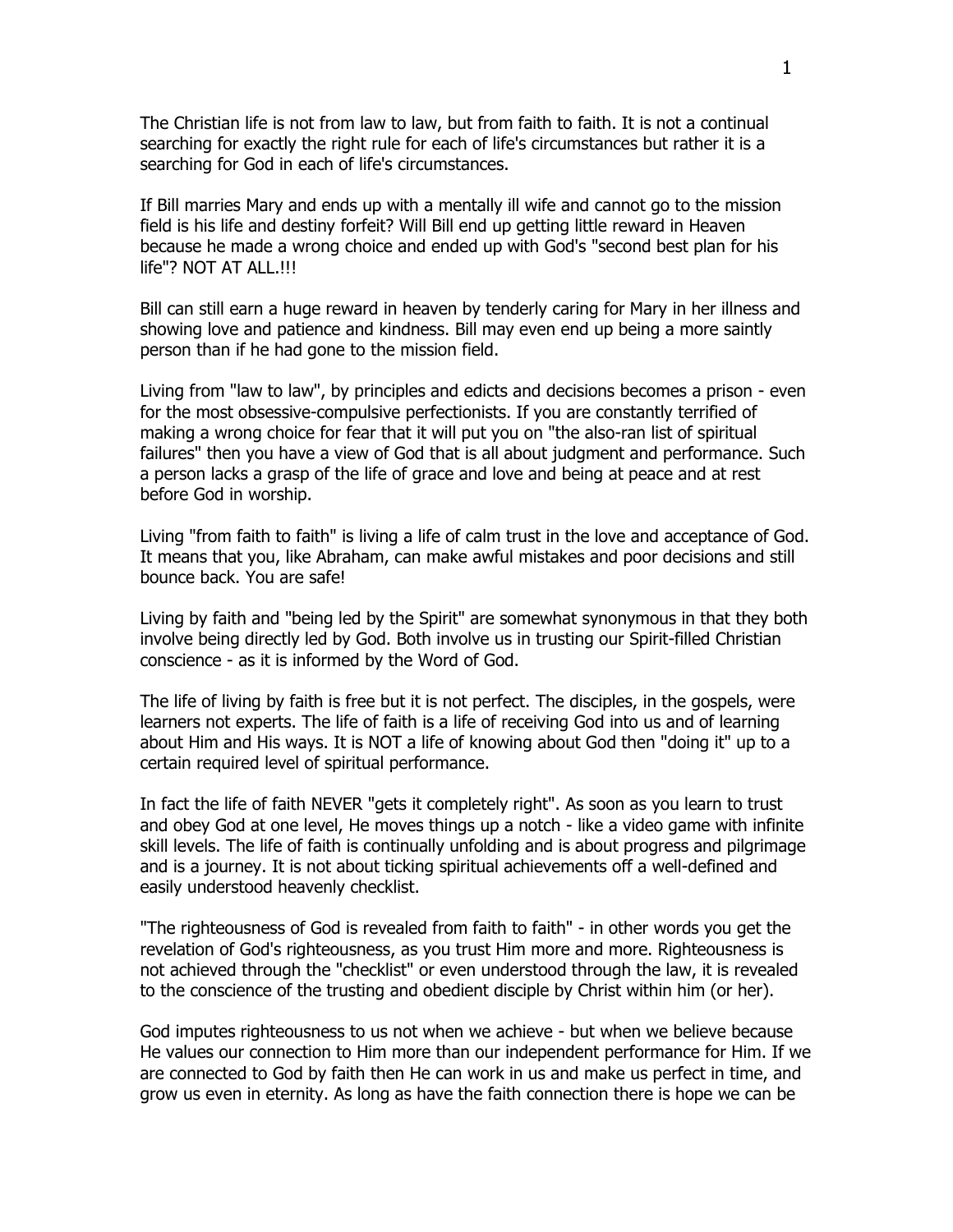inwardly transformed through the Spirit. Without that faith connection even the best spiritual performance is "dead" and there is no hope of further inward transformation. This is why true righteousness requires faith and is always from faith, to faith.

# Without Excuse

**Romans 1:18-21** For God's wrath is revealed from heaven against all godlessness and unrighteousness of people who by their unrighteousness suppress the truth, (19) since what can be known about God is evident among them, because God has shown it to them. (20) From the creation of the world His invisible attributes, that is, His eternal power and divine nature, have been clearly seen, being understood through what He has made. As a result, people are without excuse. (21) For though they knew God, they did not glorify Him as God or show gratitude. Instead, their thinking became nonsense, and their senseless minds were darkened.

Paul says that every human being has a clear witness to God in the form of Creation so that people are "without excuse" in rejecting God.

The world around us is obviously:

- a) Vast
- b) Intricate
- c) Self-sustaining
- d) Intelligent
- e) Well-designed
- f) Functional
- g) Beautiful
- h) Harmonious
- i) Not able to design or create itself (we don't find lions inventing giraffes)
- j) Reliable in that the laws of nature do not vary from week to week!

Given that it is highly improbable that such beautiful design "just happened". Random assembly (e.g. throwing junk together at a junkyard) tends to produce ugly things with far more useless features than useful features. However Creation is beautiful, functional, interdependent, elegant and self-sustaining, which all points away from randomness and toward intelligent and purposeful design!

Given the high probability of intelligent design, we then must ask logically "Who could design something as vast as this Universe?" Such a being must be:

- a) Very powerful
- b) Very wise
- c) Very ancient
- d) Able to exist for long periods of time

Therefore the Creator must be an extremely wise and powerful eternal being.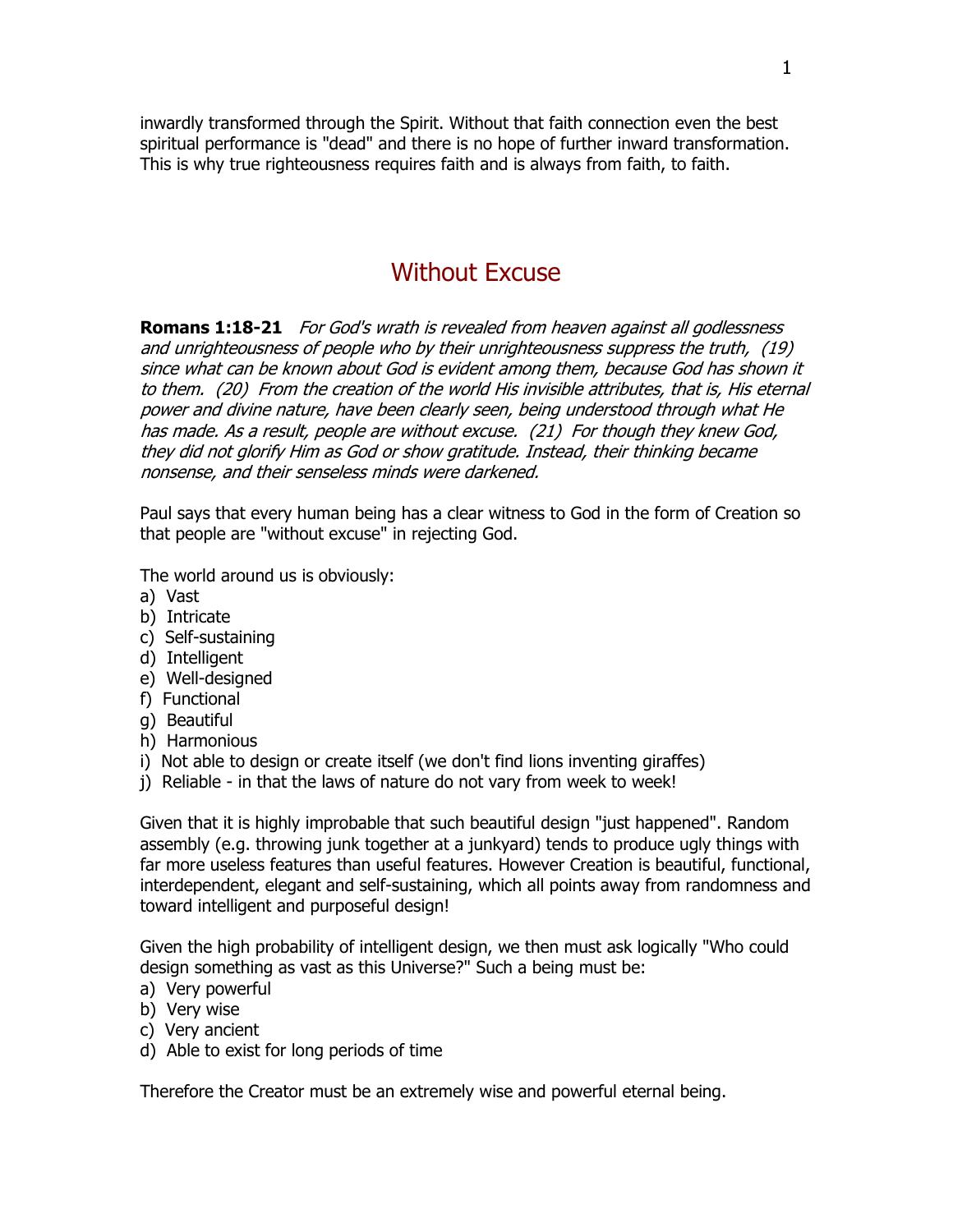This being has authority over all He has made and thus is the true ruler of the Universe and the one to whom all human authority must rightfully defer. Further examination of the way the Universe is made with high regard for beauty, symmetry, order and community would lead one to believe that we are dealing with a very good and benevolent being. This is a Ruler who deserves our full trust and adoration.

All this can be deuced from a deep consideration of the natural world and its order and its beauty. Even without a Bible or a preacher mankind can come to the understanding of a good and wise and trustworthy Creator.

It is possible to know God simply through Creation, though it is exceedingly rare, Abraham was without Bible, or church, or priest yet had a living faith in Almighty God. Abraham walked in deep friendship and relationship with God though his formal theology was a fraction of what we have in textbooks today.

Enough is revealed to make every person stop in wonder and awe and ask the question "who made all of this?". I used to take young people on camping trips in outback Australia and when they stopped at night and looked at the stars around the campfire, it was then the spiritual questions came easily.

But humanity has pushed the evidence for god aside. Why? Because it limits our "freedom" to do what we like, when we like to His Creation.

Sin is addictive and truth is inconvenient - so it is suppressed: "who by their unrighteousness suppress the truth", however no one can reject the truth and still remain wise (no matter how intelligent they are).

"Instead, their thinking became nonsense, and their senseless minds were darkened." Once you reject the idea of God you are left with a huge intellectual vacuum. Since this vacuum wants to be filled, and it cannot be filled with the truth, since that has been rejected out of hand, then it can only be filled with nonsense. And that is precisely what happens.

There is a subtle way to reject God - and that is nominal religion. "For though they knew God, they did not glorify Him as God or show gratitude." Nominal religion is having God without glory or gratitude. It is God-idea with no personal impact, no hallelujahs, and no behavioral change. It is the cold dead academic God of the philosophers, studied but never adored.

Giving glory to God means seeing Him as more important than ourselves. This is just seeing Him rightly. It is not about us, it is all about Him. And logically once we realize that life is all about God, then our games and ambitions seem small. If we glorify God, really glorify Him and see Him as of ultimate importance, then we have to change. Since most people don't want change, they suppress the knowledge of God.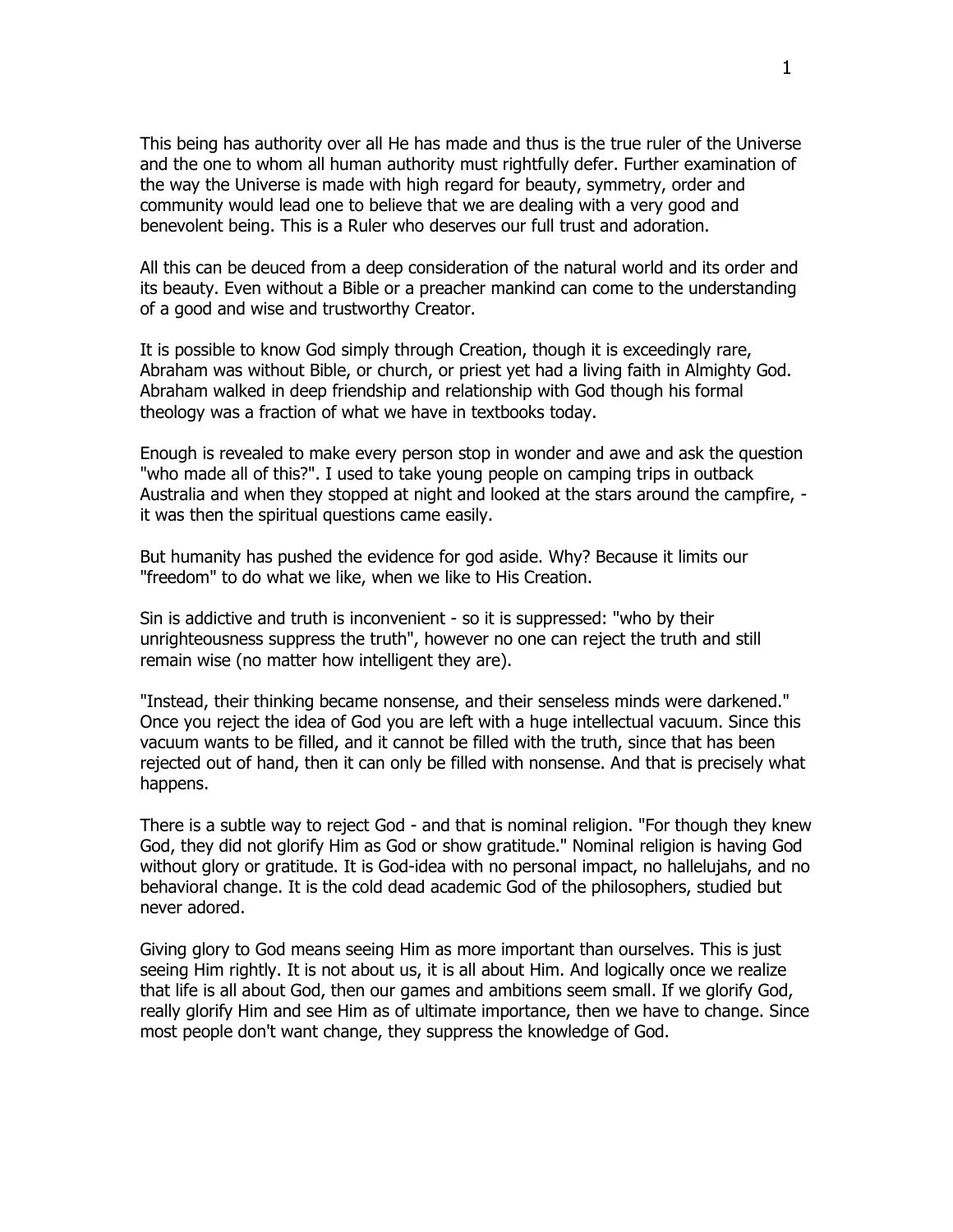The other dangerous thing is gratitude. You see gratitude is life-changing. Once we start being grateful to God for our life, then everything changes, His power is released and we begin to pray, and to learn, and to grow.

We need to step back and behold the stars and the penguins and to start feeling awe and wonder and beauty and grace. Once we let that take hold of us we will feel small, and God will seem big, and we will praise and glorify and thank our amazing Creator God.

# **Degradation**

**Romans 1:22-27** Professing to be wise, they became fools (23) and changed the glory of the incorruptible God into an image made like corruptible man, and birds, and four-footed animals, and creeping things. (24) Therefore God also gave them up to uncleanness through the lusts of their hearts, to dishonor their own bodies between themselves. (25) For they changed the truth of God into a lie, and they worshiped and served the created thing more than the Creator, who is blessed forever. Amen. (26) For this cause, God gave them up to dishonorable affections. For even their women changed the natural use into that which is against nature. (27) And likewise also the men, leaving the natural use of the woman, burned in their lust toward one another; males with males working out shamefulness, and receiving in themselves the recompense which was fitting for their error.

People who are disconnected from God are disconnected from the ground of their being and collapse into negative lifestyle patterns. The closest parts of our being to God are our worship life (v.23, 25); our intellectual life (v.25) and our sexual life (v.24 & 26-28) and these are the first to be degraded by the refusal to acknowledge God or to give thanks to Him.

Degradation starts with the mind and the will - "not acknowledging God", proceeds to the worship life "For they changed the truth of God into a lie, and they worshiped and served the created thing more than the Creator, who is blessed forever" and ends up with people enslaved to sexual lusts - "burned in their lust toward one another".

Twice the phrase 'and God gave them up' is used first in verse 24 to indicate inordinate heterosexual lust and secondly in verse 26 to indicate homosexual lust, as an even deeper state of abandonment by God.

A similar sentiment was uttered during the days before the Flood: **Genesis 6:3** And Jehovah said, My spirit shall not always strive with man, in his erring; he is flesh. Yet his days shall be a hundred and twenty years.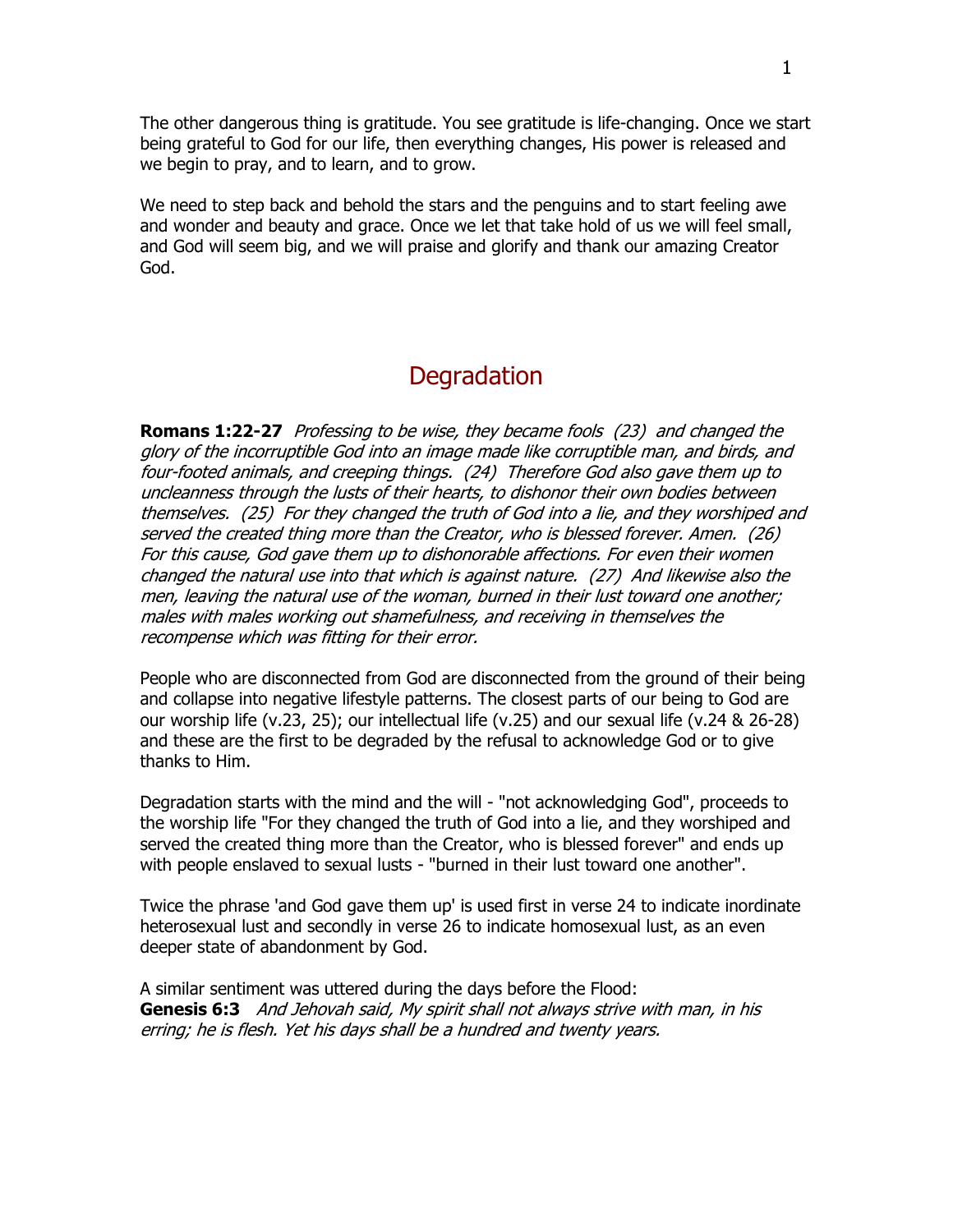God's Spirit strives against our sinful tendencies so the good Christian experiences conflict and struggle. This is a good sign - for it means God has not given you over to your sin!

Galatians 5:16-17 *I say, then, walk in the Spirit and you shall not fulfill the lusts of* the flesh. (17) For the flesh lusts against the Spirit, and the Spirit against the flesh. And these are contrary to one another; lest whatever you may will, these things you do.

We all contain the potential for grievous sin and many Christians battle with powerful sinful urges. The difference here is that God has stopped restraining them. He has given these people over and walked away, letting them have their perverse desires.

Once we are disconnected from God we are left at the mercy of all that is "not God" and this then controls us. Such control can become a stronghold, a habitual way of life, that is very difficult to break and which can even become part of a person's identity "I am a...thief, criminal, drug addict, sex addict etc."

Addiction is always rooted in a lack of the true knowledge of God at some point, which is why Step Three of the Twelve Step Alcoholics Anonymous program includes complete surrender to God. I even once talked to a non-Christian drug rehabilitation counselor who said "the only way that people get off heroin is to become a Christian".

Moving back away from idols and false worship and into the true knowledge of God and surrender to His will in the power of the Holy Spirit is the key to moving from the lifestyle of abandonment to lust and back to self-control and to fulfillment in Christ.

Now the homosexuality debate is a tense and difficult one, and without wishing to offend I must yet make the following points:

a) In the Bible homosexuality is always viewed as a serious and degrading sin.

b) In the Bible homosexuality is never viewed as a valid alternative lifestyle for Christians.

c) Neither is it viewed as permanent or beyond the reach of God's grace but as redeemable. The homosexual can be washed, cleaned and sanctified. (1 Corinthians 6:16-19)

For more on what the Bible says about homosexuality go to: http://www.aibi.ph/articles/homosexuality.htm

However we view the homosexuality debate we must agree that it is a terrible thing to be given over to our own weaknesses and lusts - whether heterosexual or homosexual. We must pray for two things a) the true knowledge of God and b) the daily filling of the Holy Spirit - for it is the true knowledge of God that keeps us at one with our Heavenly Father and the filling with the Spirit that gives us power to resist fleshly urges (Galatians 5:16-18, Romans 8:4-11)

We must also forsake certain things that feed our addictions - even though they may be innocent enough for some other people. Christians with sexual addictions need to install anti-pornography software such as Internet filtering, and accountability software.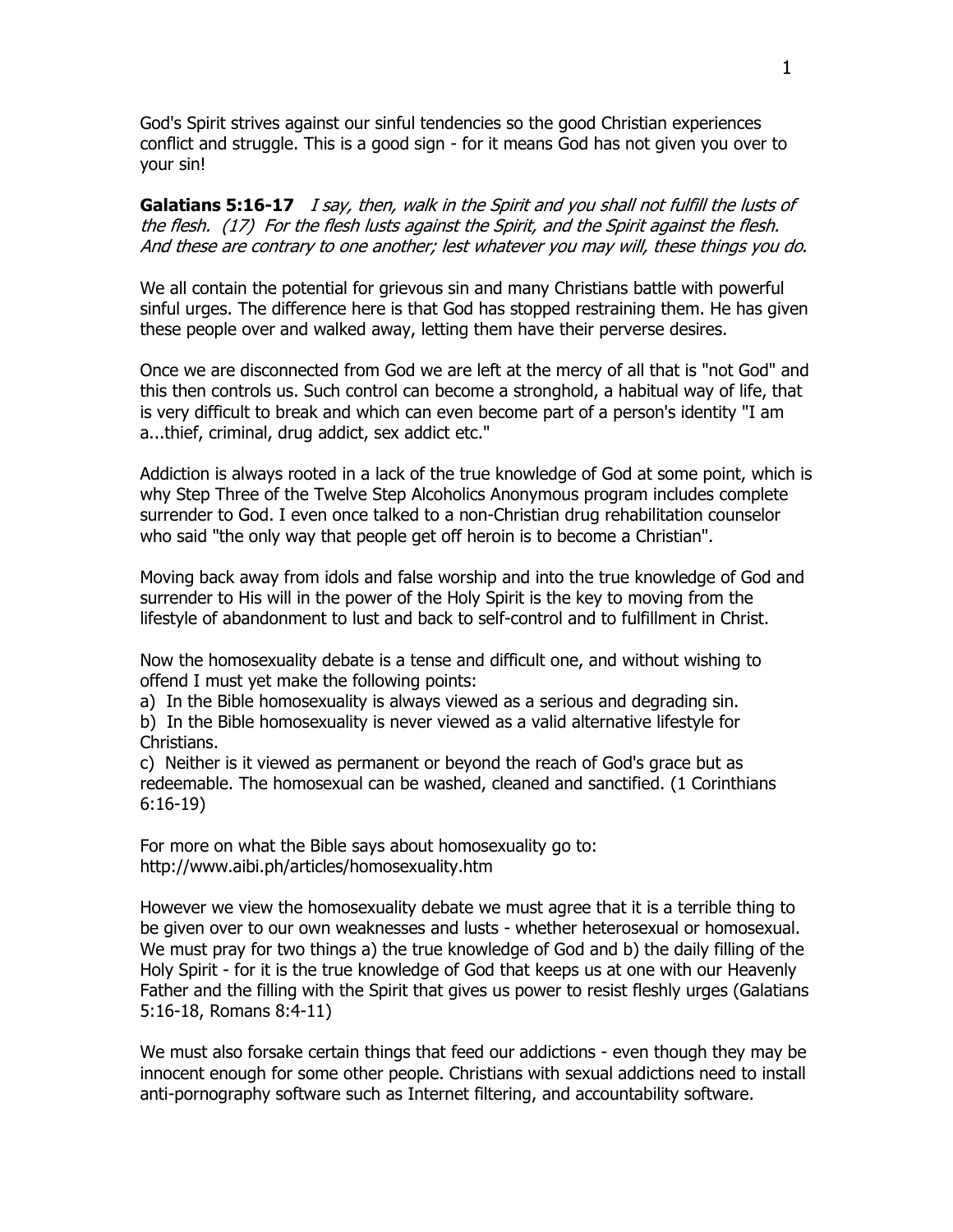Here are a few helpful web addresses:

www.we-blocker.com - Free Internet filtering software.

www.postini.com - Low cost email filtering software

mail. yahoo.com - free email with very good spam filtering

www.techmission.org/resources/net\_filtering.php - Resources on Internet filtering etc.

http://www.integrity.com/ - a ISP that provides a range of filtering solutions and accountability software.

What Paul is telling us is that fallen mankind will not find God on its own. Without the power of the gospel humankind will just plunge into addictions and compulsions and strong lusts that will destroy it spiritually, emotionally and physically. Without the gospel humanity naturally and inevitably goes downward into chaos.

# The Reprobate Mind

**Romans 1:28-32 HCSB** And because they did not think it worthwhile to have God in their knowledge, God delivered them over to a worthless mind to do what is morally wrong. (29) They are filled with all unrighteousness, evil, greed, and wickedness. They are full of envy, murder, disputes, deceit, and malice. They are gossips, (30) slanderers, God-haters, arrogant, proud, boastful, inventors of evil, disobedient to parents, (31) undiscerning, untrustworthy, unloving, and unmerciful. (32) Although they know full well God's just sentence--that those who practice such things deserve to die--they not only do them, but even applaud others who practice them.

Our inmost being is constructed by God's love and without divine love we are lost. And if we continue to reject God's love and push away even the very knowledge of God, all sorts of evils come to dwell in the inmost vacuum of our souls. Without God we turn inward, into a black hole, which may not seem large at first, but which eventually consumes the entire personality making it ever more dysfunctional.

People far from God devour one another. They become predatory and unsafe, treacherous and deceitful, violent and abusive. The concerns of self are uppermost and concern for others is minimal, they are without empathy or understanding of the pain of others. Eventually they become narcissists - totally in love with themselves and treating other people as objects with complete disdain.

Who we are in our innermost being is determined by just one thing - our attitude to God and in the light of that, our attitude to others. If we reject the knowledge of God we end up rejecting our own growth as persons.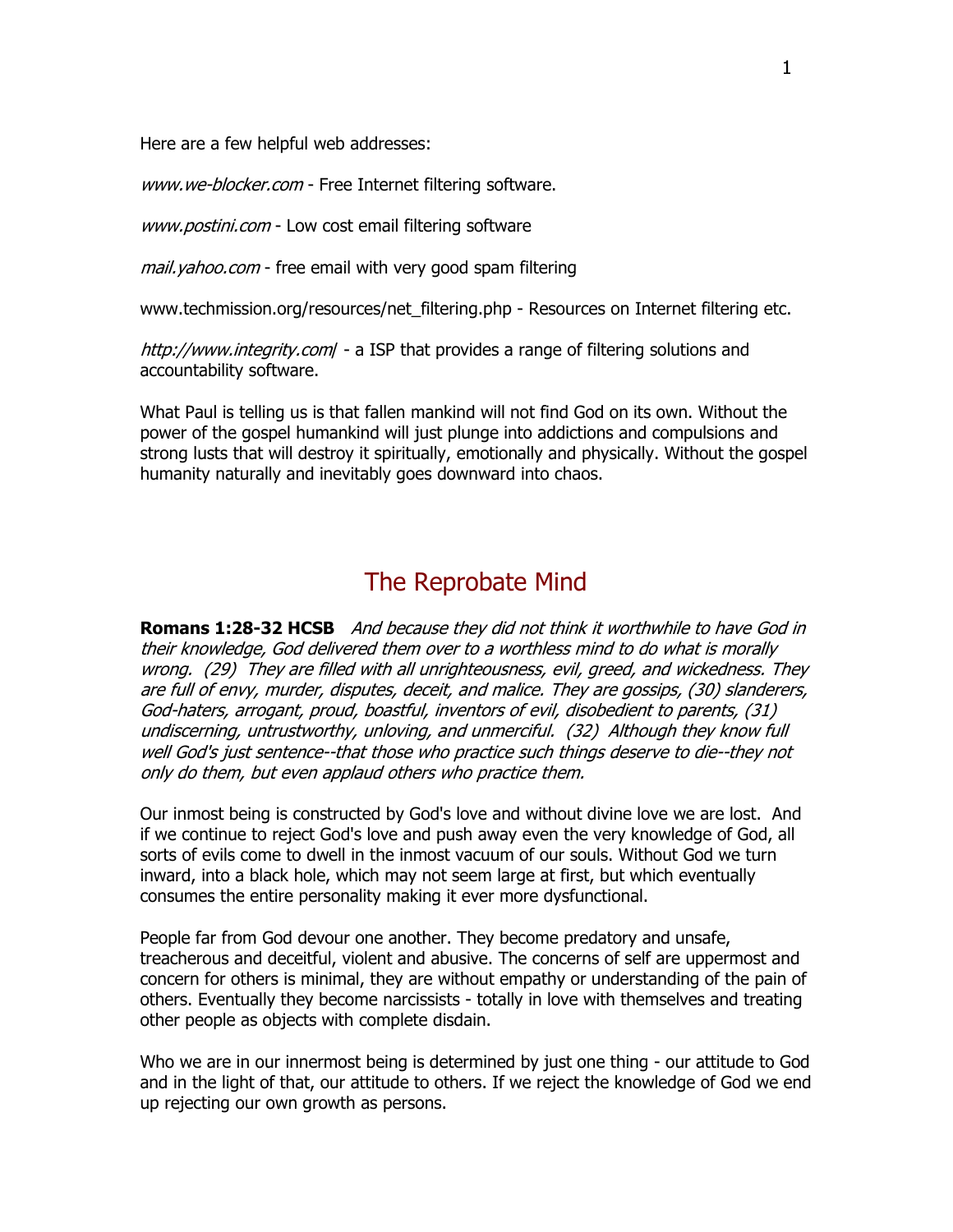We see this with the most brilliant atheists such as George Bernard Shaw who end up in later life as bitter, acerbic and unlovely. Even a great mind cannot save a person from interior collapse, - if that person rejects God. Here are some last words of atheists:

Voltaire, the most influential atheist of Europe in his day, cried out with his dying breath: "I am abandoned by God and man; I shall go to hell! I will give you half of what I am worth, if you will give me six months life."

Sir Thomas Scott, chancellor of England: "Until this moment, I thought there was neither God nor hell; now I know and feel that there are both, and I am doomed to perdition by the just judgment of the Almighty!"

Sir Francis Newport, the head of an English infidel club to those gathered around his deathbed: "You need not tell me there is no God for I know there is one, and that I am in His presence! You need not tell me there is no hell. I feel myself already slipping. Wretches, cease your idle talk about there being hope for me! I know I am lost forever! Oh, that fire! Oh, the insufferable pangs of hell!"

M.F. Rich: "Terrible horrors hang over my soul! I have given my immortality for gold; and its weight sinks me into a hopeless, helpless Hell!"

Thomas Paine, the leading atheistic writer in American colonies: "I would give worlds if I had them, that The Age of Reason had never been published. O Lord, help me! Christ, help me! . . No, don't leave; stay with me! Send even a child to stay with me; for I am on the edge of Hell here alone. If ever the Devil had an agent, I have been that one."

Thomas Carlyle: "I am as good as without hope; a sad old man gazing into the final chasm."

That final chasm is the soul's distance from God and from eternal life. We may be able to function in business without the knowledge of God, but we cannot function as full persons. When such folk are finally faced with themselves and eternity it is awful and empty.

The sins of the wicked are simply reflections of the shape their particular inner black hole has chosen to take. One may be selfish, narcissistic, boastful, cultured and vain while another may be violent, coarse and lustful.

Wickedness does not do its deeds alone, but rather excuses them and even encourages others in the same excess. "Swingers" form their clubs, drunkards head to bars, thieves form into crime gangs and so on and so forth, each convinced that others should join them in their sin. Yet they are also the first to condemn others - they are often hard, merciless and unloving. Someone once said "Sentimentality is often just a disguise for cruelty, the most vicious Mafia bosses were the ones who wept the most at movies and who sent flowers to their mothers."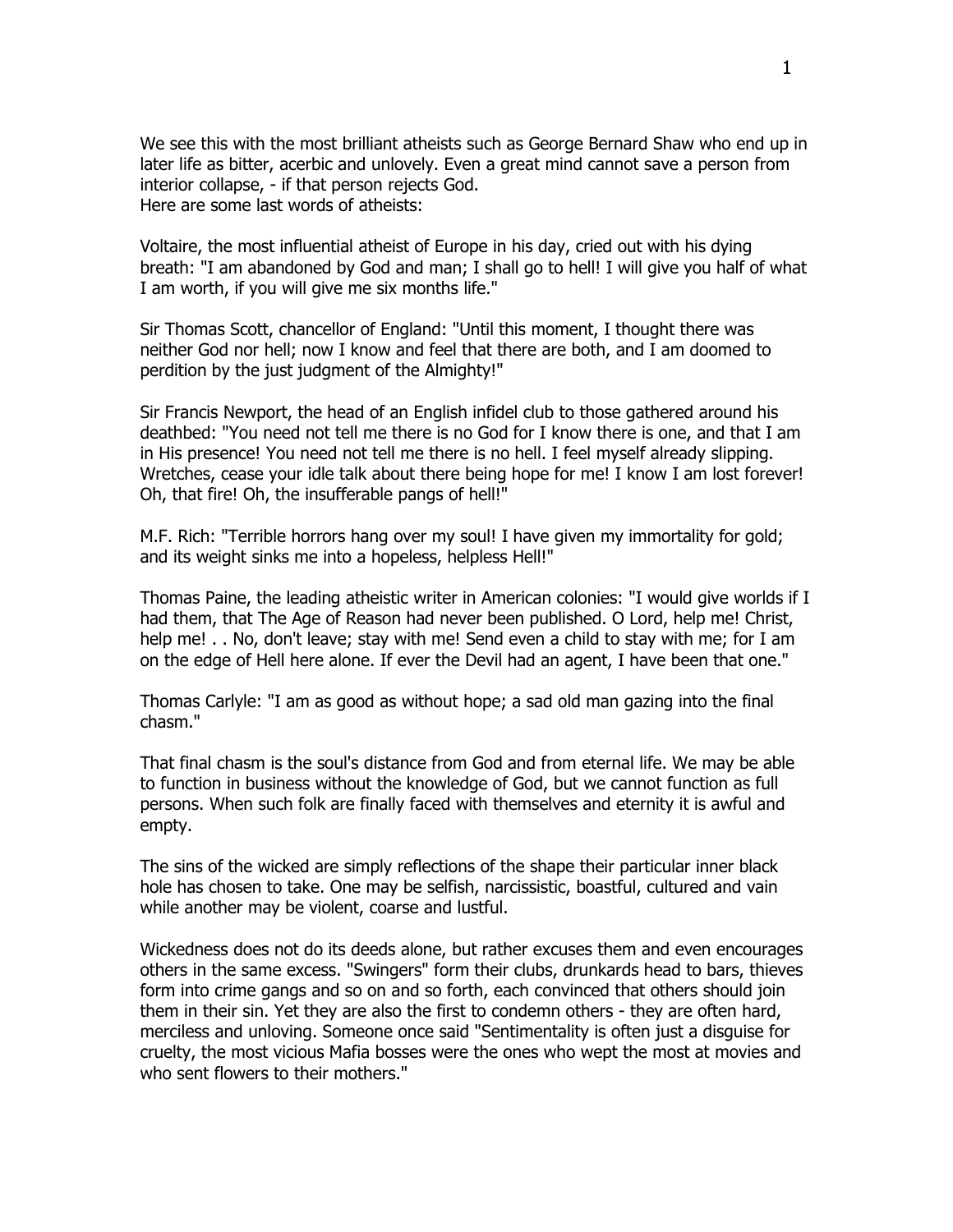Entire communities can dwell in darkness without the knowledge of God, and these communities frequently have a mentality that is small-minded, petty and nasty. Such places can continue to reject God and become poverty-stricken and lawless, havens for thieves and outlaws, smugglers and pirates.

One such community was the pirate city of Port Royal, Jamaica. Here is what happened to it from: http://nautarch.tamu.edu/portroyal/

Once known as the 'Wickedest City on Earth,' Port Royal on the island of Jamaica was one of the largest towns in the English colonies during the late 17th century. It was a haven for privateers and pirates, such as the famed Sir Henry Morgan, due to its excellent geographic location in the middle of the Caribbean. From Port Royal, these buccaneers preyed upon and plundered the heavily laden treasure fleets departing from the Spanish Main.

After 1670, the importance of Port Royal and Jamaica to England was increasingly due to trade in slaves, sugar, and raw materials. It soon became the mercantile center of the Caribbean area, with vast amounts of goods flowing in and out of the port through an expansive trade network.

Unfortunately, the glory of Port Royal was short-lived. On the morning of June 7th, 1692, a massive earthquake hit Jamaica. The tremors rocked the sandy peninsula on which the town was built, causing buildings to slide and disappear beneath the sea. An estimated 2000 Port Royalists were killed immediately in the disaster. Many more perished from injuries and disease in the following days.

# Self-Condemned Critics

**Romans 2:1-4 HCSB** Therefore, anyone of you who judges is without excuse. For when you judge another, you condemn yourself, since you, the judge, do the same things. (2) We know that God's judgment on those who do such things is based on the truth. (3) Do you really think--anyone of you who judges those who do such things yet do the same--that you will escape God's judgment? (4) Or do you despise the riches of His kindness, restraint, and patience, not recognizing that God's kindness is intended to lead you to repentance?

The people Paul is writing to here are the "critics", those who consider themselves righteous and who condemn others. He is outlining an important biblical principle - that we will be judged with the very same judgment which we impose on others.

The following verses illustrate this principle of reciprocity - that God treats us in the same manner that we treat those in our power:

**Luke 6:36-38 HCSB** Be merciful, just as your Father also is merciful. (37) "Do not judge and you will not be judged. Do not condemn, and you will not be condemned.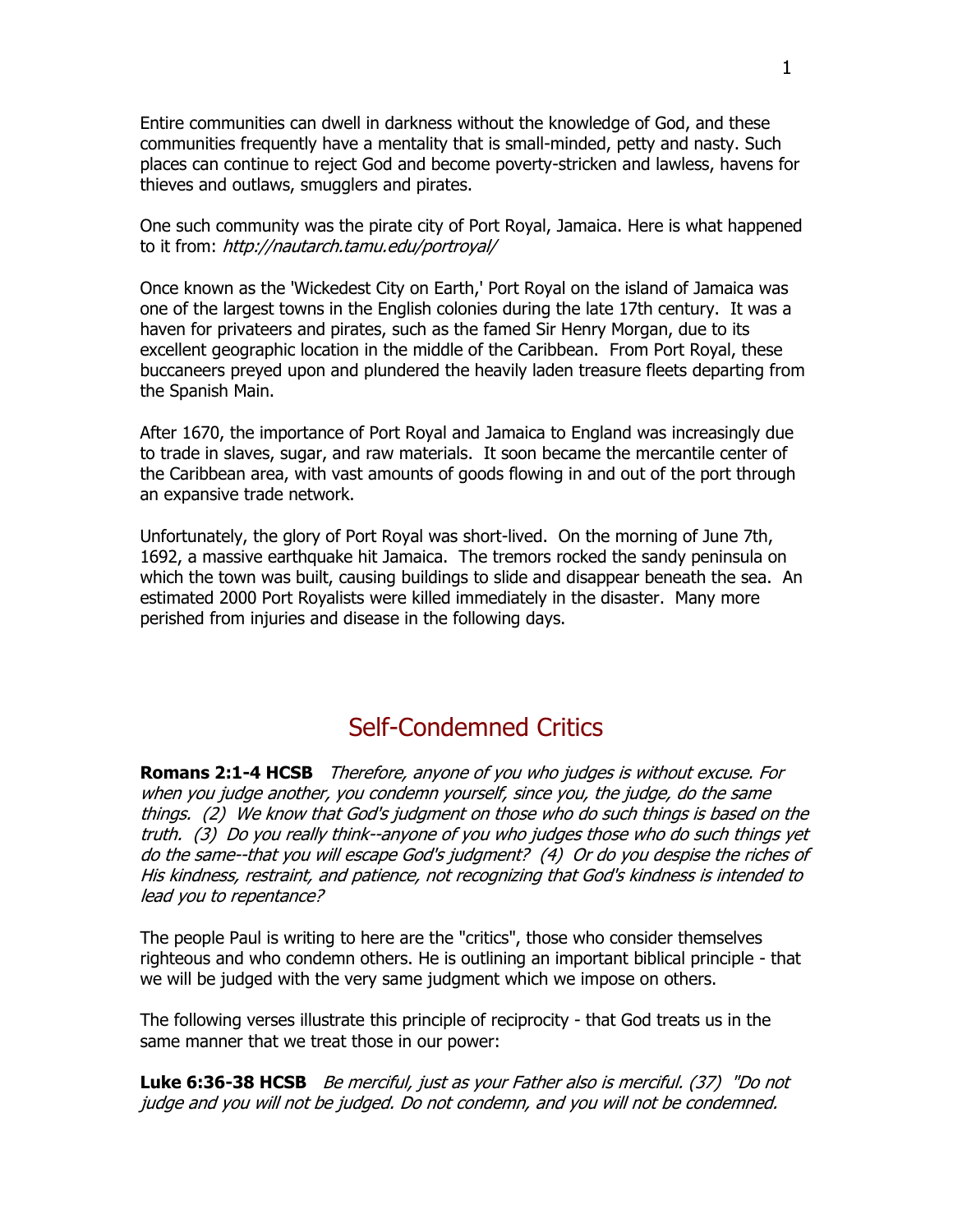Forgive, and you will be forgiven. (38) Give, and it will be given to you; a good measure--pressed down, shaken together, and running over--will be poured into your lap. For with the measure you use, it will be measured back to you."

**Matthew 5:7 HCSB** Blessed are the merciful, because they will be shown mercy.

**Psalms 18:25-26 HCSB** With the faithful You prove Yourself faithful; with the blameless man You prove Yourself blameless; (26) with the pure You prove Yourself pure, but with the crooked You prove Yourself shrewd.

**Matthew 18:32-35 HCSB** "Then, after he had summoned him, his master said to him, 'You wicked slave! I forgave you all that debt because you begged me. (33) Shouldn't you also have had mercy on your fellow slave, as I had mercy on you?' (34) And his master got angry and handed him over to the jailers until he could pay everything that was owed. (35) So My heavenly Father will also do to you if each of you does not forgive his brother from his heart."

These critics were not being merciful but were standing over others and condemning them for their faults. However the critics were guilty of the very same things! It is like those ministers who thunder against fornication while having an affair with the church secretary. Sometimes it is those who are committing a particular sin that are most vehement in preaching against it from the pulpit.

God does not approve such sermons, though they may be factually and exegetically correct - they come from a wrong heart with the wrong motive. In fact such diatribes only store up judgment for the person by clearly showing that they knew that what they were doing (the affair or other sin) was absolutely wrong.

**Matthew 12:36-37 HCSB** I tell you that on the Day of Judgment people will have to account for every careless word they speak. (37) For by your words you will be acquitted, and by your words you will be condemned."

The fact that they are getting away with flagrant sin at the moment is no indicator of God's approval of their sinning - but instead is a sign of God's great patience.

Do you really think--anyone of you who judges those who do such things yet do the same--that you will escape God's judgment? (4) Or do you despise the riches of His kindness, restraint, and patience, not recognizing that God's kindness is intended to lead you to repentance?

Patience with sin is not the same as permission to sin. God wants people to give up their sin, and to come to repentance. God never allows anyone to sin, He always wants him or her to be righteous and is just waiting for him or her to give up the sin and get right with Him.

In the end there is no escaping God's judgment, it will either fall in this life, or in the next, on the cross or on the sinner. Sin always gets paid for, and dealt with. You can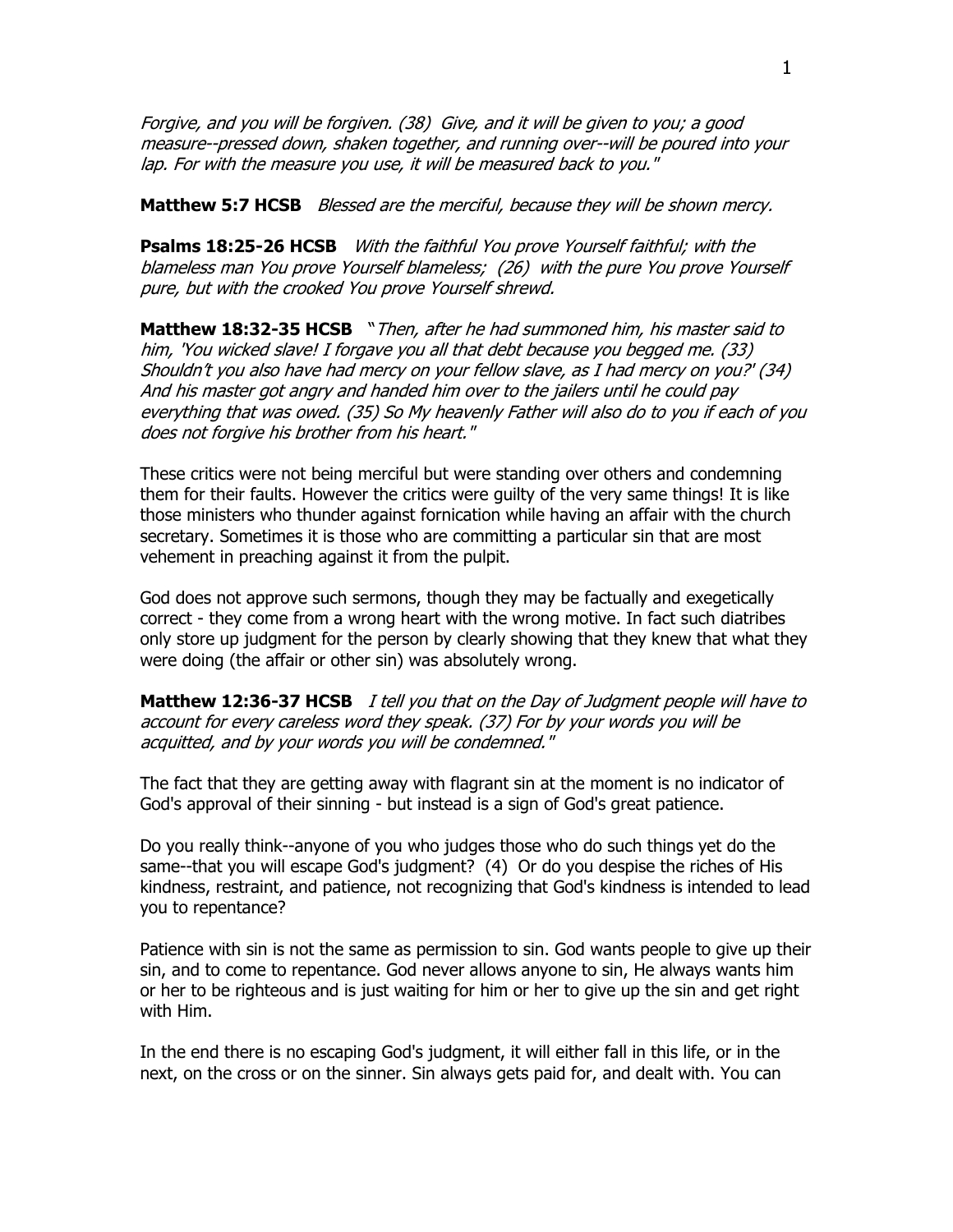repent and deal with your sin and have it paid for by Christ. Or you can be hard-hearted and impenitent and pay for your sin yourself as God deals with you.

The ideal is to be soft-hearted and of a tender conscience, quickly repenting of sin and coming to Christ for strength and for cleansing.

We are also to be merciful folk remembering that we could easily stumble and fall ourselves:

**Galatians 6:1-5 HCSB** Brothers, if someone is caught in any wrongdoing, you who are spiritual should restore such a person with a gentle spirit, watching out for yourselves so you won't be tempted also. (2) Carry one another's burdens; in this way you will fulfill the law of Christ. (3) For if anyone considers himself to be something when he is nothing, he is deceiving himself. (4) But each person should examine his own work, and then he will have a reason for boasting in himself alone, and not in respect to someone else. (5) For each person will have to carry his own load.

Paul is slowly building an argument here that will culminate with "there are none righteous, no not one" and show that "all have sinned and fallen short of the glory of God". In Romans 2:1-4 he shows that the judgmental hypocrites won't escape, they are just as big a bunch of sinners as those they condemn.

You see living by rules and laws and religious codes, without faith, without gospel and without the power of the indwelling Christ, inevitably leads to hypocrisy. Without God no one can live up to their own ethical code. There will always be a point of hypocrisy where we do something that we condemn others for. Like the plumber whose roof leaks or the electrician with the broken toaster we are apt to mess up in life precisely at our point of greatest strength. None of us can be "experts" on religion and morality, in the end we should all be penitents - casting ourselves on the kindness and patience of God.

# There Is No Favoritism With God

**Romans 2:5-11 HCSB** But because of your hardness and unrepentant heart you are storing up wrath for yourself in the day of wrath, when God's righteous judgment is revealed. (6) He will repay each one according to his works: (7) eternal life to those who by patiently doing good seek for glory, honor, and immortality; (8) but wrath and indignation to those who are self-seeking and disobey the truth, but are obeying unrighteousness; (9) affliction and distress for every human being who does evil, first to the Jew, and also to the Greek; (10) but glory, honor, and peace for everyone who does good, first to the Jew, and also to the Greek. (11) There is no favoritism with God.

Firstly, the theological dilemma - is Paul preaching "salvation by works" and how does this fit in with statements such as Ephesians 2:8-10?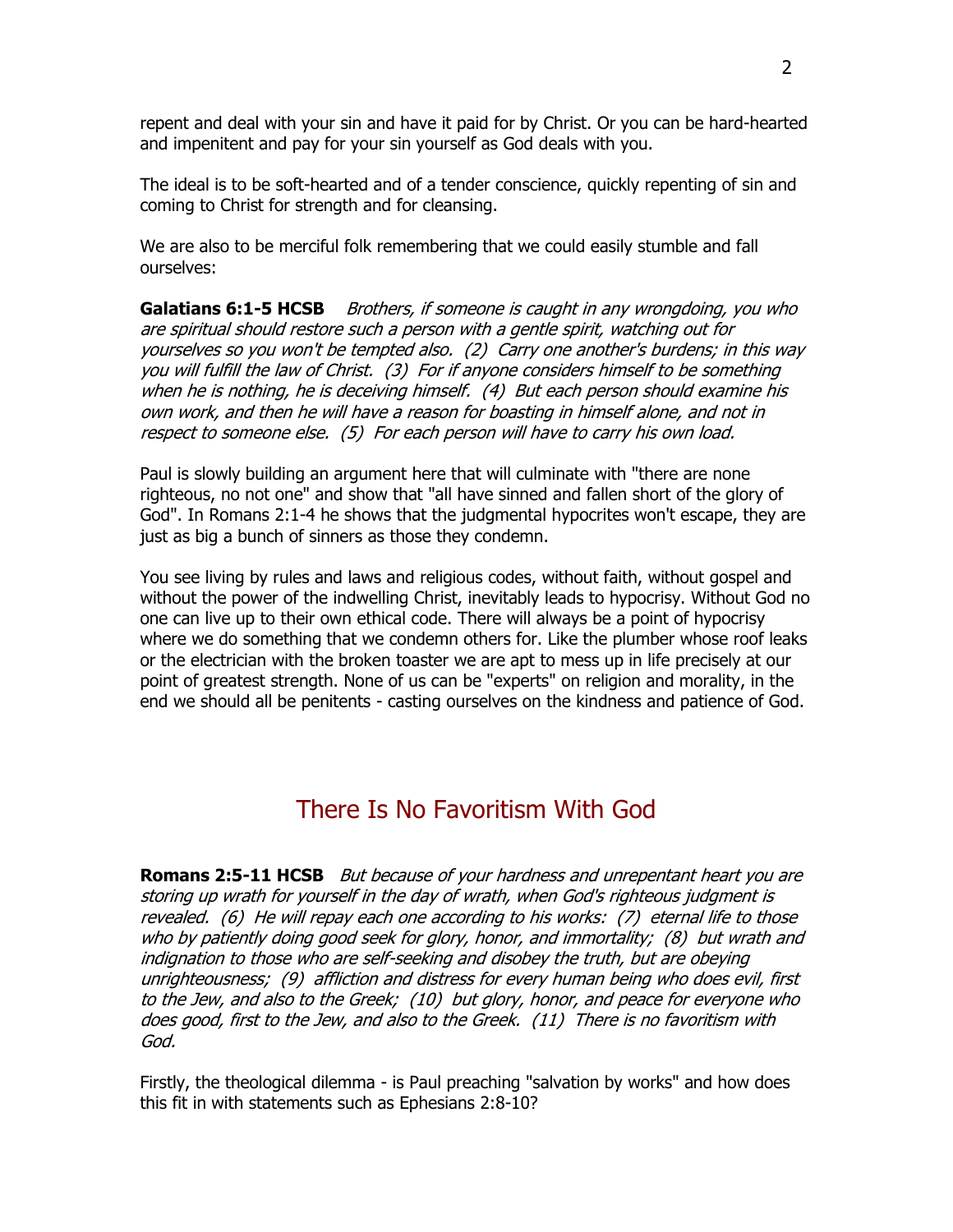**Ephesians 2:8-10 HCSB** For by grace you are saved through faith, and this is not from yourselves; it is God's gift-- (9) not from works, so that no one can boast. (10) For we are His creation--created in Christ Jesus for good works, which God prepared ahead of time so that we should walk in them.

In Romans 2:5-11 firstly he maintains: "He will repay each one according to his works" what could be clearer than that?

Paul then says how this judgment will operate: "eternal life to those who by patiently doing good seek for glory, honor, and immortality; but wrath and indignation to those who are self-seeking and disobey the truth, but are obeying unrighteousness;"

And confirms it further by stating: "(9) affliction and distress for every human being who does evil, first to the Jew, and also to the Greek; (10) but glory, honor, and peace for everyone who does good, first to the Jew, and also to the Greek."

The answer is complex, let's start with Ephesians 2:8-10 above. Christians are indeed saved by grace, through faith - but it does not stop there, we are saved for a purpose to do good works, and if we do NOT do the good works we are thereby frustrating the very purpose of our salvation! Our faith makes us a 'new creature" and the new creature is made by God to do good works. So something is seriously wrong if faith does not result in works.

If I type this article and then send it to the printer I expect it to print. If it does not print, I am not satisfied. Something is wrong. The article is there on the computer but it is not hitting the "real world". It is stuck inside the machine. God has never intended for our faith to be merely internal, to be an emotion or thought or reflection that is "stuck inside the machine" - of our soul. Faith is supposed to create output and that output is called "good works".

Faith is closely connected with the kinds of things that Paul mentions here as part of the good person. Firstly if you really have faith you must "seek for glory, honor and immortality". Faith leads us to seek these things. Faith believes that God exists and is a rewarder of those who seek Him (Hebrews 11:6). Faith and seeking God's highest good are so closely connected as to almost identical. (Also living faith also leads us away from being self-seeking, disobeying the truth and doing evil. Romans 2:8, 9)

The other requirement is that Christians will be "patiently doing good". This is different from the meritorious works of the religious law. This is "doing good" as in the Good Samaritan - not sacrificing bull and goats. Now if Christ is truly in us, then we will be like the Good Samaritan and patiently do good to others. Faith leads to Christ dwelling in our hearts (Ephesians 3:14-21) and Christ dwelling in our hearts leads to kindness, love, patience and compassion, which in turn surely lead to us doing good works.

Faith and faith's output are connected. You cannot just get your concepts right and be assured of Heaven. Faith is not conceptual it is spiritual. And if spiritual then it moves our inmost being to action. The penitent man leads a penitent life. The man of faith lives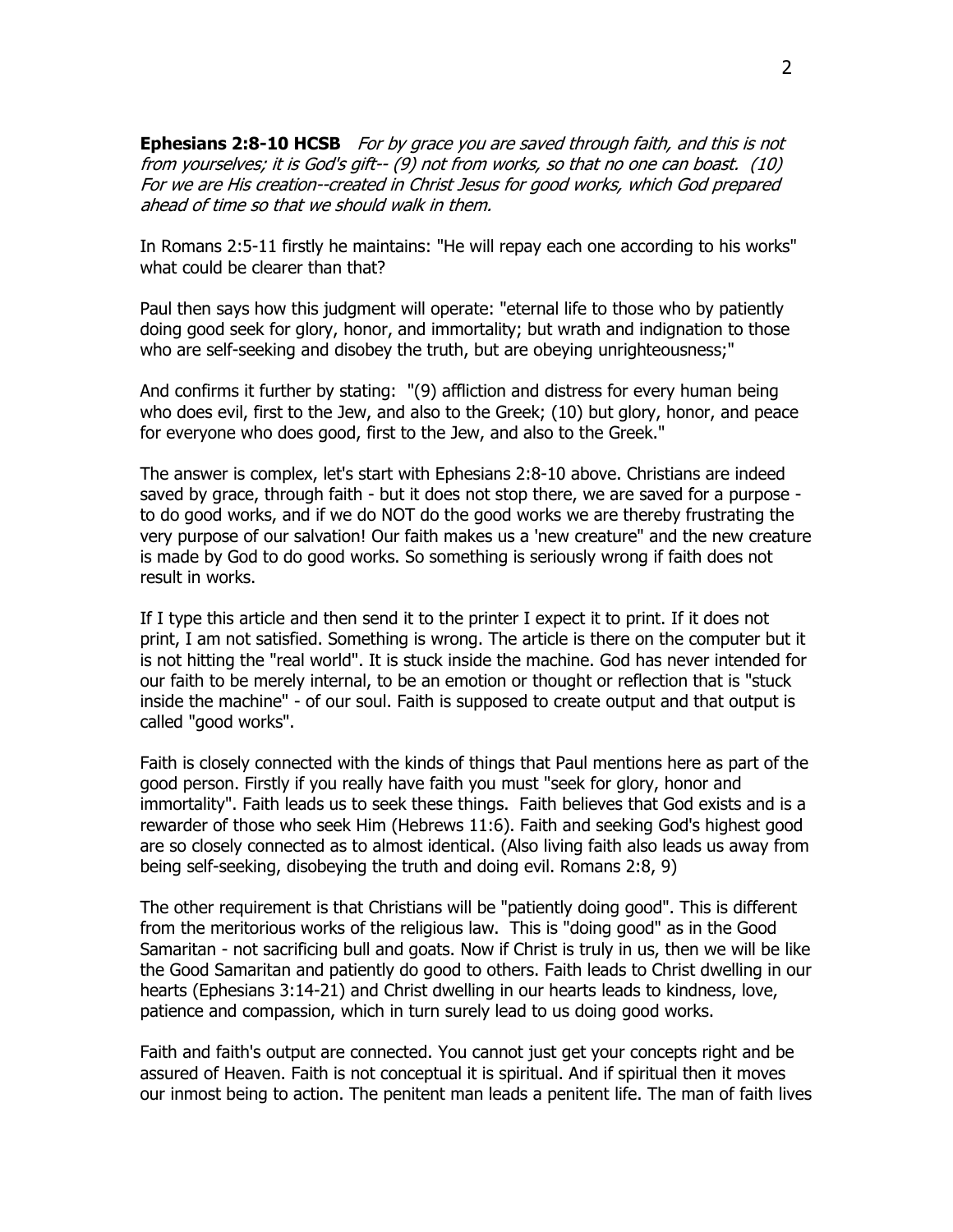a faithful life and Jesus clearly expects that faithful servants will diligently do good deeds. (Matthew 24:45-51, 25:14-30)

God does not have favorites. He does not say "because you are Jew you are welcome into My Kingdom" not does He say "because you are a Greek you are welcome into My Kingdom". Rather - it is because you have sought me and loved me and believed in me and obeyed my commandments out of your love and faith and hope - then you are welcome into My Kingdom.

Now works alone, without faith can never save us. An unbeliever is an unbeliever no matter how many little old ladies they help across the road. The zealous and energetically religious Pharisees were unsaved, that much is abundantly clear (Romans 10:1-3). Faith in Jesus and reliance on God's grace and the cross is foundational. No one is saved apart faith.

However faith that does not bear fruit is "dead faith" (James 2:17-26), in such a case the tree of faith has no output, no fruit, it is dead, it is useless and barren. We are not meant to live useless and barren lives. The saved man is to become the good neighbor. For what else is meant by the Great Command "you shall love your neighbor as yourselves?" And if that command is neglected then the whole of the Christian faith is also neglected, for all the Law and the prophets hang upon it.

**Galatians 5:14 HCSB** For the entire law is fulfilled in one statement: You shall love your neighbor as yourself.

**Romans 13:8-10 HCSB** Do not owe anyone anything, except to love one another, for the one who loves another has fulfilled the law. (9) The commandments: You shall not commit adultery, you shall not murder, you shall not steal, you shall not covet, and if there is any other commandment--all are summed up by this: You shall love your neighbor as yourself. (10) Love does no wrong to a neighbor. Love, therefore, is the fulfillment of the law.

God is not fooled by passionate but shallow protestations of faith by those who are completely inactive in living their faith out. God is impartial, which means that He cannot be persuaded apart from the evidence. God is looking for evidence of your faith such as the patient doing of good, and the seeking of glory, honor and immortality.

Signing a doctrinal statement or praying a short prayer will not guarantee Heaven unless you live in the light of that prayer or doctrinal statement. If that prayer or doctrinal statement has begun the process of birthing true faith in you so that you have become a "true believer" then you will find your character and your actions conforming to what Paul asks here - the patient doing of good and the seeking of glory, honor and immortality. This is what God wants of you, this is what God seeks from you and this will be the proof of your living faith on "the day of wrath, when God's righteous judgment is revealed."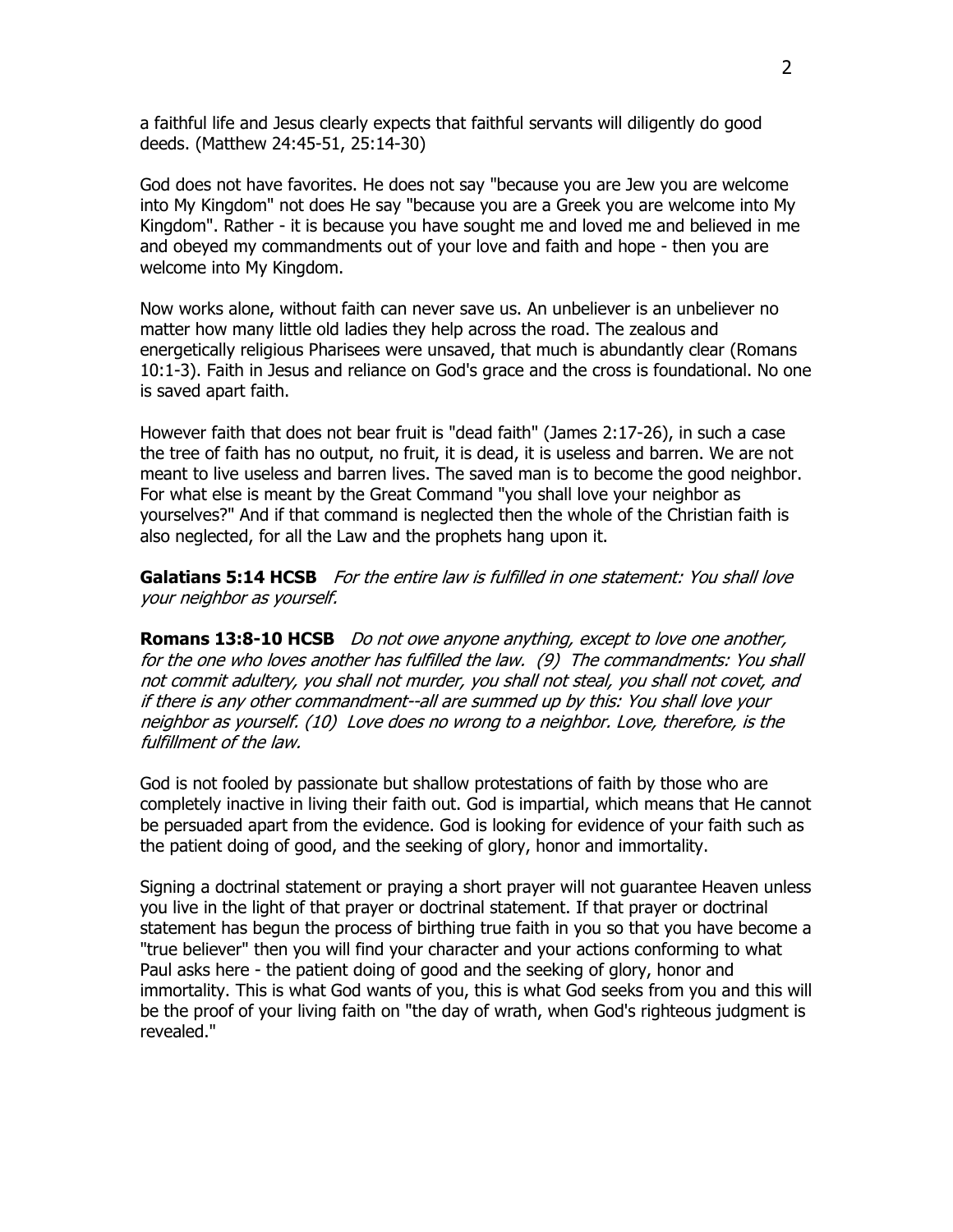# The Law In Our Hearts

**Romans 2:12-16 HCSB** All those who sinned without the law will also perish without the law, and all those who sinned under the law will be judged by the law. (13) For the hearers of the law are not righteous before God, but the doers of the law will be declared righteous. (14) So, when Gentiles, who do not have the law, instinctively do what the law demands, they are a law to themselves even though they do not have the law. (15) They show that the work of the law is written on their hearts. Their consciences testify in support of this, and their competing thoughts either accuse or excuse them (16) on the day when God judges what people have kept secret, according to my gospel through Christ Jesus.

The first key phrase is: "For the hearers of the law are not righteous before God, but the doers of the law will be declared righteous."

In other words it is not the church-goers that are righteous, but the commandmentkeepers. Of course church-going is good if it helps you to obey God! (I pastor a small church so I have to say that!).

Those who hear the law, have its light, and have an opportunity to obey it. The law is thus meant to be a lamp to the path of the obedient disciple. The Bible is truth and we are supposed to live by it.

But some people who do not hear any bible teaching still do righteous deeds - such as being compassionate, kind and honest and helpful. When people who have not heard the Scriptures, still do God's will, so we say that: "the law is written on their hearts".

Some people still have a lot of the light of God in their conscience - Ghandi I think would be one such person and some folk I met in tribal areas of Papua New Guinea were, intuitively and sensitively, very good people. Such consciences are rare but they do exist and Abraham would be an example of someone who followed God without having any church or Scriptures.

"So, when Gentiles, who do not have the law, instinctively do what the law demands, they are a law to themselves even though they do not have the law. They show that the work of the law is written on their hearts. Their consciences testify in support of this, and their competing thoughts either accuse or excuse them on the day when God judges what people have kept secret, according to my gospel through Christ Jesus."

Even Gentiles (in modern terms -people without the Scriptures) can be spiritually sensitive and walk according to their consciences. And God will judge them by the light which they have, the light of their own best and deepest understanding of right and wrong, of gratitude and ingratitude, and of the holy and the profane.

Paul leaves us in mid-air on the question of whether such people will go to Heaven. Abraham certainly was justified by following God via his conscience - and perhaps there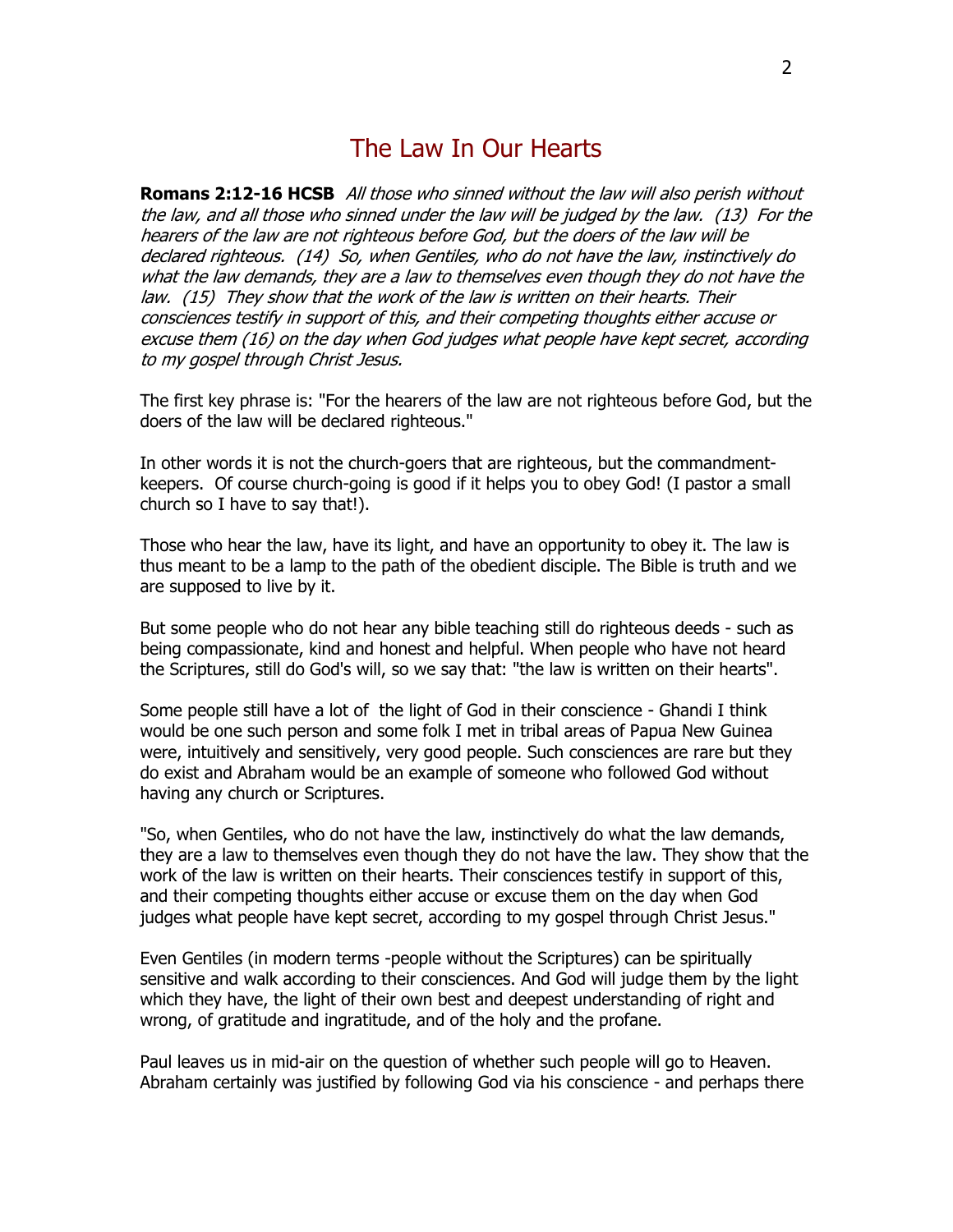are also a few modern examples. But I will leave that thorny question to the theologians!

The question Paul is nudging towards is the location of our knowledge of God. Is the law written in our hearts, or just in our book and in our minds? There is a certain kind of highly conceptual Christianity that spends much time discussing the latest books and ideas - but scarcely obeys a single one of God's commandments. (In fact the very idea of "godly obedience" is scorned as Pharisaical legalism.) Knowing is good, but doing is much better.

The gospel is personal, moral and spiritual (not impersonal, abstract and intellectual) and thus its locus of operation is primarily in the spirit, in the conscience, and in the heart.

**Hebrews 8:10-12 HCSB** "But this is the covenant that I will make with the house of Israel after those days," says the Lord: "I will put My laws into their minds, and I will write them on their hearts, and I will be their God, and they will be My people. (11) And each person will not teach his fellow citizen, and each his brother, saying, 'Know the Lord,' because they will all know Me, from the least to the greatest of them. (12) For I will be merciful to their wrongdoing, and I will never again remember their sins."

The "law written on our hearts" is a deeply internalized sense of respecting God's commandments and is part of God's gift to Christians in the New Covenant. In fact it is part of the operation of the Holy Spirit in the life of the believer.

**2 Corinthians 3:2-3 HCSB** You yourselves are our letter, written on our hearts, recognized and read by everyone, (3) since it is plain that you are Christ's letter, produced by us, not written with ink but with the Spirit of the living God; not on stone tablets but on tablets that are hearts of flesh.

**Romans 2:28-29 HCSB** For a person is not a Jew who is one outwardly, and true circumcision is not something visible in the flesh. (29) On the contrary, a person is a Jew who is one inwardly, and circumcision is of the heart--by the Spirit, not the letter. His praise is not from men but from God.

So God's rules for living are supposed to operate at the deepest level of our being, through the indwelling ministry of the Holy Spirit. Thus a truly Spirit-filled Christian should have a sensitive conscience and a sense that they are ruled "from within" by God.

Ultimately though figuring out who is in or out of Heaven "is not our call" but God's, who is the only one entitled to judge the deep recesses of the human heart: "on the day when God judges what people have kept secret, according to my gospel through Christ Jesus." On that day we may find the preacher did it all out of selfish ambition and that the prostitute knew no other way to keep her children from starving.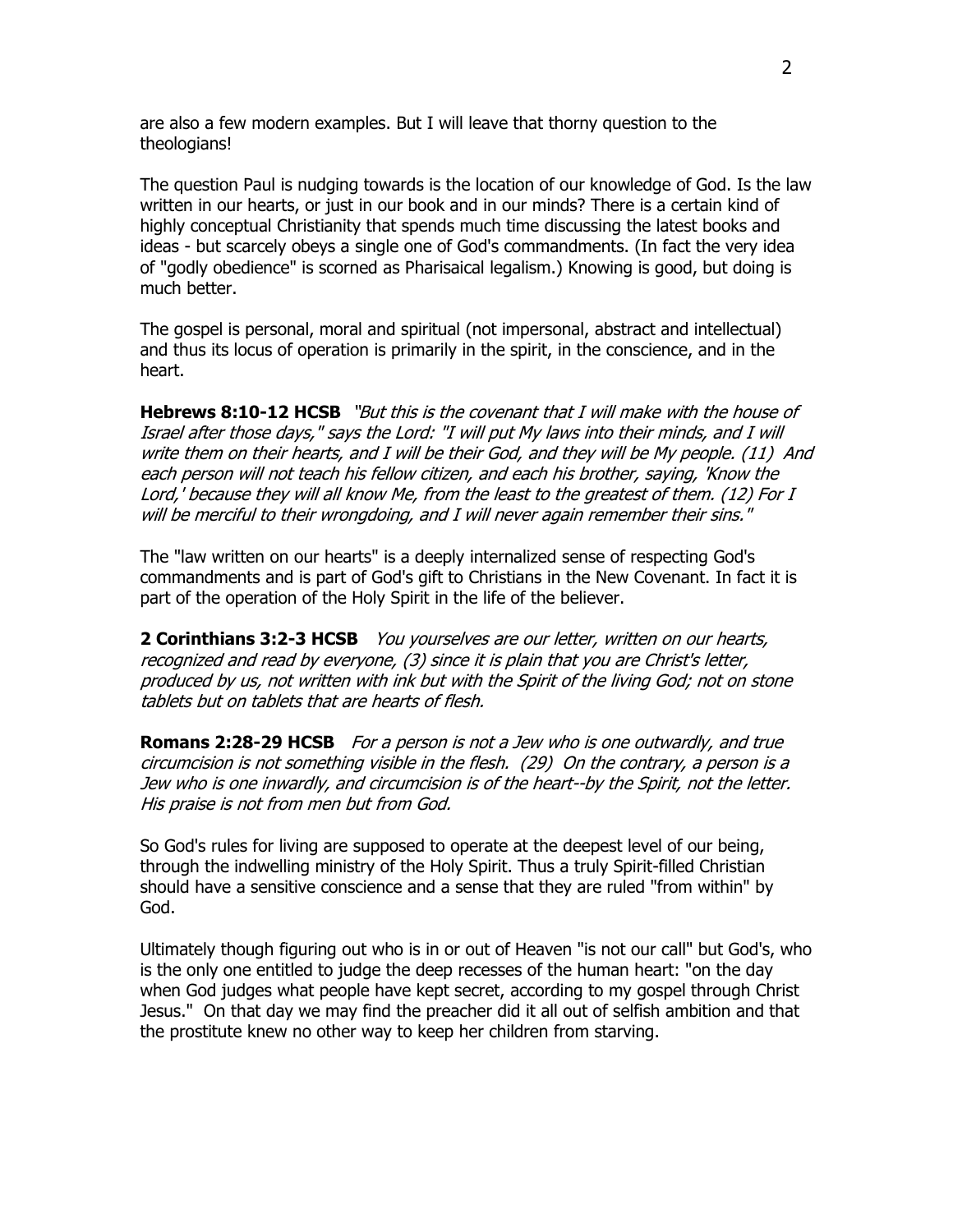The rules of God are not things to be studied and debated, but should be written deep in our hearts and conscience by faith - and lived out in daily life, "For the hearers of the law are not righteous before God, but the doers of the law will be declared righteous".

## The Law In Our Hearts

**Romans 2:12-16 HCSB** All those who sinned without the law will also perish without the law, and all those who sinned under the law will be judged by the law. (13) For the hearers of the law are not righteous before God, but the doers of the law will be declared righteous. (14) So, when Gentiles, who do not have the law, instinctively do what the law demands, they are a law to themselves even though they do not have the law. (15) They show that the work of the law is written on their hearts. Their consciences testify in support of this, and their competing thoughts either accuse or excuse them (16) on the day when God judges what people have kept secret, according to my gospel through Christ Jesus.

The first key phrase is: "For the hearers of the law are not righteous before God, but the doers of the law will be declared righteous."

In other words it is not the church-goers that are righteous, but the commandmentkeepers. Of course church-going is good if it helps you to obey God! (I pastor a small church so I have to say that!).

Those who hear the law, have its light, and have an opportunity to obey it. The law is thus meant to be a lamp to the path of the obedient disciple. The Bible is truth and we are supposed to live by it.

But some people who do not hear any bible teaching still do righteous deeds - such as being compassionate, kind and honest and helpful. When people who have not heard the Scriptures, still do God's will, so we say that: "the law is written on their hearts".

Some people still have a lot of the light of God in their conscience - Ghandi I think would be one such person and some folk I met in tribal areas of Papua New Guinea were, intuitively and sensitively, very good people. Such consciences are rare but they do exist and Abraham would be an example of someone who followed God without having any church or Scriptures.

"So, when Gentiles, who do not have the law, instinctively do what the law demands, they are a law to themselves even though they do not have the law. They show that the work of the law is written on their hearts. Their consciences testify in support of this, and their competing thoughts either accuse or excuse them on the day when God judges what people have kept secret, according to my gospel through Christ Jesus."

Even Gentiles (in modern terms -people without the Scriptures) can be spiritually sensitive and walk according to their consciences. And God will judge them by the light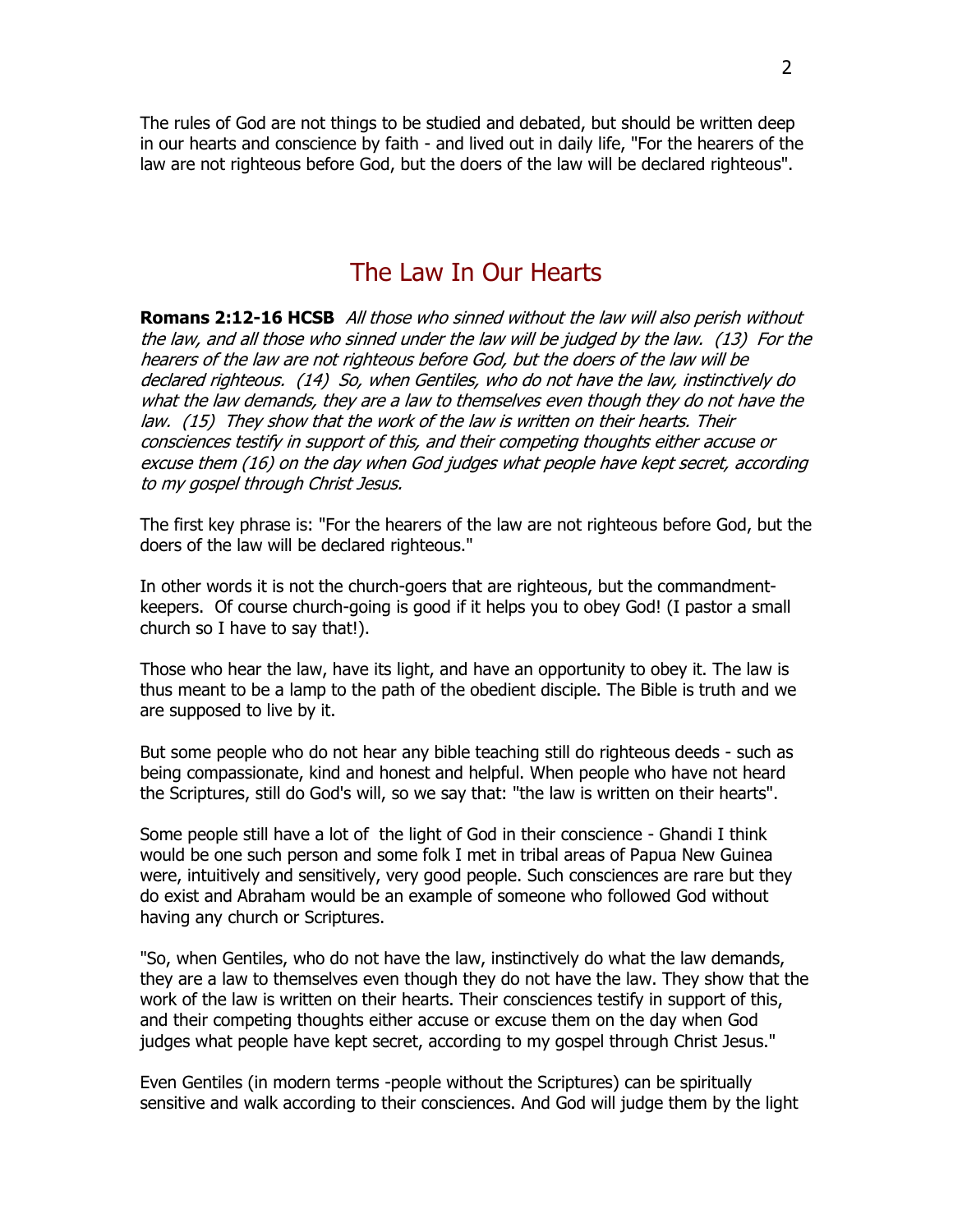which they have, the light of their own best and deepest understanding of right and wrong, of gratitude and ingratitude, and of the holy and the profane.

Paul leaves us in mid-air on the question of whether such people will go to Heaven. Abraham certainly was justified by following God via his conscience - and perhaps there are also a few modern examples. But I will leave that thorny question to the theologians!

The question Paul is nudging towards is the location of our knowledge of God. Is the law written in our hearts, or just in our book and in our minds? There is a certain kind of highly conceptual Christianity that spends much time discussing the latest books and ideas - but scarcely obeys a single one of God's commandments. (In fact the very idea of "godly obedience" is scorned as Pharisaical legalism.) Knowing is good, but doing is much better.

The gospel is personal, moral and spiritual (not impersonal, abstract and intellectual) and thus its locus of operation is primarily in the spirit, in the conscience, and in the heart.

**Hebrews 8:10-12 HCSB** "But this is the covenant that I will make with the house of Israel after those days," says the Lord: "I will put My laws into their minds, and I will write them on their hearts, and I will be their God, and they will be My people. (11) And each person will not teach his fellow citizen, and each his brother, saying, 'Know the Lord,' because they will all know Me, from the least to the greatest of them. (12) For I will be merciful to their wrongdoing, and I will never again remember their sins."

The "law written on our hearts" is a deeply internalized sense of respecting God's commandments and is part of God's gift to Christians in the New Covenant. In fact it is part of the operation of the Holy Spirit in the life of the believer.

**2 Corinthians 3:2-3 HCSB** (2) You yourselves are our letter, written on our hearts, recognized and read by everyone, (3) since it is plain that you are Christ's letter, produced by us, not written with ink but with the Spirit of the living God; not on stone tablets but on tablets that are hearts of flesh.

**Romans 2:28-29 HCSB** For a person is not a Jew who is one outwardly, and true circumcision is not something visible in the flesh. (29) On the contrary, a person is a Jew who is one inwardly, and circumcision is of the heart--by the Spirit, not the letter. His praise is not from men but from God.

So God's rules for living are supposed to operate at the deepest level of our being, through the indwelling ministry of the Holy Spirit. Thus a truly Spirit-filled Christian should have a sensitive conscience and a sense that they are ruled "from within" by God.

Ultimately though figuring out who is in or out of Heaven "is not our call" but God's, who is the only one entitled to judge the deep recesses of the human heart: "on the day when God judges what people have kept secret, according to my gospel through Christ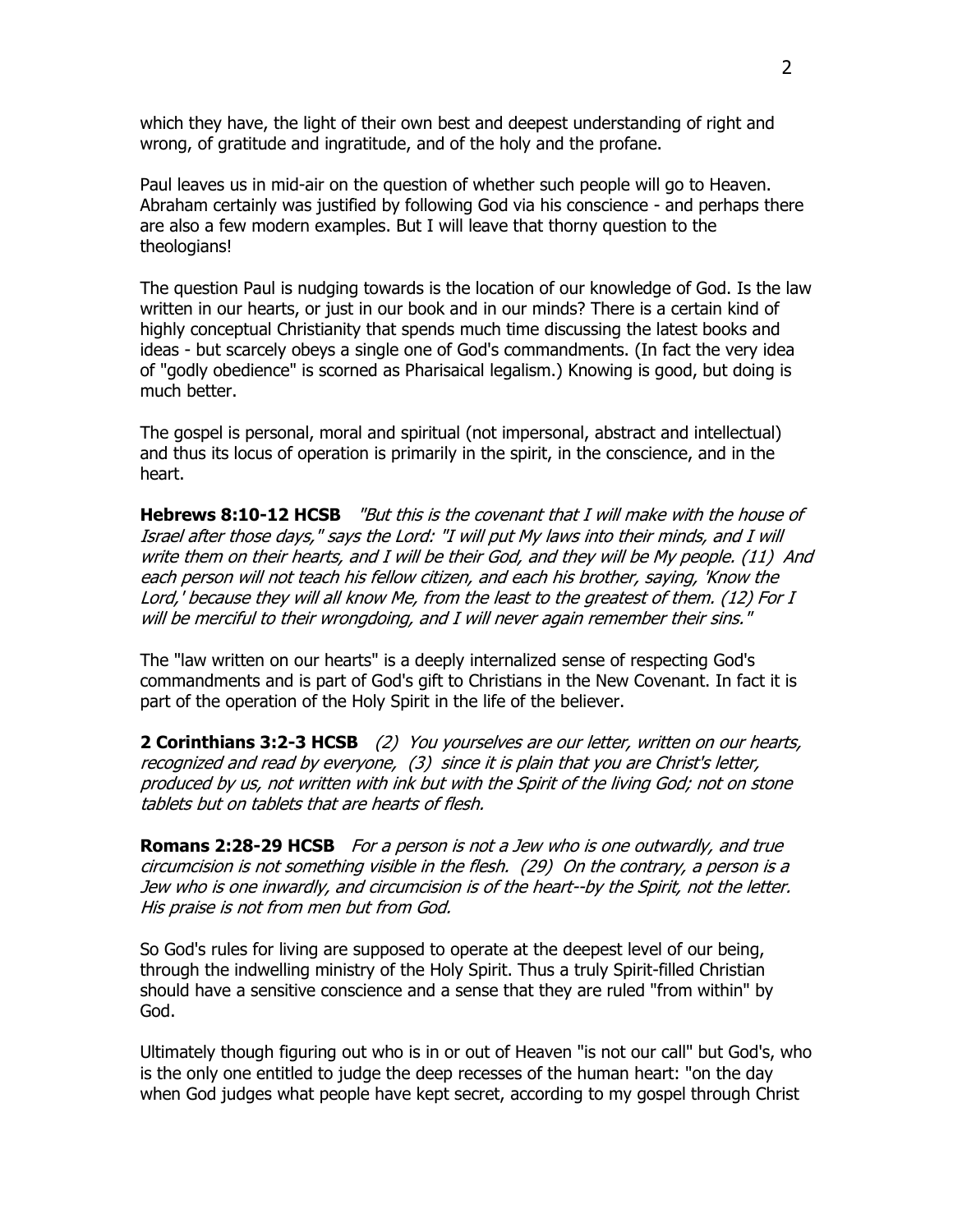Jesus." On that day we may find the preacher did it all out of selfish ambition and that the prostitute knew no other way to keep her children from starving.

The rules of God are not things to be studied and debated, but should be written deep in our hearts and conscience by faith - and lived out in daily life, "For the hearers of the law are not righteous before God, but the doers of the law will be declared righteous".

# Hypocritical Religion

**Romans 2:17-24 MKJV** Behold, you are called a Jew, and rest in the Law, and boast in God; (18) and know His will and approve the things excelling, being instructed out of the Law; (19) and persuading yourselves to be a guide of the blind, a light to those in darkness; (20) an instructor of the foolish, a teacher of babes, who have the form of knowledge and of the truth in the Law. (21) Therefore the one teaching another, do you not teach yourself? The one preaching not to steal, do you steal? (22) The one saying not to commit adultery, do you commit adultery? The one detesting idols, do you rob temples? (23) You who boast in Law, do you dishonor God through breaking the Law? (24) For the name of God is blasphemed among the nations because of you, as it is written.

Many people think that because they "know more" about God that is all that is required to make them a better person. In this view, knowledge and expertise in religion equals virtue - and the more knowledge and expertise, the greater the level of spiritual virtue attained by that person.

But a "look out the window" at the real world tells us that such a view is merely a clever self-delusion. There are many people with lots of Bible knowledge who lack charity, grace and kindness, and even some who are downright mean and nasty - such as the leaders of spiritually abusive bible cults.

We occasionally find people who consider themselves to be spiritual leaders but who do not lead spiritual lives. These false teachers and hypocrites claim to: "know His will and approve the things excelling, being instructed out of the Law; (19) and persuading yourselves to be a guide of the blind, a light to those in darkness; (20) an instructor of the foolish, a teacher of babes, who have the form of knowledge and of the truth" yet who lead lives that are the absolute opposite of righteousness, who are proud elitist and selfish, who have carnal appetites and numerous sexual affairs, who are financially dishonest and emotionally predatory. They are completely "of the world" and are devoid of the Spirit.

Thus they have the knowledge but not the testimony, they have bible verses but not bible lives, they have degrees and write books, but they do not obey the commandments of Christ. They consider salesmanship and communication skill as a substitute for real righteousness and obedience. They delude themselves that preaching the gospel is their good deed, and that living out the gospel is for those who hear them,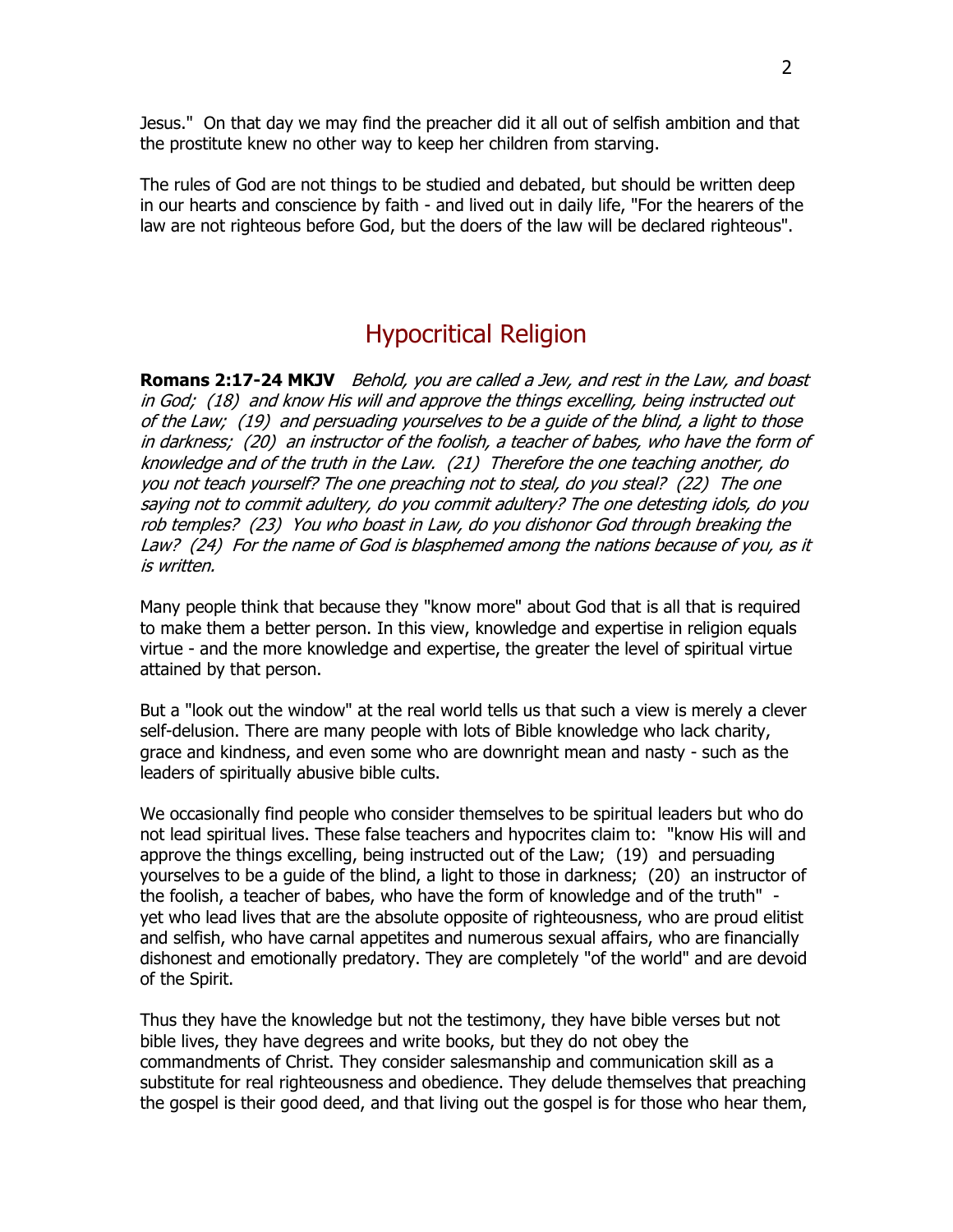but not for the teacher! They are all talk, all "Lord, Lord.." I lip but not in life, of these Jesus says:

**Matthew 7:21-23 MKJV** Not everyone who says to Me, Lord! Lord! shall enter the kingdom of Heaven, but he who does the will of My Father in Heaven. (22) Many will say to Me in that day, Lord! Lord! Did we not prophesy in Your name, and through Your name throw out demons, and through Your name do many wonderful works? (23) And then I will say to them I never knew you! Depart from Me, those working lawlessness!

In Romans 2; 21-24 Paul points out the direct contradictions in the lives of some of these bible-believing Jewish Christians: (21) Therefore the one teaching another, do you not teach yourself? The one preaching not to steal, do you steal? (22) The one saying not to commit adultery, do you commit adultery? The one detesting idols, do you rob temples? (23) You who boast in Law, do you dishonor God through breaking the Law? (24) For the name of God is blasphemed among the nations because of you, as it is written.

The key to this is the initial volley: Therefore the one teaching another, do you not teach yourself? The true disciple is always trying to learn, to be teachable and "teaches themselves" many things and always tries to put what they learn into action. If we read " be kind to one another" we can then ask "how can I do that?" and then try and put into action, and watch the result and give ourselves feedback and thus, in time, learn how to be kind in wise and practical ways.

Some people can give you the Greek definition of each of the nine fruit of the Spirit in Galatians 5:22-23 - but have they "taught themselves" how to live that way so they show these fruit? Now let me quickly add that knowledge is good, but it is not enough, we need also to act on it.

The result of all this religious talk, (even though it may be theologically correct and deeply insightful) without accompanying action is that god is not glorified - rather He is dishonored and blasphemed:

You who boast in Law, do you dishonor God through breaking the Law? For the name of God is blasphemed among the nations because of you, as it is written.

Thus God is not glorified by Christian communication alone. Communication without action, is the gospel without discipleship, and results in blasphemy, not glory.

The people of this world want to see consistent Christian lives that ring true, and they observe our character, our actions, and our fruitfulness as a person. Do we treat others well? Are we kind to small children? Are we patient with the elderly? These things matter more than a thousand speeches on why they should believe.

God is not looking for knowledge and information; He is searching for genuine faith and obedience. The Gentile who obeys God and is kind and good and patient and honest and faithful to his wife and caring to his children is better than the Jew who commits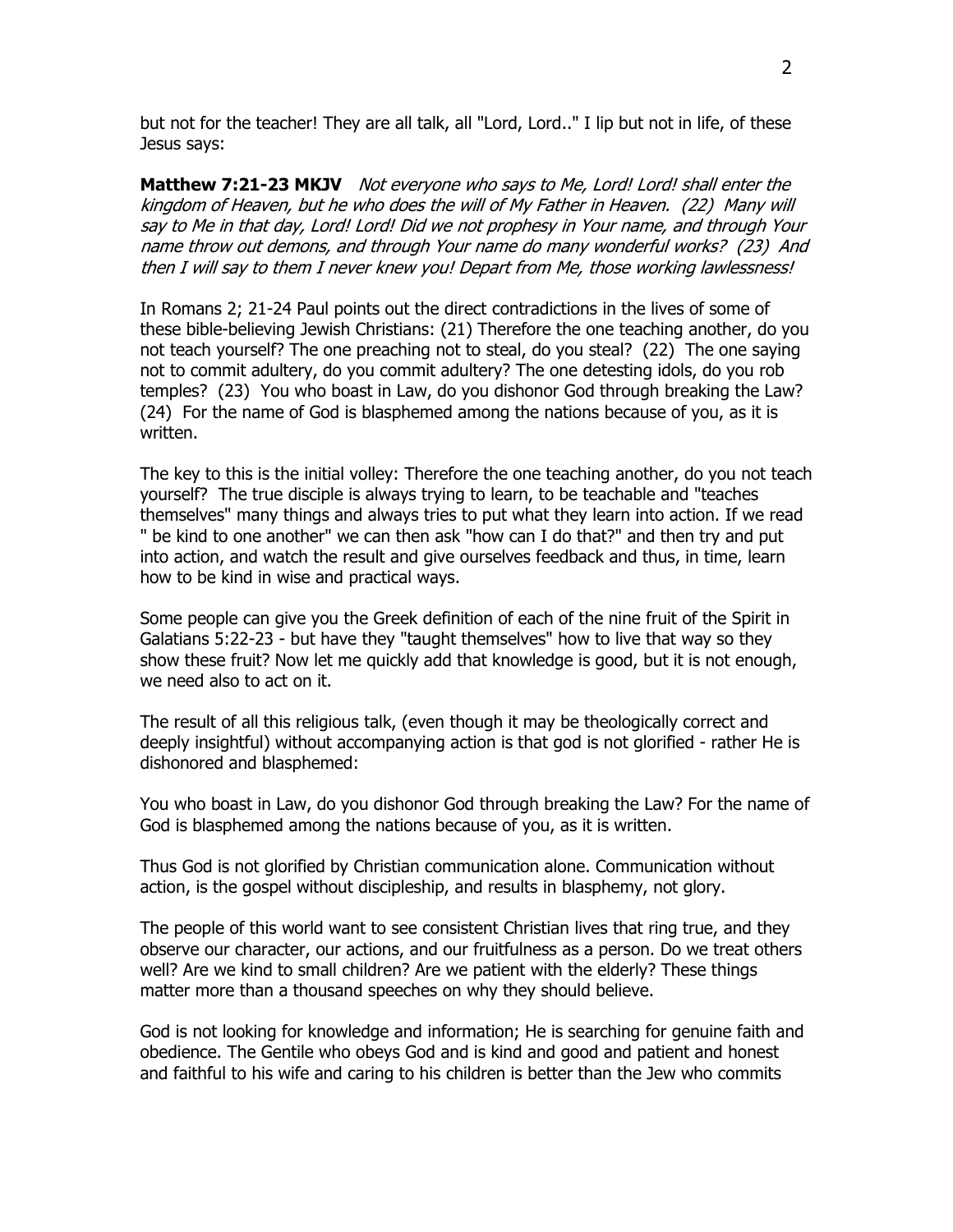adultery and robs temples even if that Jew is a High Priest. Tomorrow we will see that Paul defines a "real Jew" as someone with a changed heart, not a removed foreskin.

God is interested in having people who are real and true and loving and obedient and righteous - even if they are dorky communicators. Now by all means study the Scriptures and think deep theological thoughts (Paul certainly did) but do so with the determination to live it out in real life.

# True Circumcision Is Of The Heart

**Romans 2:25-29 HCSB** For circumcision benefits you if you observe the law, but if you are a lawbreaker, your circumcision has become uncircumcision. (26) Therefore if an uncircumcised man keeps the law's requirements, will his uncircumcision not be counted as circumcision? (27) A man who is physically uncircumcised, but who fulfills the law, will judge you who are a lawbreaker in spite of having the letter of the law and circumcision. (28) For a person is not a Jew who is one outwardly, and true circumcision is not something visible in the flesh. (29) On the contrary, a person is a Jew who is one inwardly, and circumcision is of the heart--by the Spirit, not the letter. His praise is not from men but from God.

Is "membership" of the right race, the right religion, or the right denomination important to God? Or is Christianity an internal and spiritual faith which operates regardless of such external factors as the race one belongs to or the church that one goes to?

Paul says five very important things that answer this question:

a) Disobedience invalidates the ritual "belonging to God" value of circumcision. (v.25)

b) Obedience places a person in just as good standing with God as the Old Covenant. (v.26)

c) A non-Jew who fulfills the law is better than a Jew who breaks the law. (v. 27)

d) True circumcision is of the heart and not of the flesh. (v.28, 29)

e) Being a Jew is inward and spiritual - not legal and outward. (V.28, 29)

It is clear that true circumcision and true Jewishness is a "spiritual and inward' reality and not something that can be conferred by man at a ceremony, as important as that ceremony may be, or through inheritance, no matter how noble the ancestry. It is the heart not the membership or the ritual that matters.

By analogy we can make exactly the same argument for baptism – that the unbaptised person who obeys God is regarded as baptized, while the baptized person who disobeys God is regarded as unbaptised! Now this is not to invalidate baptism, which is clearly commanded in Scripture (Matthew 28:18-20) but to say that baptism is ineffective unless accompanied by living faith reflected in an obedient Christian life.

And the same set of arguments can be made even for confirmation or ordination. Thus true circumcision, baptism, confirmation or ordination is of the heart and by the Spirit,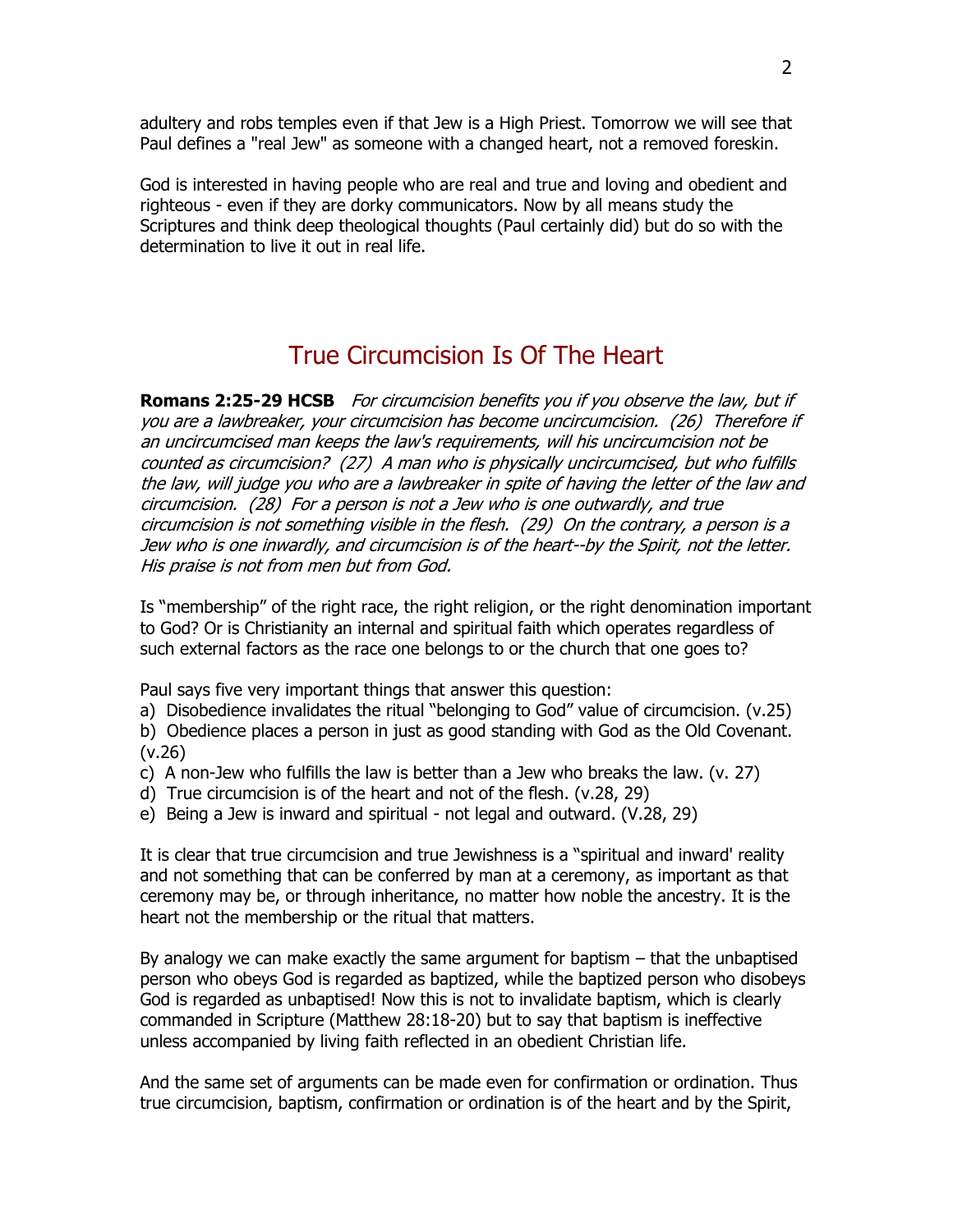not of the letter or of human externals. Just as a true Jew is one who is inwardly a Jew so a true Christian is one who is inwardly a Christian, and so a truly anointed and conformed Christian is one who has the Spirit within them, and a true minister of the gospel is one who serves Christ from the heart – not one who has merely met the requirements of an ordaining body.

This is a radical affirmation of interior spirituality reflected in an obedient life. No laws, rituals or external human factors are required, just simple, loving faithful obedience to God. Membership of a spiritual group – even of the Jewish race and the Old Covenant, is incomplete and insufficient. The heart must be right with God and in tune with the Holy Spirit.

Judah means "praise" and Jew comes from the word "Judah" and so means (in spiritual terms) one who lives for the praise of God. So a true Jew is a person who lives to praise God and who brings praise to the name God. Thus a disobedient, unspiritual and unbelieving person cannot be a "true Jew" - no matter how many genealogical records they possess. For a true Jew is always a believer in Christ Jesus.

[Now to say that a "true Jew" is spiritual not genetic is not to advocate anti-Semitism, or to deny the Holocaust or to impugn the validity of the State of Israel. I am part-Jewish myself and have studied Hebrew and wish to study in Israel should God give me opportunity to do so.]

No one gets into Heaven based on their ancestry or on a ritual performed on them when they are eight days old! Salvation is entirely by faith and is by the grace of God and is entirely independent of race or gender.

The question of "membership in a true Church" is an active and vital one for many people. Lets take two cases, Bill goes to a cultist Jehovah's Witness church but is in disagreement with its doctrines and has come to a living and real faith in Christ. On the other hand Jane goes to a good evangelical church but has no living faith evident in his/her life. Which person is more pleasing to God? The one with living faith and an obedient lifestyle! Not the one with the better church! Now this is not to advocate joining a cultist church but to say that organizational membership is relatively unimportant.

It is not where we are in the structure but where we are with God that counts. It is indeed possible to be a Christian leader in a major denomination or mission's agency and rise to the very top and be acclaimed by men – but be inwardly uncircumcised of heart. Our praise is not from men but from God and political skill in Christian circles is no indicator of divine approval. Instead an obedient and loving life filled with grace and full of the Holy Spirit is the indicator of divine approval.

Human nature wants to simplify this, to have clear categories of who is "in" and who is "out' and to have required membership, ceremonies and certificates that denote this. But Paul tells us that this simply will not do. There is no legal standing "of the letter" that can make us right with God (v.28, 29) instead our standing with God is inward and spiritual and by faith!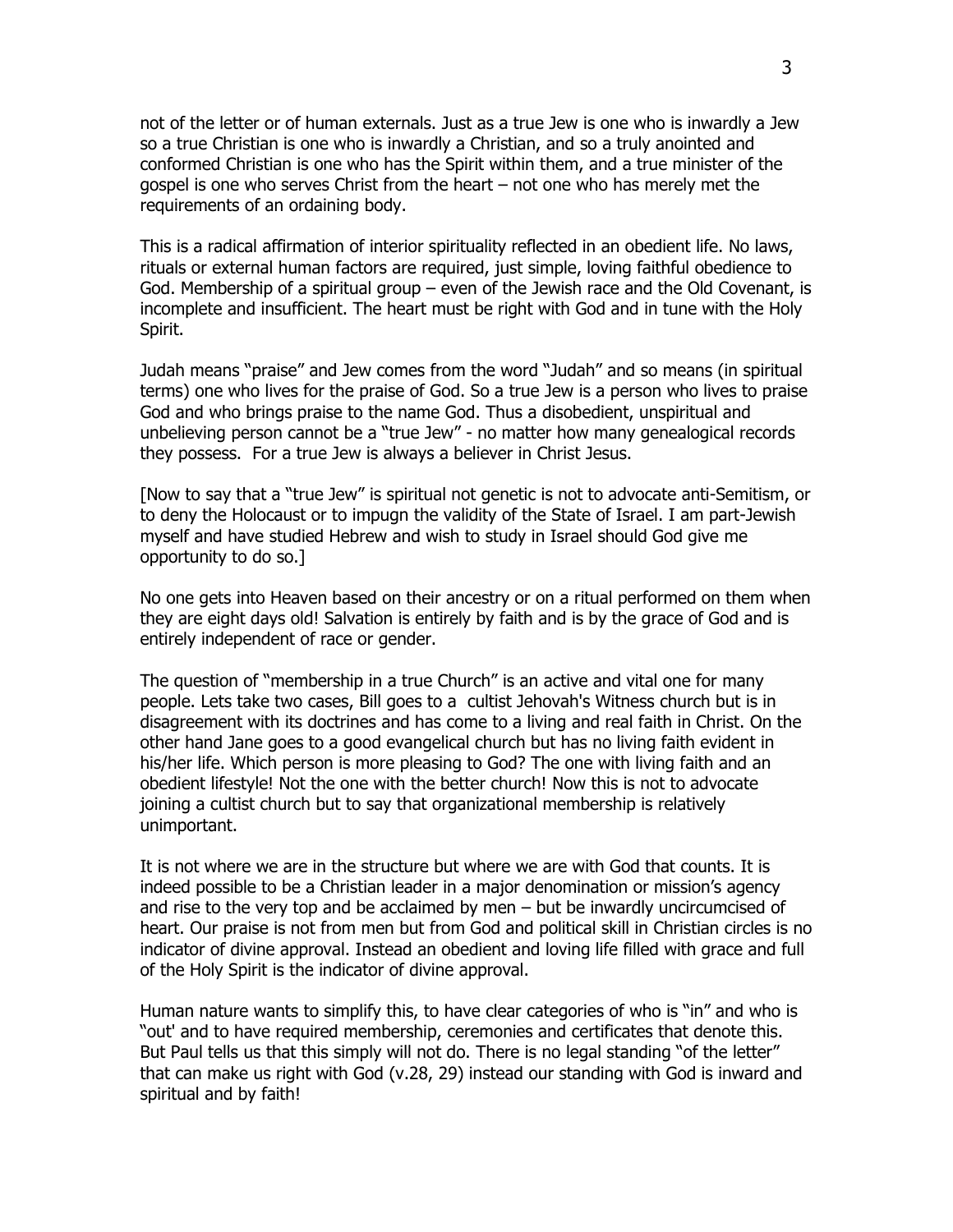It is not a matter of being in the right organization, but it is rather a matter of being in Christ. It is not how many sacred ceremonies you have been through but of how deeply you are in the grace of God. No amount of religious belonging can make up for a hypocritical and disobedient life. On the other hand no lack of ceremony and status can truly harm the saint who walks with the Lord righteously and inwardly in Spirit and in truth.

# What Advantage Has The Jew?

**Romans 3:1-4 MKJV** Then what is the superiority of the Jew? Or what is the profit of circumcision? (2) Much, by every way! Chiefly, indeed, because they were entrusted with the oracles of God. (3) For what? If some did not believe, will not their unbelief nullify the faith of God? (4) Let it not be! But let God be true, and every man a liar; as it is written, "That You might be justified in Your sayings, and will overcome when You are judged."

**Romans 11:28-29 HCSB** Regarding the gospel, they (the Jews) are enemies for your advantage, but regarding election, they are loved because of their forefathers, (29) since God's gracious gifts and calling are irrevocable.

Yesterday we saw that salvation is inward, spiritual and by faith alone and that ethnicity and sacramental acts – such as circumcision, baptism, conformation and ordination make no prior and absolute claim on God. That is you cannot say "I am saved simply because I am Jewish and circumcised, that is all I need" or "I am saved because I was baptized and that is all I need". Thus, salvation does not depend on ethnicity or religious acts; but on living faith working through love.

This of course raises the question of whether these things (ethnicity and sacramental acts such as circumcision) are of any spiritual advantage at all. Paul's answer is that they are of considerable advantage because they expose us to the gospel and to the working of God..

The Jewish race was entrusted with the "oracles of God" or the "spoken words of God" through Moses and the prophets and is beloved because of the forefathers. A Jew was thus far more likely to hear the truth about the nature of God, than a non-Jew and be brought up with a better theology and ethical guidelines than a non-Jew. It is a bit like the advantage of being raised in a good Christian home rather than in a non-Christian home, especially if that non-Christian home contained some dysfunctional elements.

In the first century the Jewish world-view was vastly superior to the idolatrous and superstitious pagan world view. Thus Jews were automatically born into a better understanding of God and all the chosen apostles were Jews and all the Scriptures were written by Jews, and of course Jesus Himself was a Jew. No pagan could come remotely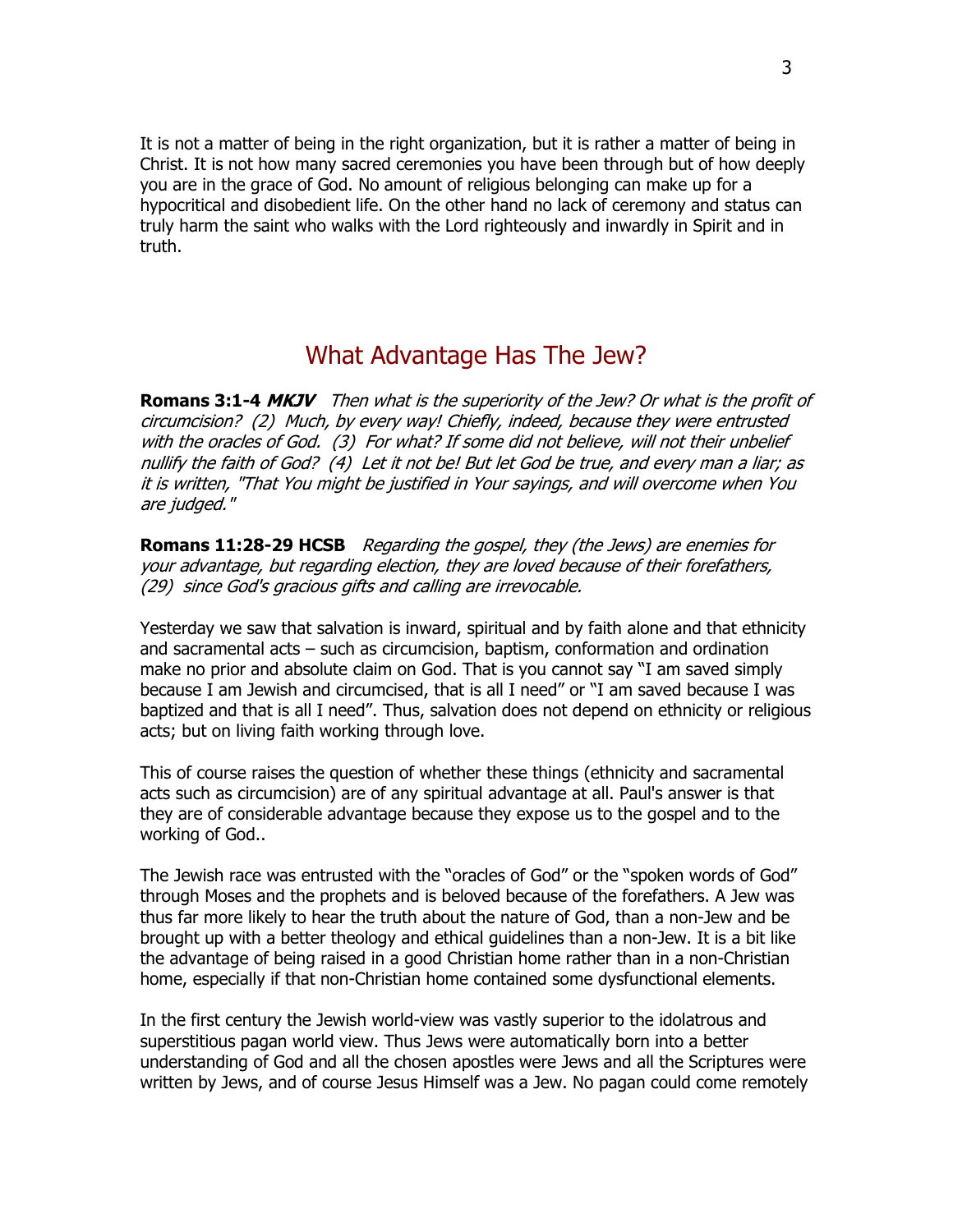close to the sophisticated and deep monotheistic view of the Jewish faith. Thus being Jewish was a huge spiritual advantage.

However Jewishness was not a guarantee of salvation. Salvation was by faith for both Jew and Gentile for there is no partiality with God. Similarly today there is no guarantee that those from Christian homes will be "more saved" than those from non-Christian homes. You are not saved by your parent's faith but by your won faith. Both people from Christian homes and people from non-Christian homes can freely come to Christ as Lord and Savior.

This is complicated by the fact that God made certain solemn covenant promises to the Jews – and God is faithful to His promises even if we are unfaithful. Indeed Paul says there will come a day when "all Israel will be saved".

**Romans 11:25-27 HCSB** So that you will not be conceited, brothers, I do not want you to be unaware of this mystery: a partial hardening has come to Israel until the full number of the Gentiles has come in. (26) And in this way all Israel will be saved, as it is written: The Liberator will come from Zion; He will turn away godlessness from Jacob. (27) And this will be My covenant with them, when I take away their sins.

Even if every person in the whole world denies this, it will still happen - "But let God be true, and every man a liar." God will be true to His Word – and this does not depend on us or on our faithfulness or truthfulness. God will work out His destiny for Israel no matter how many people are in opposition.

The fact that God will be true even if every man is a liar means that God is above all human speech and human consciousness. The whole combined weight of human though and action are but a drop in the bucket. God is not a projection of the evolved human mind but the primal Creator of all that exists – and has been existing and moving in ancient times before humans existed.

**Isaiah 40:13-17 MKJV** Who has directed the Spirit of Jehovah, and what man taught Him counsel? (14) With whom did He take counsel, and who instructed Him and taught Him in the path of judgment, and taught Him knowledge, and made known the way of understanding to Him? (15) Behold, the nations are like a drop in a bucket, and are counted as the small dust of the scales; behold, He takes up the coastlands as a very little thing. (16) And Lebanon is not enough to burn, nor the beasts of it enough for a burnt offering. (17) All nations before Him are as nothing; and to Him they are thought to be less than nothing, and vanity.

"That You might be justified in Your sayings, and will overcome when You are judged." The absolute truthfulness of God means that He prevails in every court. God is impeccable and unimpeachable because all He says comes to pass, every single word and every single promise! Indeed God's gracious gifts and calling are irrevocable!

God's faithfulness to His Word and His covenant promises means that we will not cease to exist. He will not revoke our eternal life at some point in the future. It will be ours forever! Praise the Lord! It also means that when God has given us a special promise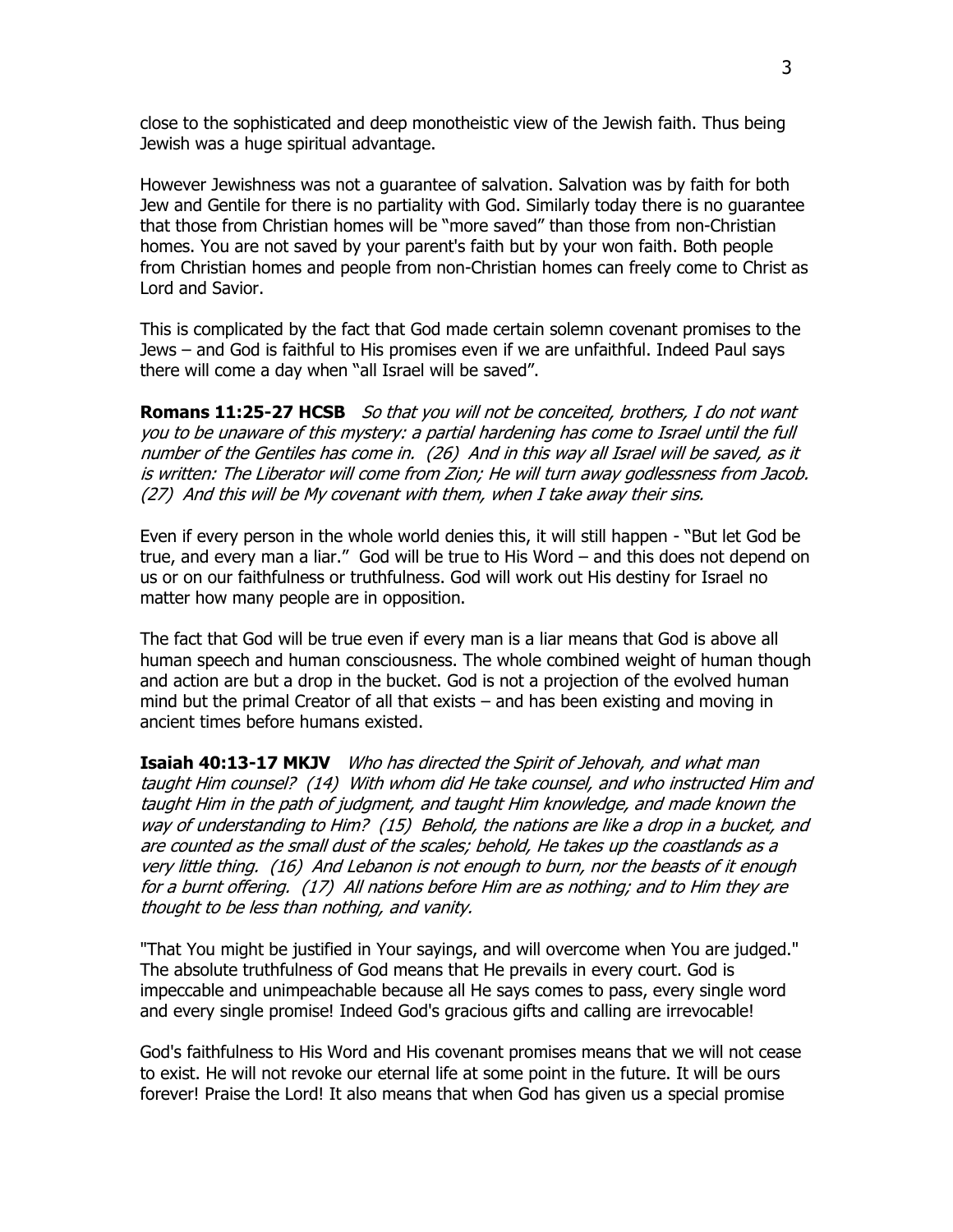that we are sure is from Him, that it will come to pass in its time, though that time may seem to be a long way off.

Joseph saw God's faithfulness deliver him from prison and Daniels aw God's promise deliver him from the den of lions. What God has purposed will stand and even your sin and unfaithfulness is unable to stop it. "For what? If some did not believe, will not their unbelief nullify the faith of God?"

But there is a holy limit to God's patience with us:

**2 Timothy 2:11-13 HCSB** This saying is trustworthy: For if we have died with Him, we will also live with Him; (12) if we endure, we will also reign with Him; if we deny Him, He will also deny us; (13) if we are faithless, He remains faithful, for He cannot deny Himself.

Here is the "fine line" - God is faithful to the unfaithful but denies those who deny Him!

# Light and Shadow

**Romans 3:5-9 HCSB** But if our unrighteousness highlights God's righteousness, what are we to say? I use a human argument: Is God unrighteous to inflict wrath? (6) Absolutely not! Otherwise, how will God judge the world? (7) But if by my lie God's truth is amplified to His glory, why am I also still judged as a sinner? (8) And why not say, just as some people slanderously claim we say, "Let us do evil so that good may come"? Their condemnation is deserved! (9) What then? Are we any better? Not at all! For we have previously charged that both Jews and Gentiles are all under sin.

A few weeks ago I did some counseling with a very dysfunctional woman who lurched from one crisis to the next. My reaction afterwards was to truly appreciate the wonderfully sensible and wise wife the Lord has given me in my wife Minda. It is as if the darkness of the shadow made the light seem brighter.

So in a way, the darkness of our sin can make God seem more glorious. And this is Paul's point. Sin is still sin, even if in the end it ends up bringing glory to God albeit in an upside down sort of a way.

"If our unrighteousness highlights God righteousness..." - as we have seen our sin can make God seem more holy. Our small-mindedness can make God seem great, and our petty impatience can make God seem long-suffering and kind. Yet these are not good things.

How can God inflict wrath on people that make Him seem more glorious? Surely it is unfair to punish those who make you look good? Not so - a poor student may make the teacher look brilliant - but nonetheless the poor student needs to be rebuked soundly.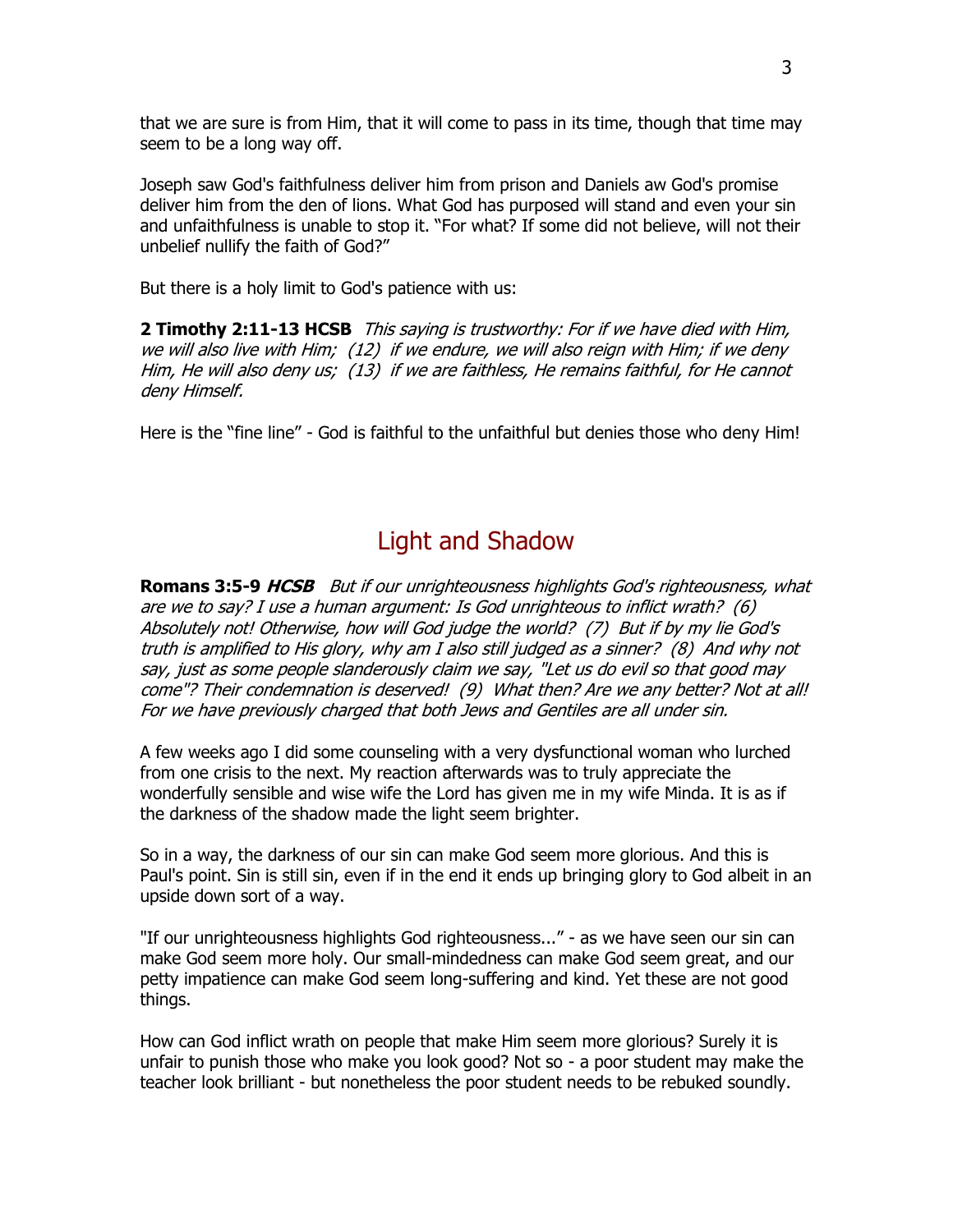"I use a human argument: Is God unrighteous to inflict wrath? (6) Absolutely not! Otherwise, how will God judge the world?" For God to judge the world He must punish evil and reward good. He must inflict wrath on those who disobey Him and those who love and pursue wickedness, that is only right and fair - and thus it is not unrighteous for God to inflict wrath.

In some dysfunctional corporations there is an unwritten rule that you must make the boss "look good" and promotion depends on this factor. If you play golf with the boss you must lose, if you tell jokes the boss must have the last laugh. God is not like that. God does not suffer from ego problems and personal insecurity. God wants us to perform to the very best of our ability and rewards us accordingly, and there is no reward for "making God look good by messing up".

In verses 7 & 8 Paul addresses two misunderstandings of the nature of sin and grace: "But if by my lie God's truth is amplified to His glory, why am I also still judged as a sinner? And why not say, just as some people slanderously claim we say, "Let us do evil so that good may come"? Their condemnation is deserved!"

The first misunderstanding is of the nature of sin. There can be two categories of sin, subjective - hurt feelings and reputations and objective - broken rules. A perfect example of this occurred this evening when someone wanted to pass some funds through the church account in a way that was against the IRS laws. I refused and the person accused me of thinking they were dishonest and slammed down the phone. I was made out to be the "bad person" for hurting the relationship and reputation (subjective guilt) while on the other hand I insisted that the request was procedurally wrong and illegal (broken rules - objective guilt).

Now making God seem glorious is subjectively good. But if doing so means breaking commandments then it is objectively wrong. In these verses Paul is staking Christianity as an objective and impartial faith. Paul is repudiating notions that God is akin to some Middle Eastern potentate that must be faltered, cajoled and made to look good.

There is no need to flatter God, to make Him look good, or to make Him feel a certain way. God is not concerned with how you make Him look or feel but how you serve and how you obey His commandments and belief His Word. Christianity is at its core an absolutely objective and impartial faith, with an objective and impartial God who expects us also to act without favoritism:

#### **Romans 2:11 HCSB** There is no favoritism with God.

**1 Peter 1:17 HCSB** And if you address as Father the One who judges impartially based on each one's work, you are to conduct yourselves in reverence during this time of temporary residence.

**James 3:17 MKJV** But the wisdom that is from above is first truly pure, then peaceable, gentle, easy to be entreated, full of mercy and good fruits, without partiality and without hypocrisy.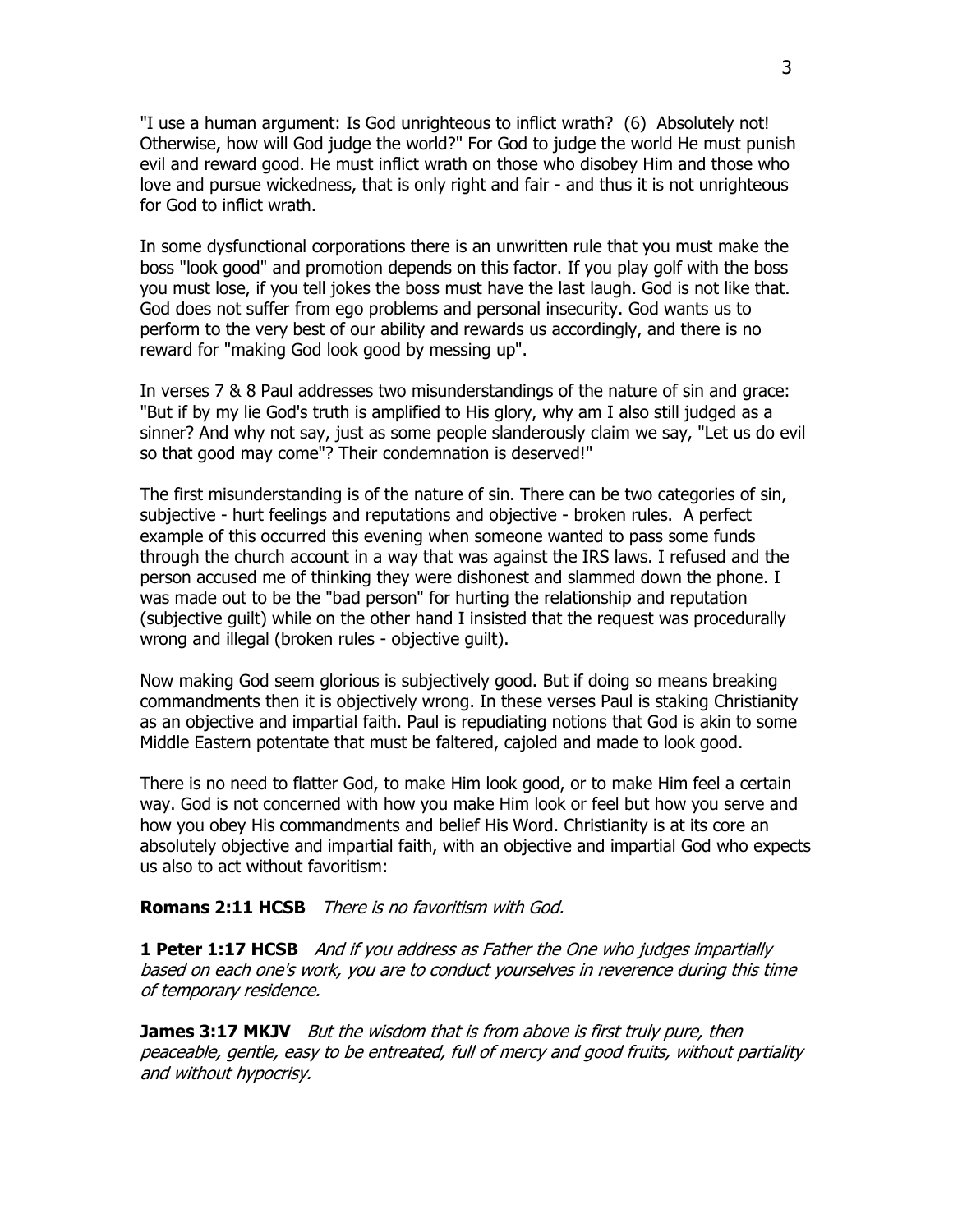**1 Timothy 5:21 MKJV** I charge you before God and the Lord Jesus Christ, and the elect angels, that you guard these things without prejudice, doing nothing by partiality.

The classic passage on this is the "rich man, poor man" illustration in James 2: **James 2:1-10 HCSB** My brothers, hold your faith in our glorious Lord Jesus Christ without showing favoritism. (2) For suppose a man comes into your meeting wearing a gold ring, dressed in fine clothes, and a poor man dressed in dirty clothes also comes in. (3) If you look with favor on the man wearing the fine clothes so that you say, "Sit here in a good place," and yet you say to the poor man, "Stand over there," or, "Sit here on the floor by my footstool," (4) haven't you discriminated among yourselves and become judges with evil thoughts? (5) Listen, my dear brothers: Didn't God choose the poor in this world to be rich in faith and heirs of the kingdom that He has promised to those who love Him? (6) Yet you dishonored that poor man. Don't the rich oppress you and drag you into the courts? (7) Don't they blaspheme the noble name that you bear? (8) If you really carry out the royal law prescribed in Scripture, You shall love your neighbor as yourself, you are doing well. (9) But if you show favoritism, you commit sin and are convicted by the law as transgressors. (10) For whoever keeps the entire law, yet fails in one point, is guilty of breaking it all.

Now by God's objective standards there are no favorites and Jews and Greeks stand equally before God and are equally under sin: "What then? Are we any better? Not at all! For we have previously charged that both Jews and Gentiles are all under sin," Thus the Jew who commits adultery is as unrighteous as a Gentile that commits adultery. Going to the "right church" makes no difference. And the Samaritan who loves his neighbor is better than the orthodox Jew who passes by on the other side.

Now for the second problem in verse eight - "just as some people slanderously claim we say, "Let us do evil so that good may come"? Since both Jew and Greek are under sin, both need forgiveness and grace from God through Jesus Christ and both receive it because of God's great love. The fact that the often licentious Gentiles could know God's grace along with the generally better behaved Jews created a problem similar to that of the elder son in the parable of the Prodigal Son. The returning wastrel seems to get all the attention and all the "good stuff" so that "let us sin so good may result" could be one interpretation. It was the elder son's interpretation and it was a wrong one!

God (and Paul) wants each of us to dwell in righteousness and not to sin. Grace is given in order to give us a clean slate so that we can get on with being good. Grace lifts the burden of guilt from off our shoulders so that we can better run the race. The whole of idea of grace is in the race. We are not given grace as a way to keep on sinning without penalty. Rather we are given grace so we can pursue righteousness. Fundamental to grace is repentance and contrition and the ardent faith-full desire for personal holiness.

Superficially grace may seem to reward sin but it does not do so. The elder son had the whole farm "all I have is yours", while the wastrel prodigal had nothing except a restored relationship (See Luke 15:11-32). Grace is not to be wasted. Some will get to Heaven "as through fire" (1 Corinthians 3:10-15) but I would prefer to have works of "gold, silver and precious stones" that survive the "fire" on that day.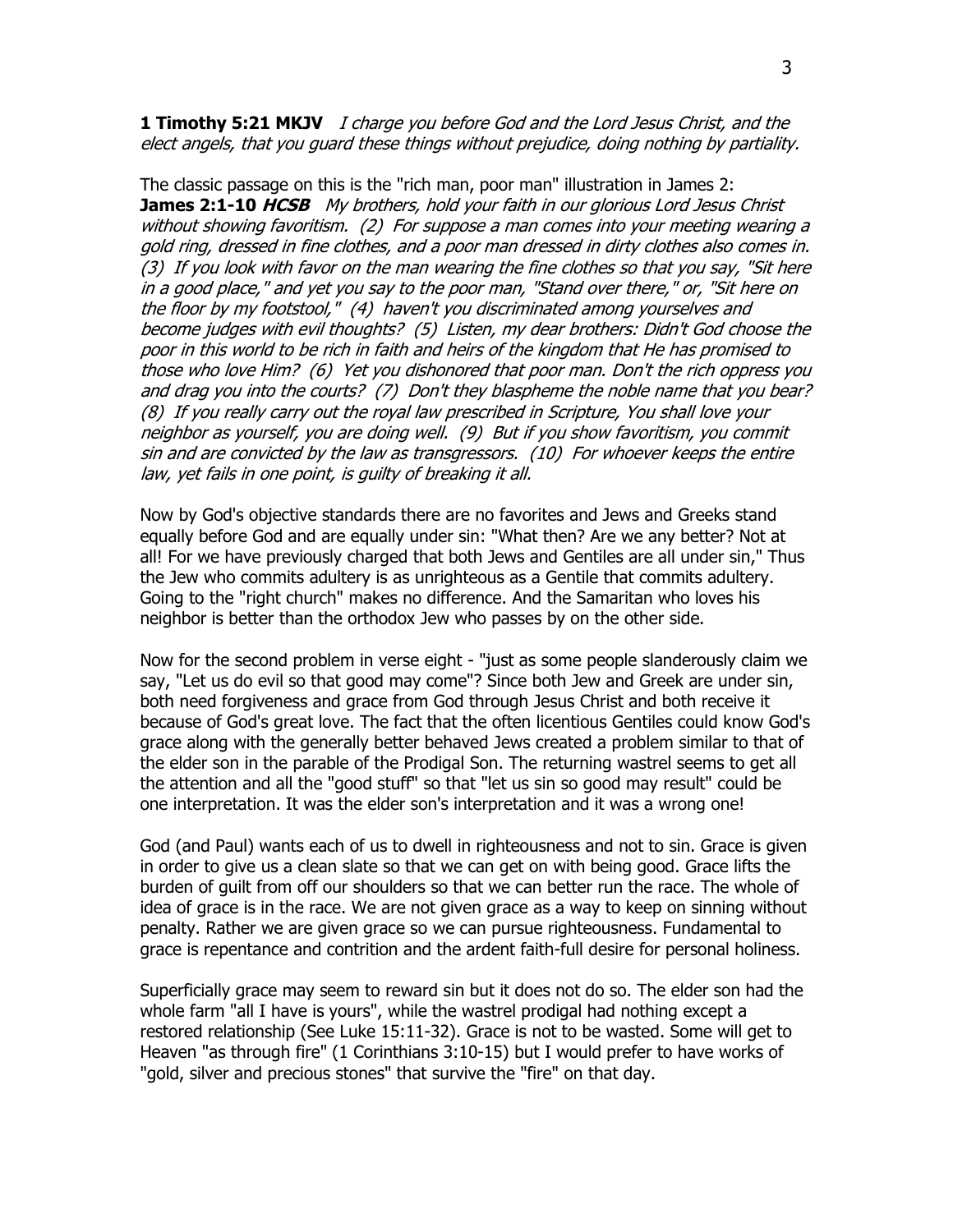#### A World Full Of Sinners

**Romans 3:10-18 HCSB** as it is written: There is no one righteous, not even one; (11) there is no one who understands; there is no one who seeks God. (12) All have turned away, together they have become useless; there is no one who does good, there is not even one. (13) Their throat is an open grave; they deceive with their tongues. Vipers' venom is under their lips. (14) Their mouth is full of cursing and bitterness. (15) Their feet are swift to shed blood; (16) ruin and wretchedness are in their paths, (17) and the path of peace they have not known. (18) There is no fear of God before their eyes.

These pessimistic words are a quote from various Old Testament Psalms (Psalm 14 particularly plus Psalms 5, 10, 36, 53 and 140,) and Isaiah (esp. chapter 59) and indicate a state of national depravity prior to God's judgment. Paul quotes these verses to show that the Jews could go just as badly astray as the Gentiles and that there were times in Jewish history when not a single moral person could be found.

However these verses are not to be taken as permanently descriptive of all mankind otherwise there would be no hope since "there are none righteous" would apply to everyone everywhere - including Christians. The plain fact of the matter is that millions of people are seeking after God, particularly during times and places of revival. I frequently get emails from people who plainly are seeking after God with great intensity and earnestness. If no-one anywhere, was seeking after God, then Jesus commands about "seek and ye shall find" would be empty rhetoric.

Thus the point of these quotes is to prove that "both Jews and Gentiles are all under sin". Everyone agreed that the Gentiles were under sin, so only Paul needed to prove that the Jews were under sin and that the Law did not make them immune from going astray. These verses indicate that despite having the Law, there were times when the Jewish nation disobeyed it flagrantly and completely and were "just as sinful" as anyone else - and that is what these quotes prove so eloquently. These verses prove that there is no race, no nation, and no group that is free from sin. But they do not support a generalized and total depravity for all mankind.

While all people are fallen some are quite lovable and trustworthy. There are people like Mary and Martha and Lazarus and Peter, James and John. There are indeed goodhearted folk that wait for God and desire to know Him. For every Judas there are eleven disciples.

When Jesus came to earth he came to God-fearing parents in Joseph and Mary. In fact Joseph is described as a "righteous man" - so how can there be "none righteous"? My answer is that at certain places and periods of history there are indeed none righteous such as Sodom and before the Flood. These verses warn of us of the depravity that human nature can enter into unless grace intervenes. But they are not an accurate general theological description of all people in all places all the time.

Now indeed no one has attained God's level of righteousness and all have fallen short of the glory of God (Romans 3:23) but the world has had 2000 years of the gospel and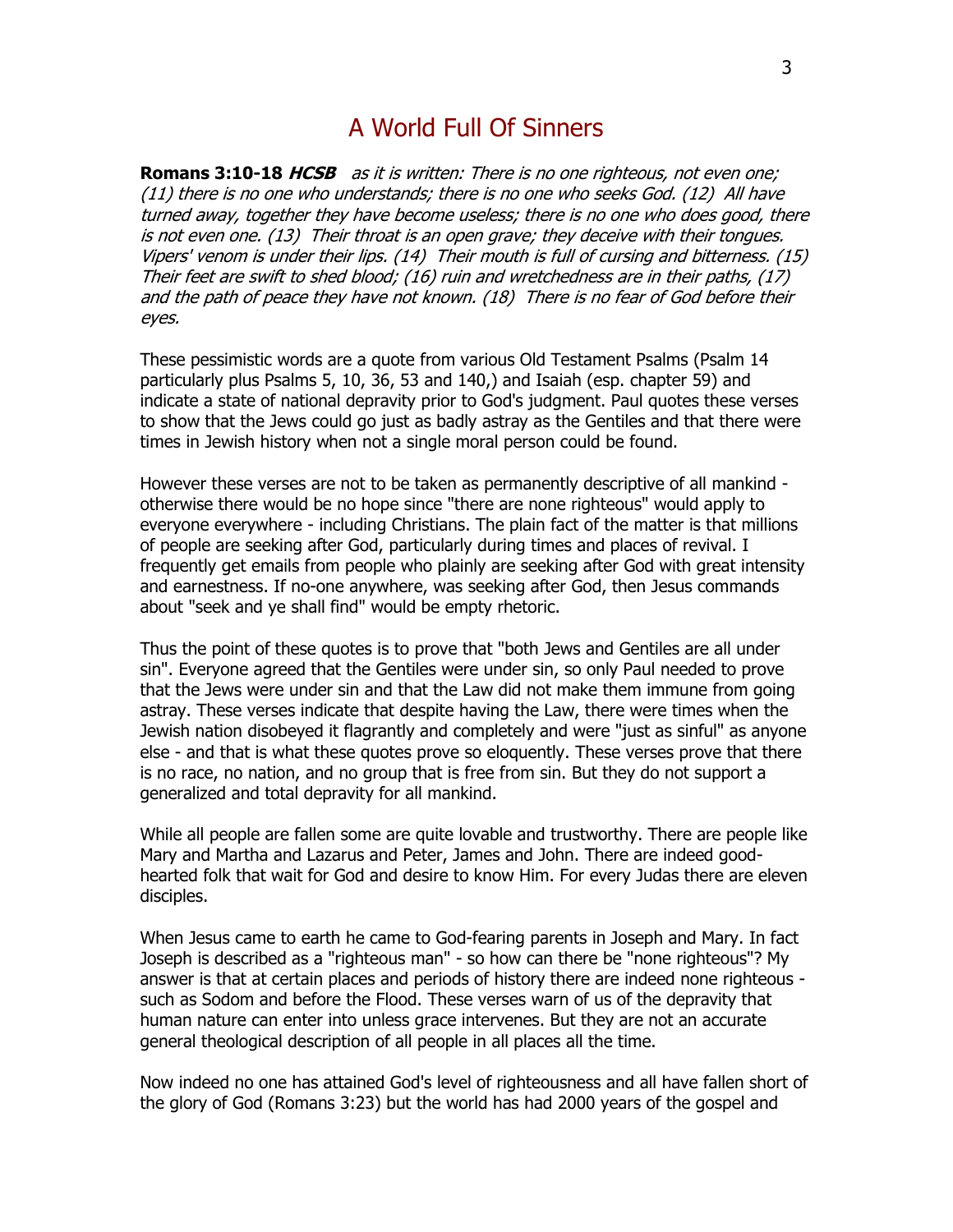grace of God and today there are many, many people doing good deeds and seeking after God.

On the other hand as a missionary I have been in places where the gospel has had minimal impact - and these verses are indeed true of such spots. Treachery, violence, hatred and gossip are all "normal" in such places. Where radical Islam holds sway "Their feet are swift to shed blood; ruin and wretchedness are in their paths, and the path of peace they have not known." seems to be the condition of the entire population.

We live on islands of grace in a world full of sinners but the spread of the gospel is steadily enlarging these islands of grace.

Yet we also need to remember that all is not rosy. There are many dangerous and harmful people with "tongues like asps" in the big, bad world and we need to be aware of them. As Jesus said to his apostles "beware of men..." (Matthew 10:17)

What these verses do tell us is that mankind is capable of going grievously and totally wrong. It can reach the point where there are no (or very few) good people left and judgment falls just as it did during the time of the Flood (See Genesis 6 & 7) or on Sodom and Gomorrah (Genesis 18 & 19). Mankind without the gospel can become totally and hopelessly lost.

Don Richardson in his book "Peace Child", writes of the Sawi tribe of Irian Jaya a province of Indonesia next to Papua New Guinea) and this tribe had so descended into darkness that it saw treachery as the highest virtue and when they were taught the Gospel story - they thought Judas was the hero!

Mankind though made in the image of God, can lose all trace of virtue, and as Solomon wrote**: Ecclesiastes 7:29 HCSB** Only see this: I have discovered that God made people upright, but they pursued many schemes."

How then do we look at people? Are they all violent and full of cursing? Or are they all God-seekers? Do we guard ourselves at every turn and become suspicious of all? Or do we trust everyone and "believe the best" even when we are dealing with a psychopath? Plainly we need to be able to discern the difference between saints and psychopaths and between those we should trust and those we should not trust.

Jesus gives us one simple guideline - "by their fruit you shall know them". Look at their inner nature, their decisions, their actual output, their deeds, and their lives - especially how they treat others, including the poor and those in their power.

To see the world as totally dark and depraved misses much of what God has done and is doing. On other hand to ignore our sinfulness and our potential to go wrong can be very costly naivety.

Let's put Paul's words in context -as proving a point about how bad we can get and that even people who have the Law can go terribly (and completely) astray.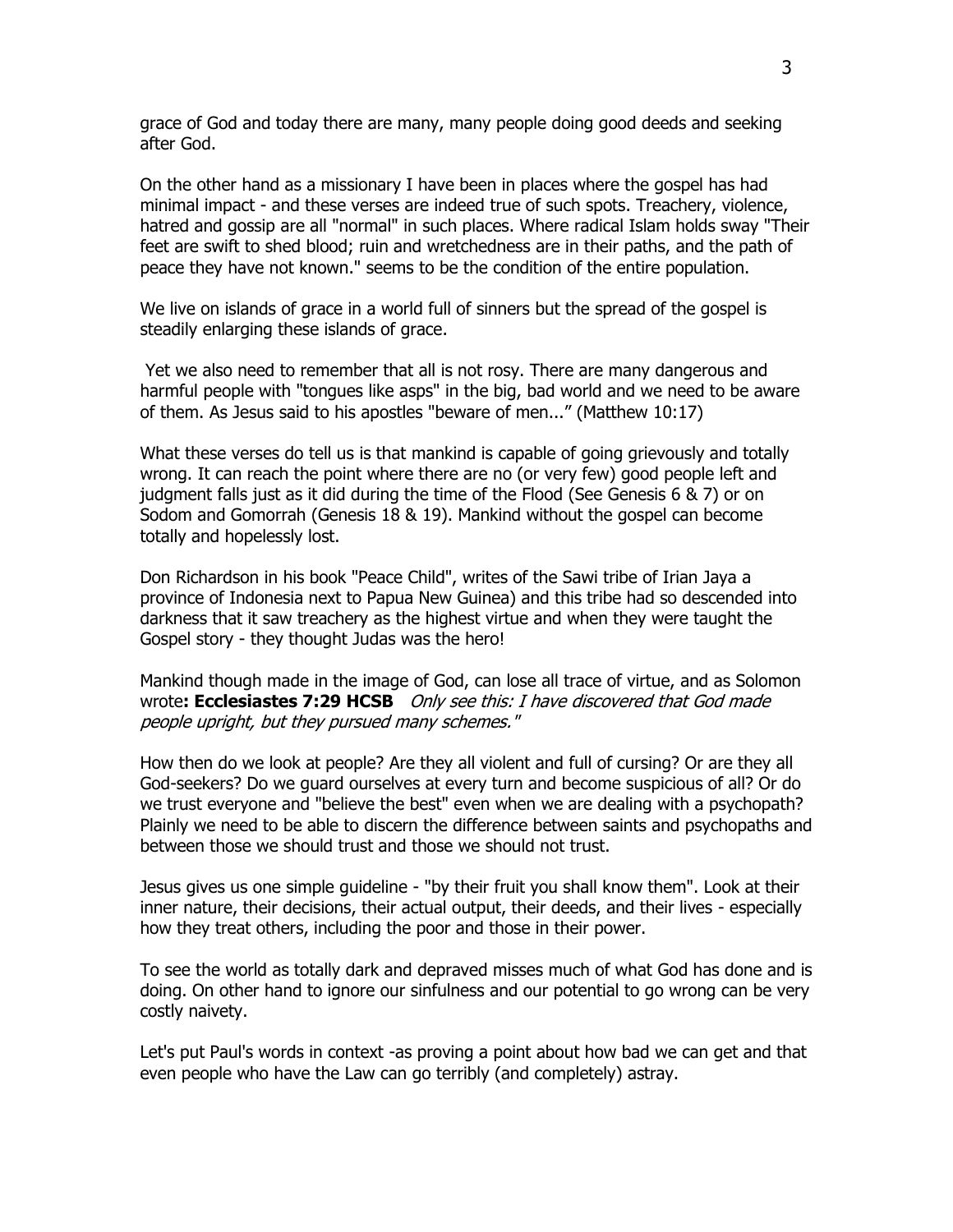#### Righteousness Apart From The Law

**Romans 3:19-23 MKJV** But we know that whatever things the Law says, it says to those who are under the Law; so that every mouth may be stopped and all the world may be under judgment before God, (20) because by the works of the Law none of all flesh will be justified in His sight; for through the Law is the knowledge of sin. (21) But now a righteousness of God has been revealed apart from Law, being witnessed by the Law and the Prophets; (22) even the righteousness of God through the faith of Jesus Christ, toward all and upon all those who believe. For there is no difference, (23) for all have sinned and come short of the glory of God,

Paul's logic goes like this (you may need to read this a few times):

1. All are sinners, both Jew and Gentile, therefore all are law-breakers

2. There is no one who is righteous by the Law's standards.

3. The role of the law is simply to show us that we are sinners and to reveal "the knowledge of sin" - so the whole world may be under judgment before God.

4. So righteousness cannot be obtained via the law because we all fall short and just end up under God's judgment.

5. So if there is to be such an actual thing on this earth as righteousness, it must be obtained some other way than by the Law.

6. There must be righteousness "apart from the law".

7. That is the righteousness that is by faith, the only way out of God's judgment is faith in Christ Jesus

8. This righteousness by faith is witnessed to in the Law and the Prophets and is available to all who believe both Jew and Gentile.

The Law puts righteousness out of the reach of fallen mankind. The Law is so condemning that no one can totally live up to it. No one can make it, no one will be justified by it. The Law is an examination for the human soul - which has a 100% failure rate. That is why Paul says: "because by the works of the Law none of all flesh will be justified in His sight." We can try as hard as we might to be righteous but one day we will sin - and then we will fail.

If this is so then logically there are only two possibilities:

a) If the law is the only source of righteousness before God, and we all fail the standards of the Law, then logically righteousness cannot exist on planet Earth.

b) If the law is not the only source of righteousness before God - and there is another way to be righteous that is accessible to fallen mankind, then it is possible for righteousness to exist on planet Earth.

If righteousness is to exist in a fallen world then it cannot come through the Law which requires perfect performance. Now God wants righteousness to exist - but the Law only brings condemnation. The Law cannot fulfill God's desire for righteousness to exist on planet Earth. Not because the Law is wrong, but because we are weak and sinful. It just won't happen. The Law fails because of our weakness. So because God's intention to create a "world in which righteousness dwells" cannot be brought about by the Law, then it must happen "some other way" which does not involve the Law.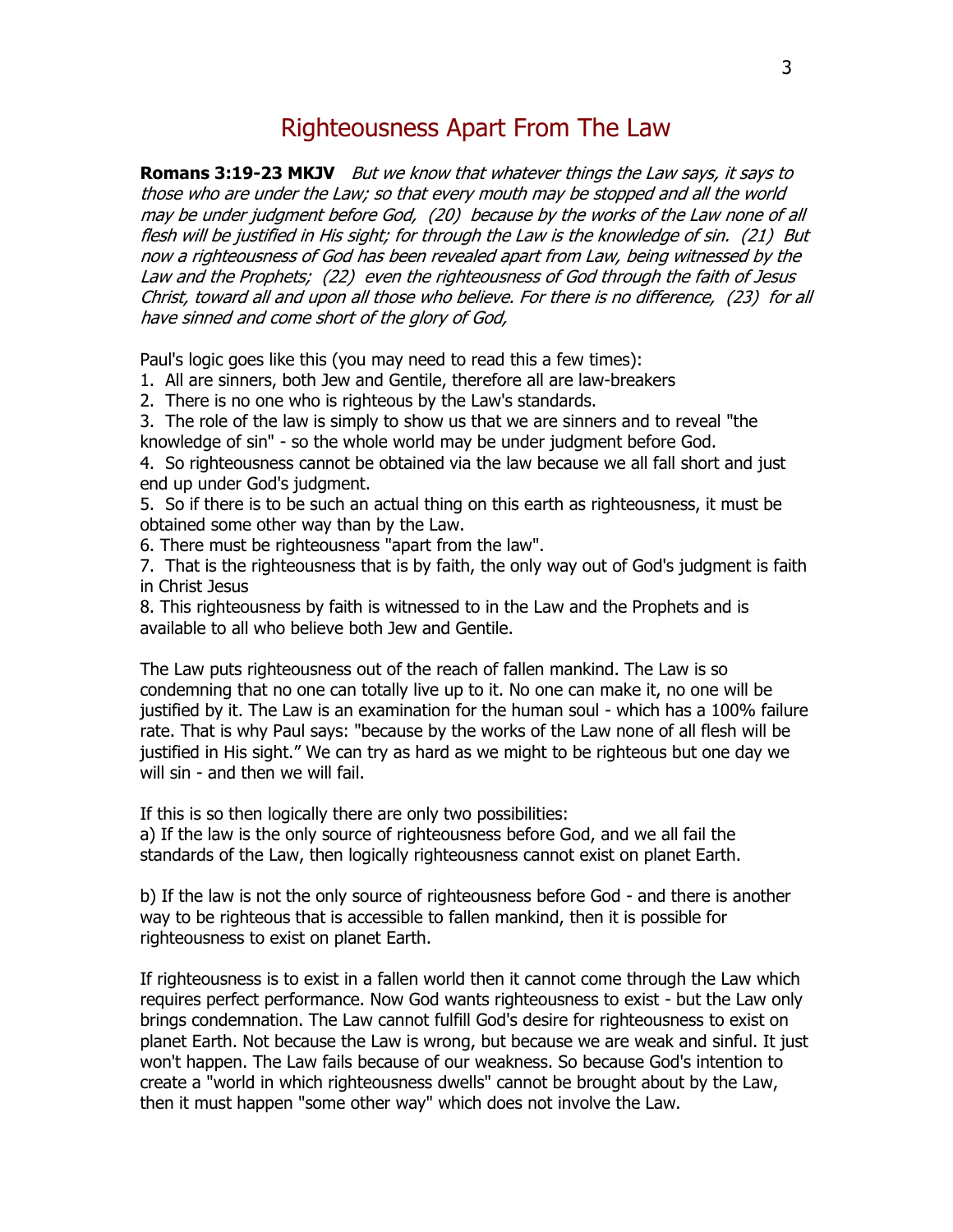If righteousness is to exist in a fallen world it must come through "option b" - there must be another more realistic way to be righteous before God. Faith in Christ Jesus is "option b" - that is faith is another (non-legalistic) way to be righteous. It does not involve obeying the Law. It is accessible to all who believe.

This is what Paul means when he maintains: "But now a righteousness of God has been revealed apart from Law, being witnessed by the Law and the Prophets." There is another way of righteousness, a better path, a new and living Way that is apart from the Law, and which does not involve having to keep long lists of rules or having to work our way to Heaven.

It is not just a matter of changing a few commandments or of replacing Law X with Law Y. If that was all that was need for this earth to become a place in which righteousness dwells then God would have sent a book or a prophet or a persuader. If all that was needed was a change in the rules then God need not have sent His Son, and Jesus need not have gone to the cross. His teachings would have been sufficient. In Galatians Paul puts it this bluntly:

#### **Galatians 2:21 MKJV** I do not set aside the grace of God, for if righteousness is through law, then Christ died without cause.

If righteousness could be obtainable by law-keeping then Jesus' teachings and example would have been enough. Just add a few laws and the job is done! But sin is deeper than that and required the radical solution of the cross. Law-keeping is impossible until the human sin-nature is dealt with. And that required Jesus to die on the cross.

The law cannot make any one good. It only points out that we are bad. It is like the California traffic laws which tell me that X is wrong but which give me no help in doing what is right. If you put a bad driver in a place with strict road rules, he just gets more traffic fines! So in a fallen world righteousness does not come through the Law. In fact in a fallen world the Law just brings "more fines" and the Bible calls that "condemnation".

The path of obtaining righteousness through rule-keeping is a fruitless dead-end that only results in guilt, condemnation and judgment. But this is not because the law is bad but because we are weak and sinful (sees Romans 7) and cannot keep the Law. In fact the Law is holy, righteous and good.

Faith in Christ Jesus takes us off the dead-end track of rule-keeping and puts us on the new and living Way of life in Christ Jesus.

Faith in Christ Jesus moves us off the path that leads to condemnation and death and onto the path of eternal life and hope. We move from under the law to under the Spirit. We find we are righteous but in a completely different way. The righteousness is not earned from an outside source but flows from an inner dynamic - the life of Christ within us. The righteousness apart from the Law is the righteousness of Christ who comes to live within the heart of the believer.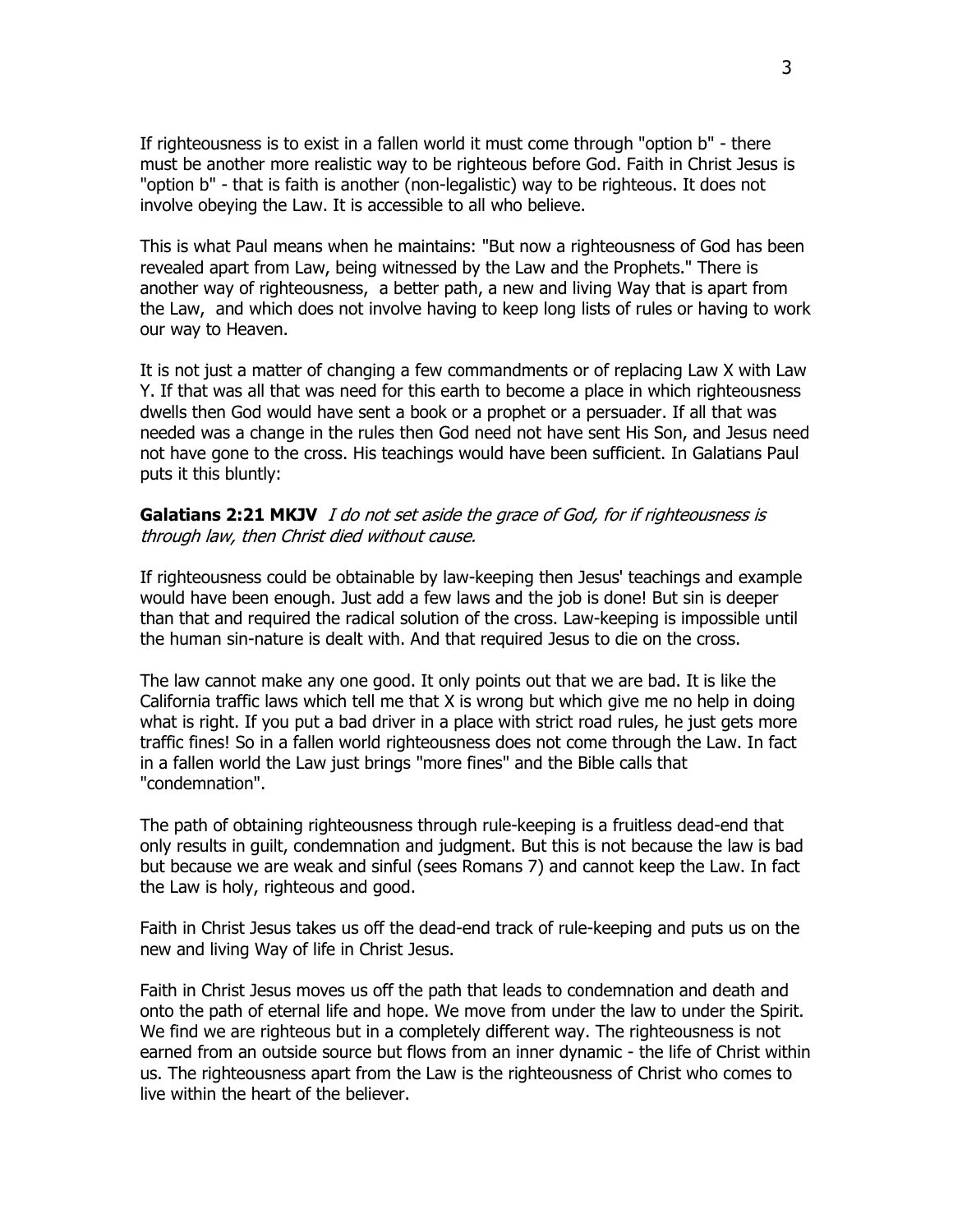This righteousness apart from the Law is witnessed to in the Old Testament, especially in the life of Abraham who was declared righteous long before the Law was handed down. Thus Abraham was righteous with this alternative righteousness - the righteousness that is by faith.

# Freely Justified

**Romans 3:24-31 HCSB** They are justified freely by His grace through the redemption that is in Christ Jesus. (25) God presented Him as a propitiation through faith in His blood, to demonstrate His righteousness, because in His restraint God passed over the sins previously committed. (26) He presented Him to demonstrate His righteousness at the present time, so that He would be righteous and declare righteous the one who has faith in Jesus. (27) Where then is boasting? It is excluded. By what kind of law? By one of works? No, on the contrary, by a law of faith. (28) For we conclude that a man is justified by faith apart from works of law. (29) Or is God for Jews only? Is He not also for Gentiles? Yes, for Gentiles too, (30) since there is one God who will justify the circumcised by faith and the uncircumcised through faith. (31) Do we then cancel the law through faith? Absolutely not! On the contrary, we uphold the law.

The problem is - how can a fallen mankind stand before a holy God? How can the creature and the Creator have any fellowship at all? How can God and the image of God be reconnected? Standing before God's throne requires justification - being OK before God and able to stand before Him "just as if I'd never sinned". The Law did not enable mankind to stand before God, in fact it only brought condemnation and death by showing us up as being sinful. Justification cannot come through the Law. So how can it come? How can the problem be solved? By another way, by another means of justification, that involves the price of our sin being paid by someone else.

The argument so far.... (From last week)

- 1. Justification was impossible under the Law which only brought condemnation.
- 2. No one can earn their salvation because we are all (Jews and Gentiles) under sin.
- 3. So an alternative means of justification has to be found that which is by faith.
- 4. Justification by faith operates differently and works entirely "apart from the Law".

Now Paul says:

1. Justification by faith is "free" as far as we are concerned because it has been purchased by the redemption that is in Christ Jesus.

2. Christ was the propitiation - the payment for our sins and God in His patient restraint has passed over our sins.

3. The death and resurrection of Christ makes God righteous in that sins have been paid for.

4. This also enables God to declare righteous those who have faith in Him.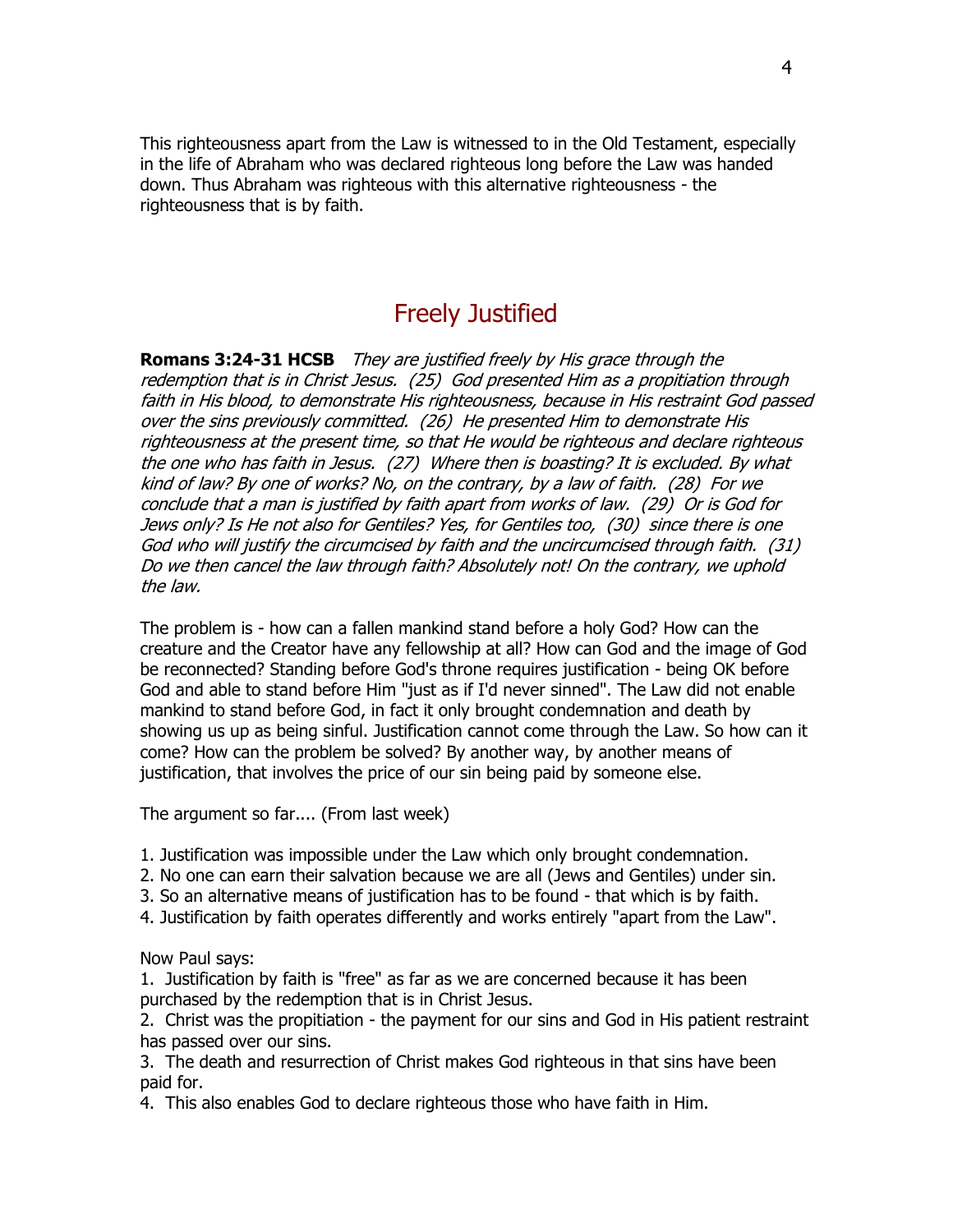- 5. This excludes human boasting because we cannot earn our salvation.
- 6. We are justified by faith part from the works of the Law.
- 7. Both Jew and Gentile, circumcised and uncircumcised are justified by faith.

#### Now let us look at this a bit more deeply:

There are two ways to achieve status. Firstly, you can be born into status and it comes for free through relationship as a son or daughter of a powerful person. Secondly, you can earn status by hard work and climb the ladder by your own sweat. Justification via the Law is like the second alternative. It says "I can make it" and strives to attain righteousness, it suits our pride but ultimately it fails. Legalism fails because we are too fallen and God's standards are too high. We cannot earn salvation by hard work and through our own spiritual sweat.

That leaves being born into God's family as the only alternative. If we could be made a son of God, then we would have status in heaven and everything would be OK. But we cannot become a son of God by following the Law any more than I can become a son of the Queen of England by following English law. The English law will only put me in jail that is all it can do with a sinner. Being born-again into the family of God is what makes us sons and daughters of God and that comes "by faith".

**John 1:***12* But to all who did receive Him, He gave them the right to be children of God, to those who believe in His name,

#### Galatians 3:26 For you are all sons of God through faith in Christ Jesus.

Status comes through relationship and relationships are built on trust, which is another way of saying "by faith".

But the legal side of thing still has to be dealt with. The legal side of our guilt is dealt with by the cross of Christ. On the cross Jesus paid the price for our sins - that is what Paul means by the word propitiation. God's wrath is satisfied and completed in the death of Christ. God has placed His wrath on His only Son and He has paid the penalty. (See Romans 3:24-26 above)

So the Law is made irrelevant in two main ways:

a) Heavenly status as sons of God now comes from faith relationship and not from spiritual /legal achievement. (John 1; 12, Galatians 3:26 above)

b) The power of the Law to punish us is removed by the death of Christ which pays out our penalty.

**Colossians 2:13-14 MKJV** (13) And you, being dead in your sins and the uncircumcision of your flesh, He has made alive together with Him, having forgiven you all trespasses, (14) blotting out the handwriting of ordinances that was against us, which was contrary to us, and has taken it out of the way, nailing it to the cross.

So the Law is no longer a factor in achieving righteousness and its power to condemn us and to separate us from God, as a result of or sin, is taken away and nailed to the cross.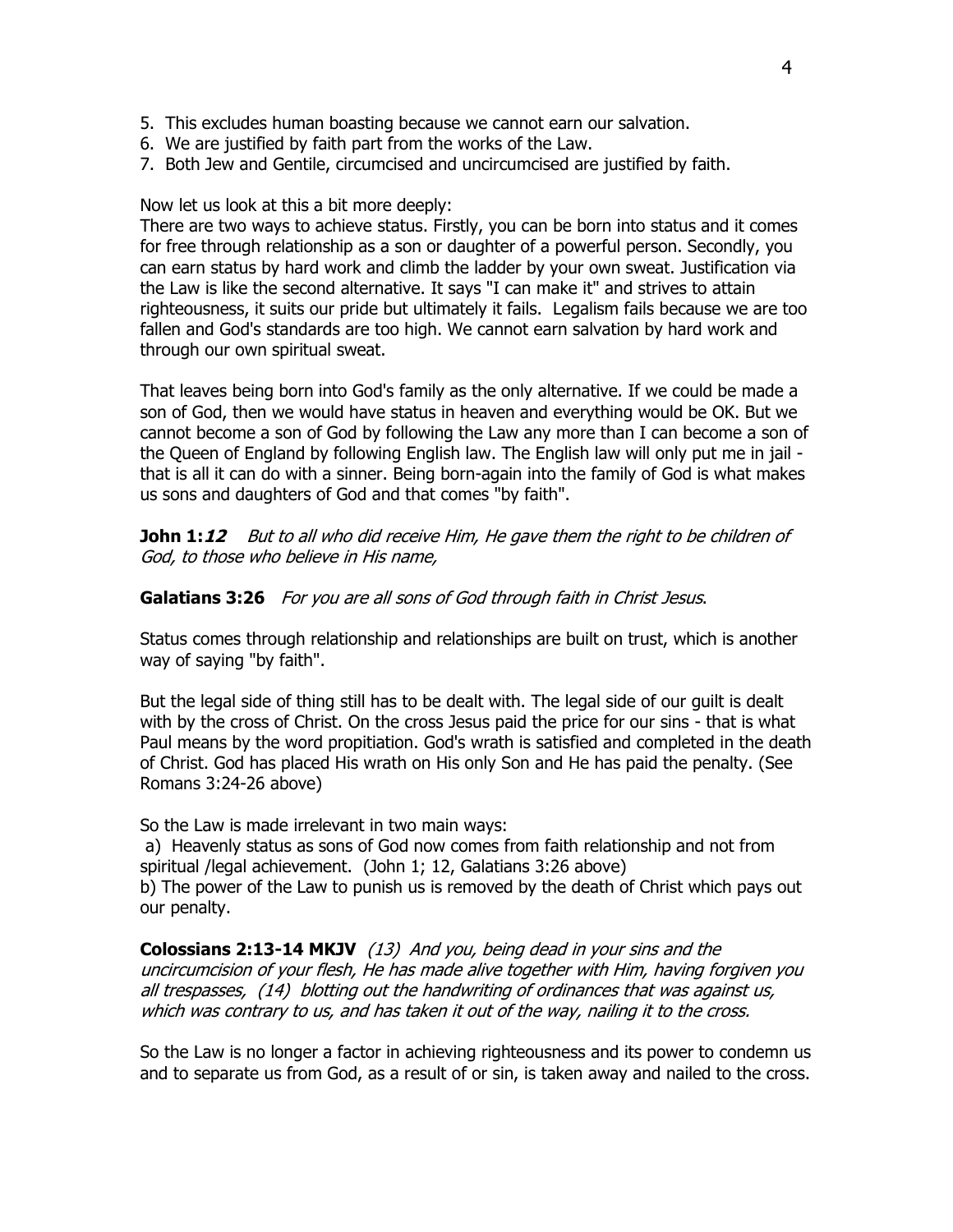We no longer have to live up to a set of spiritual standards to be pleasing to God. We are pleasing to God because of our faith in Christ Jesus.

Not having to live up to a set of spiritual standards in order to please God sounds like spiritual anarchy to some. Which is why Paul adds the comment: "Do we then cancel the law through faith? Absolutely not! On the contrary, we uphold the law." Justification by faith is not anarchy but rather involves a repentant sinner being invited to fellowship with God and to a new and holy life empowered by grace.

Faith sets us in a loving relationship with God and causes us to be born-again to a new and living way in which the image of God is renewed in us and we become filled with the Spirit of Holiness and Truth and live godly lives of love and thus uphold the law.

Justification by faith puts the law aside, so we need not feel guilty or condemned. It invites us into an adventure of growth in grace where we ultimately fulfill the law by becoming like Jesus. But we do so not by serving the letter, but by serving in the Spirit.

**Romans 7:6 MKJV** But now we having been set free from the Law, having died to that in which we were held, so that we serve in newness of spirit and not in oldness of the letter.

### The Gift Of Righteousness Part 1

**Romans 4:1-5 HCSB** What then can we say that Abraham, our forefather according to the flesh, has found? (2) If Abraham was justified by works, then he has something to brag about--but not before God. (3) For what does the Scripture say? Abraham believed God, and it was credited to him for righteousness. (4) Now to the one who works, pay is not considered as a gift, but as something owed. (5) But to the one who does not work, but believes on Him who declares righteous the ungodly, his faith is credited for righteousness.

Did Abraham obey the Law? No, the law was not given until over 400 years later.

Was Abraham circumcised/ Not at this point - that came much later.

Was Abraham righteous in the eyes of God? Yes - indeed he was declared righteous!

**Genesis 15:6 HCSB** Abram believed the LORD, and He credited it to him as righteousness.

So Abraham was righteous apart from circumcision and apart from obeying the Jewish Law. The normal Jewish spiritual measures did not apply to Abraham. Indeed Abraham had none of the external religious props and did not even have a bible to read or a church to go to.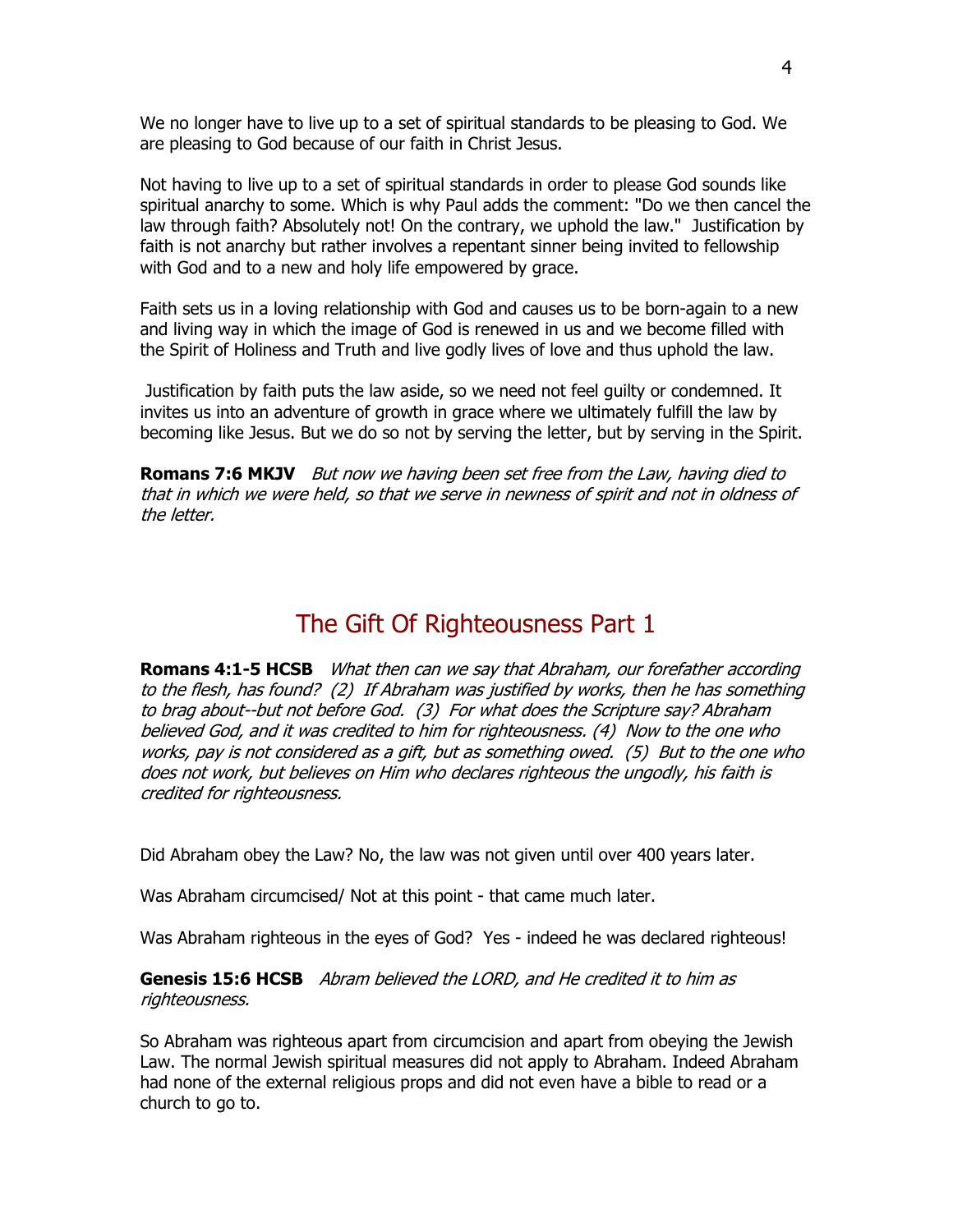How then could Abraham be righteous? Indeed how can anyone be righteous without reading the bible or going to church or following religious laws? Abraham's faith is what made him righteous. Abraham was a spiritual giant because he believed God and thus became "the father of the faithful". The only thing that Abraham did was believe and that was sufficient for Abraham to be declared righteous by God.

So there is a way of being righteous that does not involve being Jewish, or being circumcised or following the Jewish law. This is good news for the Gentiles, who can now become righteous, without first having to become Jewish. This seems easy to understand today but was a great controversy back then when many Jewish Christians were insisting that Gentile converts had to become Jewish and follow the law before they could be saved.

So Abraham is Paul's prime example of a "righteousness apart from the Law" . Abraham shows us that the law is completely unnecessary when it comes to being righteous before God because Abraham had no knowledge of the Law and yet was righteous.

Abraham also shows us that no ceremony, no religious rules, no baptism (he was not baptized), nor circumcision (he was not circumcised when he was declared righteous), no conformation nor ordination or laying on of hands, or any other human thing is needed to be righteous before God. The only ting required is faith!

But what kind of faith did Abraham have that got him approved by God? Let's look at the context in Genesis. It is after the battle of the five kings in which Abram has taken a significant risk in battle and rescued Lot and refused the loot from the King of Sodom "lest it be said that Sodom has made Abram rich" and thus turned away a very large human reward.

Genesis 15:1-6 MKJV After these things the Word of Jehovah came to Abram in a vision, saying, Fear not, Abram, I am your shield and your exceeding great reward. (2) And Abram said, Lord God, what will You give me, since I am going childless, and the steward of my house is this Eliezer of Damascus? (3) And Abram said, Behold, You have given no seed to me. And behold, one born in my house is my heir. (4) And behold, the Word of Jehovah came to him saying, this one shall not be your heir. But he that shall come forth out of your own bowels shall be your heir. (5) And He brought him outside and said, Look now toward the heavens and count the stars, if you are able to count them. And He said to him, So shall your seed be. (6) And he believed in Jehovah. And He counted it to him for righteousness.

The essential point of Abram's faith is that God rewards those who are faithful to Him:

**Hebrews 11:6 MKJV** But without faith it is impossible to please Him, for he who comes to God must believe that He is and that He is a rewarder of those who diligently seek Him.

In this case God's opening statement is: "Fear not, Abram, I am your shield and your exceeding great reward." in other words - I will reward you more than Sodom ever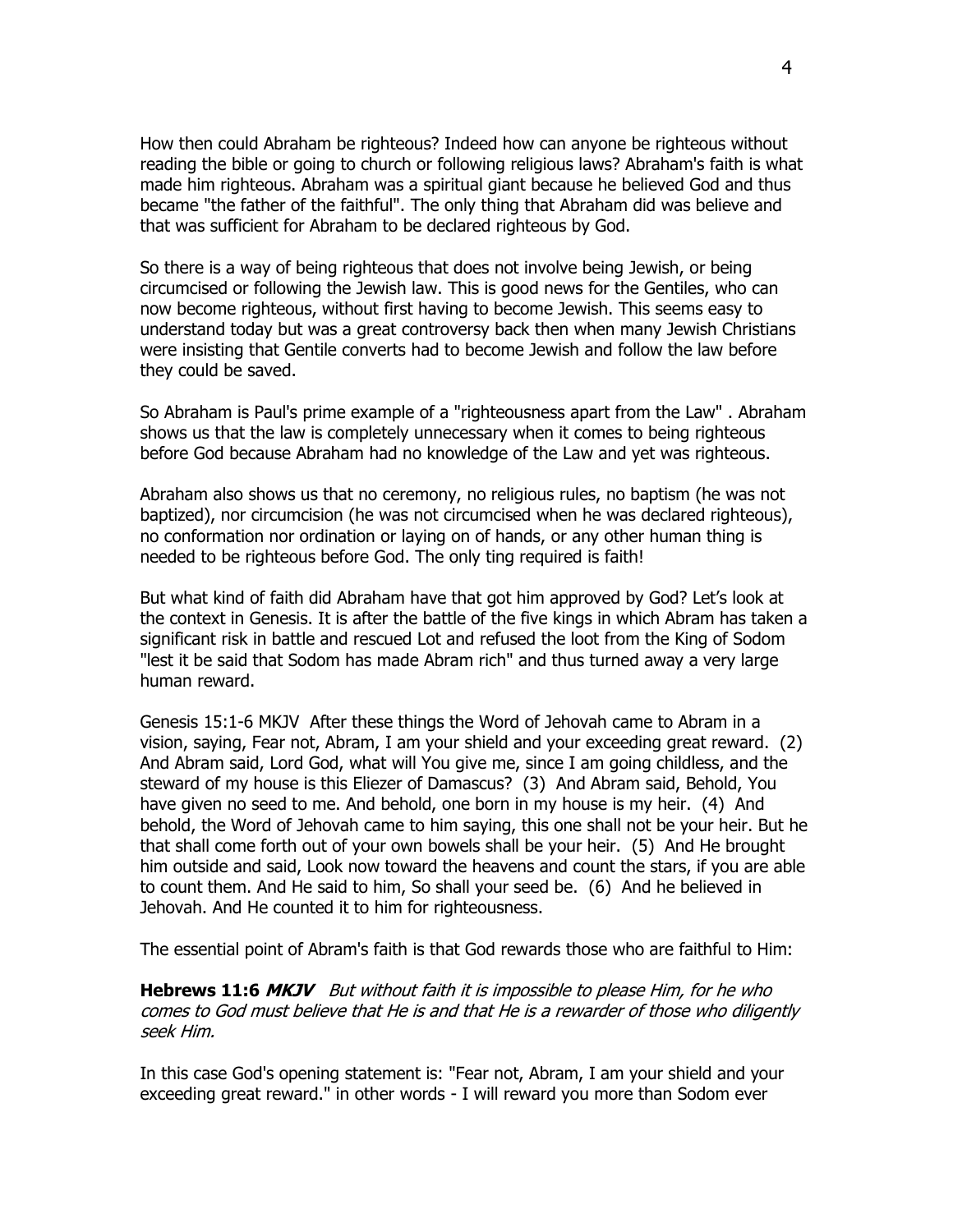could! Abram then gets a bit grouchy with God and complains about not having a suitable heir. God replies with an amazing promise about having descendants as the stars - and Abram took God at His word about the specific reward Abram would receive and this faith was credited as righteousness.

This is not faith in a doctrine, but faith that God will keep His word under even impossible circumstances. This kind of faith, faith for impossible things, is also what Jesus tried to teach His disciples.

**Matthew 14:29-31 MKJV** And He said, Come. And when Peter had come down out of the boat, he walked on the water to go to Jesus. (30) But seeing that the wind was strong, he was afraid. And beginning to sink, he cried, saying, Lord, save me! (31) And immediately Jesus stretched out His hand and caught him; and said to him, Little-faith! Why did you doubt?

The faith of Peter and Abraham is 'out of the boat' faith not doctrinal faith. Many people who believe a great deal of doctrine do not have an ounce of saving faith e.g., the Pharisees and High Priests.

In fact so far removed is saving faith from doctrinal or religious practice that Paul says that God "justifies the ungodly". In Greek the term ungodly meant those with no religious practice whatsoever, the irreverent and profane who did not observe the rites of the gods.

"Now to the one who works, pay is not considered as a gift, but as something owed. But to the one who does not work, but believes on Him who declares righteous the ungodly, his faith is credited for righteousness."

Righteousness is a gift, an unearned credit from God and by definition a gift cannot be earned (otherwise it is a wage). And if righteousness could be earned then man could say to God "you owe me" and that is simply not the case.

Righteousness is a gift and God in His sovereignty can give His gifts to anyone He chooses, even the undeserving, and even the ungodly.

So righteousness can come apart from obedience to the Law, apart from ceremonies such as circumcision, and apart from earning it in any way whatsoever. In fact righteousness is a free gift that God gives to those who truly believe in Him and who trust Him to reward them.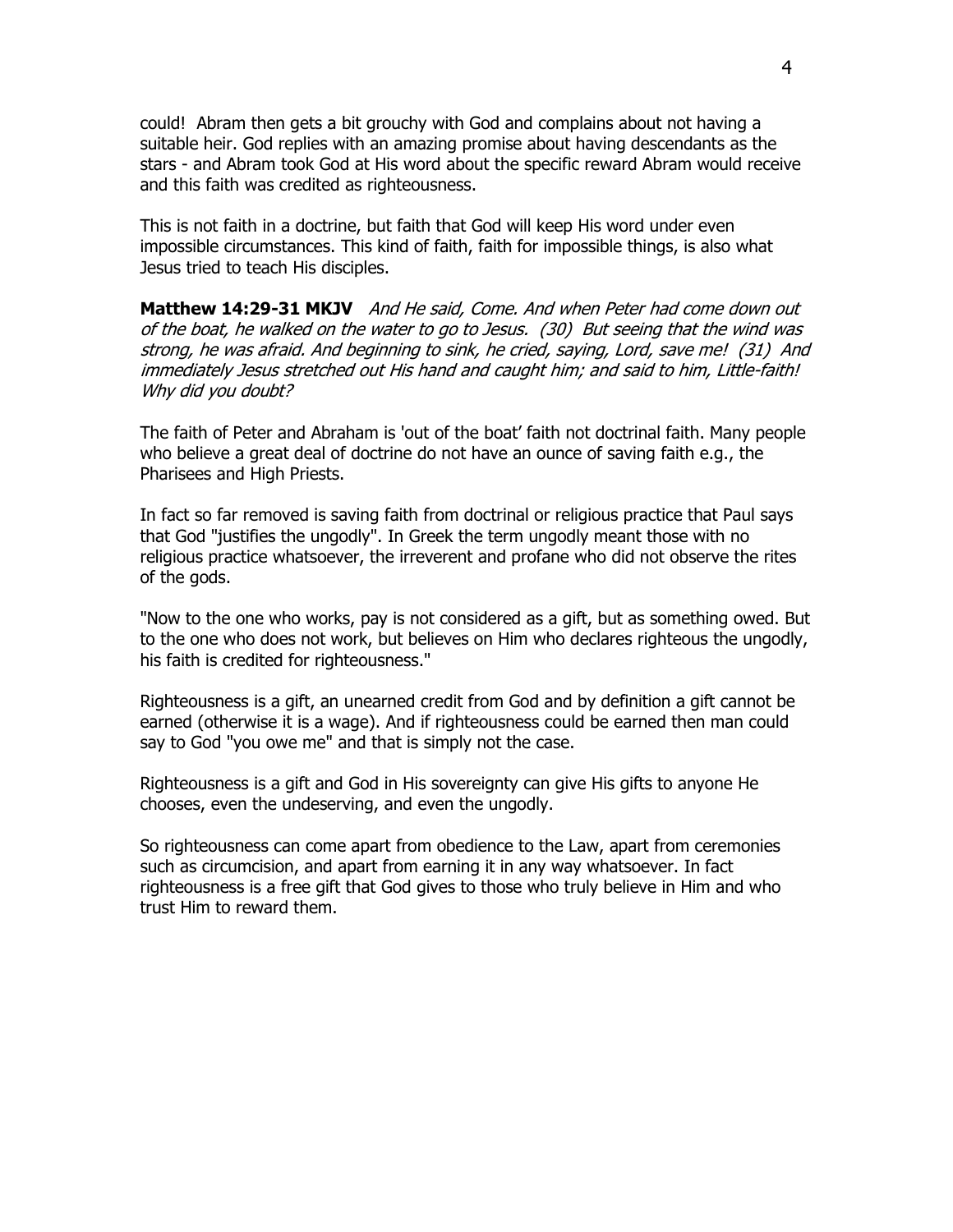# The Blessing And The Promise Came Through Faith

**Romans 4:6-13 HCSB** Likewise, David also speaks of the blessing of the man to whom God credits righteousness apart from works: (7) How happy those whose lawless acts are forgiven and whose sins are covered! (8) How happy the man whom the Lord will never charge with sin! (9) Is this blessing only for the circumcised, then? Or is it also for the uncircumcised? For we say, Faith was credited to Abraham for righteousness. (10) How then was it credited--while he was circumcised, or uncircumcised? Not while he was circumcised, but uncircumcised. (11) And he received the sign of circumcision as a seal of the righteousness that he had by faith while still uncircumcised. This was to make him the father of all who believe but are not circumcised, so that righteousness may be credited to them also. (12) And he became the father of the circumcised, not only to those who are circumcised, but also to those who follow in the footsteps of the faith our father Abraham had while still uncircumcised. (13) For the promise to Abraham or to his descendants that he would inherit the world was not through the law, but through the righteousness that comes by faith.

Paul's argument turns on two points:

1. David says that God "covers" the sin of some people and will not charge them with sin and that this is a "blessing".

2. That Abraham entered into this blessing while Abraham was uncircumcised, through the righteousness that is by faith.

It is beyond dispute that Abraham was declared righteous, because of his faith, while he was uncircumcised. (Genesis 15:6) Paul then connects this with David's declaration: "How happy those whose lawless acts are forgiven and whose sins are covered! How happy the man whom the Lord will never charge with sin!" In other words Abraham was one of a special class of people whose lawless acts are covered and who God NEVER charges with sin. This is so wonderful that David says "How blessed are..." such people.

Of course Christians enter into this blessing through the work of Christ on the cross, and God forgives all their sin and indeed will never charge them with sin! (See Romans 8:1, 2, 31-34)

How did Abraham enter into this blessing of justification? How did Abraham become one of those that God will never charge with sin? Was it through circumcision? No, Abraham was not circumcised then! Was it through the Law? The Law was not given! How does the Scripture say that Abraham became righteous and inherited the blessing of justification? Through faith!

Verses 9-12 above explore the theme of the blessing of Abraham being for both the circumcised and for the uncircumcised. Abraham did eventually become circumcised but this circumcision was a sign of righteousness that already existed, the righteousness of faith. Circumcision did not confer righteousness, rather it attested to its prior existence. "And he received the sign of circumcision as a seal of the righteousness that he had by faith while still uncircumcised."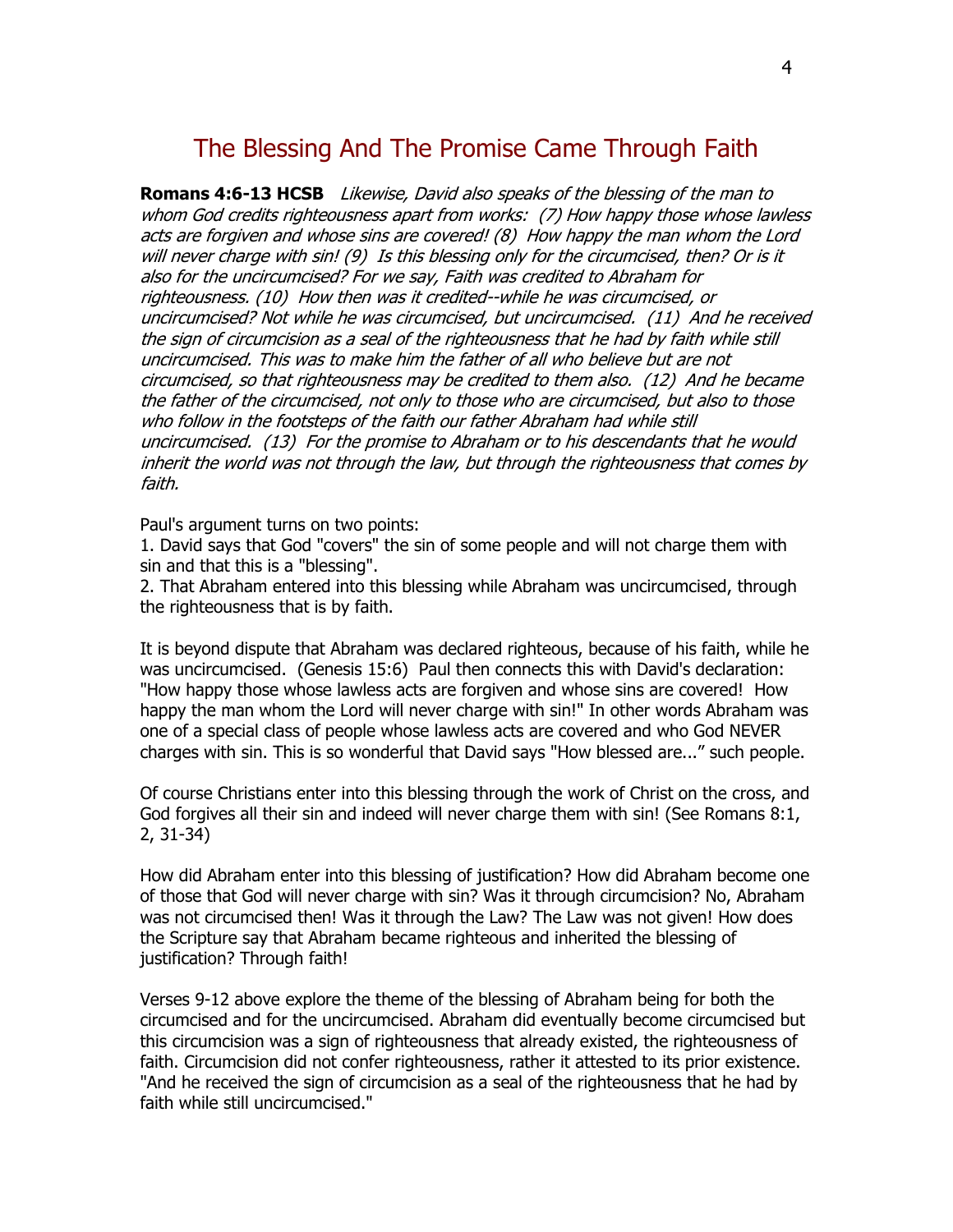The righteousness was not conferred by the ceremony, but the ceremony was still important as a seal and a confirmation and attestation that the righteousness that was of faith existed in Abraham's life.

Paul asks the critical question: "Is this blessing only for the circumcised, then? Or is it also for the uncircumcised?" (The blessing is having one's sins forgiven and being one of those whom God will not charge with sin.) The answer is that the blessing is for both the circumcised and for the uncircumcised. (Now the issue of the necessity of circumcision for salvation is no longer relevant for most people in that rather literal form but it was a "hot button" issue in Paul's day and has many parallels today.)

Circumcision was the "sacred ceremony" the sign of the covenant and was what all spiritual people did (including Jesus Luke 1:59, 2:21) up until that time. It was a holy and unbreakable precedent and to let Gentiles become Christians without going through the sacred ceremony seemed unthinkable. To some extent circumcision has been replaced by baptism as the initiation ceremony into the spiritual life. The point of what Paul is saying is that any such ceremony is only a seal - the righteousness of personal faith in God must exist prior to the ceremony or the ceremony has little or no value. The ceremony does not impart righteousness. The righteousness of faith must exist in the person's life prior to baptism (or circumcision) and can exist apart from any such ceremony.

"And he became the father of the circumcised, not only to those who are circumcised, but also to those who follow in the footsteps of the faith our father Abraham had while still uncircumcised. For the promise to Abraham or to his descendants that he would inherit the world was not through the law, but through the righteousness that comes by faith."

True Christians are those who: "follow in the footsteps of the faith our father Abraham had while still uncircumcised." Abraham's ability to believe the promises of God sets an example that all Christians must follow. This kind of faith is the pathway to spirituality and to the blessing of justification and blamelessness before God. Christians are not primarily anything except believers. Our first and foremost job is simply to take God at His Word.

**John 6:28-29 HCSB** "What can we do to perform the works of God?" they asked. (29) Jesus replied, "This is the work of God: that you believe in the One He has sent."

We are not required to obey laws or go through ceremonies but we are required to simply believe God and especially to believe in the One He has sent - Christ Jesus!

This faith will activate the promise that we will inherit the world: "For the promise to Abraham or to his descendants that he would inherit the world was not through the law, but through the righteousness that comes by faith."

To put it bluntly it is not religious activity that justifies us, but our faith and trust in God. It is simply as we believe God that we are accounted as righteous. Works may flow from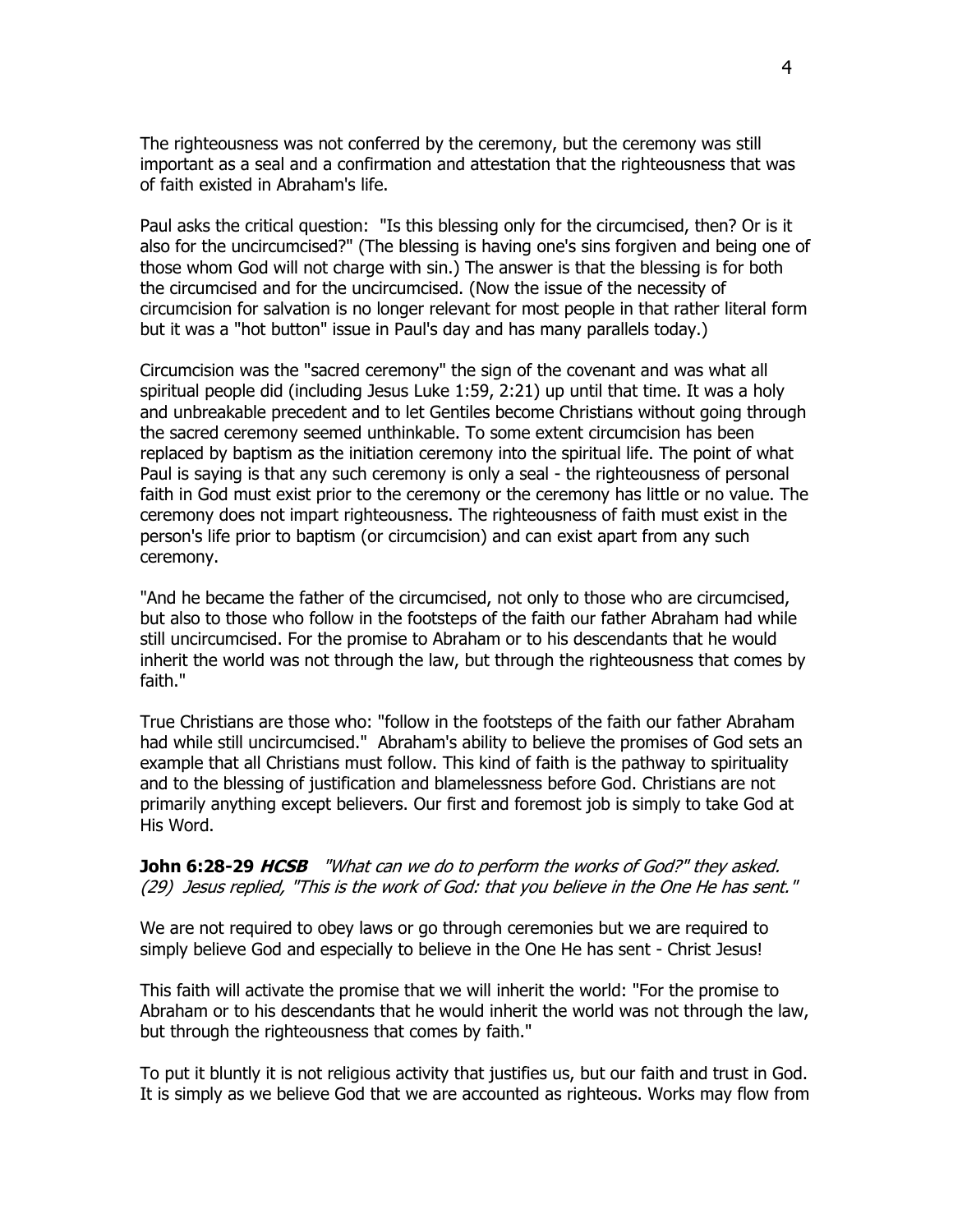faith and such works may be rewarded at Christ's Coming but works do not produce the blessing of justification before God (see Ephesians 2:8-10). Righteousness comes from faith alone and not from anything we do. Why will God forgive us and never charge us with sin? It is because we believe in Him and in His Son.

#### Real Living Faith

**Romans 4:14-22 HCSB** If those who are of the law are heirs, faith is made empty and the promise is canceled. (15) For the law produces wrath; but where there is no law, there is no transgression. (16) This is why the promise is by faith, so that it may be according to grace, to guarantee it to all the descendants--not only to those who are of the law, but also to those who are of Abraham's faith. He is the father of us all (17) in God's sight. As it is written: I have made you the father of many nations. He believed in God, who gives life to the dead and calls things into existence that do not exist. (18) Against hope, with hope he believed, so that he became the father of many nations, according to what had been spoken: So will your descendants be. (19) He considered his own body to be already dead (since he was about a hundred years old), and the deadness of Sarah's womb, without weakening in the faith. (20) He did not waver in unbelief at God's promise, but was strengthened in his faith and gave glory to God, (21) because he was fully convinced that what He had promised He was also able to perform. (22) Therefore, it was credited to him for righteousness.

What is real, living faith and why does God so value it that He makes it the basis of our being with Him in Heaven for all eternity?

The first reason is because of the strong connection between "faith" and "promise". If salvation was dependent on human performance (such as observing the Law) then salvation would be simply a wage paid to good humans. It would be an earned reward, instead of being a promised gift. Paul puts it this way: If those who are of the law are heirs, faith is made empty and the promise is canceled. The law actually only gets us into trouble. It is not the way of salvation. Salvation is God's precious gift to fallen mankind. It comes straight from God's grace. It cannot be earned. For the law produces wrath; but where there is no law, there is no transgression. (16) This is why the promise is by faith, so that it may be according to grace,

The second reason is because faith is available to everyone - even those outside the Jewish law. Having faith as the criteria for salvation makes salvation available to all true believers in God anywhere in the world, not only those who happen to be coached in a particular kind of religious ethical code.

This is why the promise is by faith, so that it may be according to grace, to guarantee it to all the descendants--not only to those who are of the law, but also to those who are of Abraham's faith. He is the father of us all in God's sight.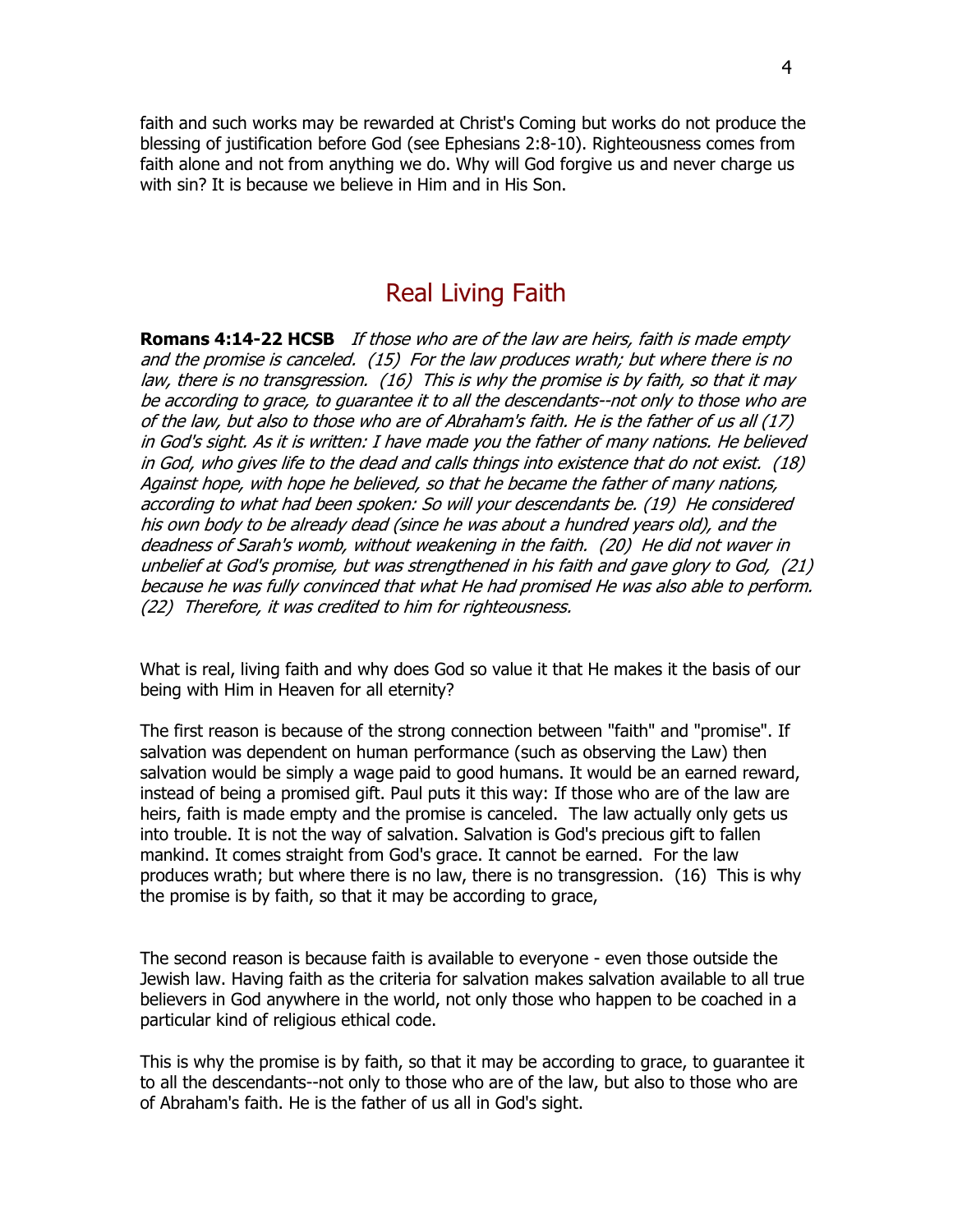So anyone with "Abraham's faith can be saved even if they do not obey the Jewish law in the Old Testament. But what kind of faith was Abraham's faith? Lets look at four aspects of Abraham's faith:

1. He believed in God, who gives life to the dead and calls things into existence that do not exist.

2. Against hope, with hope he believed,

3. He did not waver in unbelief at God's promise, but was strengthened in his faith and gave glory to God,

4. Because he was fully convinced that what He had promised He was also able to perform.

Abraham's faith was not a lot more than a creed that he recited. It was deep practical trust in a good personal God. It was a believing "for" based on a believing "about".

Firstly, Abraham believed certain things about the character of God e.g. That God could cause things to come into existence, and that God was capable of fulfilling whatever He promised.

Secondly, Abraham believed these things would have certain tangible real world outcomes - e.g. Abraham would have numerous descendants.

Thirdly, Abraham believed these real world outcomes would occur even when the circumstances were in total opposition and the situation seemed hopeless.

This kind of faith believes God for solutions to "impossible" situations that really matter to you - like having an heir did to Abraham. I call this solution-focused faith (see http://aibi.gospelcom.net/eternity/sf\_faith/) and define it as follows: Solution-focused faith believes that God will manifest His wonderful and holy nature in wise and perfect and good ways in the midst of our normal daily lives.

Abraham believed that God had a certain nature (that God was a faithful promisekeeping God) and that this would have certain practical and tangible outcomes - a land and many descendants. And that kind of trust in His nature got God's attention.

God might have said something like this: "Abraham really trusts Me. Abraham trusts Me because he truly knows that I am good. This implicit trust is a clear sign that Abraham knows right from wrong and good from evil and that he only follows that which is good. This is a sign of a true heart and a very good person, for few people think that way in their hearts. So I will declare that Abraham is righteous."

It takes a very brave and good heart to trust God totally with that which is most precious to you. If you can do that, if you can really genuinely trust God's character, the way Abraham trusted God, then you certainly have the righteousness that is by faith.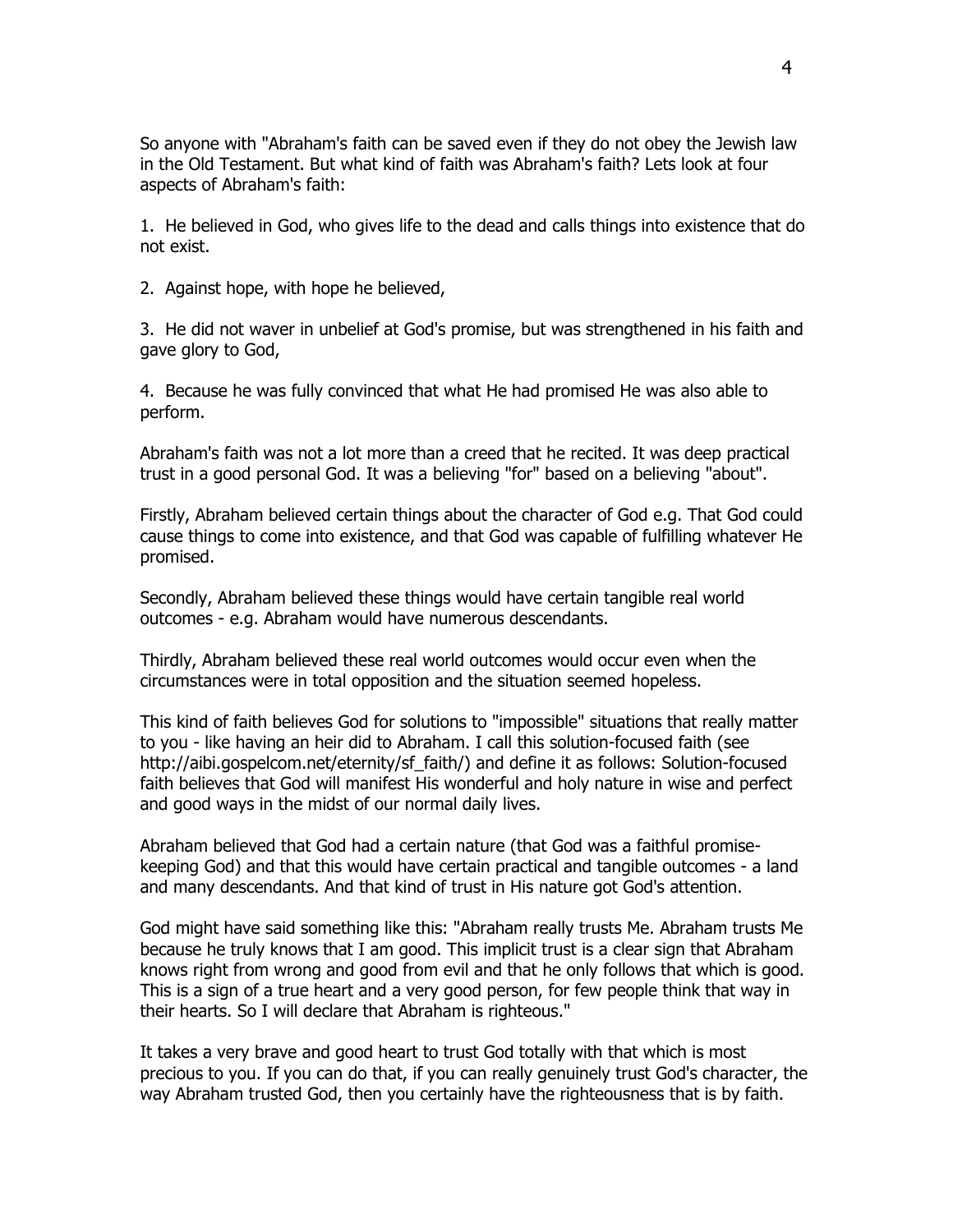I am putting it this way in order to draw a contrast with substitute faith. Substitute faith says "If I believe concept W or creed X or doctrine Y or fact Z then I am saved." Or even "If I believe God exists then I am saved". James knocks this on the head with one simple observation: **James 2:19 HCSB** You believe that God is one; you do well. The demons also believe--and they shudder.

The Pharisees knew their Bible and believed in God and the High Priests knew their Jewish history, Greek and Hebrew and I suppose that if we had given a Christology exam to Judas he would have passed with flying colors. But none of these had real living Abrahamic "I will stake my whole life on God" kind of faith.

## Righteousness For Us Too

**Romans 4:23-25 HCSB** Now it was credited to him was not written for Abraham alone, (24) but also for us. It will be credited to us who believe in Him who raised Jesus our Lord from the dead. (25) He was delivered up for our trespasses and raised for our justification.

Yesterday we saw that God wants people to trust Him as a God who does the impossible. For instance He was delighted when Abraham believed that God would give him children when both Abraham and Sarah were at a very advanced age. Now just about the most impossible thing is coming back from the dead. So God is also delighted when we believe in Him as a wonder-working, impossible-thing doing God, the God who had the power to raised Jesus from the dead.

It will be credited to us who believe in Him who raised Jesus our Lord from the dead.

We are not required to believe a mere doctrine - that God raised Jesus from the dead. Rather we are required to believe in "the God who..." raised Jesus from the dead. That is we are required to personally trust a God who does such things. The faith is not in the fact, but in the God who accomplished the fact.

This astonishing resurrection of Christ was in two movements. In the downward movement Jesus bore our sins in His body on the cross. This accomplished forgiveness of sins. In the second movement He was raised from the dead as a declaration that the full price of sin had been paid, that the sacrifice had been accepted and a Man (Christ Jesus) was now right before God - and that many more men and women would follow!

Faith and promise are closely related. We have faith in a promise of God and that faith in the promise unlocks a blessing. Just as Abraham believed the promise regarding having numerous descendants and that unlocked a blessing - the gift of righteousness.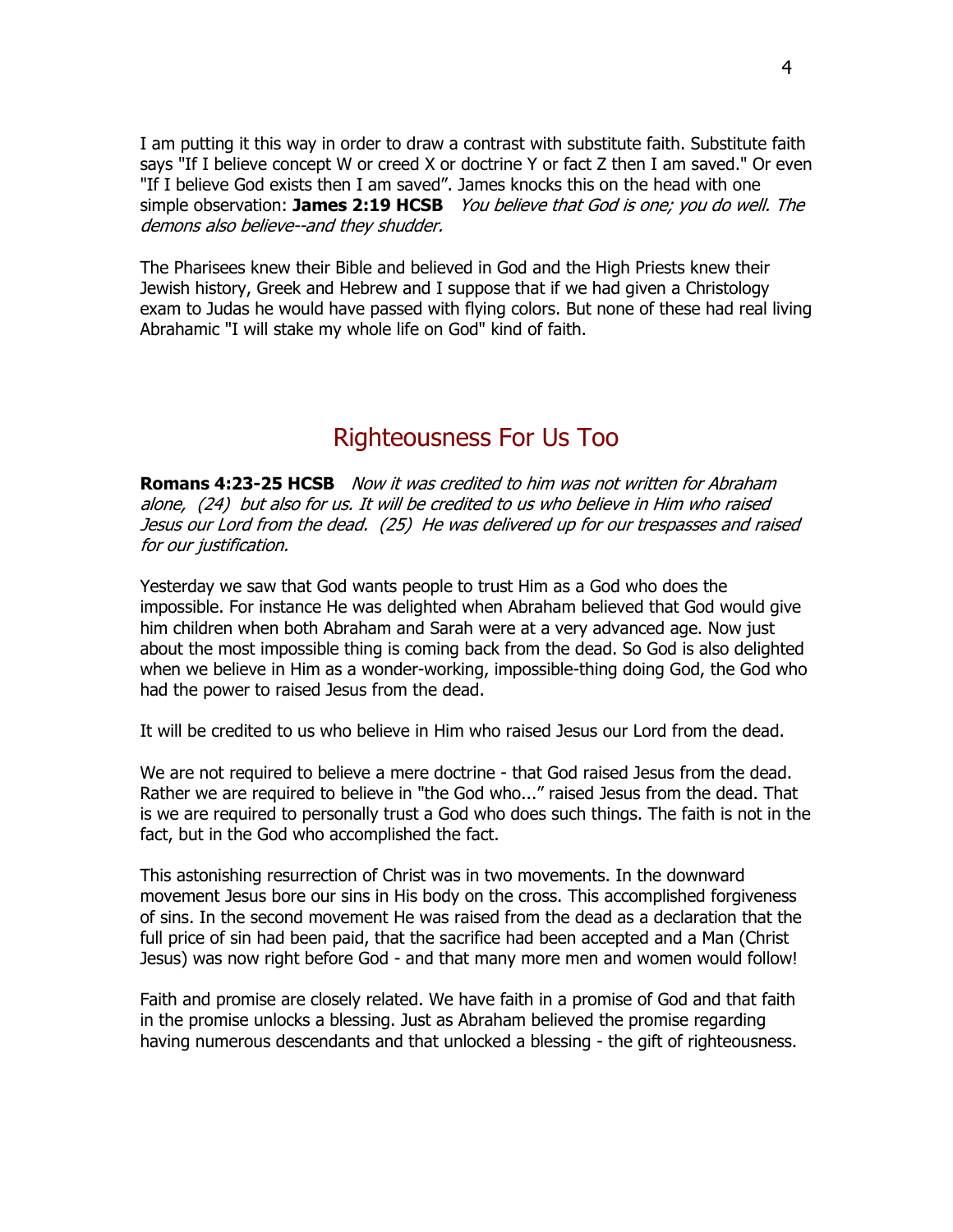Now Christ has secured a vast range of promises for us - including forgiveness and justification and the gift of eternal life. In fact He has secured "every blessing in the heavenly realms" for us:

**Ephesians 1:3 HCSB** Blessed be the God and Father of our Lord Jesus Christ, who has blessed us with every spiritual blessing in the heavens, in Christ;

So Paul says this gift of righteousness through faith was not just for Abraham but for all "true believers". Including us, who believe in the God who raised Christ Jesus from the dead.

"It will be credited to us who believe" - in other words, God credits our individual heavenly account books, with the "righteousness that is by faith" when we truly believe in Him.

This awarding of credit to our account is only on the basis of our faith, that is our trusting attitude toward God, and not on account of any religious works we may or may not have done.

This righteousness is the same righteousness that Abraham had and which David's Psalm described earlier on in chapter 4:

**Romans 4:7-8 MKJV** "Blessed are those whose lawlessness are forgiven, and whose sins are covered; (8) blessed is the man to whom the Lord will in no way impute sin."

In other words our faith brings us into a blessed state in which our lawlessness are forgiven, our sins are covered, and the Lord will "in no way" ever impute sin to us!

In other words we are made like "Teflon" - no sin can be stuck on to us! Our past is taken care of: Our lawlessness are forgiven! Our present is OK: Our sins are covered! Our future is secure: The Lord will in no way impute sin to us!

If you decide to walk with God and trust God implicitly and love Him deeply, He wipes the slate clean and never allows another bad thing to be said about you to Him! The decision to turn away from a selfish and independent lifestyle and embrace God is what we call repentance and faith.

God is gentle and merciful and joyfully responds to being loved by us - by totally forgiving us. God is like the Father of the prodigal son who rejoices when we come home and wipes away all our past offenses and secures our future.

It should be clear by now the sort of faith that God responds to is personal trust from the heart. It is the sort of faith that enters into personal friendship with God. It is trusting in God's character, God's promises and God's actions on our behalf. It is a lot more than believing a bunch of Sunday school stories. It is entering into the Story yourself!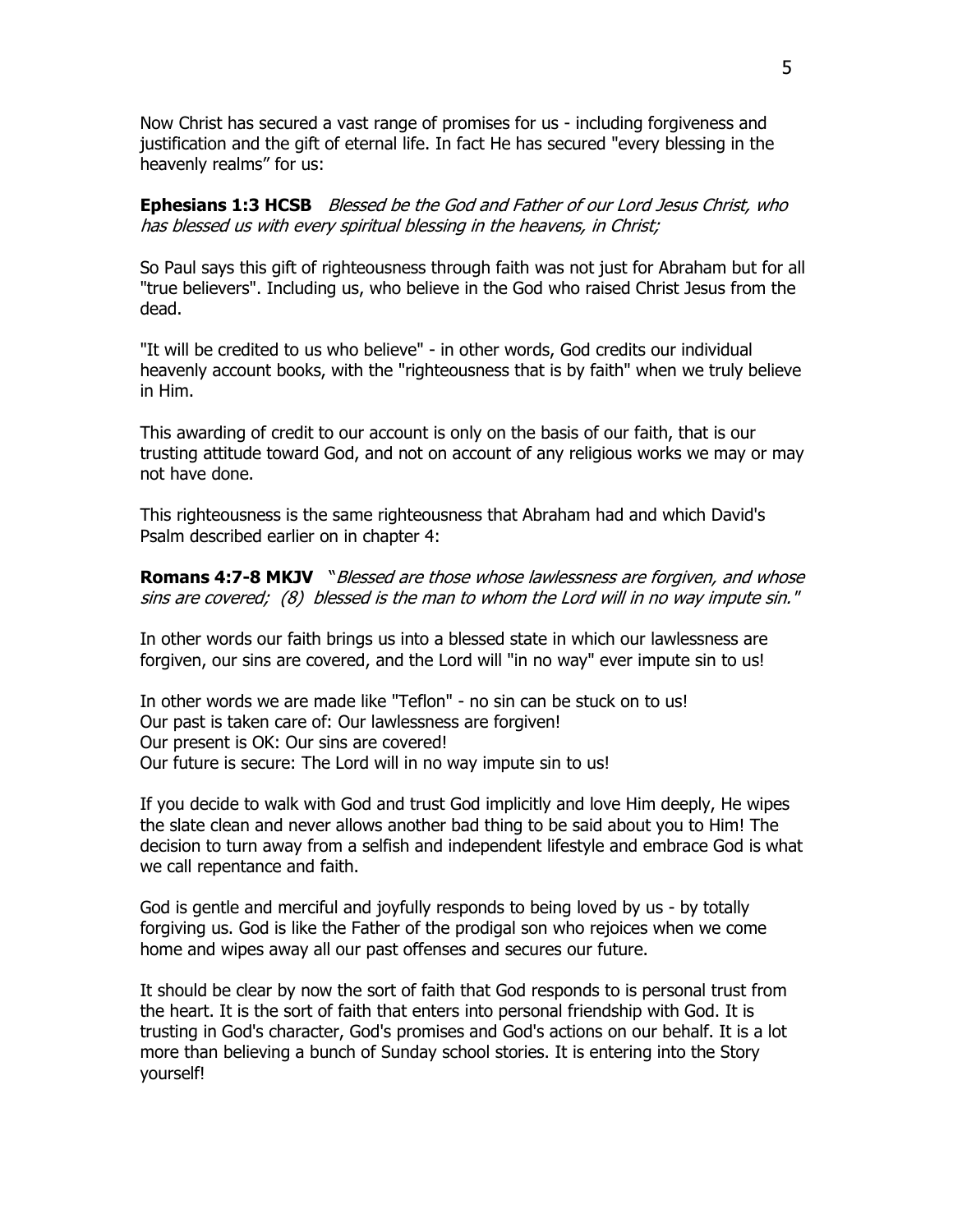Your redemption is a story that the Lord wants to tell. And for this story to have a happy ending you must enter into the tale itself with God as your Lord and partner in the journey. Your life must be connected to the life of Heaven through Christ and the very energy of God the indwelling Holy Spirit must enter into the crevices of your life and the corners of your soul and you must trust His work in you and on behalf of you.

This sort of faith has many names - opening up to God, personal renewal, standing on the promises, being a true believer, pilgrimage, the journey of faith, and so forth. They all describe a two-way relationship where we trust God and He enters into our life and circumstances. Basically as we decide to really trust God and relate to Him, then He opens the doors of Heaven to us and for us.

As we love and trust God we are changed by the spiritual relationship and become better people. We are not changed by the law but by love and faith-filled spiritual relationship. God can safely forgive us because He knows what his love will do to us and in us. In His love He will first of all declare us righteous, then in His love He will truly make us righteous and holy and good, far better than religion or Law ever could make us.

Once we start really walking with God in faith, sin no longer matters. It is forgiven, forgotten, never charged to us and eventually uprooted from us and eradicated from us. In fact we become "dead to sin" (Romans 6:5-11). It is no longer a permanent factor in the spiritual life.

## Peace With God!

**Romans 5:1-2 MKJV** Therefore being justified by faith, we have peace with God through our Lord Jesus Christ. (2) Through Him we also have access by faith into this grace in which we stand, and we rejoice on the hope of the glory of God.

Peace with God also means peace with all He controls, just as peace with an earthly king means peace with his army, his diplomats and his servants. So if we are at peace with God then ipso facto (by that very fact) we are then at peace with all that is obedient to Him and at war with all that is joined in rebellion against God.

So we are at peace with God and at war with the Devil. We are at peace with nature and the Universe and at war with sin, the world and the flesh. Peace with God means also that we should be at peace with all other true believers who are also at peace with Him.

Now peace with God has five main aspects:

1. Legal peace - being legally free from accusation and blame and conflict with God.

2. Inner peace - the peace of God poured out in our hearts by the Holy Spirit.

3. Peace in our circumstances - the outworking of God's peace in the quiet and godly life of the righteous, divine "Shalom".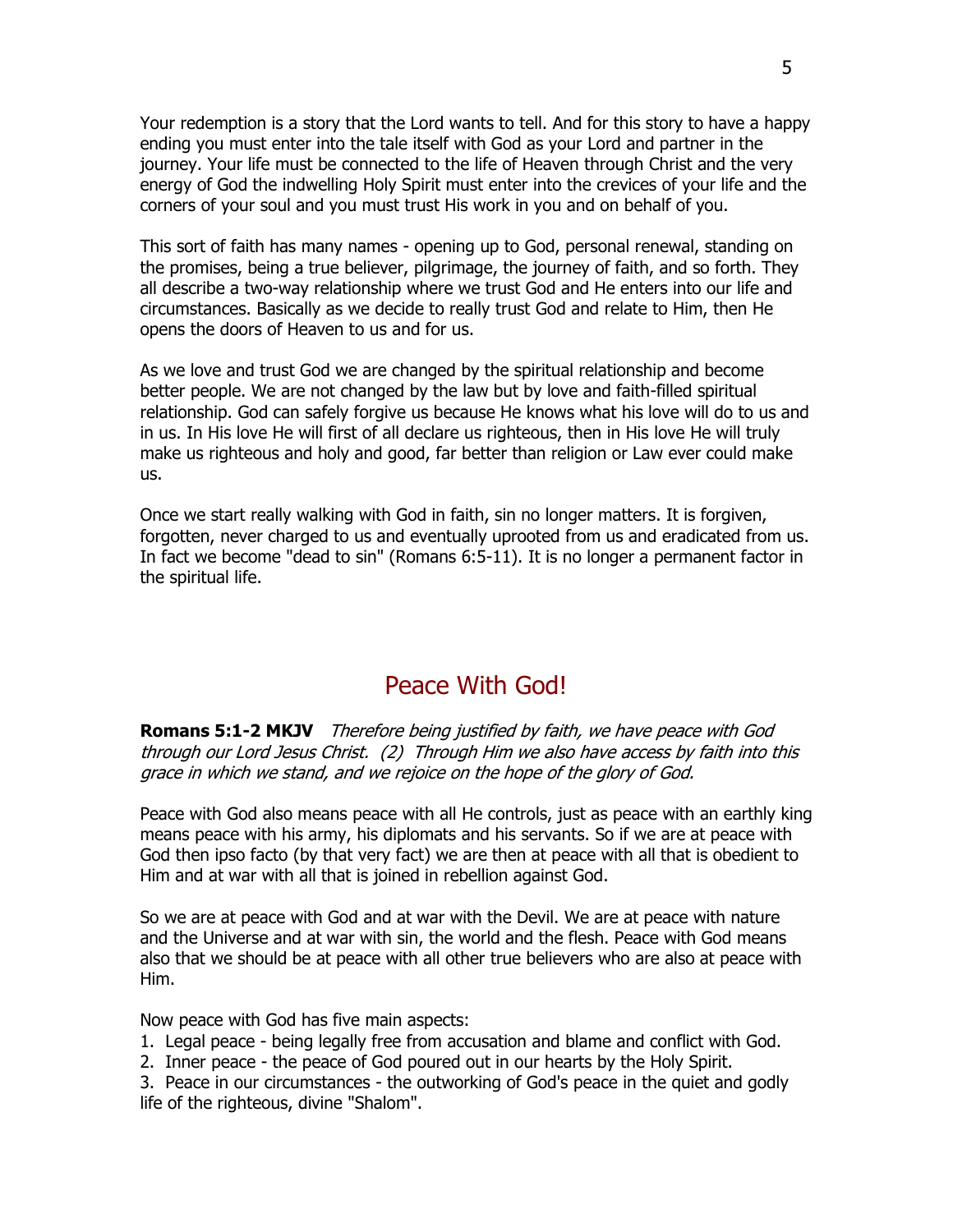4. Peace between believers - dwelling in peace in the Church.

5. Peace as universal reconciliation with all things, harmony with the whole Creation as it also is redeemed along with us. (See Romans 8 and Colossians 1)

(In Romans 5 the emphasis is on legal peace and inner peace but the other aspects deserve mention as well.)

We saw yesterday that the cross has dealt with the guilt of sin in our lives. Our sin is forgiven, covered and never imputed to us ever again. (Romans 4:7, 8) this removes all grounds of accusation before God so we become at peace with God. The relationship between God and the believer is grounded in a deep and lasting peace between the two parties.

This peace means we can approach God without being rebuffed by Him. That is we have access to the throne of God and our prayers are heard. Washington lobbyists are valued according to how much access they have to power. Believers are given access to God and His throne - yet many fail to pray in faith!

This access to the throne of God is not because we have been good boys and girls but rather is because of our faith:

Through Him we also have access by faith into this grace in which we stand,

Our throne-access is by faith. Those who fail to believe receive nothing from the Lord:

**James 1:6-8 MKJV** But let him ask in faith, doubting nothing. For he who doubts is like a wave of the sea, driven by the wind and tossed. (7) For do not let that man think that he shall receive anything from the Lord; (8) he is a double-minded man, not dependable in all his ways.

The throne we have access to by faith is the "throne of grace": **Hebrews 4:16 MKJV** Therefore let us come boldly to the throne of grace, that we may obtain mercy and find grace to help in time of need.

And Paul tells us that is "grace" in which we stand: "Through Him we also have access by faith into this grace in which we stand, and we rejoice on the hope of the glory of God."

We stand in a relationship of grace, a climate of favor and blessing from Almighty God. We can stand before God because He graciously has made a way for us to do just that in order that we may participate, as sons of God, in the courts of Heaven for we are now citizens of Heaven. .

**Ephesians 2:17-19 MKJV** And He came and preached peace to you who were afar off, and to those who were near. (18) For through Him we both have access by one Spirit to the Father. (19) Now therefore you are no longer strangers and foreigners, but fellow citizens with the saints, and of the household of God,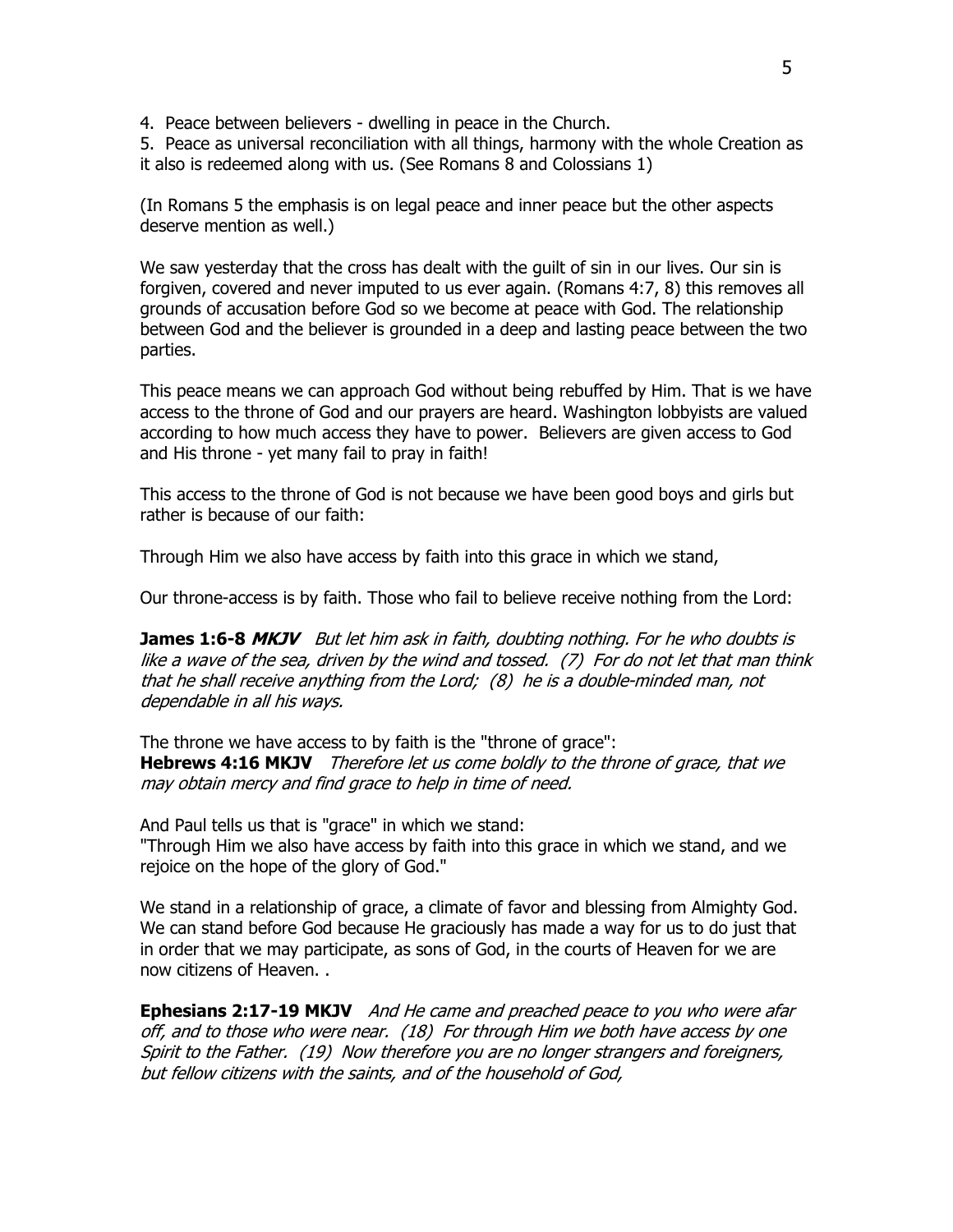We are given this marvelous access to God's throne along with heavenly citizenship and blessings so that we may become a certain kind of person - a "son of God" stamped in the very image of the Lord Jesus Christ and bearing the "glory of God" in our character.

When Paul says: "and we rejoice on the hope of the glory of God." he is not just making a vague theological statement. Paul is trying to tell us that we will be changed in people who genuinely reflect the glory of God.

Now those aspects of the glory of God that humans can bear are those that Jesus bore during His earthly ministry. They do not include the "omni" attributes such as omnipotence or omnipresence. They do include love, grace, fine character, and courage, the working of miracles, healing, wisdom and so forth. These characteristics will allow us to reign with Christ during the Millennium.

After the resurrection we will become immortal, imperishable, spiritual and glorious beings (1 Corinthians 15:42-54) "like angels" (Luke 20:36) and covered with glory!

Paul sees what we shall become as a result of the work of Christ on the cross and rejoices and exults! For this mortal shall put on immortality! We shall all be changed, in a twinkling of the eye, at the last trump and we shall stand before a God of infinite love who will never charge us with sin (if we believe).

All of these blessing flows from being in right relationship with God and thus being able to access the throne. Because we stand in grace we can rejoice in hope.

## The Path To Hope

**Romans 5:3-5 HCSB** And not only that, but we also rejoice in our afflictions, because we know that affliction produces endurance, (4) endurance produces proven character, and proven character produces hope. (5) This hope does not disappoint, because God's love has been poured out in our hearts through the Holy Spirit who was given to us.

M. Scott Peak started his famous book "The Road Less Traveled with the sentence: "Life is difficult." This shows an essential truth that we are all tested with problems pain and difficulties. Robert Schuller once wrote a book entitled: "Tough Times Don't Last but Tough People Do." Human hope, founded on God can outlast the toughest of times. Or as Corrie Ten Boom said: "No matter how deep the suffering. God's love is deeper still." Suffering is an essential part of life.

This is not to say that you should not take aspirin for a headache or get a sore tooth treated at a dentist. We are not talking about medical pain as much as "life pain", especially afflictions and tribulations from external events such as that stemming from abuse, poverty, injustice and persecution.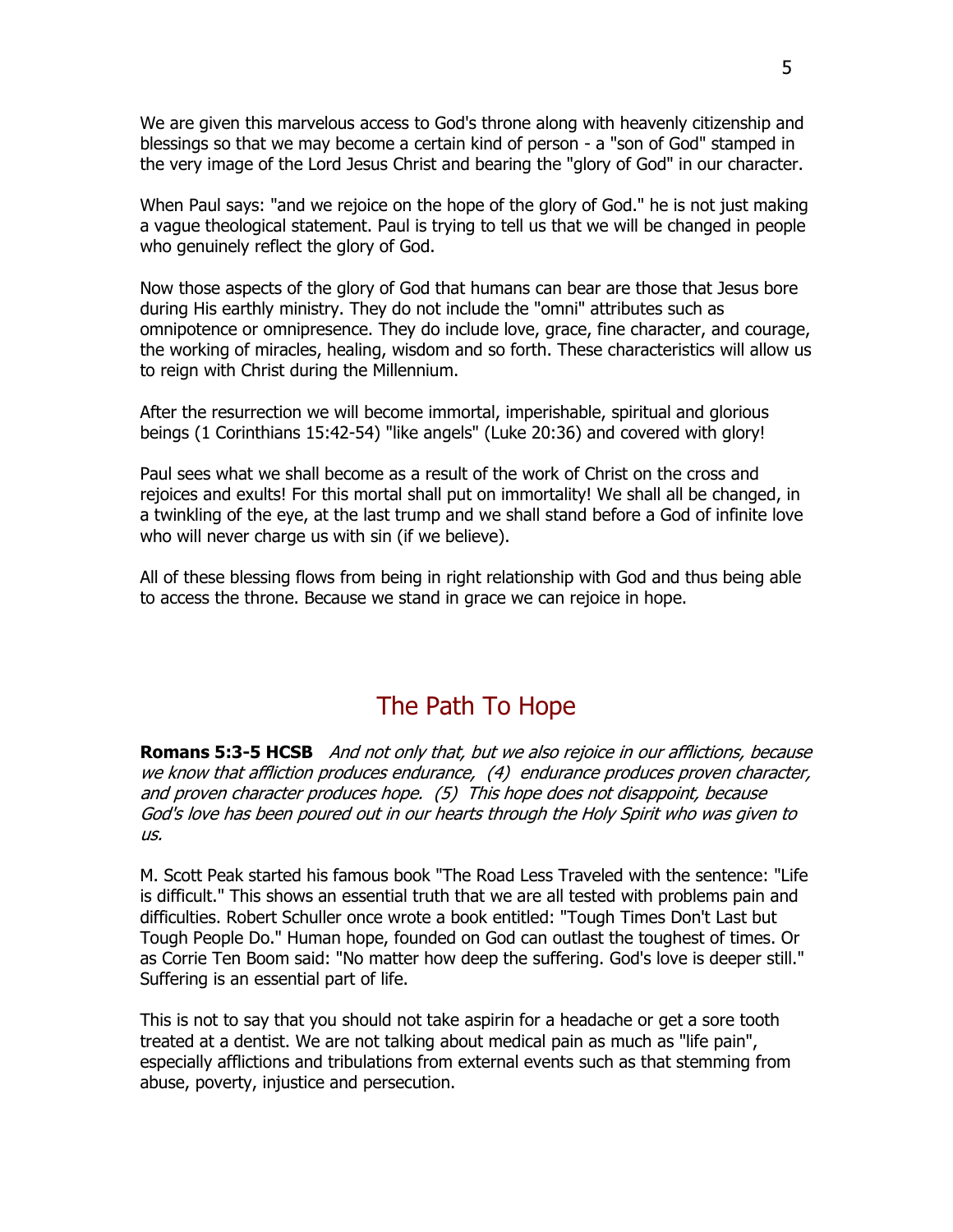The actual Greek word Paul uses is "thlipsis" which is defined in Thayer's Greek Lexicon lexicon as: 1) a pressing, pressing together, pressure 2) metaphorically oppression, affliction, tribulation, distress, straits. So we can probably use "life's pressures" as an accurate literal translation of the Greek.

It is not only God who is interested in how we handle pressure. Executives who have a good attitude towards life's pressures, pain and problems are said to have a "high adversity quotient" and are now sought-out by corporate head-hunters.

Paul tells us of a path that will get us to the "other side of suffering" and it is: Affliction -> Endurance -> Proven Character -> Hope.

In other words, God makes you stronger and better and that eventually produces a faith-filled attitude which is certain of ultimate victory.

Now many people break down at the first step - they refuse to accept the task of endurance in the face of life's pain. They see pain as evil, as destructive, and as an unwarranted intrusion on life that should simply go away. They simply want the pain to vanish; they have no notion of bravely enduring the pain and becoming a better person. These people often self-medicate with alcohol or drugs, or seek consolation in sympathetic relationships of mutual dependency and manipulation. Indeed they feel our counseling rooms with their strategies to get through life without facing and embracing their pain.

Suffering has to be borne, endured and eventually mastered. God never puts us through a test tougher than we can take (1 Corinthians 10:13) though at times it may seem like it. In fact the doctrine of the cross means that Christians are called to a certain kind of suffering for Christ.

**1 Peter 2:20-21 HCSB** For what credit is there if you endure when you sin and are beaten? But when you do good and suffer, if you endure, it brings favor with God. (21) For you were called to this, because Christ also suffered for you, leaving you an example, so that you should follow in His steps.

**Romans 8:17-18 HCSB** and if children, also heirs--heirs of God and co-heirs with Christ--seeing that we suffer with Him so that we may also be glorified with Him. (18) For I consider that the sufferings of this present time are not worth comparing with the glory that is going to be revealed to us.

In the New Testament there is a close connection between enduring suffering and receiving eternal glory. This is a two-part connection. Firstly, suffering rightly borne produces a good character in the Christian. The Christian becomes deeper, more solid and worthy, a rock on the midst of the sea of humanity. And secondly, righteous suffering is noted by God and the angels and is rewarded in Heaven.

**Psalms 31:7-8 HCSB** I will rejoice and be glad in Your faithful love because You have seen my affliction. You have known the troubles of my life (8) and have not handed me over to the enemy. You have set my feet in a spacious place.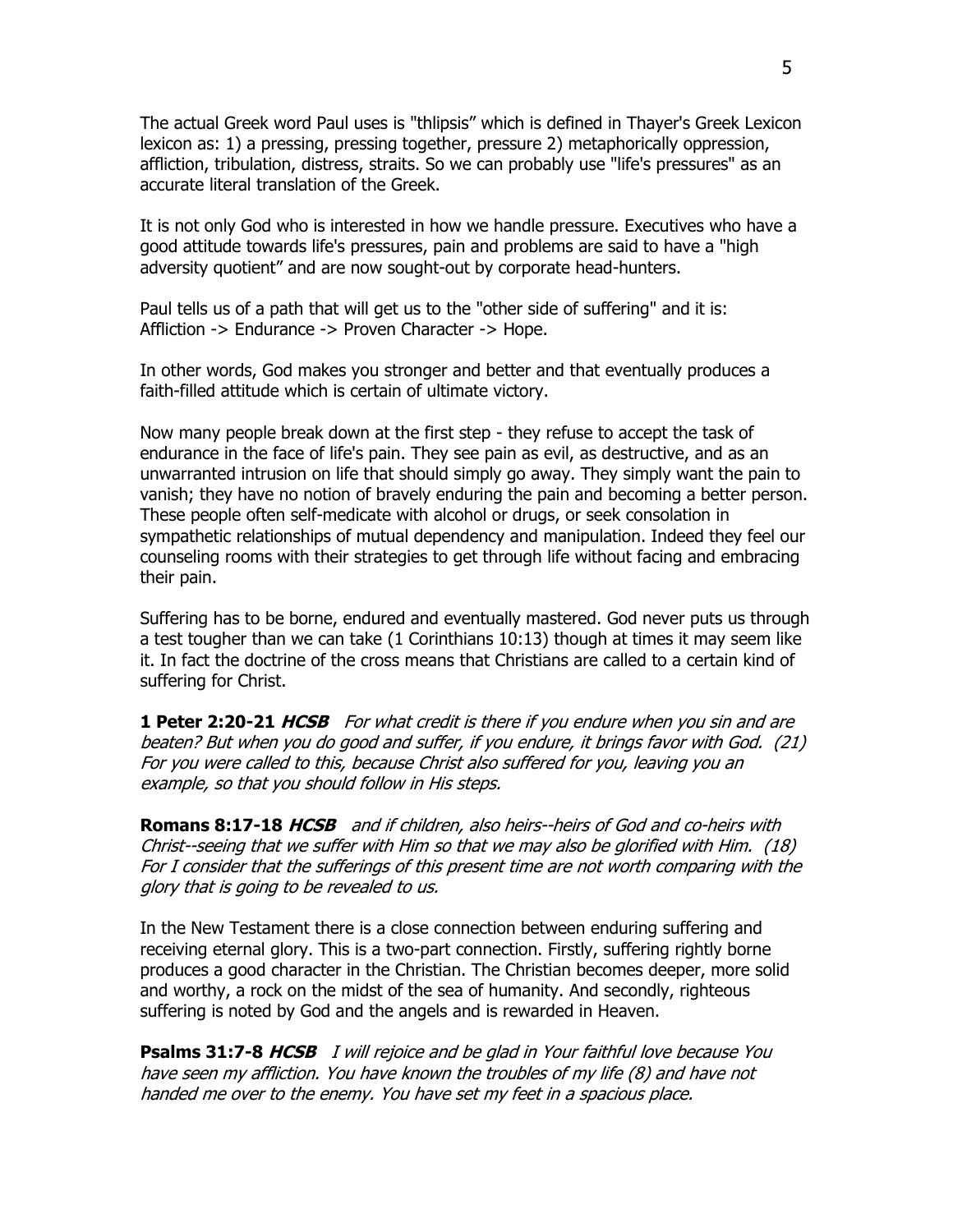Paul then tells us that endurance produces proven character. The Greek word is dokime and the Thayer Definition is: 1) proving, trial 2) approved, tried character 3) a proof, a specimen of tried worth. In other words, this may mean a solid, tried, true and dependable person.

It is the exact opposite of a pain-avoiding, neurotic, unreliable, weak and flaky personality.

As the person strengthens he or she becomes patient and wise and learns to wait on God. Over time they are able to say "God is faithful and true" and to believe God will come through for them in the end. This produces hope. And because God is faithful this hope does not disappoint.

This hope-filled ability to work through painful situations and to believe God for impossible things in difficult times is true Abrahamic faith and opens us up to God's favor. Indeed suffering works in us to make us perfect recipients of the love of God that is poured out into our hearts by the Holy Spirit.

Now this is not an easy process and takes a life-time to learn it. Indeed Abraham was 75 years old when he was commended for having such faith! In our younger years we squeal at the pain and protest at the suffering. We are like Peter telling Jesus not to go to the cross. Over time we see God at work and learn to trust Him bit by bit in the varying circumstances of our lives. We gradually develop a sense of when we are "copping out" and short-circuiting the work God is doing in our lives. We need to learn to hang in there and to trust the Lord that good will come from it:

**James 1:2-4 HCSB** Consider it a great joy, my brothers, whenever you experience various trials, (3) knowing that the testing of your faith produces endurance. (4) But endurance must do its complete work, so that you may be mature and complete, lacking nothing.

## Christ Died For The Ungodly

**Romans 5:6-8** You see, at just the right time, when you were still powerless, Christ died for the ungodly. (7) For rarely will someone die for a just person--though for a good person perhaps someone might even dare to die. (8) But God proves His own love for us in that while we were still sinners Christ died for us!

In the Greek world the ungodly were among "the lowest of the low" because they did not observe the social proprieties and have due reverence towards the gods. Thayer's definition is: "Destitute of reverential awe towards God, condemning God, impious"

The book of Jude gives the general idea of what the ungodly deserved: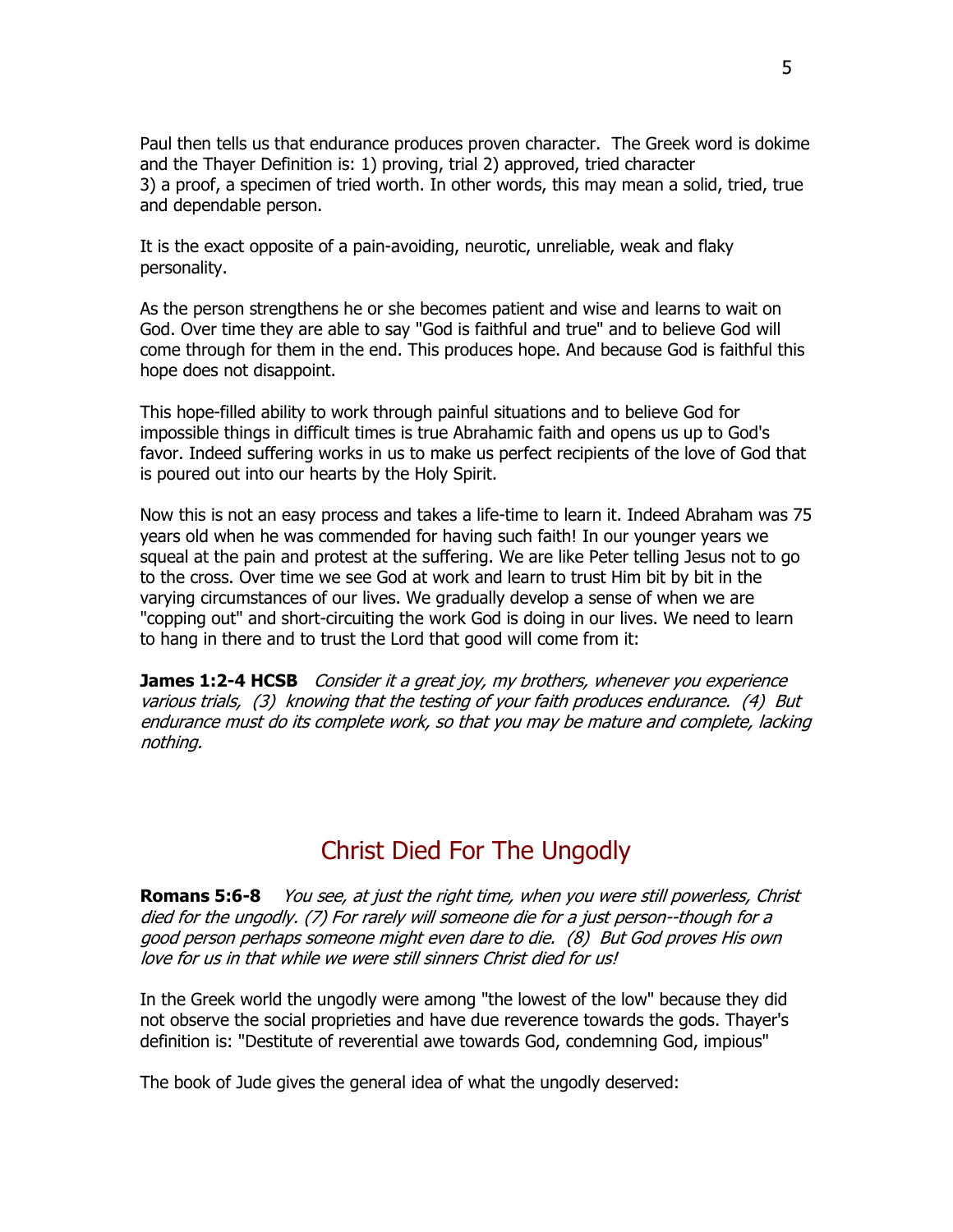**Jude 1:14-15 HCSB** And Enoch, in the seventh generation from Adam, prophesied about them: Look! The Lord comes with thousands of His holy ones (15) to execute judament on all, and to convict them of all their ungodly deeds that they have done in an ungodly way, and of all the harsh things ungodly sinners have said against Him.

The International Standard Bible Encyclopedia sums up the word thus (Greek characters have been removed) :

Ungodly in the New Testament is asebese e.g., indicating that the persons so called are both irreverent and impious): Trench says that the idea of active opposition to religion is involved in the word, that it is a deliberate withholding from God of His dues of prayer and of service; a standing, so to speak, in battle array against God and His claims to respect, reverence and obedience. Those whose sins are particularly aggravating and deserving of God's wrath are the "ungodly." And yet it is for such that Jesus Christ died.

These are the god-haters, the insolent, the vigorous atheists and the disrespecters of community standards and conventional religious social mores. They give nothing to God except pain and want nothing from God except never to be bothered by Him.

And yet Christ died for them! "For while we were still helpless, at the appointed moment, Christ died for the ungodly." This is so that grace might be totally free and undeserved. If God saves the ungodly then grace is truly free! God does not save us because of our piety, or because of anything in us that merits salvation in any way. We saved entirely by the love of God that loves even the least lovable among human beings.

God does not save us because our beauty, intelligence or wealth or because of some religious ceremony we have performed (for the ungodly perform no such ceremonies) or because we will be useful to Him in some way after our redemption. We are saved simply because of God's great desire to demonstrate His love.

"But God proves His own love for us in that while we were still sinners Christ died for us!"

There we were helpless, ungodly sinners condemned by the Law, and at the appointed time Christ died for us! This assures is of God's love, for if God has loved us when we were bad, how much more will be saved now that we have the righteousness which is by faith, the very righteousness of Jesus Christ?

**Romans 5:9-10 HCSB** Much more then, since we have now been declared righteous by His blood, we will be saved through Him from wrath. (10) For if, while we were enemies, we were reconciled to God through the death of His Son, then how much more, having been reconciled, will we be saved by His life!

In other words if we received justification even when we were ungodly, helpless sinners in rebellion against God - how much more will we receive from God as the Christian life unfolds from glory to glory? (More on this tomorrow)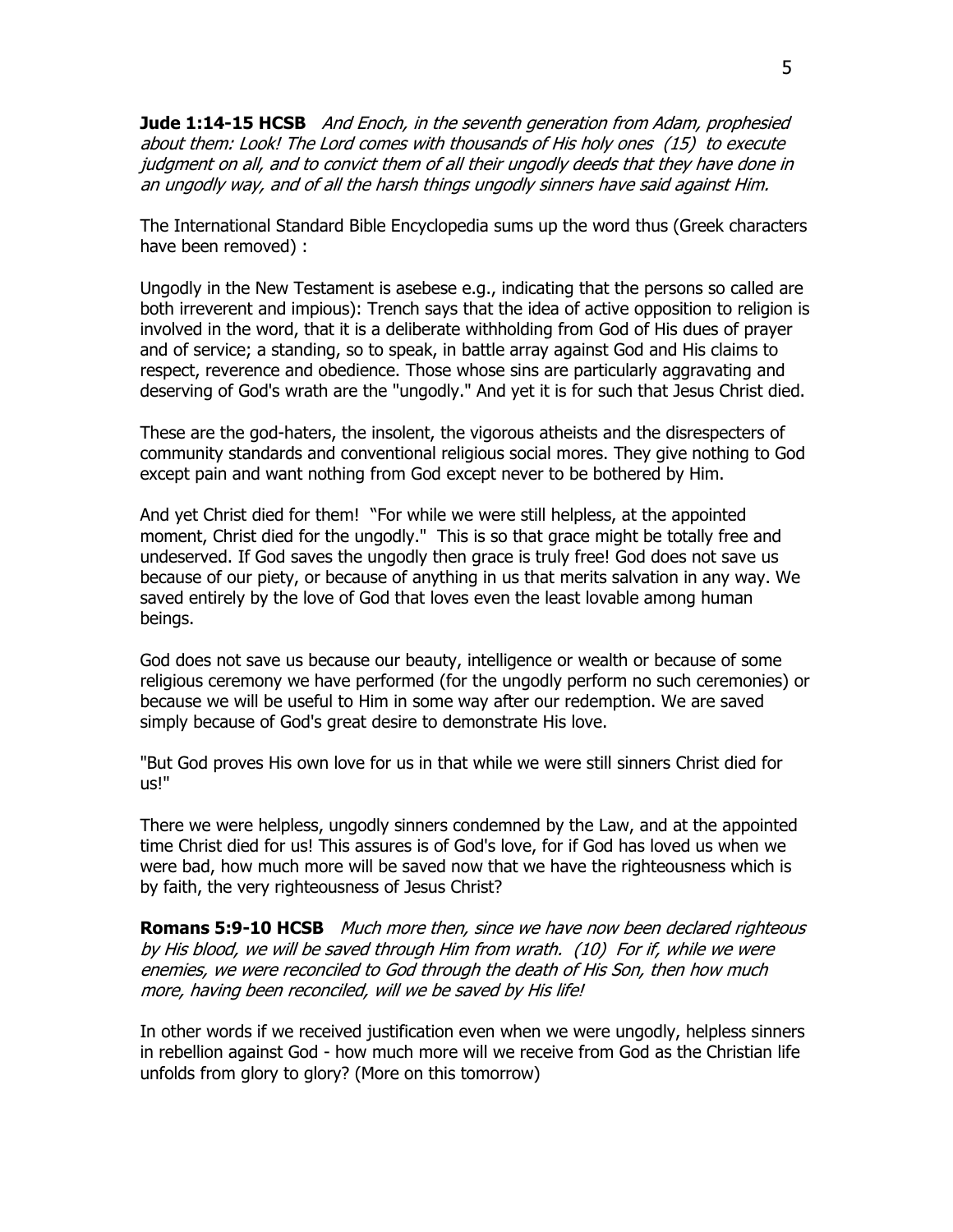Paul sets forth the process of this great sudden justifying leap from sinner to saint in his epistle to the Ephesians:

**Ephesians 2:1-5 ISV** You used to be dead because of your offenses and sins, (2) in which you once lived according to the ways of this present world and according to the ruler of the power of the air, the spirit that is now active in those who are disobedient. (3) Indeed, all of us once behaved like them in the lusts of our flesh, fulfilling the desires of our flesh and senses. By nature we deserved wrath, just like everyone else. (4) But God, who is rich in mercy, because of his great love for us (5) even when we were dead because of our offenses, made us alive together with Christ (by grace you have been saved),

So there we were, dead in sin, animated by evil spirits and worldly desires, helpless, ungodly and sinful and just like everyone else - and God's love came to us and saved us! No sinner is too sinful for God. Indeed the harlots and tax-gatherers enter the Kingdom before the scribes!

**Matthew 21:31-32 MKJV** ... Jesus said to them, Truly I say to you that the taxcollectors and the harlots go into the kingdom of God before you. (32) For John came to you in the way of righteousness, and you did not believe him. But the tax-collectors and the harlots believed him. And when you had seen it, you did not repent afterwards so that you might believe him.

This seems a topsy-turvy religion where the ungodly who do not revere God at all are saved while the scribes who studied the Bible daily were lost. The key point is openness to God. The harlots and tax-gatherers listened to John the Baptist while the scribes were offended and failed to repent. Some rather wicked people are actually more open to God than some pride-filled religious experts.

God is not so worried about where we are as about where we want to end up. God loves to take us "from the gutter most to the uttermost". He is our Redeemer and no case is past His power. All we have to do is to see ourselves as helpless lost sinners and to call out on Christ:

**Romans 10:11-13 MKJV** For the Scripture says, "Everyone believing on Him shall not be put to shame." (12) For there is no difference both of Jew and of Greek, for the same Lord over all is rich to all who call on Him. (13) For everyone, "whoever shall call on the name of the Lord will be saved."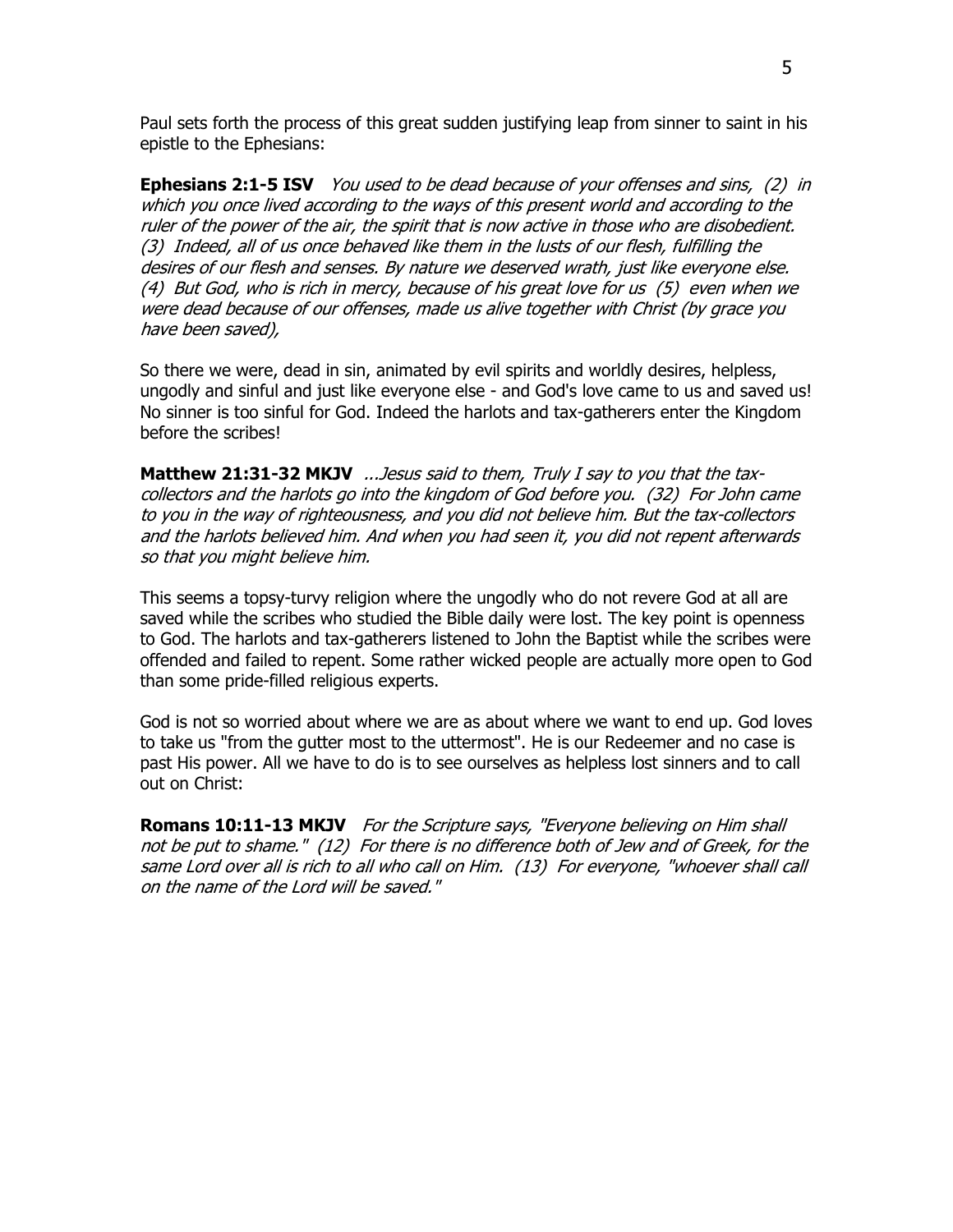## The Reconciled Life

**Romans 5:9-11 HCSB** Much more then, since we have now been declared righteous by His blood, we will be saved through Him from wrath. (10) For if, while we were enemies, we were reconciled to God through the death of His Son, then how much more, having been reconciled, will we be saved by His life! (11) And not only that, but we also rejoice in God through our Lord Jesus Christ, through whom we have now received reconciliation.

There is a lot more to the Christian life than forgiveness. Forgiveness is just the commencing of the journey. There is also an ongoing transformation which Paul calls "being saved by His life".

The death of Jesus Christ reconciles us to God (v.10) By His death we are declared righteous. (v.9) So we START the born-again Christian life as righteous and reconciled children of God. Then what? We live by the life of Christ.

Paul's logic is this. If when we were bad people, in fact "enemies" and God still saved us then what will God do for us once we are reconciled to Him? If the person who leaves Satan's camp for God's Kingdom is welcomed, then how much more will he or she be blessed when they fully join in the life of the Kingdom?

Paul is implying that the blessings that come after justification are so great that the blessing of justification itself will appear small by comparison although it is still a very great and foundational blessing. If we compare justification to the marriage ceremony, which happens in a moment and is beautiful and greatly celebrated, then the reconciled life is like the many years of marriage with children and love and anniversaries and so forth. In the end the blessings of marital life far outweigh the blessings of the wedding day.

The blessings that follow on after forgiveness include the baptism of the Holy Spirit, various spiritual gifts, the fruit of the Spirit and personal transformation from glory to glory including receiving our resurrection bodies at the return of the Lord. After we are justified by grace, then God pours out blessing after blessing upon us. Justification is like crossing the Jordan, the reconciled life is like living in the Promised Land.

Now Paul sums up all these experiences in one phrase: "then how much more, having been reconciled, will we be saved by His life!" This ongoing salvation is the work of the life of Christ within us.

The indwelling Christ is the power that transforms the entire Christian life. We do not get forgiven then have to struggle on in our own strength. When we are forgiven we are also made new, and we receive Christ within us, as an active power, and we gain the ability to live the Christian life in the power of the Holy Spirit.

**Colossians 1:27 HCSB** God wanted to make known to those among the Gentiles the glorious wealth of this mystery, which is Christ in you, the hope of glory.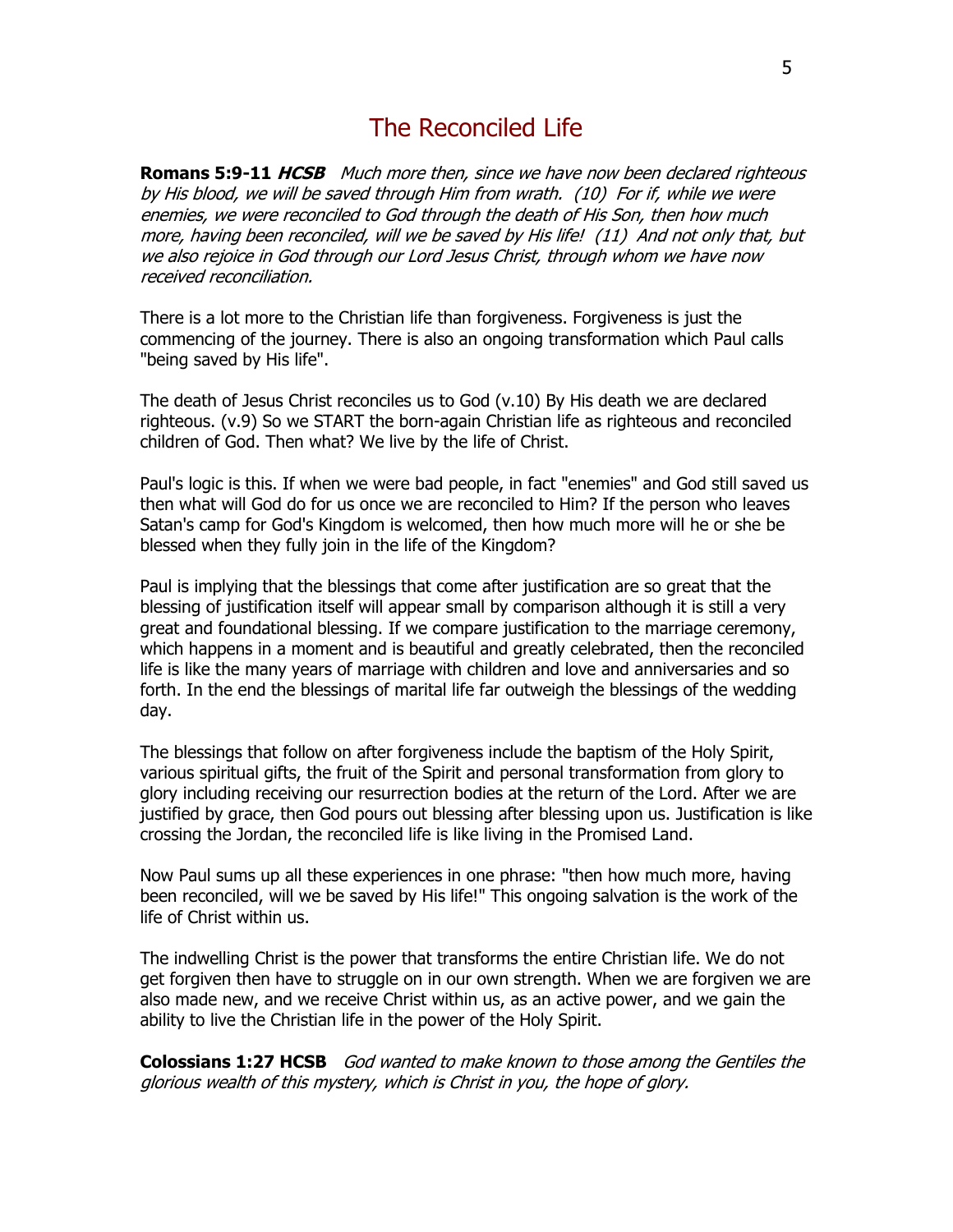**Galatians 2:19-20 HCSB** For through the law I have died to the law that I might live to God. I have been crucified with Christ; (20) and I no longer live, but Christ lives in me. The life I now live in the flesh, I live by faith in the Son of God, who loved me and gave Himself for me.

"Being saved by His life" means relying on the life of Christ within you. Jesus in you wants to do the same sorts of things He did when He was on earth. His resurrection life wants to live through you and as you allow this, you will learn to live a joyous and victorious Christian life.

The New Testament is full of hints on how to live life this way, they include:

- 1. Setting your mind on things of the Spirit. (Romans 8:4-6)
- 2. Putting off the old man and putting on the new. (Ephesians 4:20-32)

3. Obeying the promptings of the Spirit not the promptings of the flesh (Galatians 5: 16-23)

4. Cultivating godly practices such as praying without ceasing and living thankfully. (1Thessalonians 5:16-24)

The reconciled life is not a life full of onerous and difficult rules but is a life that is spiritual, free and holy and which flows from the presence of Christ dwelling in us. It flows from our relationship with God, from our abiding in Christ, through prayer and through the power of the Holy Spirit both in us and upon us.

We are not saved or improved by our own efforts, no matter how scholarly or strenuous they may be. We are saved by Jesus living in us and through us. I cannot change myself much by my own striving. But God can change me by reprogramming my heart and mind at the level of the spirit. This is most clearly observed in alcoholics who get saved and then give up drinking without further effort because their spirit has been touched by God and they lose all desire for alcohol.

Powerful sudden personal transformation is possible when the "life of Christ" is at work within the believer. I have seen inferiority complexes vanish, painful memories of abuse healed and people changed from being clamorous and eccentric to normal and loving.

[http://aibi.gospelcom.net/articles/heal\_my\_spirit\_prayer.html is a prayer for inward spiritual healing]

Christ in us can accomplish far more than we even can ask or think: Ephesians 3:20-21 HCSB Now to Him who is able to do above and beyond all that we ask or think--according to the power that works in you-- (21) to Him be glory in the church and in Christ Jesus to all generations, forever and ever. Amen.

God does not just want to forgive you, he also wants to transform and glorify you (Romans 8:29-31) into the image of His beloved Son. God has a whole mighty package of transformational blessings He wants to unleash in your life. Like everything else in the Christian life these blessings come through faith, not works, and through Jesus Christ, God's Son. We need to trust Jesus Christ to live within us in power and to change us deeply from within.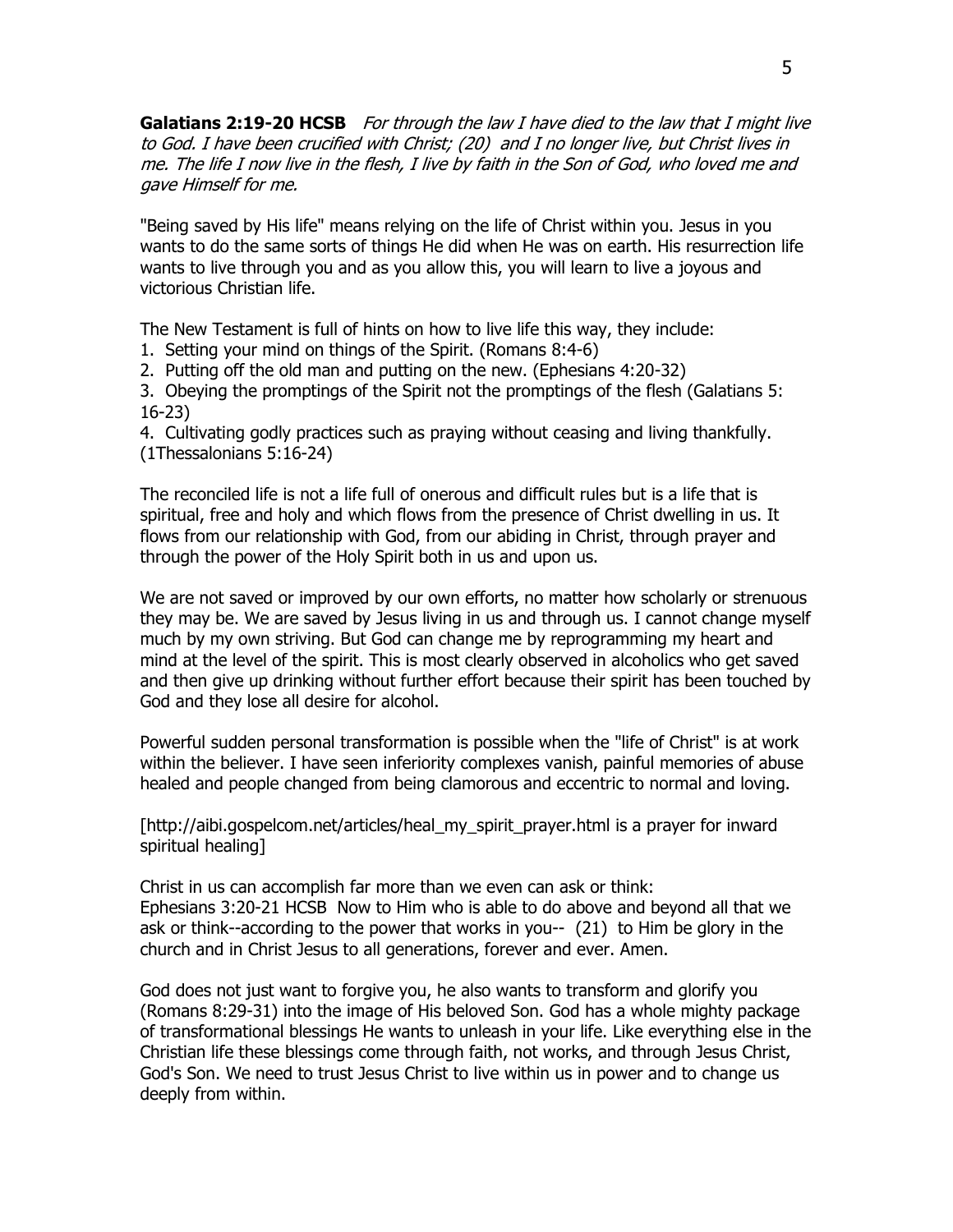## Adam and Christ - Part 1

**Romans 5:12-16 HCSB** Therefore, just as sin entered the world through one man, and death through sin, in this way death spread to all men, because all sinned. (13) In fact, sin was in the world before the law, but sin is not charged to one's account when there is no law. (14) Nevertheless, death reigned from Adam to Moses, even over those who did not sin in the likeness of Adam's transgression. He is a prototype of the Coming One. (15) But the gift is not like the trespass. For if by the one man's trespass the many died, how much more have the grace of God and the gift overflowed to the many by the grace of the one man, Jesus Christ. (16) And the gift is not like the one man's sin, because from one sin came the judgment, resulting in condemnation, but from many trespasses came the gift, resulting in justification.

These verses try to answer the implied question: "How can one man's life affect so many people? How can Jesus' work on the cross save all who believe?

The answer is that both sin and salvation can spread to all humanity. Sin came from just one man Adam and spread to all mankind and salvation came just from one man Jesus Christ. Likewise, salvation has the potential to spread to all mankind. However, salvation wins out in the end because it can undo the work of sin. James puts it this way "mercy triumphs over judgment" James 2:13

Adam is called a type or prototype (Gk. Topos) of Jesus (v.14) which means that there are spiritual correlations between Adam and Jesus such as:

- 1. Both Adam and Jesus are called sons of God. (Luke 3:38, 1 John 5:5)
- 2. Both Adam and Jesus were created directly by God and were sinless.
- 3. Both Adam and Jesus were directly tempted by Satan.

4. Adam's fall was by a "tree" (Genesis 3) while Christ's death and our redemption was by "being hung on a tree" (Galatians 3:10-14)

5. The first man Adam was "of the dust' the last man Jesus was "of Heaven". (1 Corinthians 15:47)

6. Adam was the ancient head of the human race. Jesus became the new head of the human race. (Ephesians 1:22, 1 Corinthians 11:3)

7. Sin came through Adam, righteousness came through Jesus Christ.

8. Death came via Adam; eternal life is a free gift through Jesus Christ.

9. Christians inherited the earthy body from Adam and will inherit a heavenly body from Jesus Christ. (1 Corinthians 15:42-49)

10. The first Adam became a living being, the last Adam (Christ) a life-giving spirit. (1 Corinthians 15:45)

**1 Corinthians 15:42-49 HCSB** (42) So it is with the resurrection of the dead: Sown in corruption, raised in incorruption; (43) sown in dishonor, raised in glory; sown in weakness, raised in power; (44) sown a natural body, raised a spiritual body. If there is a natural body, there is also a spiritual body. (45) So it is written: The first man Adam became a living being; the last Adam became a life-giving Spirit. (46) However, the spiritual is not first, but the natural; then the spiritual. (47) The first man was from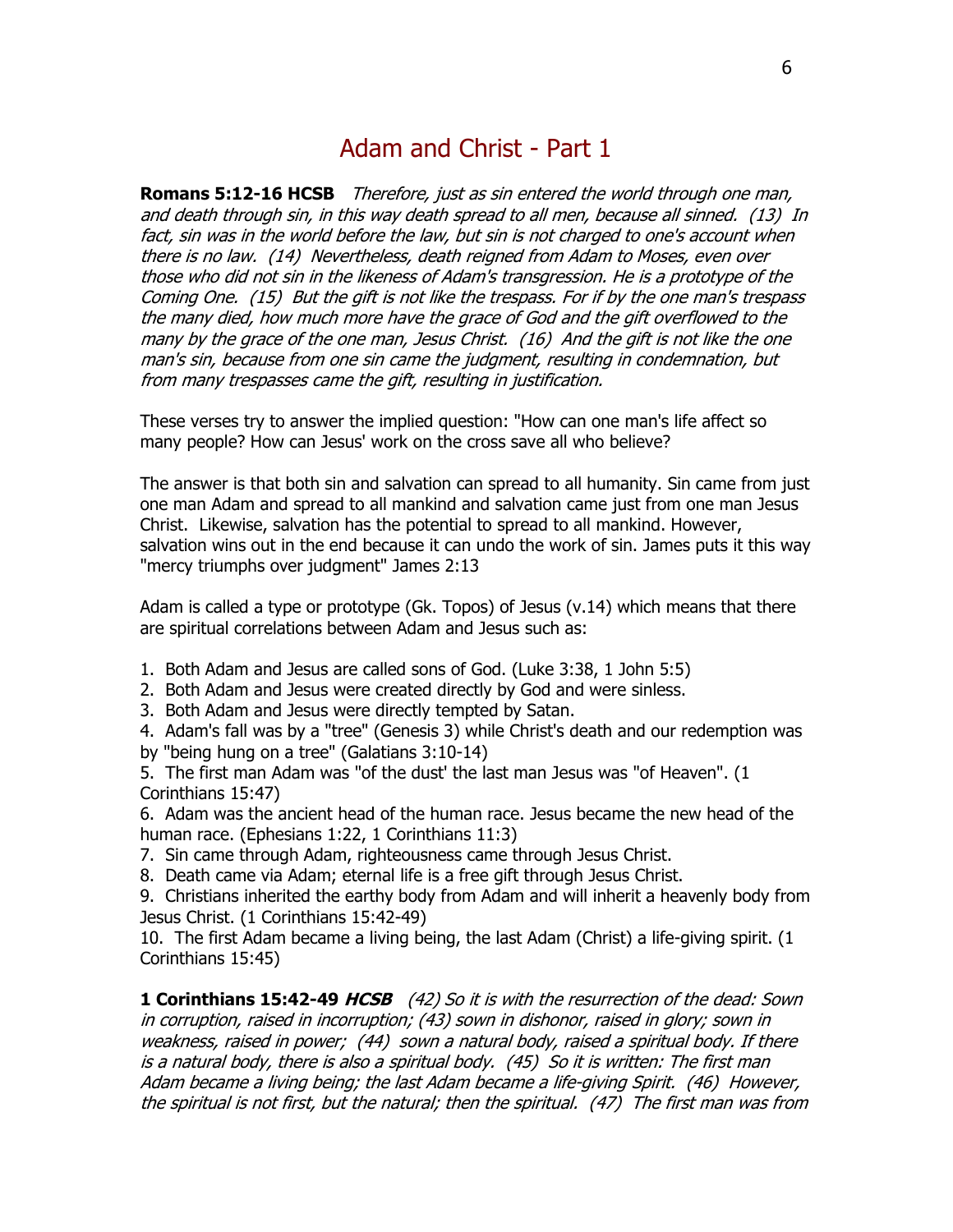the earth and made of dust; the second man is from heaven. (48) Like the man made of dust, so are those who are made of dust; like the heavenly man, so are those who are heavenly. (49) And just as we have borne the image of the man made of dust, we will also bear the image of the heavenly man.

Thus there are, in a sense, TWO human races, the race that is still in Adam that is earthy, dusty, in the flesh, under the law of sin and death. And there is a second race, that is in Christ, and this race is spiritual, heavenly, glorious and under the law of the Spirit of life in Christ Jesus.

We can life either the life of the earthly man - and perish, or choose to live the life of the heavenly man and receive eternal life.

**1 Corinthians 15:21-22 HCSB** (21) For since death came through a man, the resurrection of the dead also comes through a man. (22) For just as in Adam all die, so also in Christ all will be made alive.

In our verses in Romans Paul contrasts "the gift" and "the trespass" and says there are two major differences:

1. The trespass led to death for the many, whereas the gift leads to eternal life for many.

2. The trespass led to condemnation whereas the gift leads to justification.

The gift is seen as having greater power than the trespass. No matter how low the trespass drags humanity, the gift can still lift them out of the mire. No matter how deep the hole a helicopter can pull you out. Even many trespasses cannot defeat the power of God's gift in Christ to bring justification. The gift may take us to minus one hundred, but the gift takes us to plus one trillion. "But from many trespasses came the gift, resulting in justification." Salvation is far more powerful than sin.

Because salvation is far more powerful than sin the Christian is safe. God can undo the works of the Devil and redeem us completely. (1 John 3:8) The ruin that Adam brought to the world will be triumphed over by the salvation that is in Christ Jesus:

**Romans 5:15-18** For if by the one man's trespass the many died, how much more have the grace of God and the gift overflowed to the many by the grace of the one man, Jesus Christ. ... Since by the one man's trespass, death reigned through that one man, how much more will those who receive the overflow of grace and the gift of righteousness reign in life through the one man, Jesus Christ. So then, as through one trespass there is condemnation for everyone, so also through one righteous act there is life-giving justification for everyone.

This is not universalism (the doctrine that will eventually be saved) because the phrase "how much more will those who receive" conditions the whole argument. Those who receive Christ will have all the damage done in Adam undone and will receive blessings far beyond those which Adam forfeited.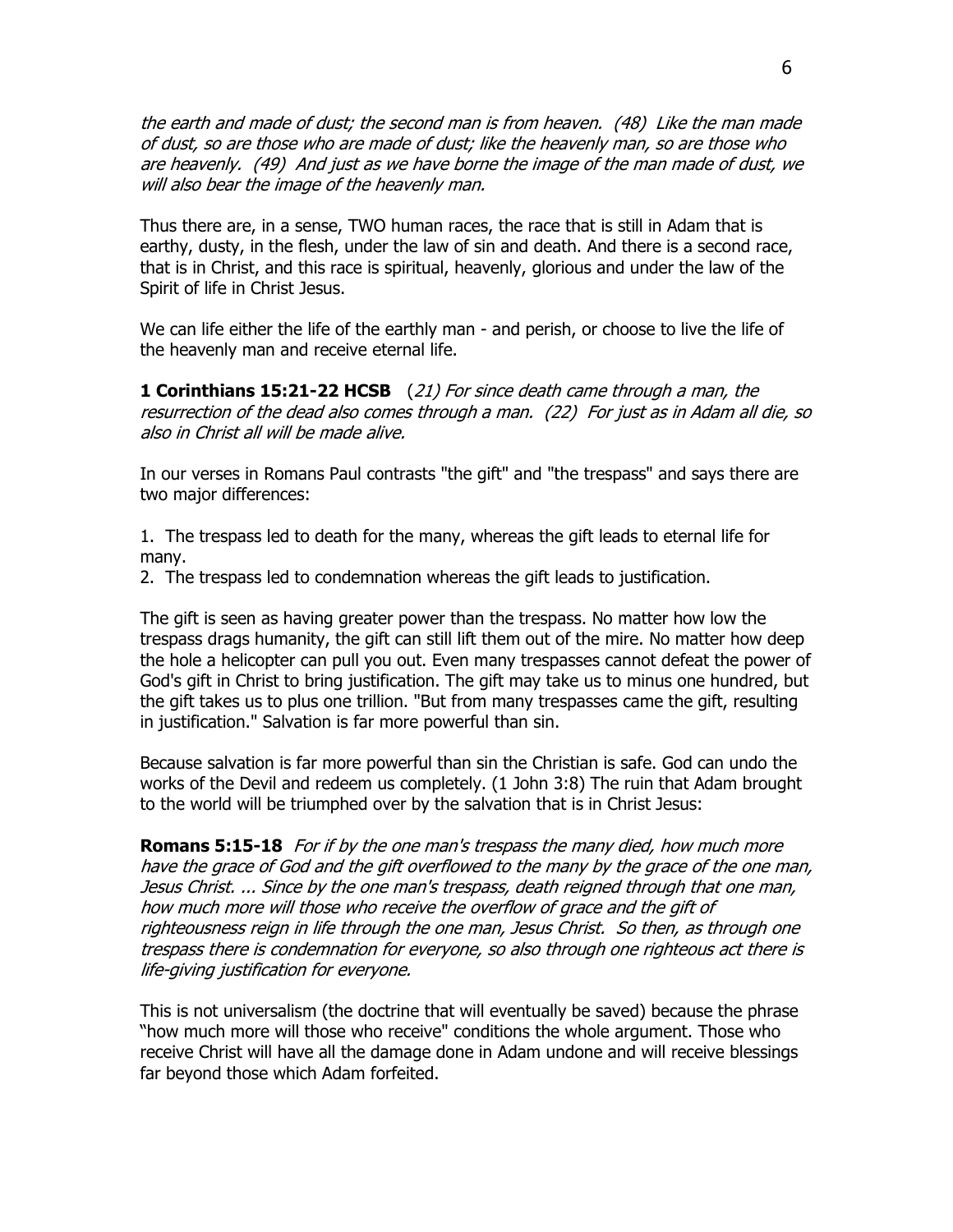The Devil cannot damage the ultimate purposes of God for humanity. God can redeem all that Satan has defiled and then bless it abundantly. Adam may have dwelt in a wonderful Eden, but those in Christ will dwell in the New Jerusalem forever.

## Adam and Christ - Part 2 "How Much More!"

**Romans 5:17-21 HCSB** Since by the one man's trespass, death reigned through that one man, how much more will those who receive the overflow of grace and the gift of righteousness reign in life through the one man, Jesus Christ. (18) So then, as through one trespass there is condemnation for everyone, so also through one righteous act there is life-giving justification for everyone. (19) For just as through one man's disobedience the many were made sinners, so also through the one man's obedience the many will be made righteous. (20) The law came along to multiply the trespass. But where sin multiplied, grace multiplied even more, (21) so that, just as sin reigned in death, so also grace will reign through righteousness, resulting in eternal life through Jesus Christ our Lord.

The four main points in today's passage are:

- 1. Christ undoes the damage done by Adam, (for those who believe).
- 2. Christ's obedience leads to life for many just as Adam's disobedience led to death for many.
- 3. But where sin multiplied, grace multiplied even more.
- 4. Grace and righteousness conquer sin and death

Paul uses the rhetorical "how much more" to point out that the blessings from Christ far surpass the curses from Adam.

This expression "how much more" or "much more then" (Gk "pollo mallon") is used four times in this chapter (verses 9, 10, 15 and 17).

**Romans 5:9-10 HCSB** Much more then, since we have now been declared righteous by His blood, we will be saved through Him from wrath. For if, while we were enemies, we were reconciled to God through the death of His Son, then how much more, having been reconciled, will we be saved by His life!

**Romans 5:15, 17 HCSB** But the gift is not like the trespass. For if by the one man's trespass the many died how much more have the grace of God and the gift overflowed to the many by the grace of the one man, Jesus Christ. ... Since by the one man's trespass, death reigned through that one man, how much more will those who receive the overflow of grace and the gift of righteousness reign in life through the one man, Jesus Christ.

This expression is used 11 times in the NT (HCSB) and is always used in the context of Jewish rabbinical arguments from the lesser to the greater. The argument is of the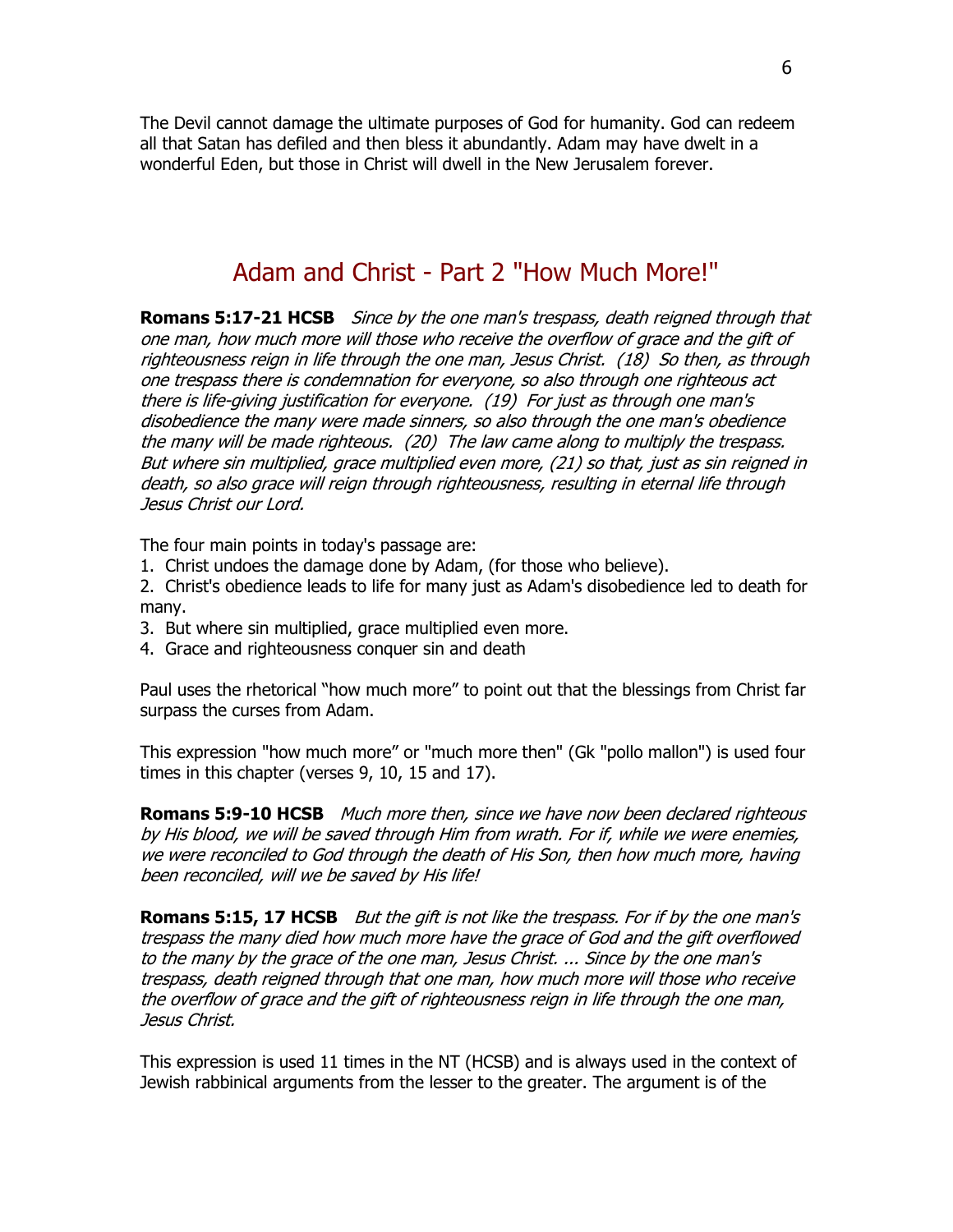form: "If the lesser results in X - then the greater will do much more than X." - here are three examples:

**Matthew 6:30 HCSB** If that's how God clothes the grass of the field, which is here today and thrown into the furnace tomorrow, won't He do much more for you--you of little faith?

**Matthew 7:11 HCSB** If you then, who are evil, know how to give good gifts to your children, how much more will your Father in heaven give good things to those who ask Him!

**Matthew 10:25 HCSB** It is enough for a disciple to become like his teacher and a slave like his master. If they called the head of the house 'Beelzebul,' how much more the members of his household!

Paul sees God working in Christ as far, far greater than the Devil working though Adam. He sees grace resulting in righteousness as far, far greater than sin which results in death. The greater must conquer the lesser. Sin may abound, but grace because it is the greater will even more abound.

God's work will completely conquer the Devil's work so that at the resurrection we will say:

**1 Corinthians 15:54-55 HCSB** Now when this corruptible is clothed with incorruptibility, and this mortal is clothed with immortality, then the saying that is written will take place: Death has been swallowed up in victory. (55) O Death, where is your victory? O Death, where is your sting?

Even the damaged creation will be restored to the glory God intended for it:

**Romans 8:19-22 HCSB** For the creation eagerly waits with anticipation for God's sons to be revealed. (20) For the creation was subjected to futility--not willingly, but because of Him who subjected it--in the hope (21) that the creation itself will also be set free from the bondage of corruption into the glorious freedom of God's children. (22) For we know that the whole creation has been groaning together with labor pains until now.

God will completely undo all the damage done by sin and death, especially for those who believe. Those who believe are not left struggling against sin in their own strength but are indwelt by a powerful, holy redemptive power who changes them from glory to glory:

**2 Corinthians 3:18 HCSB** We all, with unveiled faces, are reflecting the glory of the Lord and are being transformed into the same image from glory to glory; this is from the Lord who is the Spirit.

Some of you may have very damaged lives. You need to lay hold of the "how much more" and believe that God will do much more good for you than the Devil did you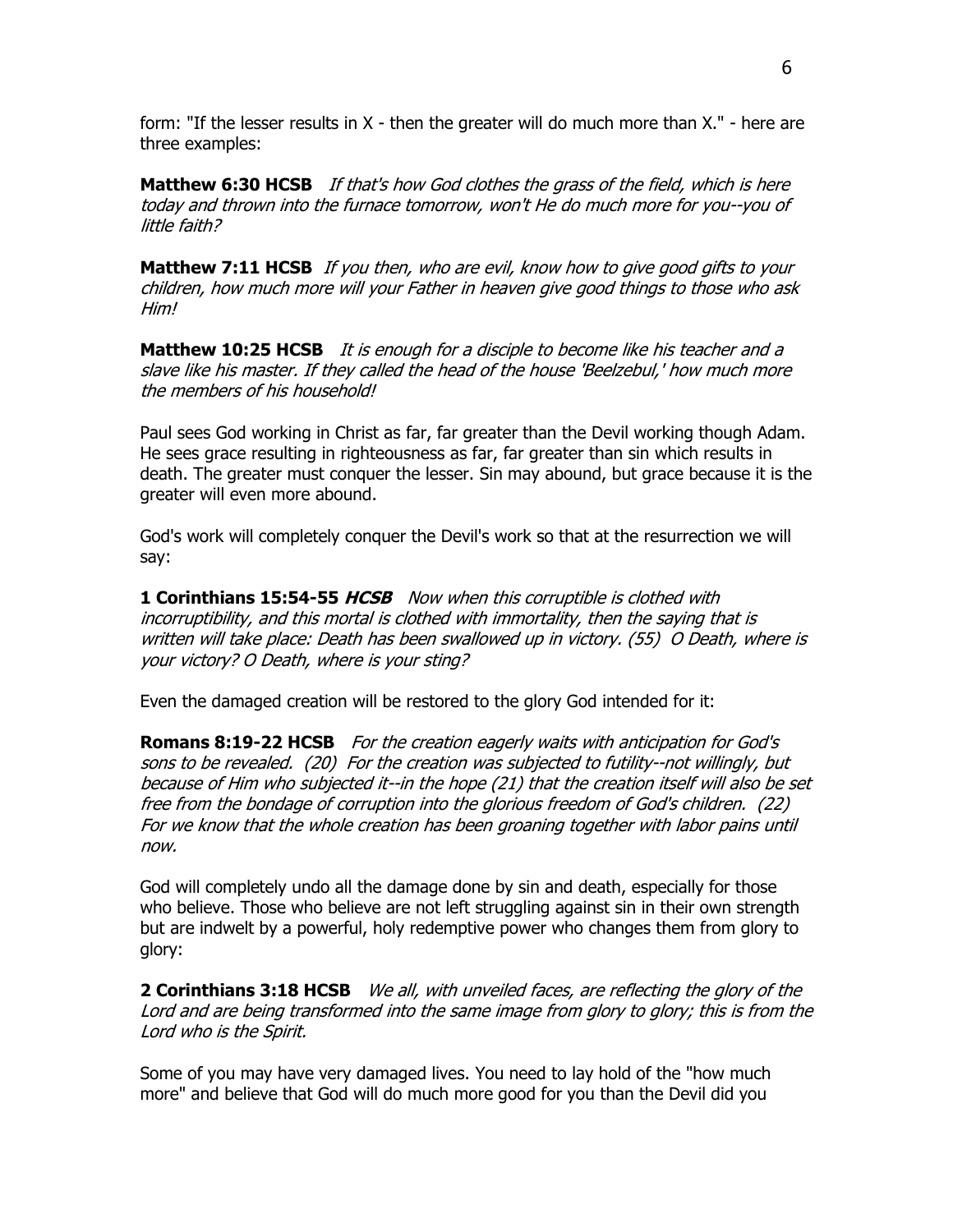harm. God will forgive your sin, heal your spirit, and redeem the years the locusts have eaten,

**Joel 2:23-26 HCSB** Children of Zion rejoice and be glad in the LORD your God, because He gives you the autumn rain for your vindication. He sends showers for you, both autumn and spring rain as before. (24) The threshing floors will be full of grain, and the vats will overflow with new wine and olive oil. (25) I will repay you for the years that the swarming locust ate, the young locust, the destroying locust, and the devouring locust--My great army that I sent against you. (26) You will have plenty to eat and be satisfied. You will praise the name of Yahweh your God, who has dealt wondrously with you. My people will never again be put to shame.

### A New Way Of Life

**Romans 6:1-4 HCSB** What should we say then? Should we continue in sin in order that grace may multiply? (2) Absolutely not! How can we who died to sin still live in it? (3) Or are you unaware that all of us who were baptized into Christ Jesus were baptized into His death? (4) Therefore we were buried with Him by baptism into death, in order that, just as Christ was raised from the dead by the glory of the Father, so we too may walk in a new way of life.

Is grace a license to sin? No at all! Rather grace is an invitation to a new (and righteous) way of life!

Paul tells the Romans that they have "died to sin", that is that the "sin life" came to an end when they repented of their sin and placed their faith in Christ Jesus. This is symbolically reflected in baptism, when the believer dies with Christ and rises again to new life.

The expression "dead to sin" means "separated from sin". Just as someone who is sound asleep is "dead to the world" - that is unconscious of its activity and appeal, so the person who is "dead to sin" is unconscious of the activity and appeal of sin. Now at first that may seem to be wishful thinking; the activity and appeal of sin is present in the lives of all Christians. To understand what Paul means you first have to understand that there are two people the Bible calls "I". There is the "I" that you see in the mirror and there is the "I" that is seen by God and which inhabits eternity - your true self. These are different. Your true self is born-again, born of God, made of eternal stuff and is seated in heavenly realms with Christ Jesus, free from condemnation and dead to sin.

Your "mirror" self is the old man, "born of woman" and inhabits this earth and bears the image of the earthly and will perish. It is closely tied to your physical flesh and is sinindwelt. 'For I know that in my flesh dwells no good thing" (Romans 7:14-18)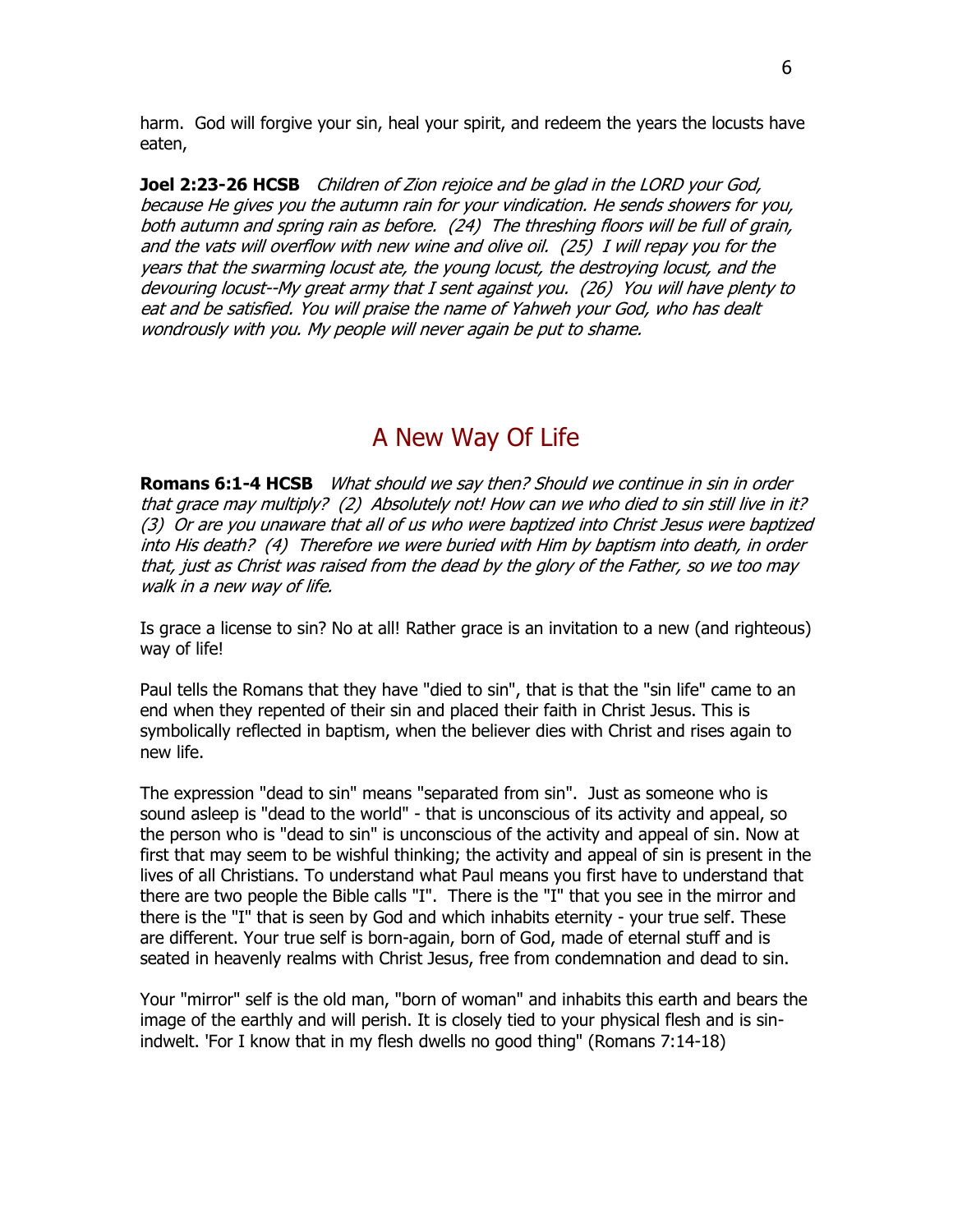Your eternal self is the new man, who is "born of God" and is closely tied to the Holy Spirit and is made in the image of God (Colossians 3;10), and does not sin, not can it do so, because that which is born of God cannot sin (1 John 3:9).

Because of this we are BOTH a sinful person and a sinless person! This is why Paul can make the following extraordinary statements in which he claims that it is not his true self who is sinning:

**Romans 7:17, 20, 25 HCSB** So now I am no longer the one doing it, but it is sin living in me. ...

 $(20)$  Now if I do what I do not want, I am no longer the one doing it, but it is the sin that lives in me. ...

(25) I thank God through Jesus Christ our Lord! So then, with my mind I myself am a slave to the law of God, but with my flesh, to the law of sin.

Paul says, "I am no longer the one doing it"... which is strange because a video camera would show Paul sinning! Yet God would see Paul sinless, and even unable to sin, because God looks at the new man, not the old sinner, that is passing away. The sinful person is temporary but the sinless person is eternal. [We will go into this in greater depth when we do Romans 7.]

So our true self is dead to sin, and we know that, because we hate it when we sin, we do not agree with sinning, sin bothers us and distresses us. We have died to it and in our better moments we no longer want it as part of us. And indeed we will leave sin behind - either at our death or at the coming of the Lord whichever comes first. Sin will not bother us in heaven where we will be fully free to be our true selves.

Since our real nature is no longer a sinful nature, then living the Christian life is not about having a license to sin. It is not about how much we can "get away with" and still go to Heaven. It is about leaving sin far behind us and living a new life in the power of the Holy Spirit.

Paul uses baptism as the point where the old life vanishes and the new life begins. Baptism and believing often happened on the same day (see Acts chapters 2, 8, 10, 11, 19 etc.) so baptism became synonymous with the commencement of the Christian life of faith. At this point we die to sin and also rise to new life in Christ. The person we were before this point passes away and behold all things become new:

**2 Corinthians 5:17 HCSB** Therefore if anyone is in Christ, there is a new creation; old things have passed away, and look, new things have come.

**2 Corinthians 5:17 ASV** Wherefore if any man is in Christ, he is a new creature: the old things are passed away; behold, they are become new.

(I have given two translations as they both help bring out different aspects of this truth.)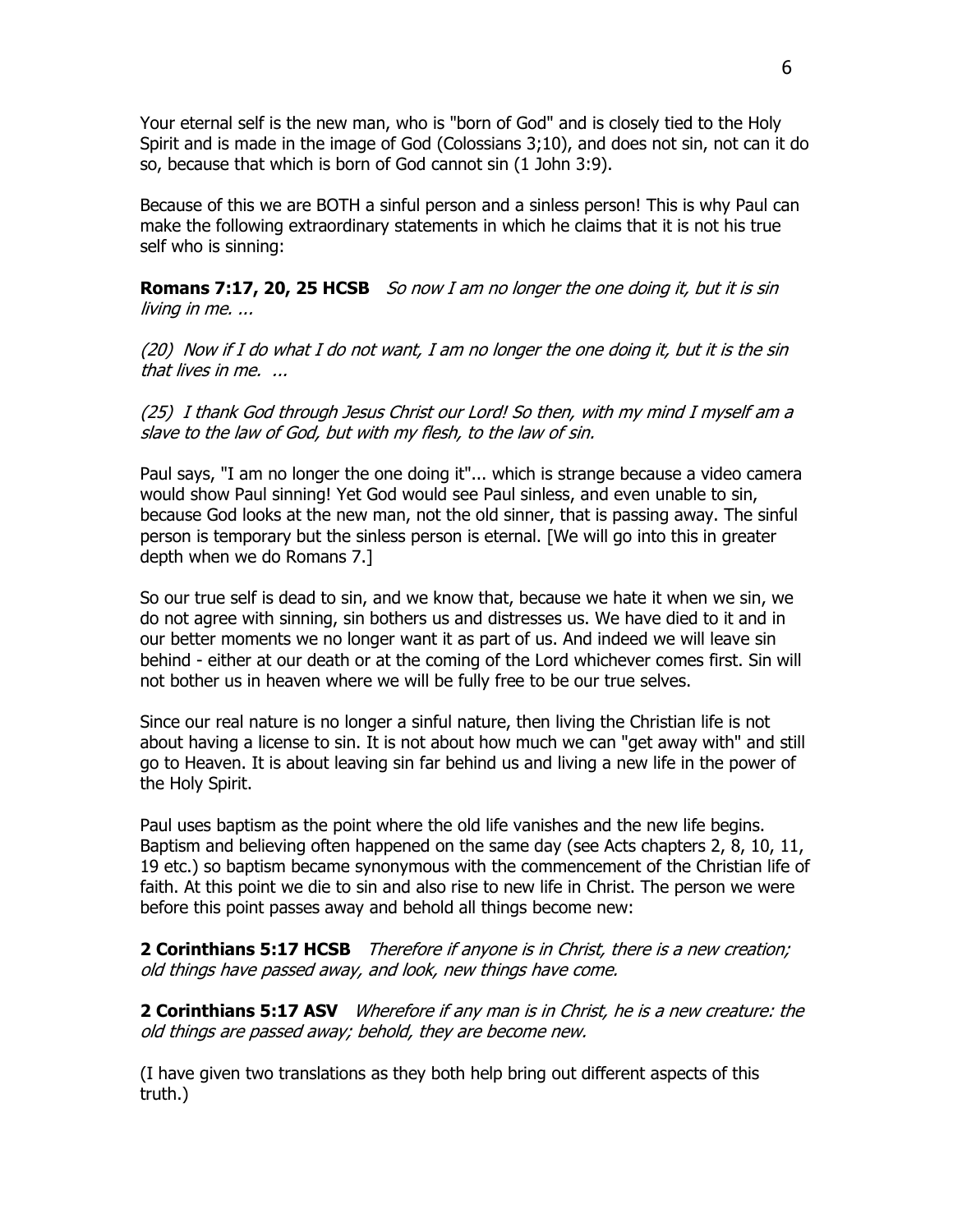The old life animated by sinful impulses is finished and a new life animated by holy impulses is brought into being by the Holy Spirit. Thus the idea of continuing in sin is abhorrent, a step backwards, and a complete denial of what Christ had done both in us and for us.

The Christian is "in Christ" and is identified with what Christ did. The Christian thus dies with Christ, rises with Christ and ascends with Christ, and is seated in the heavenly realms with Christ. (See Ephesians 2:4-7) Because we are Christ's body, where Jesus go, we go. If Jesus goes to the grave, those who are in Christ go with Him, and there they die to sin. If Jesus rises from the dead, then those who are Christ's body and are in Christ, rise to newness of life. Now Christ is sinless and is separated from sin and cannot sin. So we who are in Christ must also be separated entirely from sin. Indeed through repentance and faith as expressed in baptism we died to sin.

Grace may prevail over sin, but grace is not an excuse to continue in sin. Rather grace helps us to die to sin and to rise to newness of life.

## The Old Man Is Crucified With Christ

**Romans 6:5-10 MKJV** For if we have been joined together in the likeness of His death, we shall also be in the likeness of His resurrection; (6) knowing this, that our old man is crucified with Him in order that the body of sin might be destroyed, that from now on we should not serve sin. (7) For he who died has been justified from sin. (8) But if we died with Christ, we believe that we shall also live with Him, (9) knowing that when Christ was raised from the dead, He dies no more; death no longer has dominion over Him. (10) For in that He died, He died to sin once; but in that He lives, He lives to God.

Our "old man" is crucified with Christ, so that the "body of sin" - that part of us that is sin-indwelt and perishing - may be destroyed. This body of sin needs to be destroyed so that we should not serve sin. For Christ takes us from the service of sin, to the service of the will of God.

As pointed out previously, we saw that in our present state we are both a sinful person and sinless person. We have both a temporary sin-indwelt self that we see in the mirror and a perfect eternal and true self that is hidden in Christ with God.

**Colossians 3:1-4 MKJV** If then you were raised with Christ, seek those things which are above, where Christ is sitting at the right hand of God. (2) Be mindful of things above, not on things on the earth. (3) For you died, and your life has been hidden with Christ in God. (4) When Christ our Life is revealed, then you also will be revealed with Him in glory.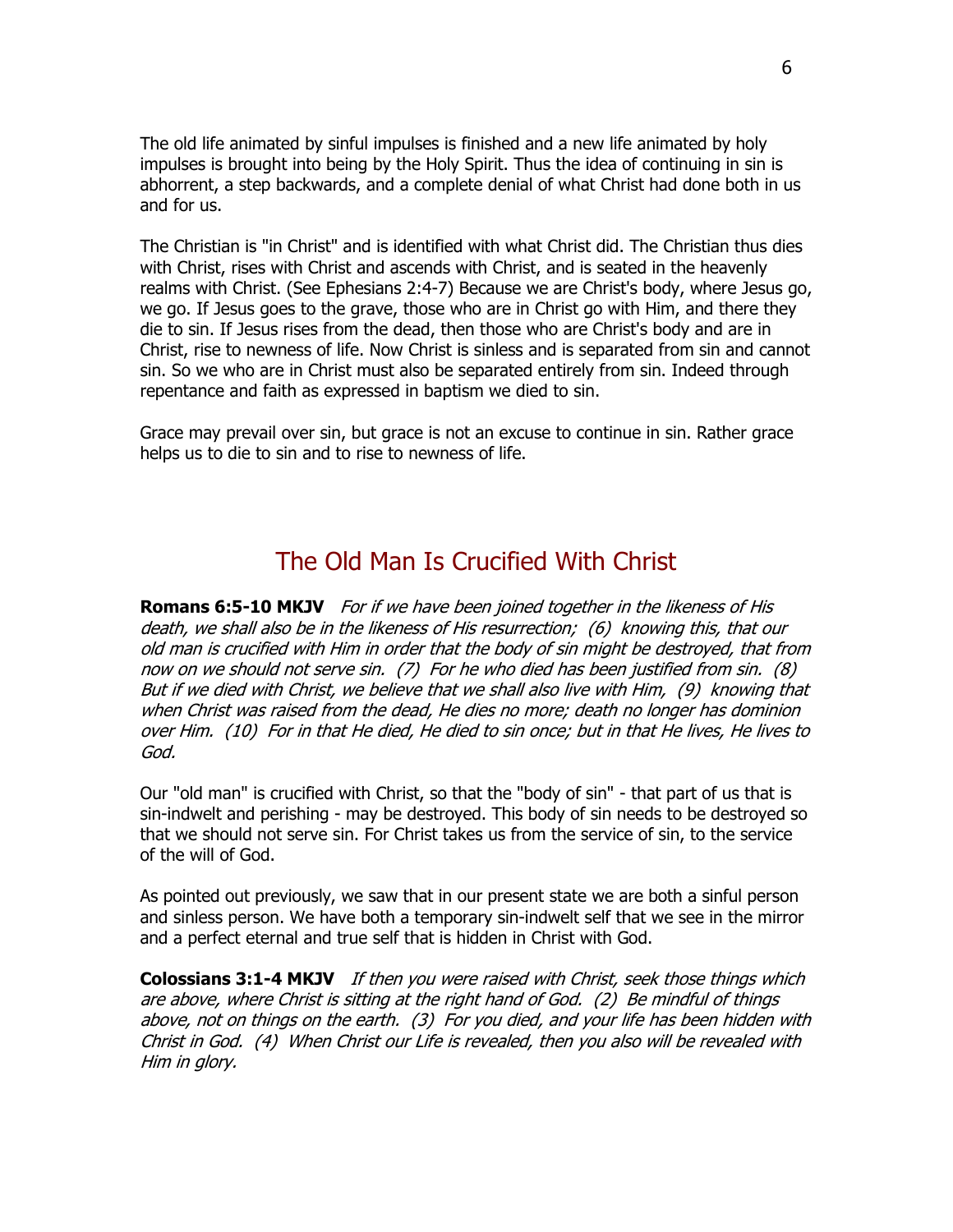**1 John 3:1-3 MKJV** Behold what manner of love the Father has given us, that we should be called children of God. Therefore the world does not know us, because it did not know Him. (2) Beloved, now we are children of God, and it has not yet been revealed what we shall be. But we know that when He shall be revealed, we shall be like Him, for we shall see Him as He is. (3) And everyone who has this hope on him purifies himself, even as that One is pure.

Our true self is this Christ-like self which is raised with Christ and hidden with Him in Heaven and which is a child of God. We are not fully aware of this true eternal self or what it is like but when Chris returns we will "be revealed with Him in glory" and "when He shall be revealed, we shall be like Him, for we shall see Him as He is.

Now the gulf between the two states, between what we see in the mirror today and the eternal being of Christ-like glory that will be revealed, seems vast and unbridgeable. Yet a very great start on the process has been made. The old man has been crucified with Christ. The old sin nature was put to death when we repented and believed and its power is waning within us. Sin is no longer inevitable, sin is no longer our master, and we do not serve it.

This all revolves around the believer's identification with Christ: For if we have been joined together in the likeness of His death, we shall also be in the likeness of His resurrection; but if we died with Christ, we believe that we shall also live with Him,

Faith joins us to Christ in a deep abiding spiritual way. We become branches in the vine, the body under the Head, and stones in a living structure. This joining is so intimate that it is said that we are "in Christ". We become totally identified with our Living Head. So if Christ dies, we die, if He is raised, we are raised with Him, and if He should ascend into Heaven we are carried there along with Him.

Now at our new birth we transitioned out of the kingdom of darkness into the kingdom of God's beloved son (Colossians 1;13) and our old man, our body of sin, was put to death on the cross and then by the grace of God we were resurrected by the infusion of new life from the Holy Spirit. This created a distinct break in our life, sin lost its appeal and its power and we became filled with a genuine desire for righteousness.

What happened to Jesus was applied to us who follow Him. We died with Him and we rose to new life with Him. And this happened so that we could be like Jesus and be free from sin in every way.

So sin can be conquered, in fact it has been conquered and we need to lay hold of that which is why Paul goes on to say "so reckon yourselves as being dead to sin" (Romans 6:11).

Many Christians do not believe that God can kill the sin instinct in them and give them righteous impulses instead. Yet these same Christians will applaud an alcoholic who becomes Spirit-filled, loses all desire for alcohol and takes on a responsible job. Here is a very clear example of the sin instinct being killed off and replaced by righteousness through the power of God - and yet they do not apply it to themselves.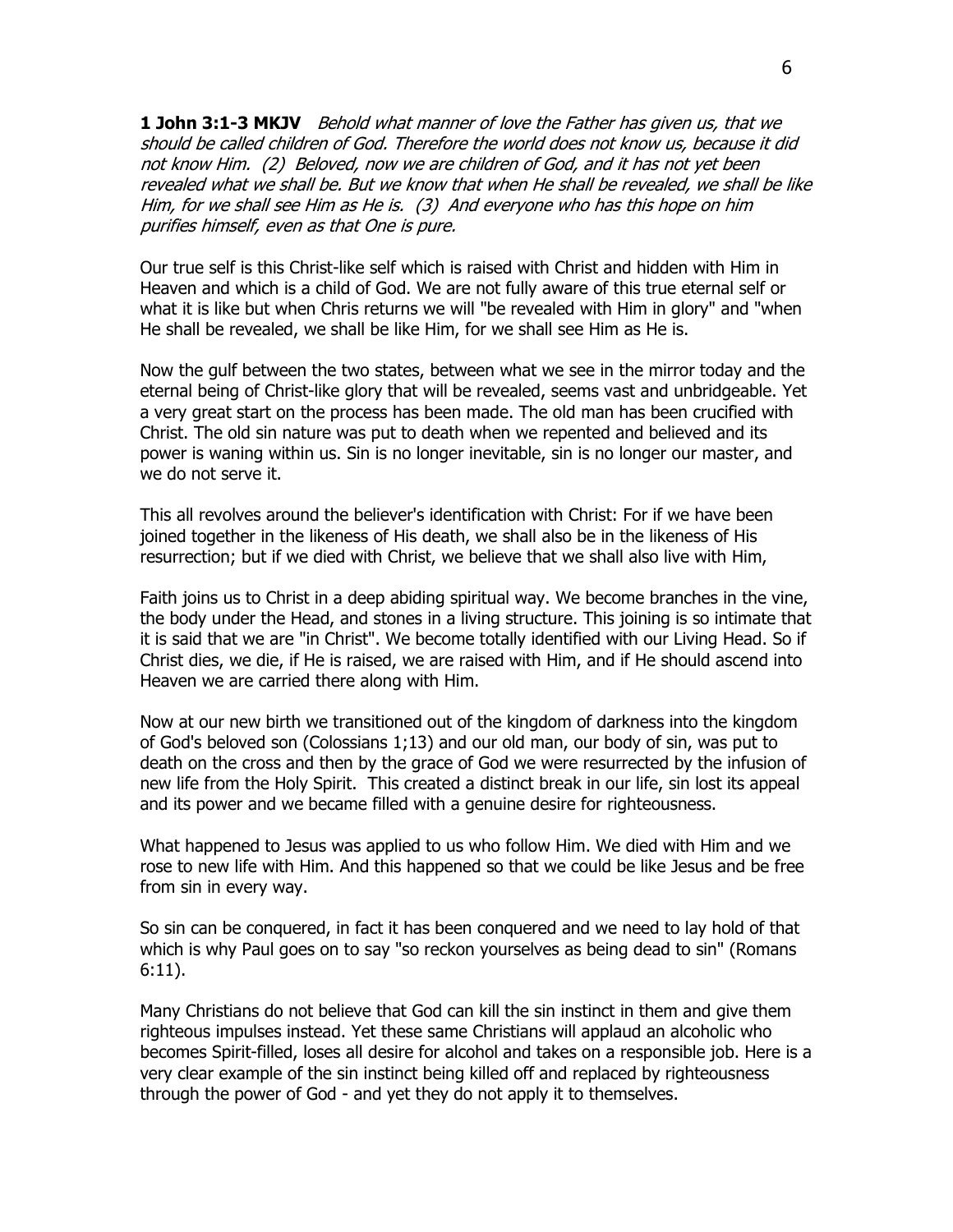God has given us the cross as the means to deal with sin and the Holy Spirit as the power of a righteous life. When Paul says: "that from now on we should not serve sin" he means that Christians can live without serving sin. We should not just aim to receive grace and be forgiven of our sins, we should also aim to be rid of them entirely.

We should not ever say "I will never be able to deal with this sin" because that is to limit the power of the cross and of God. Such statements are without hope and without faith. They are the words of unbelievers.

Instead we should say: "I have been crucified with Christ and I am dead to sin, and I will not serve it any more." It is as we focus on the reality of our new nature, and our status as children of God, and on our sin-free eternity of Christ-like living that we purify ourselves and become pure and He is pure. (see 1 John 3:1-3 above).

Sin is "not really you". It is inappropriate, an intrusion, and even an impostor. Your real self is holy and you should be holy as well. That is why the Bible calls you a saint! (Ephesians 1:1, 1 Thessalonians 3:13)

**1 Peter 1:13-16 MKJV** Therefore girding up the loins of your mind, being sober, perfectly hope for the grace being brought to you at the revelation of Jesus Christ, (14) as obedient children, not fashioning yourselves according to the former lusts in your ignorance, (15) but according to the Holy One who has called you, you also become holy in all conduct, (16) because it is written, "Be holy, for I am holy."

## Yielded To Righteousness

**Romans 6:11-18 MKJV** Likewise count yourselves also to be truly dead to sin, but alive to God through Jesus Christ our Lord. (12) Therefore do not let sin reign in your mortal body, that you should obey it in its lusts. (13) Do not yield your members as instruments of unrighteousness to sin, but yield yourselves to God, as one alive from the dead, and your members as instruments of righteousness to God. (14) For sin shall not have dominion over you, for you are not under Law, but under grace. (15) What then? Shall we sin because we are not under Law, but under grace? Let it not be! (16) Do you not know that to whom you yield yourselves as slaves for obedience, you are slaves to him whom you obey; whether it is of sin to death, or of obedience to righteousness. (17) But thanks be to our God that you were the slaves of sin, but you have obeyed from the heart that form of doctrine to which you were delivered. (18) Then being made free from sin, you became the slaves of righteousness.

Paul says two seemingly contradictory things:

A) That we are dead to sin, and free from sin, and that sin shall not have dominion over us (verses 11, 18, 14).

B) That we are not to yield to sin or to let sin reign over us. (Verses 12, 13, 14)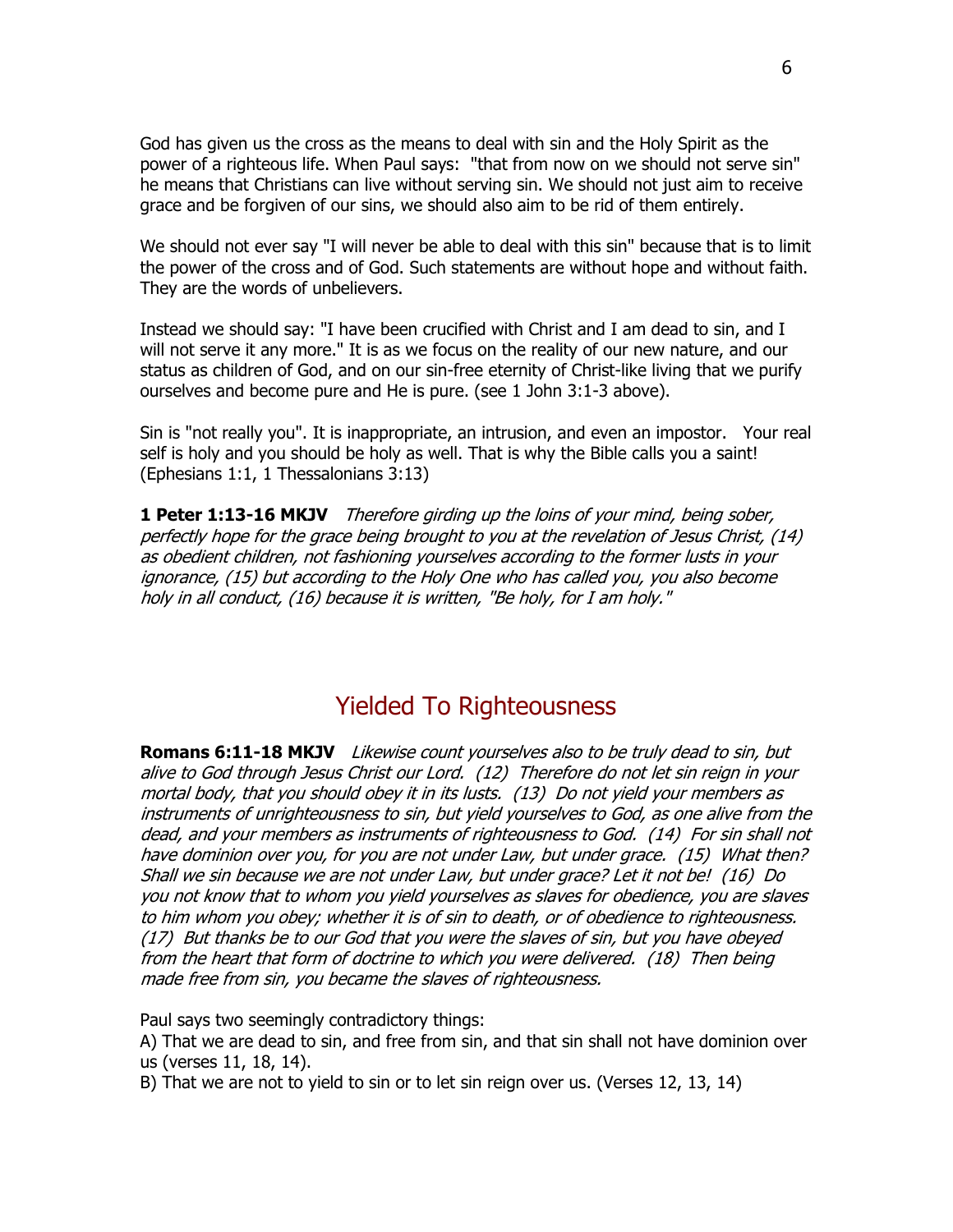It is as if we are free men walking in bandit country. We have to be alert and we need to resist the bandits and beat them off or they can capture us and drag us off into slavery. While we are in the flesh and while we are in this "present evil world" the big bad bandits of sin and lust and temptation are all around. But the fact that bandits exist does not mean that freedom does not exist. We are free from sin, we are dead to sin and there is no actual compulsion for us to serve sin.

To continue the analogy, if a sin-bandit comes up and says, "You must serve me!", the right response is, "I refuse to yield to you, because I am dead to sin and alive to God and sin shall not have dominion over me so goodbye and good-riddance!

But when Christ turns up we eagerly say: "I yield myself to serve Jesus Christ and to righteousness, Master I am gladly Thy slave!"

Now a very clever sin-bandit might say "Aha I have you, see this is the Law, you are convicted as a sinner and by the law of sin and death you must serve me" To which the saint should firmly respond: "I am not under law but under grace and sin has no dominion over me. I am dead to the Law and free from it. I serve in the newness of the Spirit instead." (More on that will be in Romans 7).

A still cleverer sin-bandit might respond: "If indeed you are under grace then why not sin all you like so that grace might increase!" To which the saint should say: "May it never be - for how can we who have died to sin still live in it! (Romans 6:2) Besides I am a slave to righteousness and cannot serve sin any more, I have a new Master. (Romans 6:16-18)

Now as free men we must stay free, for Christ has redeemed us for that very purpose (Galatians 5:1) and we are not be enslaved by sin again (2 Peter 2:19).

Staying free from sin involves a series of daily choices - particularly about what we will do with our bodies. Sin tries to come in through the flesh, through what we do with the members of our body - our hands, feet, tongue and other members. That is why Paul writes: Therefore do not let sin reign in your mortal body, that you should obey it in its lusts. (13) Do not yield your members as instruments of unrighteousness to sin,

So if you find a fleshly impulse taking hold of you, do not yield to it. Deny it, do not let your body go along with it. Hold back your hand from hitting, your foot from going into a wrong place, or your tongue from speaking a sharp word. Restrain your body from acting on the sinful impulse. Do not let sin tell your body what to do, instead let God tell your body what to do.

Yield your members to God and to righteousness, so when you have a holy impulse yield to that! Follow the nudges of the Holy Spirit so that your feet go to good places, and your mouth speaks kind words and your hand is put to constructive work to the glory of God the Father!

So God's work in Christ, which wins our freedom from sin, needs also to be made effective in our life by the myriad daily decisions for God and for righteousness that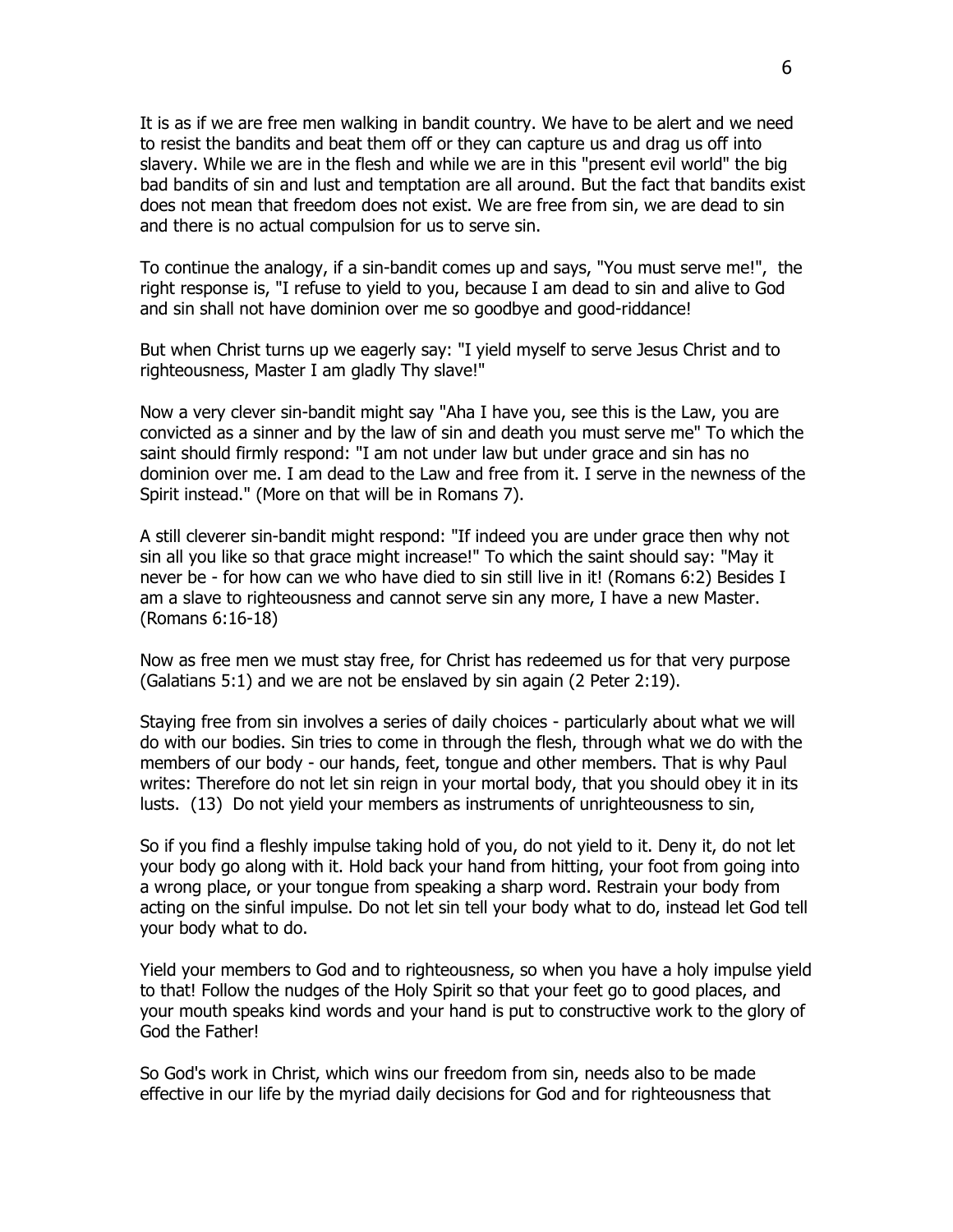committed Christians make. We need to be prepared to face the sin-bandits and to tell them that we are freedmen. We do not serve sin, we are dead to sin, we are Christ's slaves and slaves of righteousness and we do not belong to the world of sin and death any more. We need to convince ourselves of this or we will give in far too easily.

That is why Paul says "reckon yourself dead to sin and alive to God". We need to put it in our mental notebook, and count it up and reckon it about ourselves that we are dead to sin and alive to God. It has to be a noted part of our personal identity that we are dead to sin and alive to God.

With this firmly fixed in our minds we then need to escape from the tyranny of the law. Legalism drags down many well intentioned saints. We do not serve as slaves of the Law, rather we walk in the Spirit. (Romans 8:1-14, Galatians 5:16-25)

Then we need to firmly resist fleshly lusts and to surrender to God and joyfully yield ourselves to our new Master - Jesus Christ.

The acronym READY encapsulates the teaching of today's passage: Reckon yourself dead to sin and free from sin. (Romans 6:11, 18) Escape from being under the law (Romans 6:14, 15) Affirm you are alive to God (Romans 6:11, 13) Deny fleshly lusts (Romans 6:12, 14, 16) Yield yourself to God and to righteousness (Romans 6:13, 17, 18)

You are free from sin and dead to sin and sin shall not have dominion over you but you must not let it fool you, and you must never yield to it no matter how tempting and nice it seems. Rather you must refuse sin and yield yourselves instead to God and to the work of righteousness.

## Different Destinies

**Romans 6:19-23 HCSB** I am using a human analogy because of the weakness of your flesh. For just as you offered the parts of yourselves as slaves to moral impurity, and to greater and greater lawlessness, so now offer them as slaves to righteousness, which results in sanctification. (20) For when you were slaves of sin, you were free from allegiance to righteousness. (21) And what fruit was produced then from the things you are now ashamed of? For the end of those things is death. (22) But now, since you have been liberated from sin and become enslaved to God, you have your fruit, which results in sanctification--and the end is eternal life! (23) For the wages of sin is death, but the gift of God is eternal life in Christ Jesus our Lord.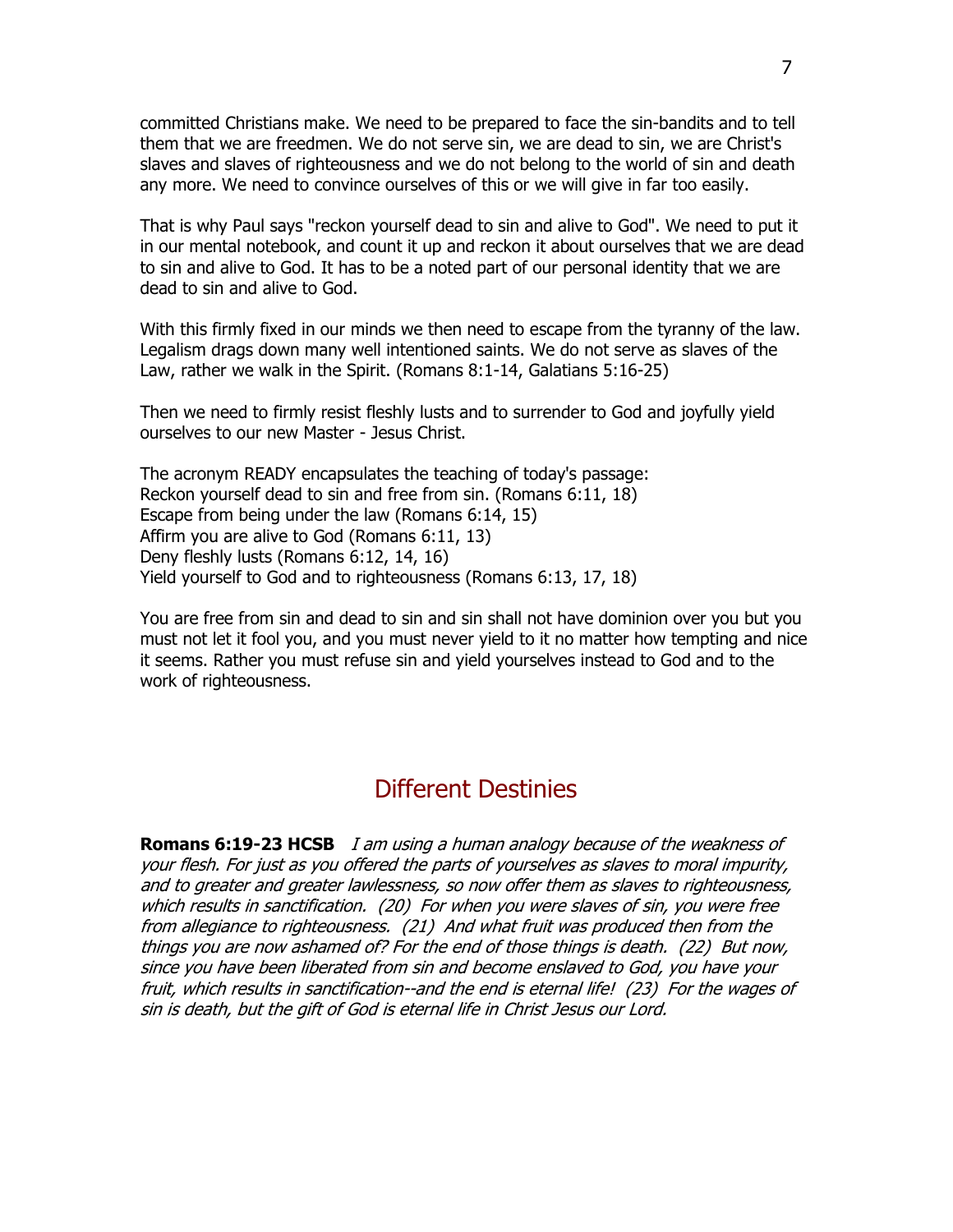Paul describes two very different life paths here: A) Slaves of Sin --> Greater and Greater Lawlessness --> Shame --> Death and B) Slaves of God --> Righteousness --> Sanctification --> Eternal Life

It is as if there are two different locomotives. One locomotive is the Hell-Bound Train and its destination is Perdition. This train runs on the twin rails of sin and death, and is powered by lust and lawlessness. The other locomotive is the Glory Train and its destination is Heaven and the Presence of God. This train is powered by grace working through faith and is glorious with righteousness, sanctification and eternal life.

Now we cannot change where each train is going, but we can choose which train we ourselves will ride on. Just as when I was at school I could go down to Roma Street Station and choose to get a train that went West to Indooroopilly, or one that went the other way to Central Station. As a school student I had no power over the train schedule or destinations, but I could choose where I personally would end up.

In these verses Paul says that we choose where we end up by choosing the spiritual master that we will serve. We can either offer our bodily members "as slaves to sin" or offer them as "slaves to righteousness". The choice is ours.

If we perhaps choose to go to wild parties, get drunk, take drugs and engage in gross sexual immorality we will become shameful people, controlled by our sin and lusts, and reaping the wages of sin, which is death.

If on the other hand we use our bodily members in Christian service, worshiping God and helping others then we will become practiced in righteousness and reap sanctification and along with it eternal life.

One way to picture this is to imagine sin as a cartoon demon, a spirit standing outside the body with tails and a pitchfork, beckoning people into various forms of wickedness. This spirit of lawlessness wants to control a physical body – yours! When you sin you are serving this spirit. You are aligning yourself with a spiritual reality that wants to possess you, control you, enslave you and destroy you.

On the other hand we can imagine Christ the Good Shepherd, standing outside us beckoning us to the paths of righteousness and the ways of holiness that lead us to green pastures by quiet waters. To follow Him we must pass through the Narrow Gate and take the way of Faith. When we follow Christ we become grander and grander and stronger and deeper until one day we find that we are clothed in eternal life and in the great glory of a son of God.

Paul points out the folly of backsliding from the faith: "And what fruit was produced then from the things you are now ashamed of? For the end of those things is death." A wild weekend in Las Vegas may be a "good time" but at the end it just results in shame. The long-term cost of the gambling, the affair, or the STD that is acquired outweighs the transitory pleasure of sin. This "fruit of sin" is seen in bankruptcies, broken homes, jail cells, hospitals and city morgues.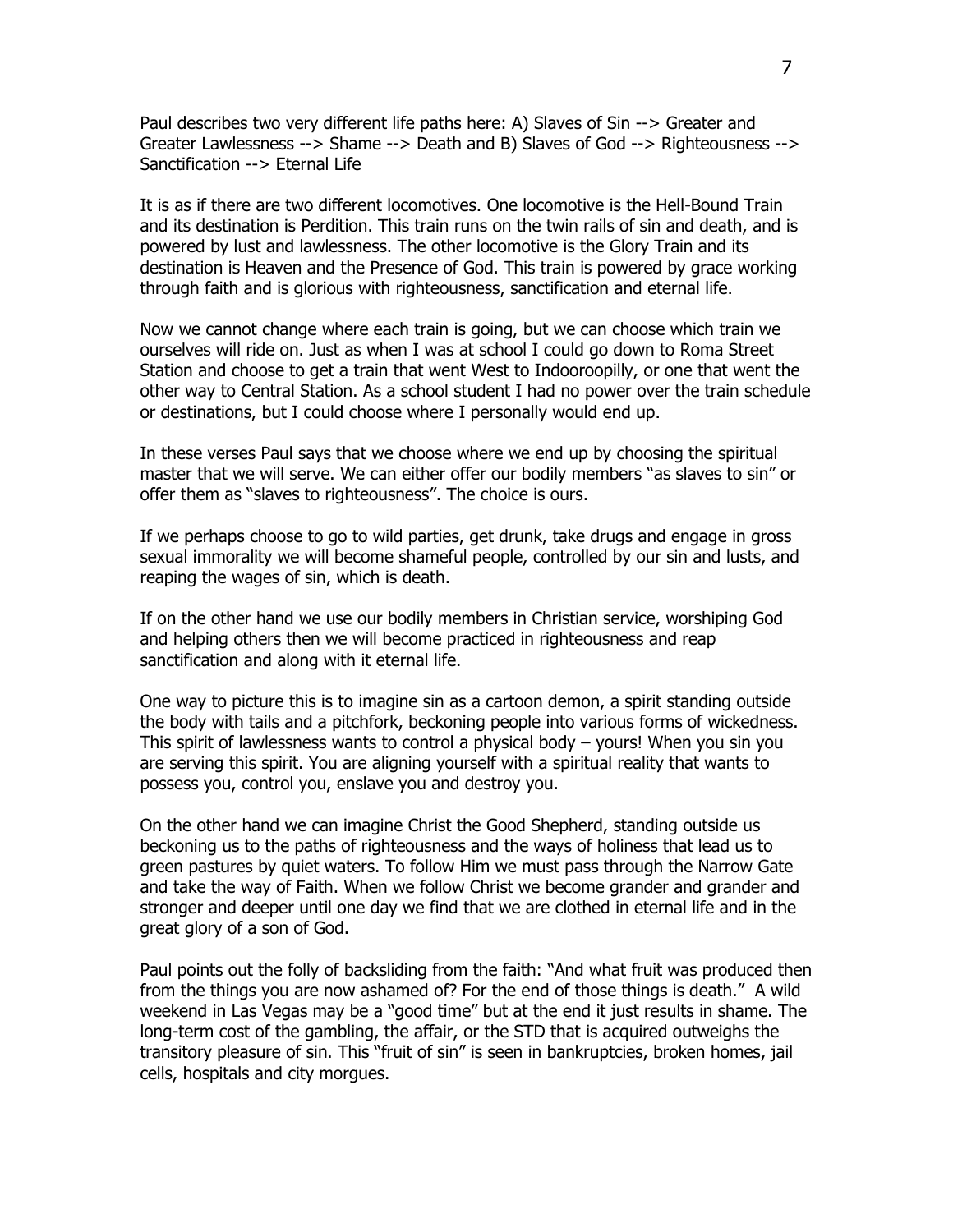Even a "small sin" such as materialistic envy can have devastating long-term consequences – as the credit card bills pile up, the second-job is taken in order to "keep up with the Joneses", and relationships are strained by jealousy and hidden hostility. In fact there is no sin that does not seek to become life-controlling and eventually totally destructive. Anger when entrenched leads to violence, laziness leads to poverty, lust leads to sexual addictions, disease and death, pride leads to isolation, and eventually to humiliation, and so on and so forth.

On the other hand each virtue makes us stronger and better. Patience leads to proven character, joy leads to the strength of the Lord, faith enables us to move mountains and mercy means that God will be merciful to us. Virtues build community and enable love to flourish. The service of righteousness, especially in faith-filled community, leads to quietness and confidence forever.

**Isaiah 32:17-18 HCSB** The result of righteousness will be peace; the effect of righteousness will be quiet confidence forever. (18) Then my people will dwell in a peaceful place, and in safe and restful dwellings.

Thus the life of sin, and the life of righteousness are entirely different ways of being with entirely different eternal destinies.

The Christian is not to go back to the life of sin because its outcomes are totally incompatible with the Christian life. Rather we are to become slaves of righteousness, committed to staying on the Glory Train and thus receiving eternal life.

Sin is a horrid thing, and we are not to offer ourselves to its service. Its fruit is shame and its wage is death. Christians have died to sin and must not live in it any longer.

Instead we should be "enslaved to God" offering the members of our body for works of righteousness and receiving in our innermost being God's free gift of eternal life in Christ Jesus our Lord.

## We Have Died To The Law

**Romans 7:1-6 MKJV** Or are you ignorant, brothers; for I speak to those who know the Law; that the law has dominion over a man as long as he lives? (2) For the married woman was bound by law to the living husband. But if the husband is dead, she is set free from the law of her husband. (3) So then if, while her husband lives, she is married to another man, she shall be called an adulteress. But if the husband dies, she is free from the law, so that she is no adulteress by becoming another man's wife. (4) So, my brothers, you also have become dead to the law by the body of Christ so that you should be married to Another, even to Him raised from the dead, that we should bring forth fruit to God. (5) For when we were in the flesh, the passions of sin worked in our members through the law to bring forth fruit to death. (6) But now we having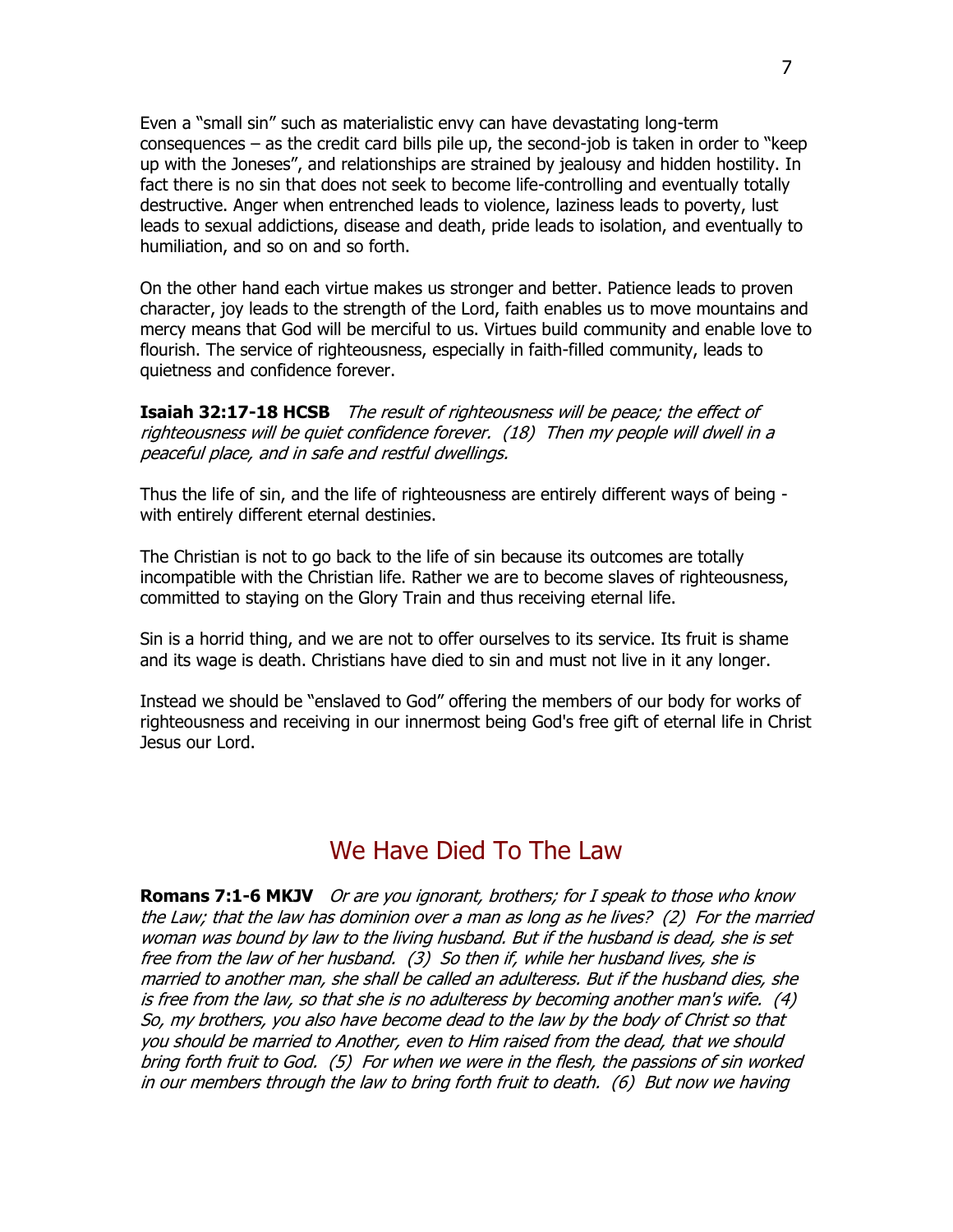been set free from the Law, having died to that in which we were held, so that we serve in newness of spirit and not in oldness of the letter.

Just as the law of marriage is revoked by death so that the wife is free, so too are Christians freed from the Jewish law by the death of Christ.

Some people interpret this to imply that marriage is for life and still exists "spiritually" after a divorce has been finalized. But Paul is not really writing about marriage or divorce here – he is primarily writing about Christians no longer being bound by the Jewish Law – and simply uses one aspect of marriage as an illustration. When Paul actually discusses divorce he says that a believer is "not bound" if an unbelieving spouse leaves - thus asserting that marriage was to be honored but was not permanently binding (1 Corinthians 7:15).

The point that Paul wants to drive home is that we are "dead to the Law":

So, my brothers, you also have become dead to the law by the body of Christ (v.4)

But now we having been set free from the Law, having died to that in which we were held, (v.6)

and later on in Galatians: Galatians 2:19 HCSB For through the law I have died to the law, that I might live to God. I have been crucified with Christ;

To do this Paul uses the example of a woman under the authority of her husband just as the Jews were under the authority of the Law. The Old Testament often refers to Israel as being married to God. (Isaiah 54:5 Jeremiah 3:20). Paul argues that a woman under the authority of her husband cannot "be joined to another" without being called an adulteress. When Israel worshiped idols and went away from her "husband" it was called "spiritual adultery" (see Ezekiel chapter 20).

Paul then goes on to say that the woman is blameless once her husband has passed away. When Christ died on the cross the Old Covenant was finished and lost its power and the Temple curtain was torn in two. Now, just as a widow is free to marry another, so too are Christians freed from the Law so we may serve in the Spirit.

The Law has no more authority over the Christian than it would over a dead person  $$ and that is none at all! We are freed from the entire Jewish Law, all of it, including the Ten Commandments and Sabbath-keeping (Colossians 2:8-23). But as we will see that does not mean that we are lawless! We serve in the newness of the Spirit who is holy! (As we go through Romans chapters 7 & 8 this will unfold).

Christians are no longer under a set of Jewish rules laid down by Moses in order to instruct a tribal people as they became a nation. They were good rules, righteous laws and even holy precepts, but they are not the laws of the Christian life. The Christian life is not about conformity to a written code, even a very good written code. If rules could have saved us and made us good, then God would have sent a rule-book, not His beloved Son.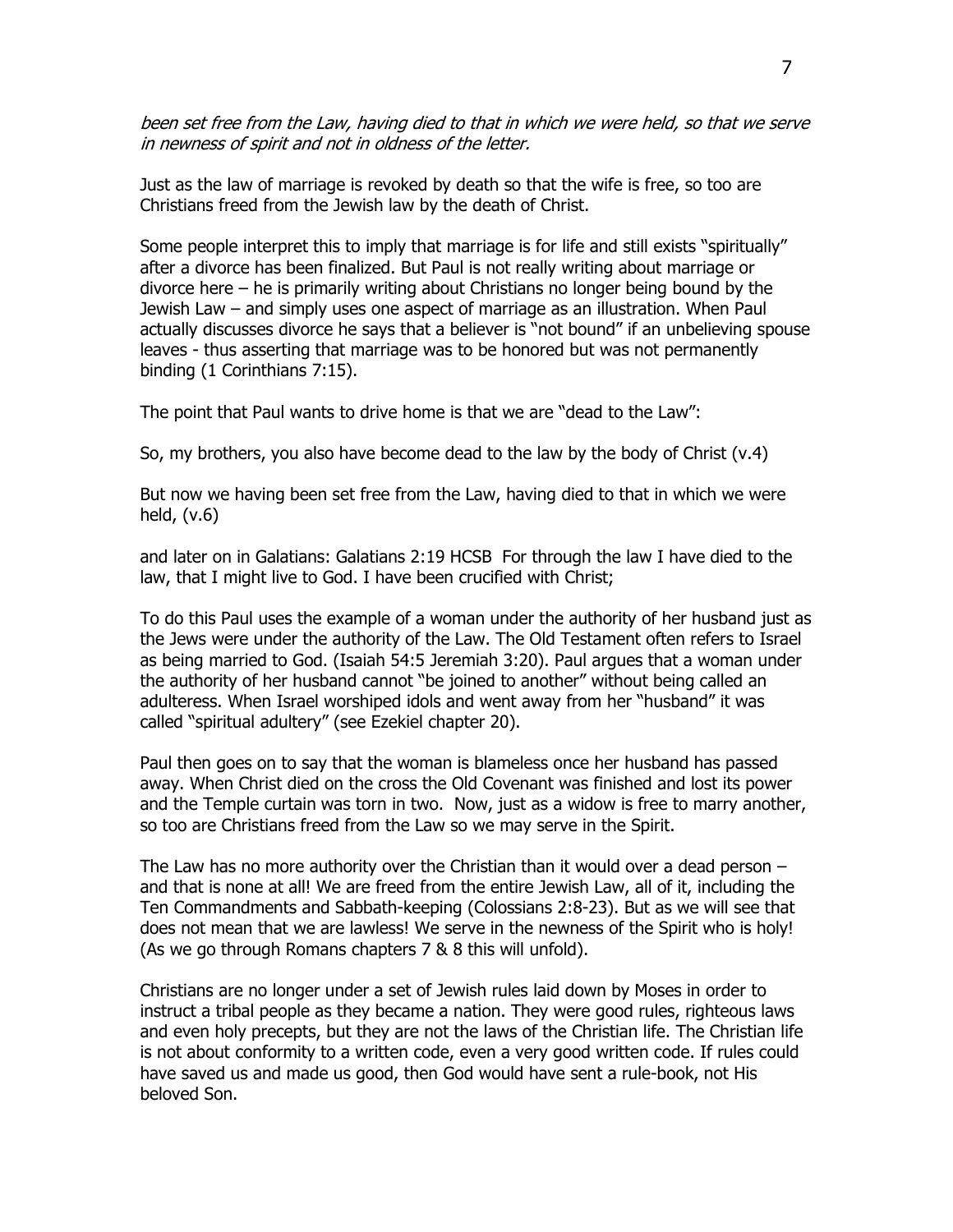Paul makes this point at some length in the book of Galatians:

**Galatians 2:16-21 MKJV** knowing that a man is not justified by works of the Law, but through faith in Jesus Christ; even we believed in Jesus Christ, that we might be justified by the faith in Christ, and not by works of the Law. For all flesh will not be justified by works of law. (17) But if, while we seek to be justified in Christ, we also were found to be sinners, is Christ therefore a minister of sin? Let it not be said! (18) For if I build again the things which I destroyed, I confirm myself as a transgressor. (19) For through the Law I died to the law that I might live to God. (20) I have been crucified with Christ, and I live; yet no longer I, but Christ lives in me. And that life I now live in the flesh, I live by faith toward the Son of God, who loved me and gave Himself on my behalf. (21) I do not set aside the grace of God, for if righteousness is through law, then Christ died without cause.

- a) No flesh is justified by the works of the Law. (v16)
- b) To rebuild the Law is to transgress. (v.18)
- c) We have died to the Law (v.19)
- d) If righteousness could come through the Law then Christ died for nothing. (v.21)

The dynamic power of the Christian life is not our own human will working hard to observe a written code. We are too weak for that and it simply does not work. In fact we have died to that manner of being religious. Its over, it failed, it ended on the cross, and we are not to go back to human effort and rule-keeping in order to please God.

In fact when the Galatians did try to go back to human willpower and rule-keeping Paul called them "foolish" and "bewitched": Galatians 3:1-5 MKJV O foolish Galatians, who bewitched you not to obey the truth, to whom before your eyes Jesus Christ was written among you crucified? (2) This only I would learn from you: Did you receive the Spirit by works of the law, or by hearing of faith? (3) Are you so foolish? Having begun in the Spirit, do you now perfect yourself in the flesh? (4) Did you suffer so many things in vain, if indeed it is even in vain? (5) Then He supplying the Spirit to you and working powerful works in you, is it by works of the law, or by hearing of faith?

The Law cannot perfect the Christian! "For the law made nothing perfect" (Hebrews 7:19) and was even unable to perfect the most ardent worshipers (Hebrews 10:1) because the Law is external and legal and cannot work to inwardly transform the human heart.

The Christian is not changed by law but rather is transformed by grace, which is received by faith, and this is made possible by the death of Jesus Christ on the cross and this grace is poured out into our hearts by the Holy Spirit (Romans 5:5).

**2 Corinthians 3:17-18 MKJV** And the Lord is that Spirit; and where the Spirit of the Lord is, there is liberty. (18) But we all, with our face having been unveiled, having beheld the glory of the Lord as in a mirror, are being changed into the same image from glory to glory, even as by the Lord Spirit.

We have died to the Law, so that we might live in the Spirit!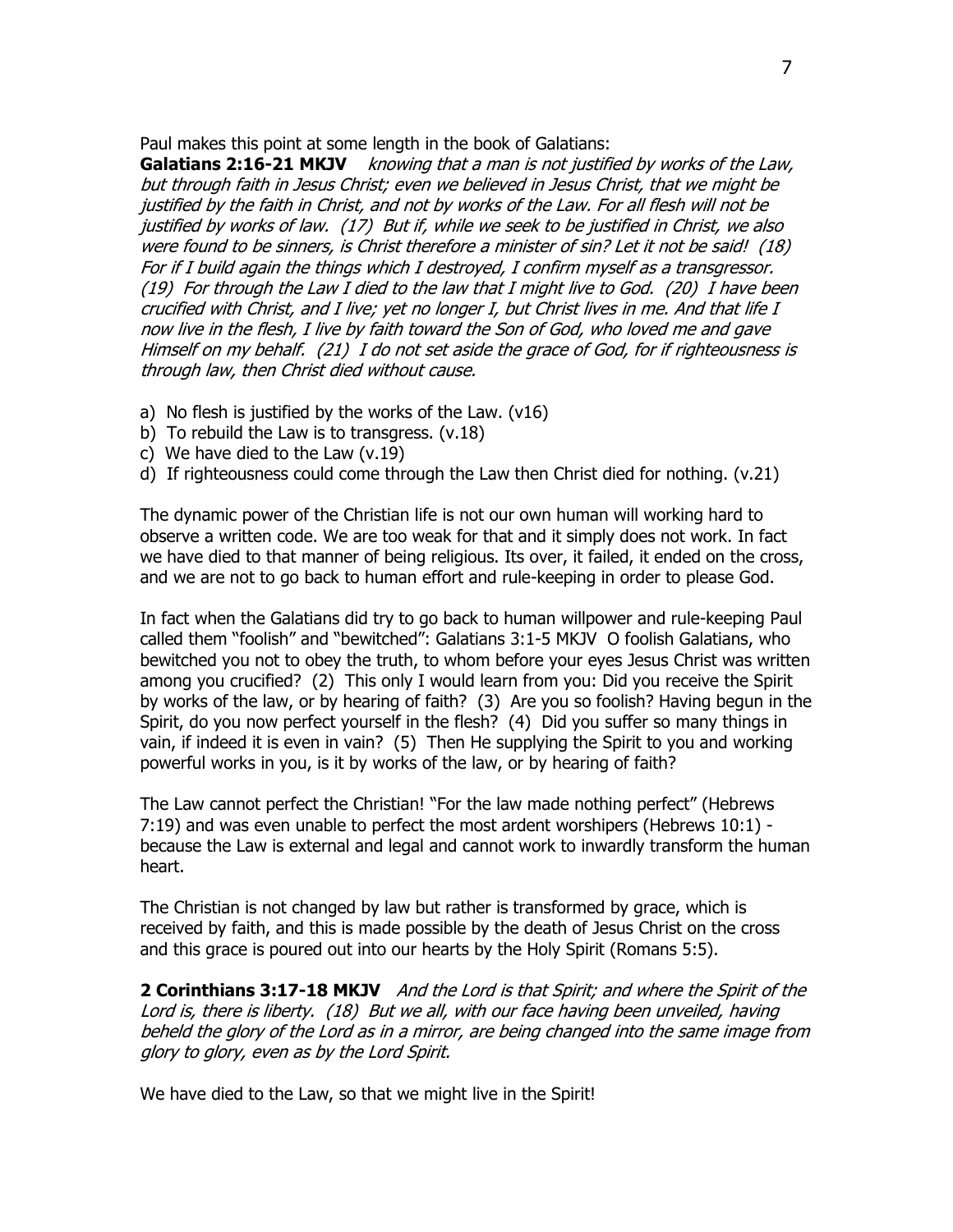The Law Is Not Sinful

**Romans 7:7-13 HCSB** What should we say then? Is the law sin? Absolutely not! On the contrary, I would not have known sin if it were not for the law. For example, I would not have known what it is to covet if the law had not said, You shall not covet. (8) And sin, seizing an opportunity through the commandment, produced in me coveting of every kind. For apart from the law sin is dead. (9) Once I was alive apart from the law, but when the commandment came, sin sprang to life (10) and I died. The commandment that was meant for life resulted in death for me. (11) For sin, seizing an opportunity through the commandment, deceived me, and through it killed me. (12) So then, the law is holy, and the commandment is holy and just and good. (13) Therefore, did what is good cause my death? Absolutely not! On the contrary, sin, in order to be recognized as sin, was producing death in me through what is good, so that through the commandment sin might become sinful beyond measure.

This confusing paragraph is basically saying this:

- a) We have a sinful rebellious nature.
- b) This nature is concealed until the Law comes along and we rebel against its rules.
- c) Our automatic rebellion against the Law shows we are sinful.
- d) Our automatic rebellion also incites us to commit sin.
- e) So the Law, which is good, causes us to sin.

f) Since sin leads to death, and the Law provokes us to sin, then the Law leads to our spiritual death.

g) But the Law itself is holy, righteous and good.

h) It is the rebellious sin nature, the flesh, which is the true source of sin and this shows that sin is perfectly sinful.

Deep in every unredeemed person there is the urge to defy Heaven. This is the true source of all sin. This defiance stays underground until some rule or Law is created that gives it a clear "something" to rebel against. Sometimes when you put up a sign saying "Wet Paint - Do Not Touch" every person w ho walks by will lightly touch it to see if it is so! This is a small illustration the human urge to lawlessness at work and as 1 John says "sin is lawlessness".

**1 John 3:4 MKJV** Everyone who practices sin also practices lawlessness, for sin is lawlessness.

And the Anti-Christ is also called the Lawless One:

**2 Thessalonians 2:7-8 MKJV** For the mystery of lawlessness is already working, only he is now holding back until it comes out of the midst. (8) And then the lawless one will be revealed, whom the Lord shall consume with the breath of His mouth and shall destroy with the brightness of His coming,

There is a tendency in every human being to prefer our will to God's will. And when the Law says our will is wrong, our tendency is to defend ourselves and to say that the Law is wrong. So the unbeliever prefers to be without God's Law and this is lawlessness!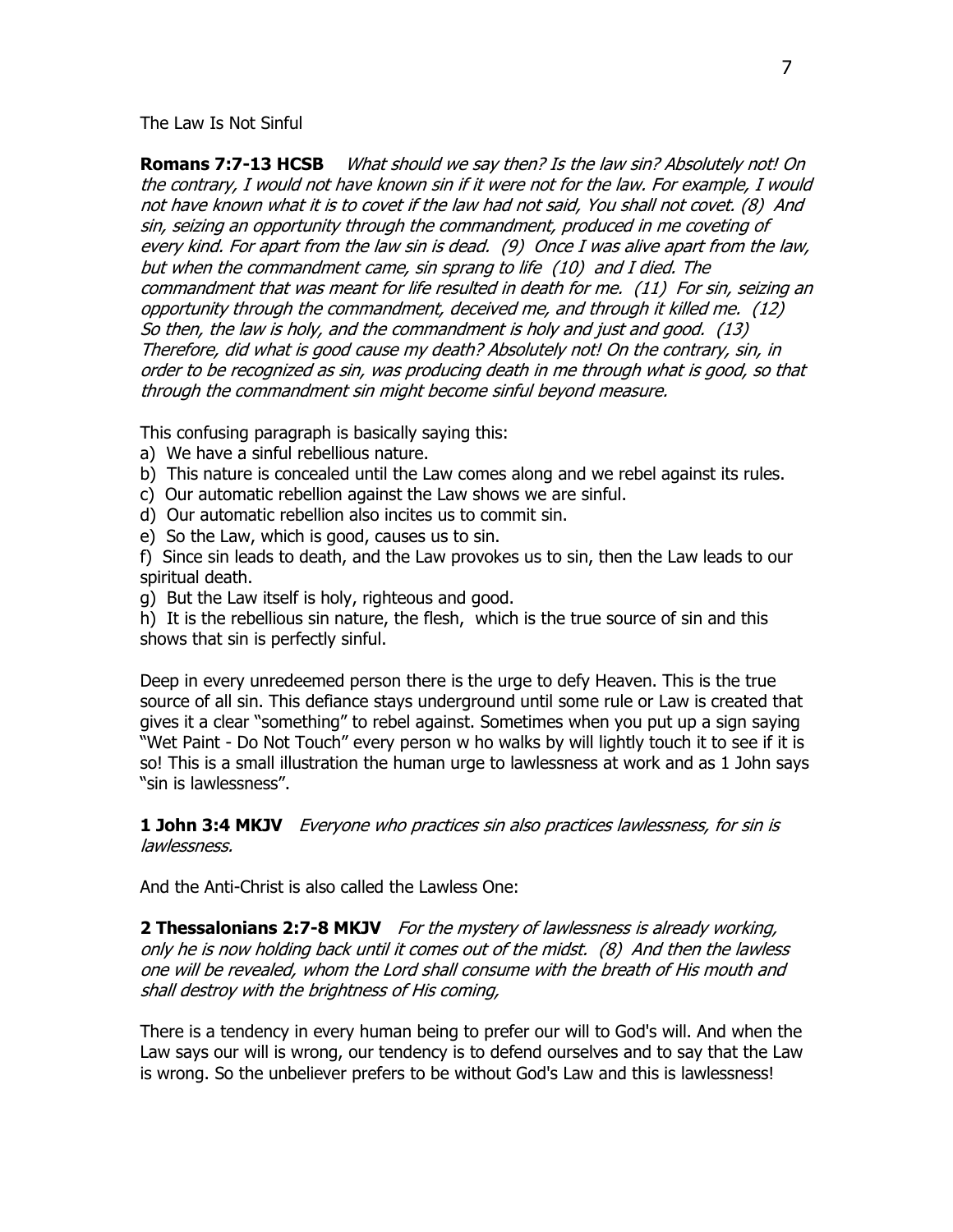So as the Law is given we challenge it. We disobey the clearly revealed will of God because we prefer the pleasures of sin. We want to do what we like, even if we know that what we like is wrong. However regeneration works deeply within us to change what we like, so we start to love God's will and it becomes "written on our hearts".

**Hebrews 10:16 MKJV** This is the covenant that I will make with them after those days, says the Lord; I will put My Laws into their hearts, and in their minds I will write them,"

When the person is born-again of God, and the law is written on their hearts, the sinprinciple of lawlessness is broken. We now prefer God's will, and we love righteousness and become enslaved to it. Now let's look at today's verses:

"I would not have known sin if it were not for the law. For example, I would not have known what it is to covet if the law had not said, "You shall not covet." The Law tells us what sin us and makes us conscious of it. Just as an art critic becomes aware of faults in paintings that no-one else sees after learning the laws of art so the person who has the Law becomes aware of their own sin.

And sin, seizing an opportunity through the commandment, produced in me coveting of every kind. For apart from the law sin is dead. Once I was alive apart from the law, but when the commandment came, sin sprang to life and I died. The commandment that was meant for life resulted in death for me. For sin, seizing an opportunity through the commandment, deceived me, and through it killed me. When the Law is given sin springs to life, our lawlessness jumps into action, and we rationalize away the Law. We do not like the feel of authority so we rebel. And sin makes up all sorts of excuses for why we are right and the Law is wrong – and deceives us. Then we rebel against the Law and deliberately disobey it.

If an evil man wanted to kill people, and not get caught, he could put a fence near a crumbly dangerous cliff that has a good view, but would set it back about ten feet from the edge and cover it with signs saying "Danger - do not climb over the fence". Of course because the fence is so far back some would climb over "to get a better view" and the crumbly edge would give way and they would plunge to their death. Is the sign evil? No! But because of rebellious human nature it works evil!

So the Law, which is holy, righteous and good, provokes our sin nature into rebellion, so that we sin, and sin brings forth death.

So then, the law is holy, and the commandment is holy and just and good. Therefore, did what is good cause my death? Absolutely not! On the contrary, sin, in order to be recognized as sin, was producing death in me through what is good, so that through the commandment sin might become sinful beyond measure.

Sin is "that bad", it is not just ignorance, or a series of small faults that are easily remedied. It is lawlessness, it is an aggressive dislike of God's order and control, and this is proven by the fact of the way it reacts to the Law. The Law shows up sin for what it is – rebellion against God. Because sin takes something good, the Law, and uses it to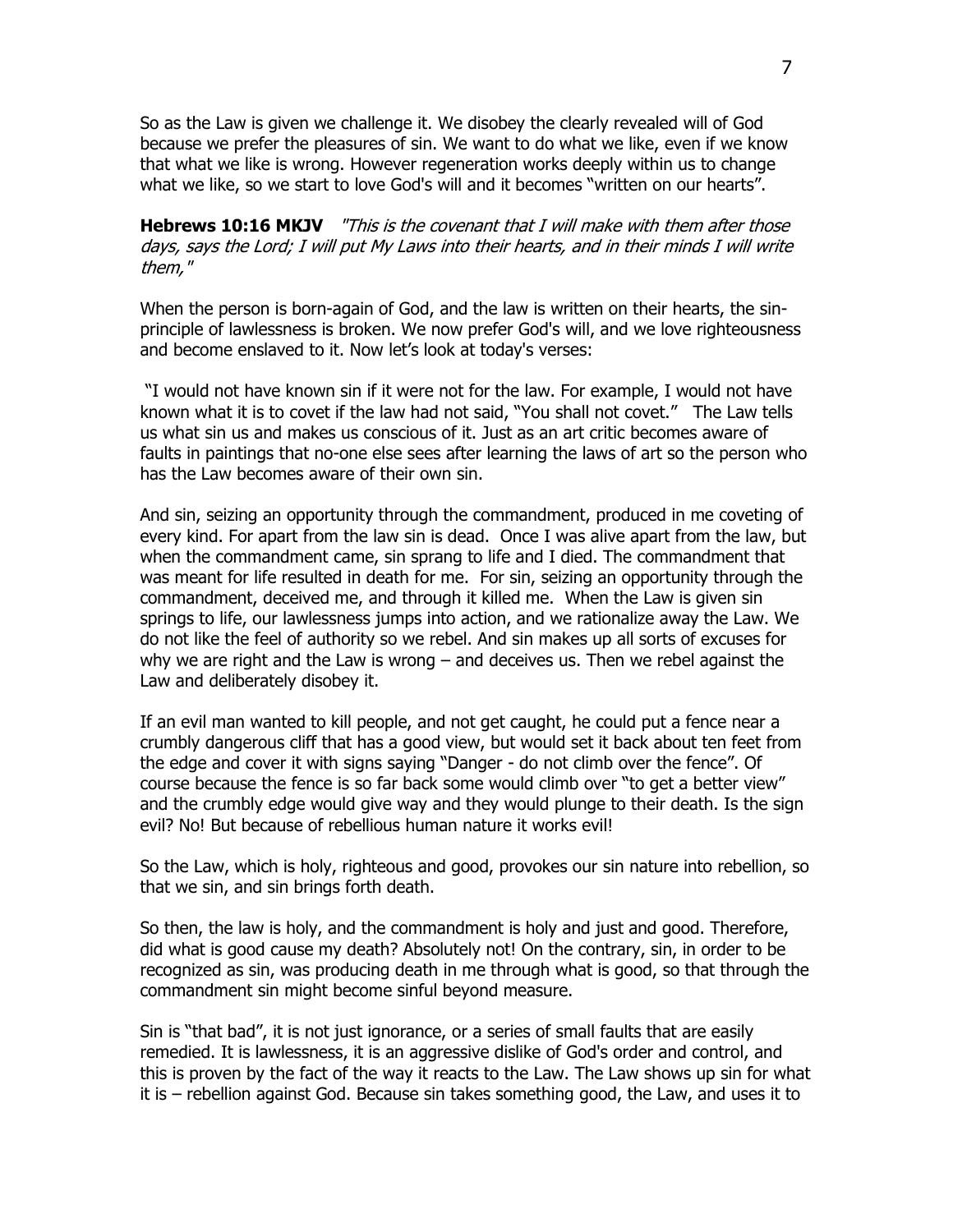tempt us, trap us and condemn us and produces "death" in us, then sin is utterly sinful. There is nothing wrong with the Law, but there is a lot wrong with unredeemed human nature.

### Conflicting Natures

**Romans 7:14-21 MKJV** For we know that the law is spiritual, but I am carnal, sold under sin. (15) For that which I do, I know not. For what I desire, that I do not do; but what I hate, that I do. (16) If then I do that which I do not desire, I consent to the law that it is good. (17) But now it is no more I that do it, but sin that dwells in me. (18) For I know that in me (that is, in my flesh) dwells no good thing. For to will is present with me, but how to perform that which is good I do not find. (19) For I do not do the good that I desire; but the evil which I do not will, that I do. (20) But if I do what I do not desire, it is no more I working it out, but sin dwelling in me. (21) I find then a law: when I will to do the right, evil is present with me.

Paul deals with the problem of involuntary sin – such as an obsession or compulsion. With involuntary sin, even though you do not want to do it, you still do it. For instance a young man walks past a magazine stand and sees a scantily glad woman and his gaze is trapped by it. He immediately regrets it and thinks "why did I do that!" but at the next magazine stand he does the same thing! This is sin happening without the person's consent, sin with a life of its own.

I knew a wonderful Spirit-filled Christian leader who had Tourette's syndrome where he would suddenly start swearing at the top of his voice with the worst possible language. This was totally involuntary and deeply humiliating. It was sin acting out despite the person. It was eventually healed by Theophostic prayer ministry.

When a person sins, without wanting to, and does so compulsively, we sin at work apart from the person. The sin dwells in them, but is not them. As Paul says:

But now it is no more I that do it, but sin that dwells in me. But if I do what I do not desire, it is no more I working it out, but sin dwelling in me.

So the sin dwelling in the person is taking control of their body and causing them to sin "despite themselves".

For that which I do, I know not. For what I desire, that I do not do; but what I hate, that I do.

For I do not do the good that I desire; but the evil which I do not will, that I do.

The origin of Paul's experience in unclear. As a counselor I have my own theory to add to the long list of theories about Paul's sin in Romans 7. Perhaps Paul's background as a Pharisee may have led him into perfectionism and perhaps into some obsessivecompulsive behavior which he then had to deal with as a Christian and be redeemed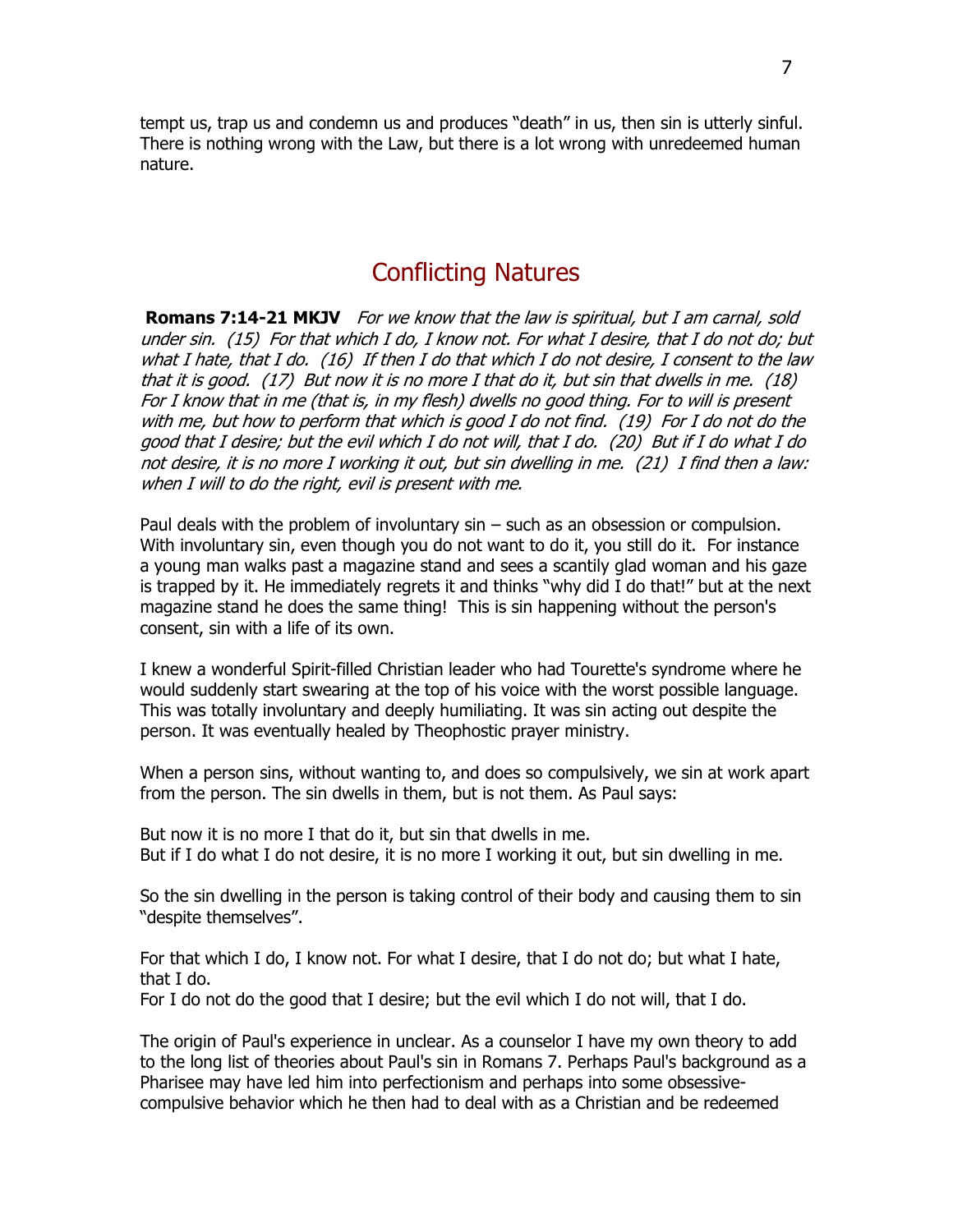from by the work of the Holy Spirit. Paul certainly has some of the traits of a perfectionist!

Whatever the origin of the struggle with sin, there was something that made Paul sin, despite the best efforts of his own will. Sin dwelt in Paul, in his flesh, and from time to time sin "acted out" in behaviors Paul disapproved of.

Thus Paul was able to distinguish between "the sin in me" and "me". The sin was something apart from his true eternal self. It was an evil thing, resident in his flesh, that he would be rid of when he went to be with the Lord. It was not a permanent part of his character. The fact that sin is "not us" and is not a permanent part of our essential self is very good news.

Now there are various kinds and causes of common involuntary sins. The first is weird thoughts in a tired mind. When the mind becomes tired and overwhelmed by life's complexity its ability to suppress unwanted sinful thoughts diminishes as its inhibitory mechanisms lose strength. The tired person experiences weird thoughts, which it then struggles to suppress, and only becomes more tired, so more weird thoughts pop-up and the person struggles against those down and down in a circle of defeat. If you are having weird thoughts, don't fight them, just go to sleep and rest easy and go watch TV and beg out. To your weird thoughts just say "Oh I know what you are, you are signs that my mind is tired, I am not going to bother with you at all, I am just going to take a nap". Once you are rested the weird thoughts will go away.

The second source is a controlling fantasy or delusion which can sometimes occupy hours of the day. This may require professional help. It is often an injured part of the personality trying to get an emotional need met.

The third are the "irresistible" urges and impulses. These can be greatly diminished through prayer. They only get worse if you fight them. Simply identify them and place them at the foot of the cross. The attitude should be "I am not going to bother about you any more; I am going to let Jesus deal with you."

The fourth are the urges that come from a sense of hurry, urgency, doom or guilt. "I have to do this or else something bad will happen and I must do it now." Such urges are nearly always Satanic. As Luther said "Hurry is not of the Devil, it IS the Devil". Such urges enslaves us, but Christ has set us free. Just say: "Go away! God is not in a hurry, and Christ has set me free!"

The fifth are the dark sinful moods that accuse us to despair, complain and blame God. They arrive suddenly and can depart suddenly. I used to be greatly bothered by them until my friend (the one who had the Tourette's) told me to rebuke them in the name of Jesus. I reluctantly tried this and had a great victory; the mood vanished in just a few seconds! I have found I must be stern with my moods and rebuke them harshly. "Mood of despair I rebuke you in the name of Jesus, now go!" and it does! You may think this nutty; I certainly did, but try it three times and tell me how you go!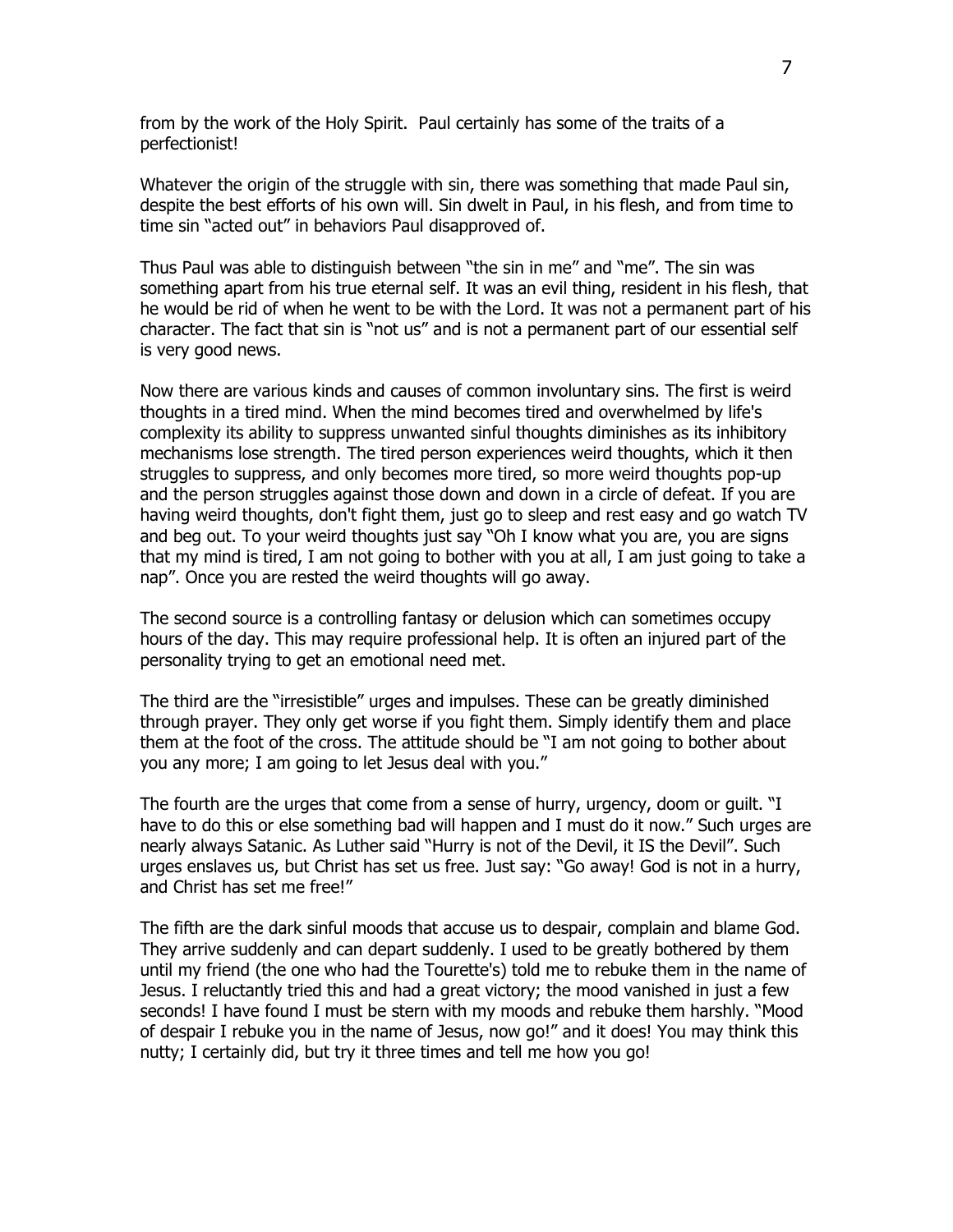Sin does not just vanish at conversion. We have practiced it too long for that! However it is forced underground and we are at war with it and sin will lose, but until that final victory it will seek to "act out" now and then. The greatest power in overcoming sin in the flesh is to be filled with the Holy Spirit.

**Galatians 5:16-18 MKJV** I say, then, Walk in the Spirit and you shall not fulfill the lusts of the flesh. (17) For the flesh lusts against the Spirit, and the Spirit against the flesh. And these are contrary to one another; lest whatever you may will, these things you do. (18) But if you are led by the Spirit, you are not under law.

So our four main lessons from today are:

1. Sin may still dwell in us and act out now and then.

2. This sin is "a thing apart" and is not our truest eternal selves. Our truest selves love righteousness.

3. Sin in the flesh can be defeated by walking in the Spirit.

4. Sin in the flesh can also be defeated by prayer ministry and spiritual warfare.

# Conflicting Natures Part 2

**Romans 7:22-25 MKJV** For I delight in the Law of God according to the inward man; (23) but I see another law in my members, warring against the law of my mind, and bringing me into captivity to the law of sin being in my members. (24) O wretched man that I am! Who shall deliver me from the body of this death? (25) I thank God through Jesus Christ our Lord! So then with the mind I myself serve the Law of God, but with the flesh the law of sin.

In the above verses Paul makes a distinction between "I myself" and "the flesh". This is the same distinction as between "the inward man" and "my members". There is also a law "of my mind" and a law "of my members".

Let's arrange Paul's descriptive terms in two distinct groups:

Group A) Inward man = law of my mind = Law of God = I myself = me = the mind

Group B) Law in my members = law of sin = law of sin being in my members = flesh = body of death

There is a distinct body-mind dualism here. Not that the body is naturally and intrinsically bad as Plato taught, but that it has been corrupted by sin since the fall and was now sin indwelt so that "in my flesh dwells no good thing".

**Romans 7:18 MKJV** For I know that in me (that is, in my flesh) dwells no good thing. For to will is present with me, but how to perform that which is good I do not find.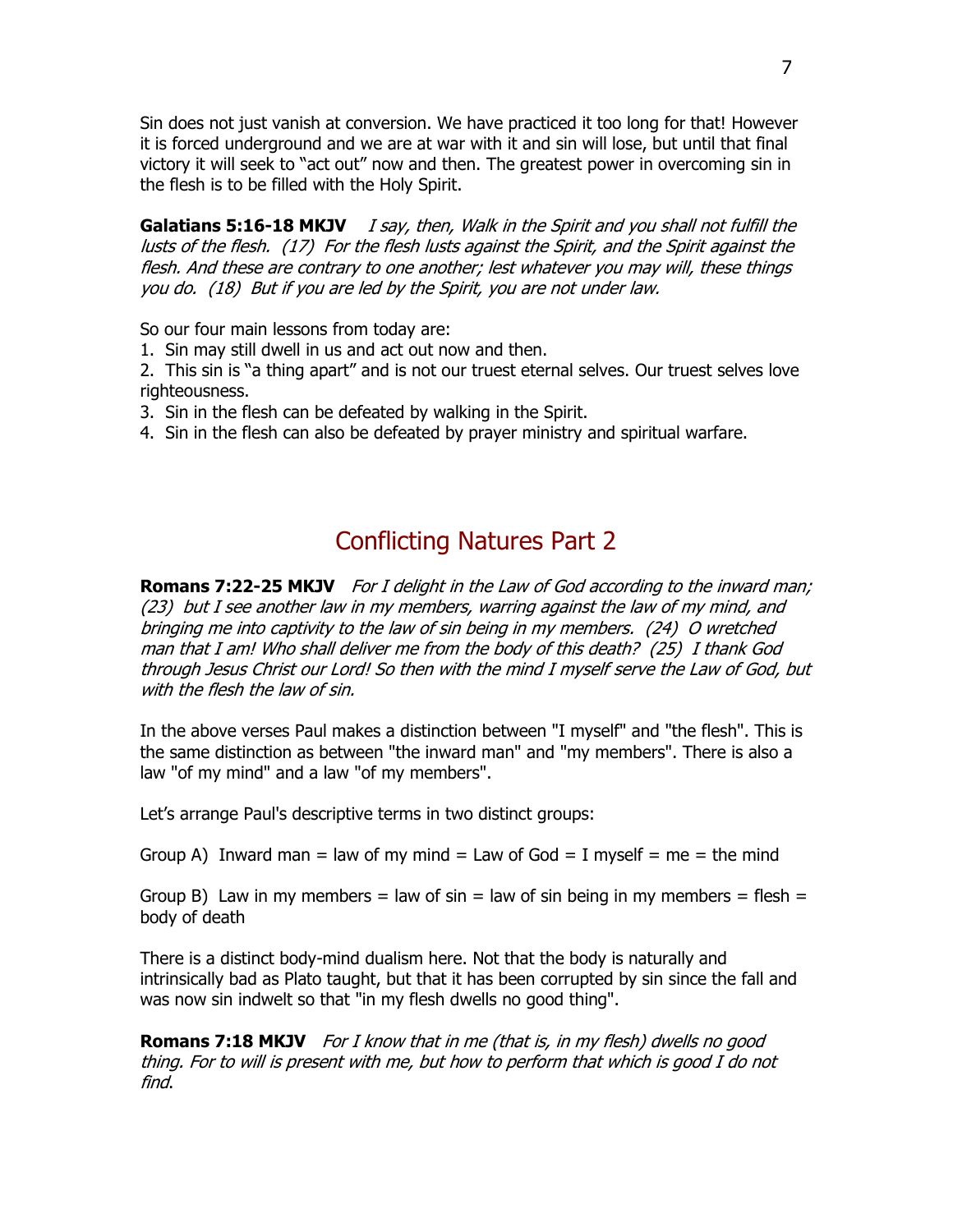The body stores our history, our past, in associations and memory traces, and in habits and reflexes, some of which are good and some of which are bad. The body has everything from physical scars to psychological scars. The body also acts in its own interests for its own comfort and for the satisfaction of its own appetites. It seems to have its own will. If you don't believe this try fasting. Your mind wants to fast, but your body has other ideas!

There are at least three areas in which the body will oppose the will of God in your life. The first area is strong physical cravings of an illicit nature. For sex outside marriage, for excessive alcohol consumption or drug use, or for the physical high that comes from rage and violent out bursts. The body will say "I want it" when you know it is wrong. Sin in the flesh will devise many strategies for getting these physical cravings satisfied.

The second area is the uncontrolled "fight or flight reaction" which is the body's response to perceptions of threat whether real or imagined. Hormones such as adrenalin are released, blood flow to the extremities to prepare for action and away from the brain and the person decides whether to stay and "fight" or whether to take "flight" from the perceived attacker. One the feeling of threat intensifies very poor and unbiblical responses are common - such as rage, abuse, fighting, fleeing responsibility, and causing divisions and retaliation of all kinds.

The third area is quiet subtle. The body has been trained in certain sinful patterns and it wants to repeat those patterns. As a young boy I suffered much at the hands of bullies and had to learn how to fight. Many years later and well after my conversion, I was at Bible College when some friends played a prank and jumped me from behind some bushes at night. In less than a split second my fists were up and I was ready to hit them.

The old ingrained reaction surfaced, sin in the flesh manifested before I had time even to think. Fortunately I caught myself before I could actually thump anyone. In a similar manner a godly Christian may kick their toe and say a swear word they learned prior to conversion. It just slips out, it is just an old pattern of associations in the brain that is "fired" by a certain specific stimulus. It is sin that dwells in the flesh, resident evil that is deeply programmed into our bodies.

In marked contrast to these is our real self (if we are saved). This true self joyfully agrees with the law of God. The mind of the Christian loves the law of the Lord. The inner man, which is our real eternal selves, has no desire to sin, because it is born of God and loves God. When Paul uses the terms I, me and my, he is referring to his inner man, not the flesh. For Paul the unredeemed flesh was "something other" than his true self.

Now this is not saying that everything mental is good and everything physical is bad. After all we celebrate the Incarnation! Our bodies will one day be resurrected and redeemed. And the body is the temple of the Holy Spirit. But at the moment the body is indwelt by the law of sin. The body obeys one master - sin, while the mind obeys another master - Jesus Christ.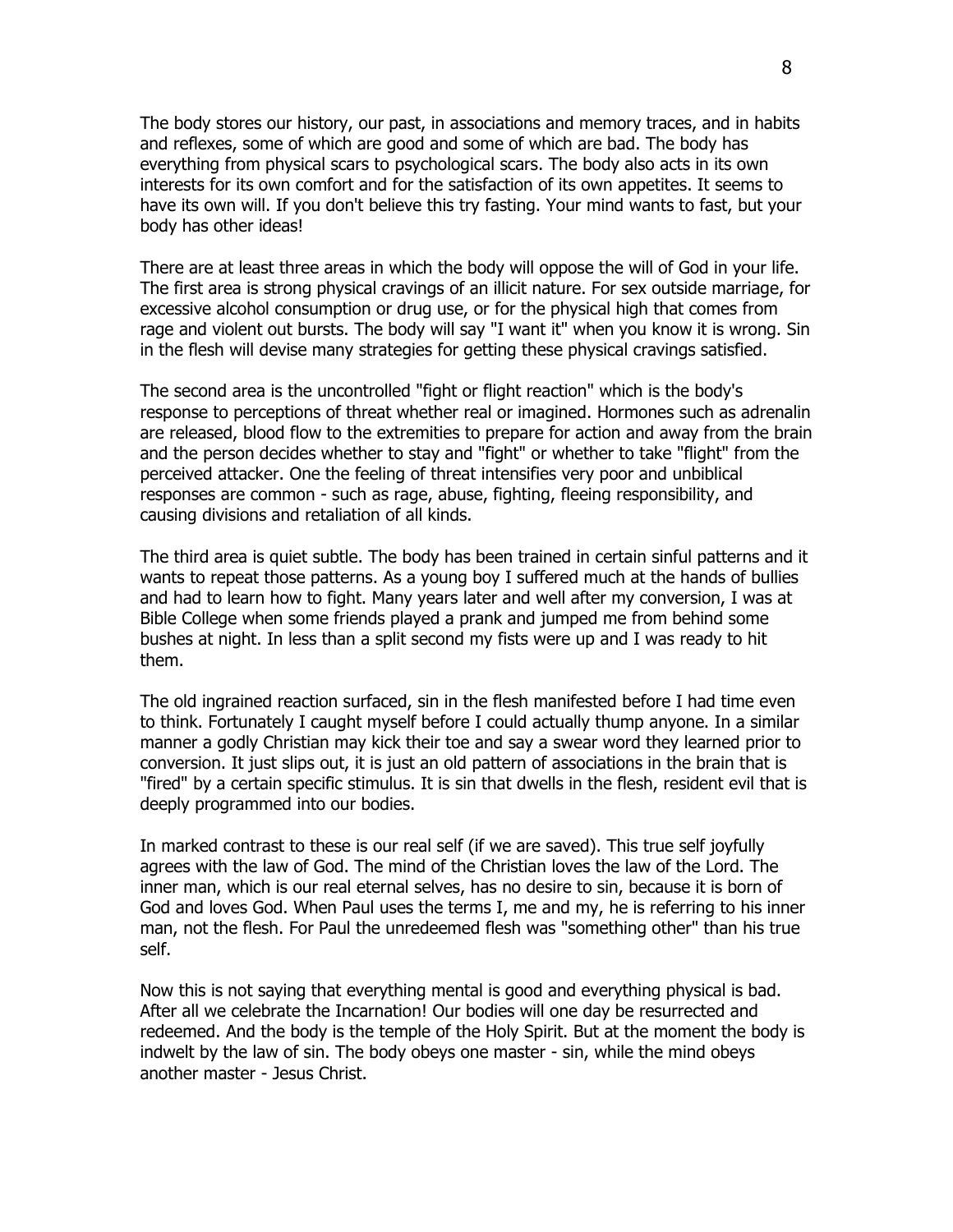I know one woman where this distinction is quite startling. She has a terrible history of alcohol and drug abuse, yet when you talk to her she seems to be genuinely a very keen Christian. The body is doing one thing and the mind quite another. This is due to a great lack of personal insight and inner integration.

Paul gets so frustrated by this duality that he cries out "who will deliver me from this body of death". Paul desperately wanted to be perfect, sinless and guilt free, but his best intentions were being subverted by sin in the flesh. For Paul this battle was son intense that it literally split him in two. One half was the mind which served God, the other half was the flesh that served sin.

O wretched man that I am! Who shall deliver me from the body of this death? (25) I thank God through Jesus Christ our Lord! So then with the mind I serve the Law of God, but with the flesh the law of sin.

As we shall see in chapter eight of Romans the answer to the question: "Who shall deliver me from the body of this death?" is Jesus Christ our Lord working through the power of the Holy Spirit in those whose mind is set on the Spirit. The mind is on the winning side, and the mind can be used to win the battle against sin:

**Romans 8:1-6 MKJV** There is therefore now no condemnation to those who are in Christ Jesus, who walk not according to the flesh but according to the Spirit. (2) But the Law of the Spirit of life in Christ Jesus has made me free from the law of sin and death. (3) For what the law could not do, in that it was weak through the flesh, God sending his own Son in the likeness of sinful flesh, and for sin, condemned sin in the flesh; (4) so that the righteousness of the Law might be fulfilled in us, who walk not according to the flesh but according to the Spirit. (5) For they who are according to the flesh mind the things of flesh, but they who are according to the Spirit the things of the Spirit. (6) For to be carnally minded is death, but to be spiritually minded is life and peace.

## There Is No Condemnation

**Romans 8:1-2 ASV** There is therefore now no condemnation to them that are in Christ Jesus. (2) For the law of the Spirit of life in Christ Jesus made me free from the law of sin and of death.

When you see a "therefore" you have to ask what it is there for! It is pointing back to Romans 7 and the fact that our sin nature, the flesh, is a temporary aberration and is not part of our true eternal selves in Christ Jesus. Our sin nature will not be with us in Heaven. So Paul was able to say "It is not I who sin, but sin that dwells in me." (Romans 7:17, 20, 21). If it is not Paul who is sinning, then it is not Paul who is guilty, and therefore Paul is without condemnation!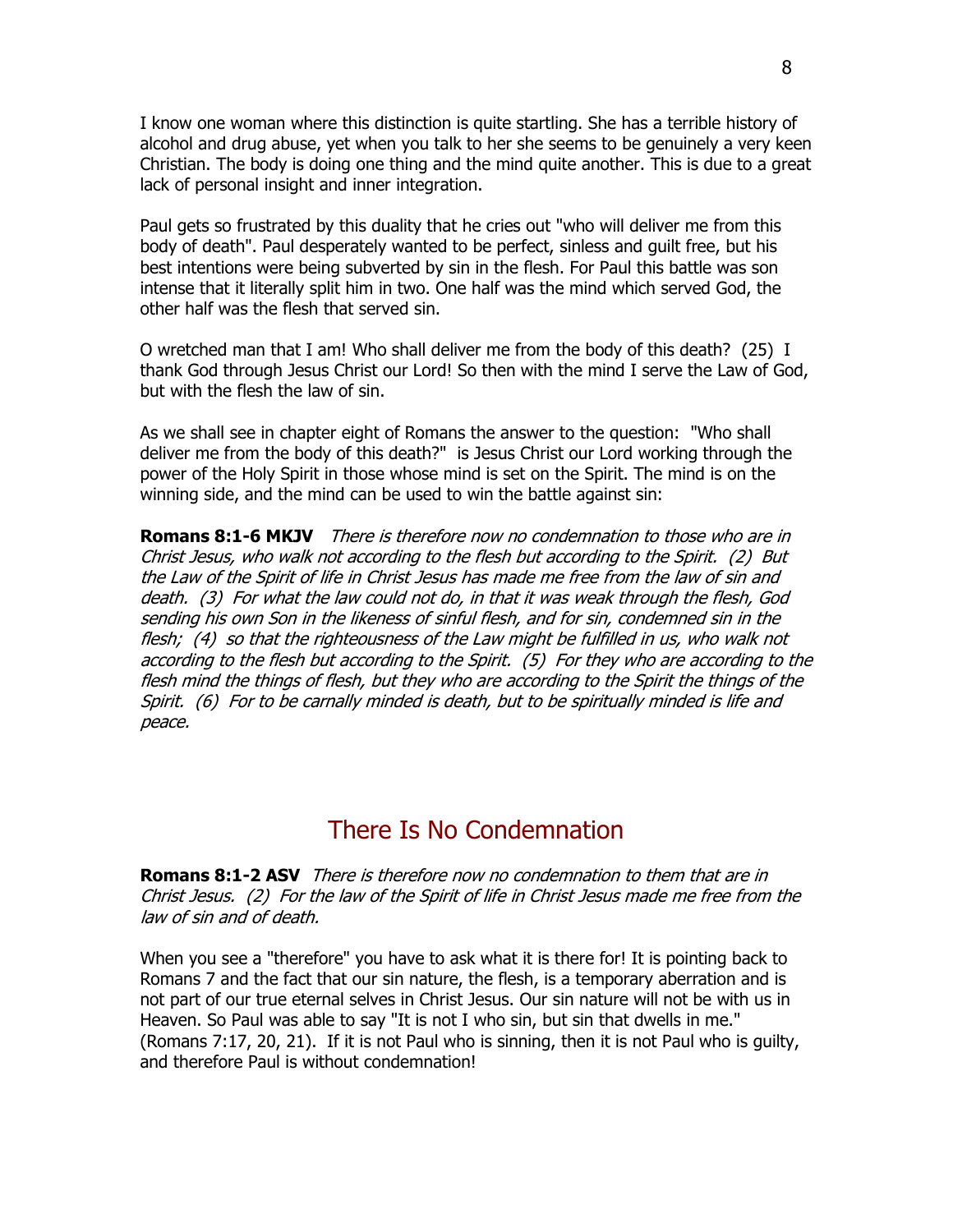Paul is also without condemnation because he has "died to the Law". The Law brings condemnation and death, but Paul is dead to it, and all its convicting power, so Paul is not condemned.

What Paul applies to himself can be applied to every Christian. If we are in Christ, then we are freed from guilt, condemnation, and spiritual death. In fact God defends us from every charge that is brought against us:

**Romans 8:33-34 MKJV** Who shall lay anything to the charge of God's elect? It is God who justifies. (34) Who is he condemning? It is Christ who has died, but rather also who is raised, who is also at the right hand of God, who also intercedes for us.

The Christian lives by another law, by a new set of spiritual dynamics called "the Spirit of life in Christ Jesus". This law is based on grace operating through faith on behalf of the repentant believer. When someone decided to give up sin and follow Christ then God washes away their guilt and condemnation so that it no longer exists. We are called into a fellowship of believers who have given up sin and desire holiness.

The Spirit of Life is based on the power of the resurrection and works life out of death. It takes someone who is "dead in trespasses and sins" and makes them alive in Christ.

**Ephesians 2:4-7 MKJV** But God, who is rich in mercy, for His great love with which He loved us (5) (even when we were dead in sins) has made us alive together with Christ (by grace you are saved), (6) and has raised us up together and made us sit together in the heavenlies in Christ Jesus, (7) so that in the ages to come He might show the exceeding riches of His grace in His kindness toward us through Christ Jesus.

**Colossians 2:13-14 MKJV** And you, being dead in your sins and the uncircumcision of your flesh, He has made alive together with Him, having forgiven you all trespasses, (14) blotting out the handwriting of ordinances that was against us, which was contrary to us, and has taken it out of the way, nailing it to the cross.

Thus the law of the Spirit of Life operates in the contrary direction to the law of Sin and Death which takes a person who is alive and condemns them bringing spiritual death.

**Romans 7:9 MKJV** For I was alive without the law once. But when the commandment came, sin revived and I died.

So the Spirit of Life brings life from the dead, and brings righteousness out of sin and guilt. Just as God brings order out of chaos, He can bring life out of death and righteousness and holiness out of sin and iniquity. This means that no one is so messed up, so chaotic, so dead in trespasses and sin, that God cannot reach down and bless them and bring grace into their life and free them from all guilt and condemnation.

The apostle Paul does not want Christians to go around feeling guilty all the time. Christians who feel guilty all the time have not realized they are free from the law and from all obligations to perform to a certain high standard. Their Christianity is still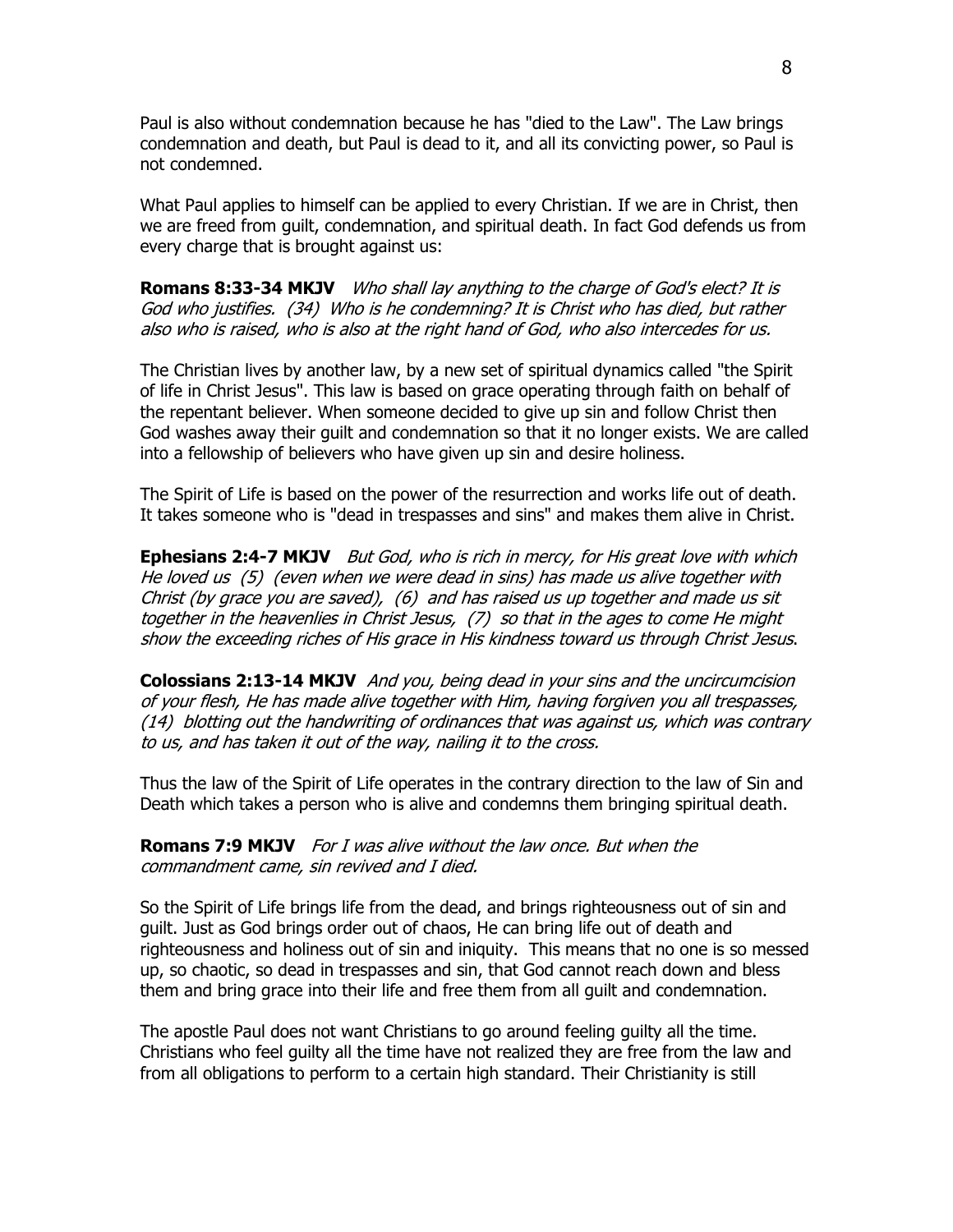focused on their performance and their spiritual achievement rather than on God's love and grace working in their lives.

When the Spirit of Life comes to work in our lives the focus shifts to the changes that God is working in us as we are transformed from glory to glory by the Holy Spirit. (2 Corinthians 3:16, 17). We sense God is at work in us in a powerful and good way. We know the energy of God within us, doing things that are impossible for man, but which are very possible with God.

That which is sinful and deserving of condemnation is simply placed on the cross. It is dealt with by the work of Christ. We do not have to struggle with it in a complicated morass of sin and guilt. Rather we rely on God to change and transform us day by day.

When the Christian stands before God, he hears "I love you so much!" and he does not hear a word of condemnation, of any sort, ever. When Paul says "there is no condemnation" he does not mean "there is a little bit of condemnation" - rather he means there is NONE, zero, nothing, none at all, none whatsoever, zip. While the Bible indicates variations in reward, it never indicates any condemnation of any sort exists for the born-again believer.

In fact the Bible tells us that God "justifies" the born-again Christian, giving them a status of someone who is completely OK in God's eyes - just as if I'd never sinned. The born-again believer is OK in God's eyes, is granted citizenship in Heaven, and access to the throne of grace in time of need (Hebrews 4:14-16).

John's gospel tells us that this happens when we are believe in Christ and are bornagain:

**John 5:24 MKJV** Truly, truly, I say to you, He who hears My Word and believes on Him who sent Me has everlasting life and shall not come into condemnation, but has passed from death to life.

If you have placed your faith in Jesus Christ as Lord and Savior then you have passed from death to life and you shall not come into condemnation. Rather you shall inherit eternal life!

## The End Of Sin In The Flesh

**Romans 8:3-4 MKJV** For what the law could not do, in that it was weak through the flesh, God sending his own Son in the likeness of sinful flesh, and for sin, condemned sin in the flesh; (4) so that the righteousness of the Law might be fulfilled in us, who walk not according to the flesh but according to the Spirit.

In chapter 7 Paul pointed out that sin dwelt "in the flesh" as a disruptive presence. This "sin in the flesh" was not the true nature of the Christian believer who stands righteous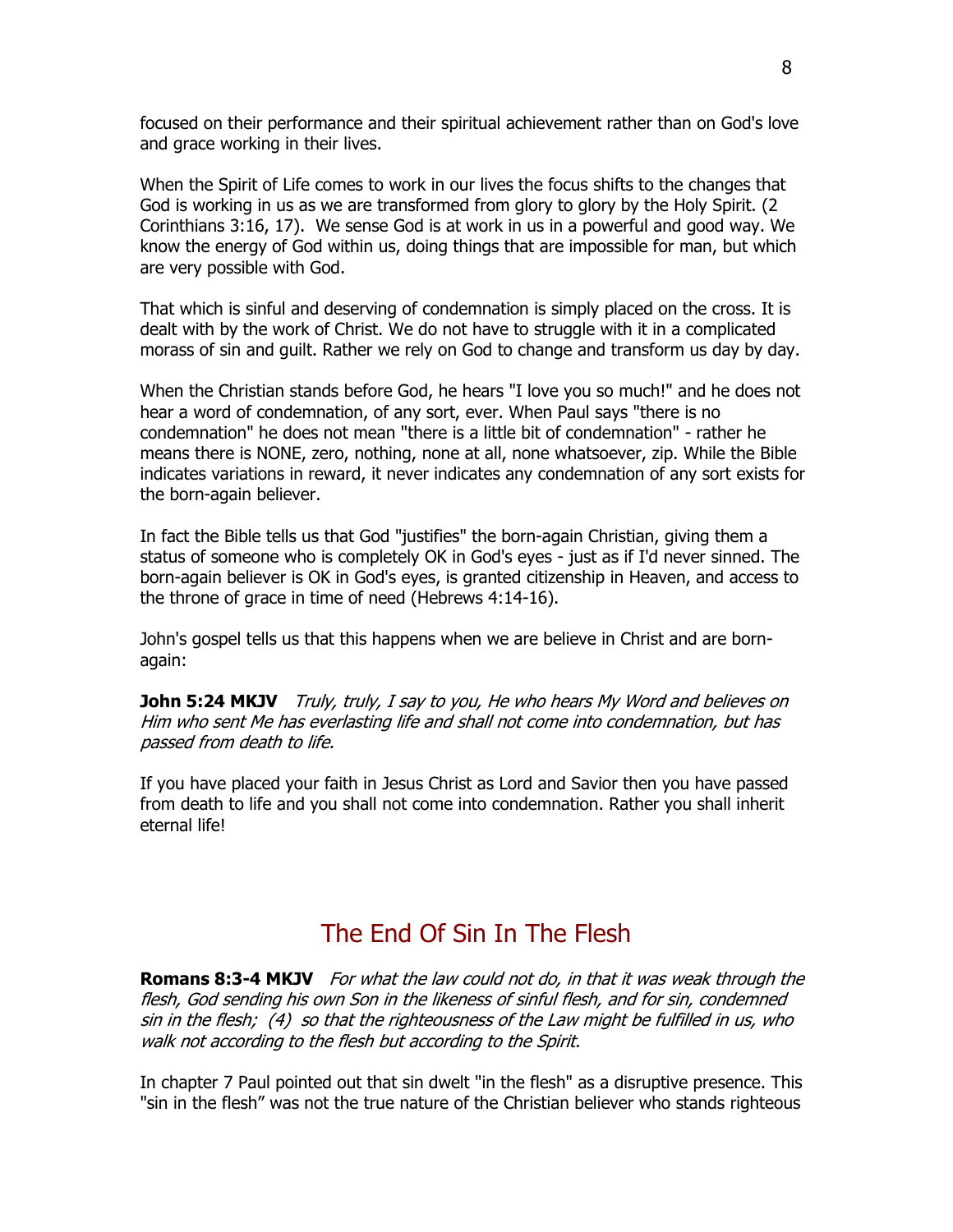before God. "Sin in the flesh" is a rebellious spiritual entity that will be subdued in time and eliminated altogether at death or the resurrection.

Today's verses make some very important points, namely:

1. The Law was unable to make anyone righteous because sin in the flesh weakened people so they could not fulfill the Law's demands.

2. So God sent Jesus "in the likeness of sinful flesh".

3. Jesus was also sent "for sin" (as a sacrifice)

4. When Jesus died on the cross He condemned sin in the flesh.

5. Because Christ condemns sin in the flesh, the believer has the power to fulfill the righteousness of the Law.

6. This is done through the power of the Holy Spirit, in those who walk according to the Spirit.

This tally closely with Paul's teaching in Galatians:

**Galatians 5:16-18 MKJV** I say, then, walk in the Spirit and you shall not fulfill the lusts of the flesh. (17) For the flesh lusts against the Spirit, and the Spirit against the flesh. And these are contrary to one another; lest whatever you may will, these things you do. (18) But if you are led by the Spirit, you are not under law.

So the believer has two helpers in his/her battle against "sin in the flesh" and they are:

a) The work of Christ in His incarnation and death which condemned sin in the flesh.

b) The inner working of the power of the Holy Spirit.

Thus the Christian has no reason to be a slave to sin, but instead can become a slave to righteousness fulfilling the whole Law in one commandment "love your neighbor as yourself" for love is the fulfillment of the Law. Sin may always be within our members until we die or are resurrected to meet the Lord in the air - but we need not surrender to its power. Sin may be present, but it is not inevitably controlling. Sin is not a part of your true character. Sin will not be part of you in eternity. In eternity you will be holy, sanctified, spotless, blameless, spiritual, eternal, immortal and incorruptible (see 1 Corinthians 15:35-55).

This pernicious intruder called sin may seem "part of human nature" but it is not part of your nature as a child of God, as one "born from above", born of God, by the imperishable seed of the Word. The following verses indicate the spiritual state of a person who is born of God. Please read them carefully:

**John 3:5-8 MKJV** Jesus answered, Truly, truly, I say to you, Unless a man is born of water and the Spirit, he cannot enter into the kingdom of God. (6) That which is born of the flesh is flesh, and that which is born of the Spirit is spirit. (7) Do not marvel that I said to you, You must be born again. (8) The Spirit breathes where He desires, and you hear His voice, but you do not know from where He comes, and where He goes; so is everyone who is born of the Spirit.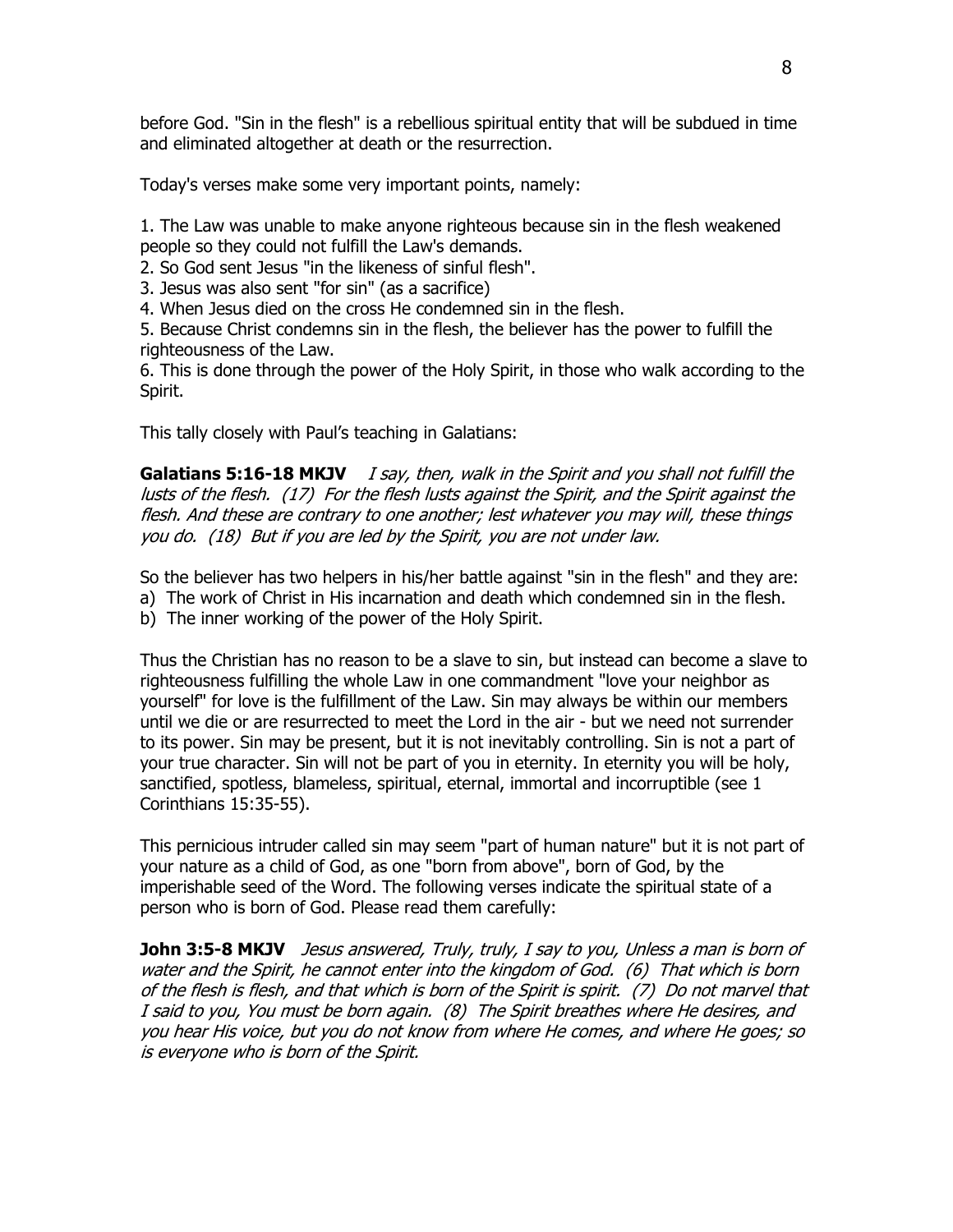**1 Peter 1:22-23 MKJV** Purifying your souls in the obedience of the truth through the Spirit to unfeigned love of the brothers, love one another fervently out of a pure heart, (23) having been born again, not of corruptible seed, but of incorruptible, through the living Word of God, and abiding forever.

**1 John 3:9 MKJV** Everyone who has been born of God does not commit sin, because His seed remains in him, and he cannot sin, because he has been born of God.

**1 John 4:7 MKJV** Beloved, let us love one another, for love is of God, and everyone who loves has been born of God, and knows God.

**1 John 5:1 MKJV** Everyone who believes that Jesus is the Christ has been born of God. And everyone who loves Him who begets also loves him who has been born of Him.

**1 John 5:4 MKJV** For everything that has been born of God overcomes the world. And this is the victory that overcomes the world, our faith.

**1 John 5:18 MKJV** We know that everyone who has been born of God does not continue to sin, but the one born of God guards himself, and the evil one does not touch him.

Our bodies are not "born of God" they are born of the flesh, "born of woman" as John says. They become sin-indwelt over time. We become "dead in trespasses and sins" then grace appears and we are born-again by the Word of God and behold all things become new. A new man, anew inner person is created, who is righteous and holy in the image of Him who created him. This new man is born of God and cannot sin. While the new man is eternal and sinless, the old man is corrupt and is perishing. We have eternal life in earthen vessels. If I was to shoot a born-again believer the body would die but the spirit would live and they would find themselves as sinless and holy in the presence of God. They would fully discover the nature of the new man within them. They would be fully ware of Christ in them the hope of glory. So when the apostle John says "Everyone who has been born of God does not commit sin, because His seed remains in him, and he cannot sin, because he has been born of God." he is talking about the new man within us, our real eternal selves. Our new man is sinless, and does not want to sin, and cannot sin, because he is born of God and made in the image of Jesus Christ. Thus sin in the flesh is temporary, and has been defeated and will not ever be part of us in eternity and is alien to our true selves which are indeed slaves of righteousness.

Now we do not yet fully understand what God has done in us in Christ. Indeed the glory of it will only be revealed on the Last Day:

**1 John 3:1-2 MKJV** Behold what manner of love the Father has given us, that we should be called children of God. Therefore the world does not know us, because it did not know Him. (2) Beloved, now we are children of God, and it has not yet been revealed what we shall be. But we know that when He shall be revealed, we shall be like Him, for we shall see Him as He is.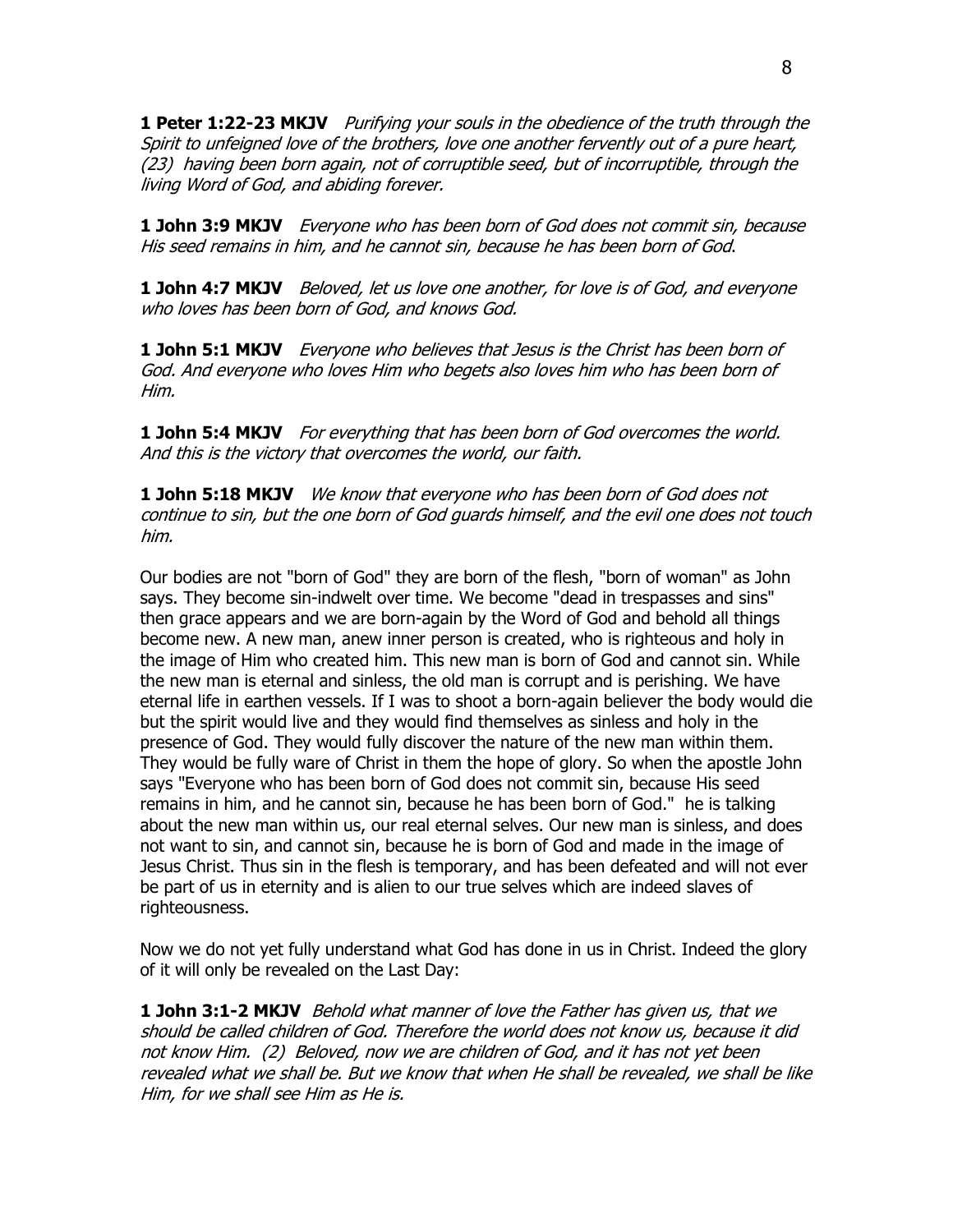**Romans 8:18-19 MKJV** For I reckon that the sufferings of this present time are not worthy to be compared with the coming glory to be revealed in us. (19) For the earnest expectation of the creation waits for the manifestation of the sons of God.

**Colossians 3:3-4 MKJV** For you died, and your life has been hidden with Christ in God. (4) When Christ our Life is revealed, then you also will be revealed with Him in glory.

Born-again believers are sons of God, new creatures, full of glory, whose lives are hidden in Christ with God. On the Last Day we will be revealed with Christ Jesus and this will result in the liberation of the entire natural order from bondage (Romans 8:18-21). You were a sinner, you were saved by grace, now you are a saint, which means a holy one, and you are destined for holiness. Sin in the flesh may plague you now and then but it is not part of your spiritual identity any more.

Christ has crucified sin in the flesh and the Spirit opposes it and you are no longer attached to it. You are to live a higher life of love as is appropriate for the children of God. You are to live by your new nature, not your old nature and you are to walk in the Spirit. When you walk in the Spirit you will not carry out the lusts of the flesh (Galatians 5:16).

### The Mind-Set Of The Spirit

**Romans 8:5-7 HCSB** For those whose lives are according to the flesh think about the things of the flesh, but those whose lives are according to the Spirit, about the things of the Spirit. (6) For the mind-set of the flesh is death, but the mind-set of the Spirit is life and peace. (7) For the mind-set of the flesh is hostile to God because it does not submit itself to God's law, for it is unable to do so.

The Greek word translated mind-set is "phronema" and it is used of a person's inclination, mind-set, outlook or mental framework. It is not so much the individual thoughts themselves as the inner "peg-board" that they are hung on. For instance a paranoid person has a certain suspicious mindset that places the incoming data into certain mental pigeon-holes that fit their conspiracy theory. The mental framework gives context and meaning to events and colors them.

There are "higher" and "lower" ways of viewing the same reality. Some people when given a gift see the love and thoughtfulness, while others just work out how much it cost the giver and simply see it in monetary terms. Or on visiting a forest some stop and sense the beauty, while others trample noisily and heedlessly around oblivious to the speech of Nature. Or in reading a book some try and find the deeper meaning and learn from it, while others just want to get through it and write the term paper. Take a bunch of teenagers to an art show and a few will stop and ponder, while many others will simply point and giggle.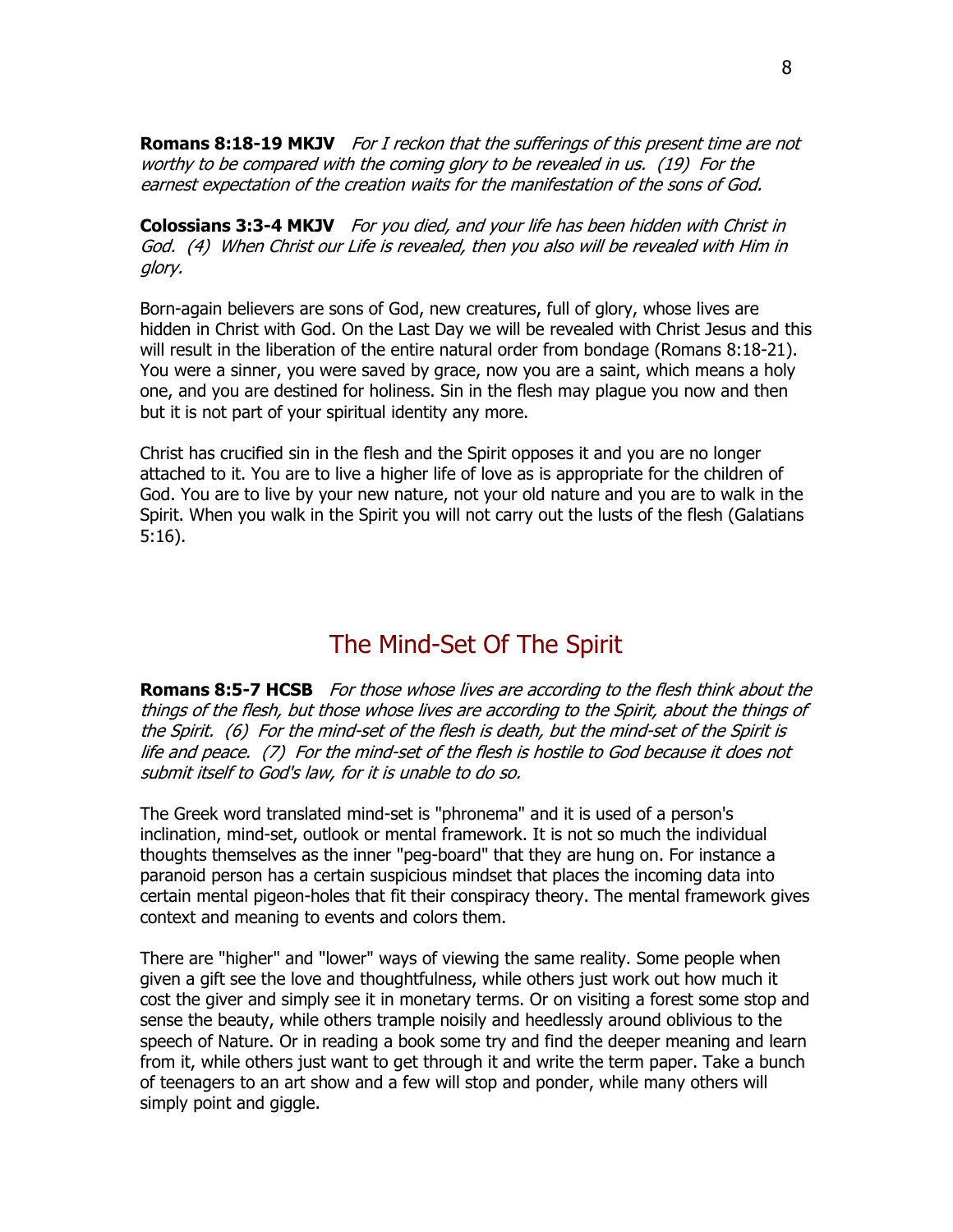This higher way of thinking is the "mind set on the Spirit" and is equivalent to the mind set on things above.

**Philippians 4:8 MKJV** Finally, my brothers, whatever things are true, whatever things are honest, whatever things are right, whatever things are pure, whatever things are lovely, whatever things are of good report; if there is any virtue and if there is any praise, think on these things.

**Colossians 3:1-3 MKJV** If then you were raised with Christ, seek those things which are above, where Christ is sitting at the right hand of God. (2) Be mindful of things above, not on things on the earth. (3) For you died, and your life has been hidden with Christ in God.

**Isaiah 32:8 HCSB** But a noble person plans noble things; he stands up for noble causes.

The Christian is called to higher ground, to a noble way of thinking. We are to think about lovely, good, high-minded things and to set aside the vulgar, trashy, fleshly and selfish thoughts so common to our age. We have to start thinking differently, following the Spirit and thinking our own deep inner thoughts, hearing the tune of a "different drummer".

"If a man does not keep pace with his companions, perhaps it is because he hears a different drummer. Let him step to the music which he hears, however measured or far away. (Henry David Thoreau, Walden, Conclusion, 1854)"

The mind set on the flesh is death. The lower way of thinking leads to loss of impulse control, addictions, and many frustrations in life. The mind becomes filled with the psychological equivalent of rotting garbage and "stinking thinking" develops. Sin is never fully resisted or transcended. Instead it is often pondered, and even indulged. Gradually the soul becomes darkened and deadened to all that is higher in life - including God.

The mind set on the Spirit is life and peace. The higher and better way of viewing life leads to the ability to function properly in life, to achieve goals, to react rightly to life's problems and to master numerous skills with grace and wisdom. Sin is resisted and uprooted and transcended by walking in the Spirit. This is not necessarily a very religious life, full of church services. Rather it is a noble life full of quiet and good thoughts and actions.

A rough analogy would be the contrast between fine classical music and punk rock. Fine classical music leaves me feeling peaceful and mentally alive, full of good thoughts. Punk rock is full of violence and anger and sin and leads to rage and to suicide. (I am not saying you have to like classical music to be a good Christian.) These are illustrations of ways of thinking - higher and lower.

Now the mind set on the Spirit mediates on Scripture, sees beauty in nature, prays often, thinks on Christ, and looks for beauty and truth in all things. The mind set on the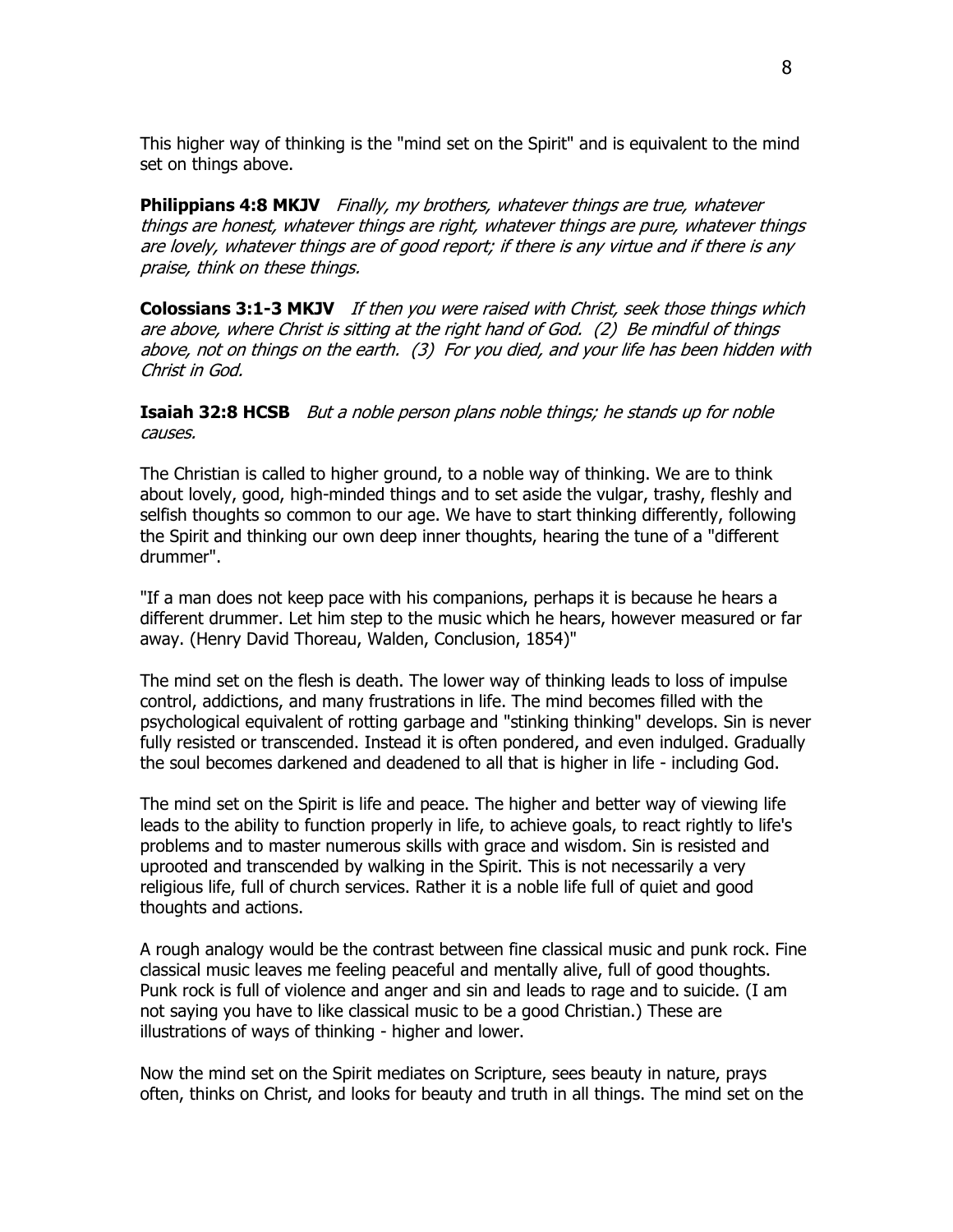flesh is only interested in gratification of one kind of another - from sexual gratification, to revenge.

So the mind set on the Spirit puts aside the clamor for instant gratification and goes on a quest for God, for beauty and for truth of all kinds - whether it be cultural, historical, scientific or theological. The mind set on the Spirit is saturated with reverence and awe and lives in the constant joy of the surprises of God.

**Hebrews 12:28-29 HCSB** Therefore, since we are receiving a kingdom that cannot be shaken, let us hold on to grace. By it, we may serve God acceptably, with reverence and awe; (29) for our God is a consuming fire.

The spiritual mindset judges all things spiritually and is able to understand Scripture and view life with purity and grace.

**1 Corinthians 2:12-16 HCSB** Now we have not received the spirit of the world, but the Spirit who is from God, in order to know what has been freely given to us by God. (13) We also speak these things, not in words taught by human wisdom, but in those taught by the Spirit, explaining spiritual things to spiritual people. (14) But the natural man does not welcome what comes from God's Spirit, because it is foolishness to him; he is not able to know it since it is evaluated spiritually. (15) The spiritual person, however, can evaluate everything, yet he himself cannot be evaluated by anyone. (16) For: who has known the Lord's mind, that he may instruct Him? But we have the mind of Christ.

**James 3:17-18 HCSB** But the wisdom from above is first pure, then peace-loving, gentle, compliant, full of mercy and good fruits, without favoritism and hypocrisy. (18) And the fruit of righteousness is sown in peace by those who make peace.

Paul seems to have had areal problem with "lower thinking" on Crete and accused their inhabitants of being liars, evil beasts and lazy gluttons. When he sent Titus there he said:

**Titus 1:15-16 HCSB** To the pure, everything is pure, but to those who are defiled and unbelieving nothing is pure; in fact, both their mind and conscience are defiled. (16) They profess to know God, but they deny Him by their works. They are detestable, disobedient, and disqualified for any good work.

So we see that the lower nature, and the lower way of thinking, makes people unfit for doing God's will. "For the mind-set of the flesh is hostile to God because it does not submit itself to God's law, for it is unable to do so."

Indulging sin, coarseness, vulgarity and fleshly appetites is not harmless. It subverts our whole being as Christians and makes us useless to God. People may mock us for aiming to live by a better rule, but still we must always head for "higher ground". Make the choice to set your mind on the things of the Spirit!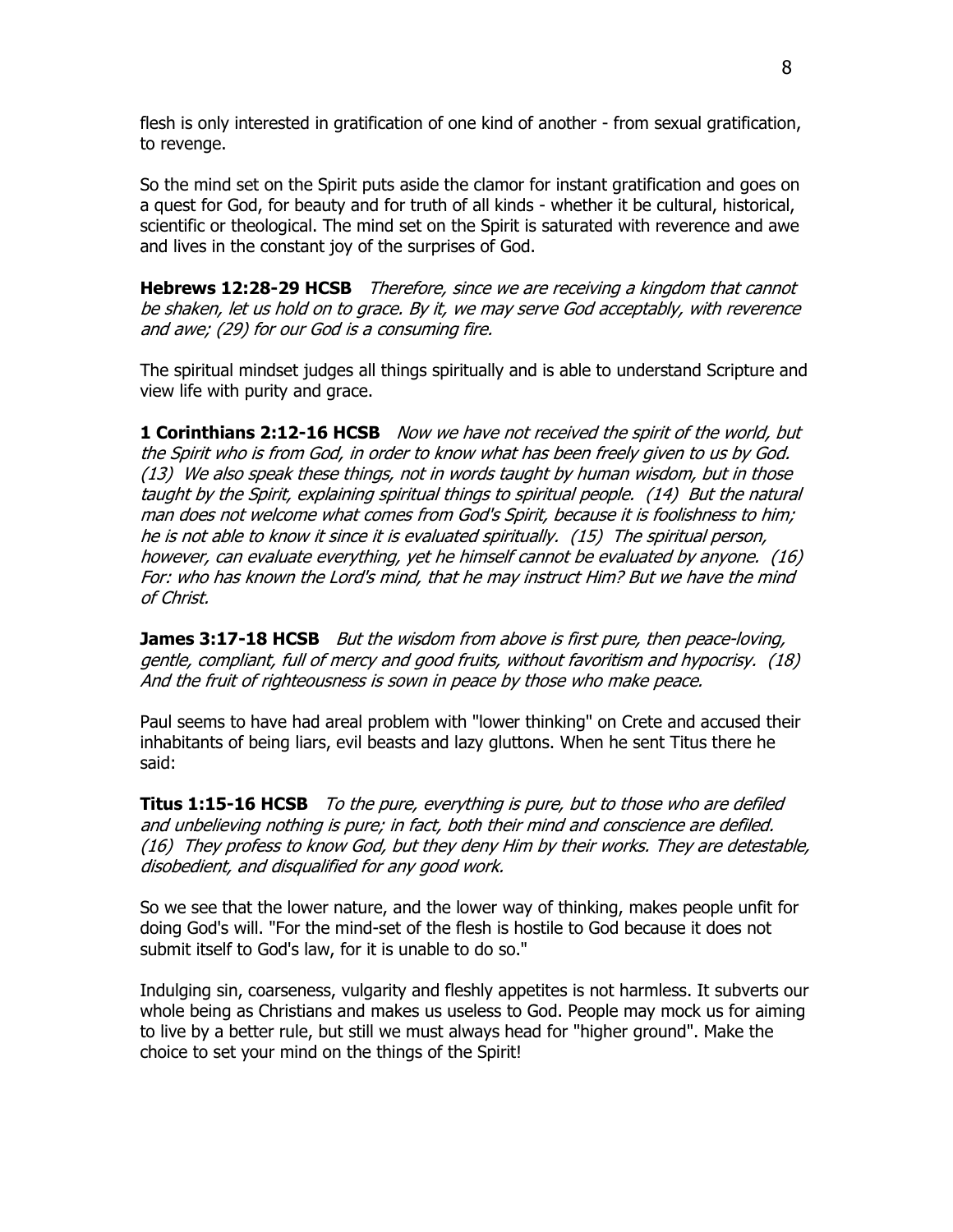### In The Spirit

**Romans 8:8-11 ASV** and they that are in the flesh cannot please God. (9) But ye are not in the flesh but in the Spirit, if so be that the Spirit of God dwelleth in you. But if any man hath not the Spirit of Christ, he is none of his. (10) And if Christ is in you, the body is dead because of sin; but the spirit is life because of righteousness. (11) But if the Spirit of him that raised up Jesus from the dead dwelleth in you, he that raised up Christ Jesus from the dead shall give life also to your mortal bodies through his Spirit that dwelleth in you.

These verses contain some very absolute and categorical language such as:

- 1. Those in the flesh cannot please God.
- 2. If anyone does not have the Spirit of Christ, he does not belong to Him.
- 3. The body is dead because of sin.

This makes clear that there is an absolute separation between those in the flesh and those in the Spirit. Those "in the Spirit" are not an advanced group of Christians; they are in fact the only Christians. People who do not have the Spirit are quite simply unsaved. Those "in the flesh" who live by the baser values of the world, without spirituality, without sensitivity to Scripture or to spiritual things, without prayer and lacking the fruits and gifts of the Spirit - cannot please God.

And it is not just any spirit, as if New Age spirituality or channeling the spirits of the dead was enough to make one spiritual and not carnal. Rather it is only the Spirit of Christ that makes alive. Christ must be in the Christian.

In verse 9 we see Paul making God and Christ equivalent: "But ye are not in the flesh but in the Spirit, if so be that the Spirit of God dwelleth in you. But if any man hath not the Spirit of Christ, he is none of his." The Spirit of God is obviously the same as the Spirit of Christ. This supports the idea of the Trinity.

So Christians are God-indwelt people, who have Christ in them, and Christ in us is what animates us and makes us spiritually alive. In 1 Corinthians 6 Paul even says that our bodies are temples - places where God dwells, our bodies are a sacred site and are to be honored as such and not defiled by immorality.

The problem of what to do with the body carries over from Romans chapter 7 where it was revealed that the body was the dwelling place of sin. So Christ dwells in us, and sin dwells in us, both at the same time. However they seem to dwell at different levels of being. Sin dwells in the outer level of being known and the flesh, while Christ dwells in the inmost level of being known as the spirit.

Translations differ on verse 10, most capitalize the word "spirit" which I cannot see as justified from the Greek. The ASV version is I think most correct: **Romans 8:10 ASV** And if Christ is in you, the body is dead because of sin; but the spirit is life because of righteousness.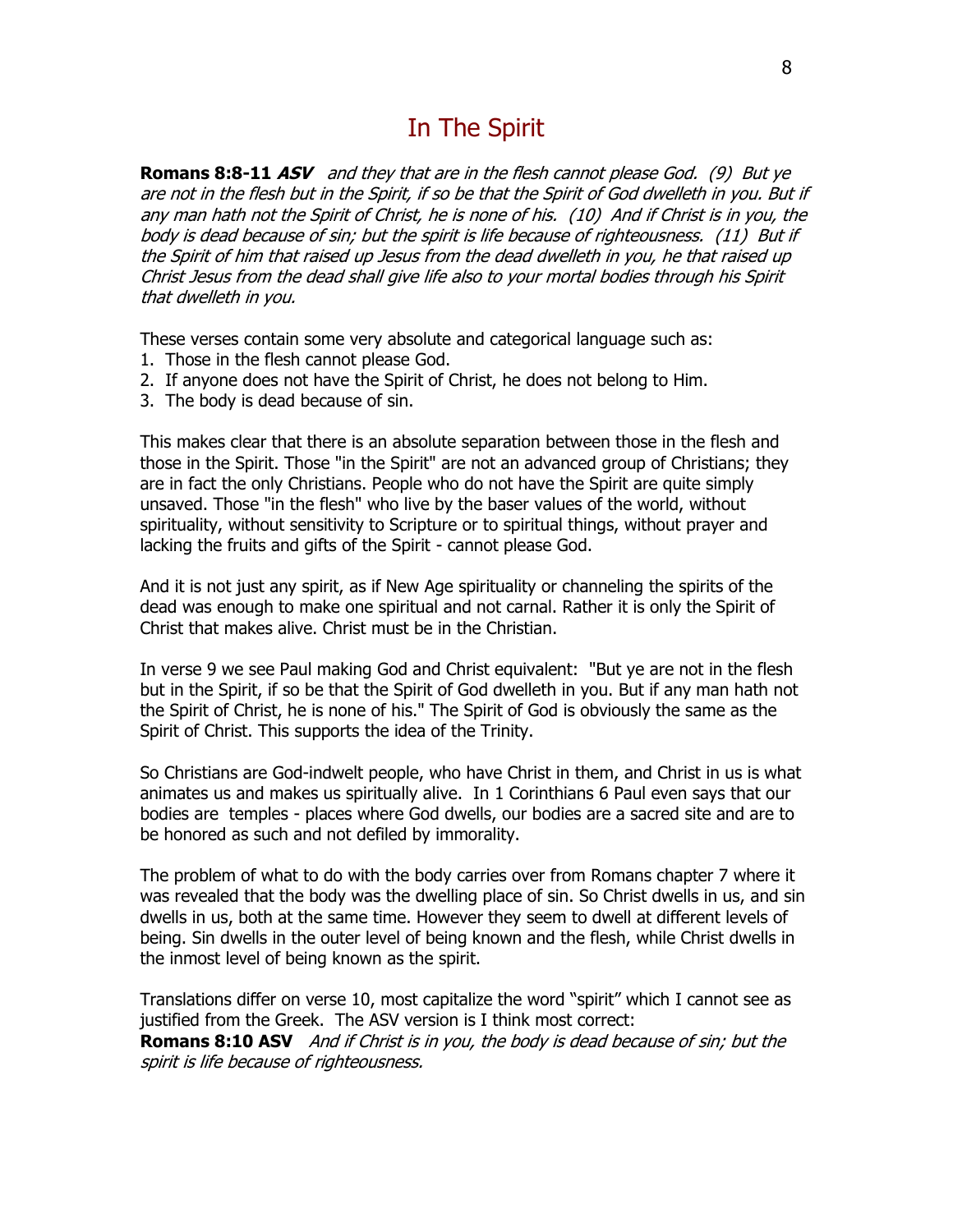The body, which has become the dwelling place of sin, must die, for indeed flesh and blood cannot inherit the Kingdom of God (1 Corinthians 15:50). Yet God does not give up on our bodies but instead resurrects them and makes them glorious and immortal.

"But if the Spirit of him that raised up Jesus from the dead dwelleth in you, he that raised up Christ Jesus from the dead shall give life also to your mortal bodies through his Spirit that dwelleth in you."

Our mortal bodies shall be resurrected and somehow that transformation will be a work of the indwelling Holy Spirit. The immortal body is somehow connected to the mortal body. It is as if the "mortal body" is the seed of the eternal spiritual body. Just as there is little resemblance between a pumpkin seed and a pumpkin but yet there is continuity. Though the seed is destroyed in the ground, the pumpkin surely came from it. The following verses from 1 Corinthians 15 illustrate the organic seed-to-plant connection between the sin-indwelt and temporary mortal body and the glorious, eternal spiritual body.

**1 Corinthians 15:35-54 ASV** But some one will say, How are the dead raised? and with what manner of body do they come? (36) Thou foolish one, that which thou thyself sowest is not quickened except it die: (37) and that which thou sowest, thou sowest not the body that shall be, but a bare grain, it may chance of wheat, or of some other kind... (42) So also is the resurrection of the dead. It is sown in corruption; it is raised in incorruption: (43) it is sown in dishonor; it is raised in glory: it is sown in weakness; it is raised in power: (44) it is sown a natural body; it is raised a spiritual body. If there is a natural body, there is also a spiritual body..... (49) And as we have borne the image of the earthy, we shall also bear the image of the heavenly. (50) Now this I say, brethren, that flesh and blood cannot inherit the kingdom of God; neither doth corruption inherit incorruption. (51) Behold, I tell you a mystery: We all shall not sleep, but we shall all be changed, (52) in a moment, in the twinkling of an eye, at the last trump: for the trumpet shall sound, and the dead shall be raised incorruptible, and we shall be changed. (53) For this corruptible must put on incorruption, and this mortal must put on immortality. (54) But when this corruptible shall have put on incorruption, and this mortal shall have put on immortality, then shall come to pass the saying that is written, Death is swallowed up in victory.

The death that our bodies experience through being sin-indwelt is "swallowed up in victory". Thus sin's effect on us will be nullified. Death will be transcended. The mortal shall put on immortality for those who are indwelt by the Spirit of God.

Thus being a Christian cannot be defined in social terms, such as "being gentlemen" or "being kind to others". A Christian is a distinct category of spiritual being. We are, to use some long words, "existentially other" to the rest of humanity. Christians are Godindwelt people. All who have the Spirit of Christ are Christians and all true Christians have the Spirit of Christ. Our bodies have the life of Jesus dwelling in them in spiritual form. We have a power operating in us that enables us to be acceptable to God. We are able to please God because Christ is the power of our lives. Those without Christ dwelling in their bodies cannot please God, since they do not have the power that leads to righteousness and sin in the flesh subverts every move.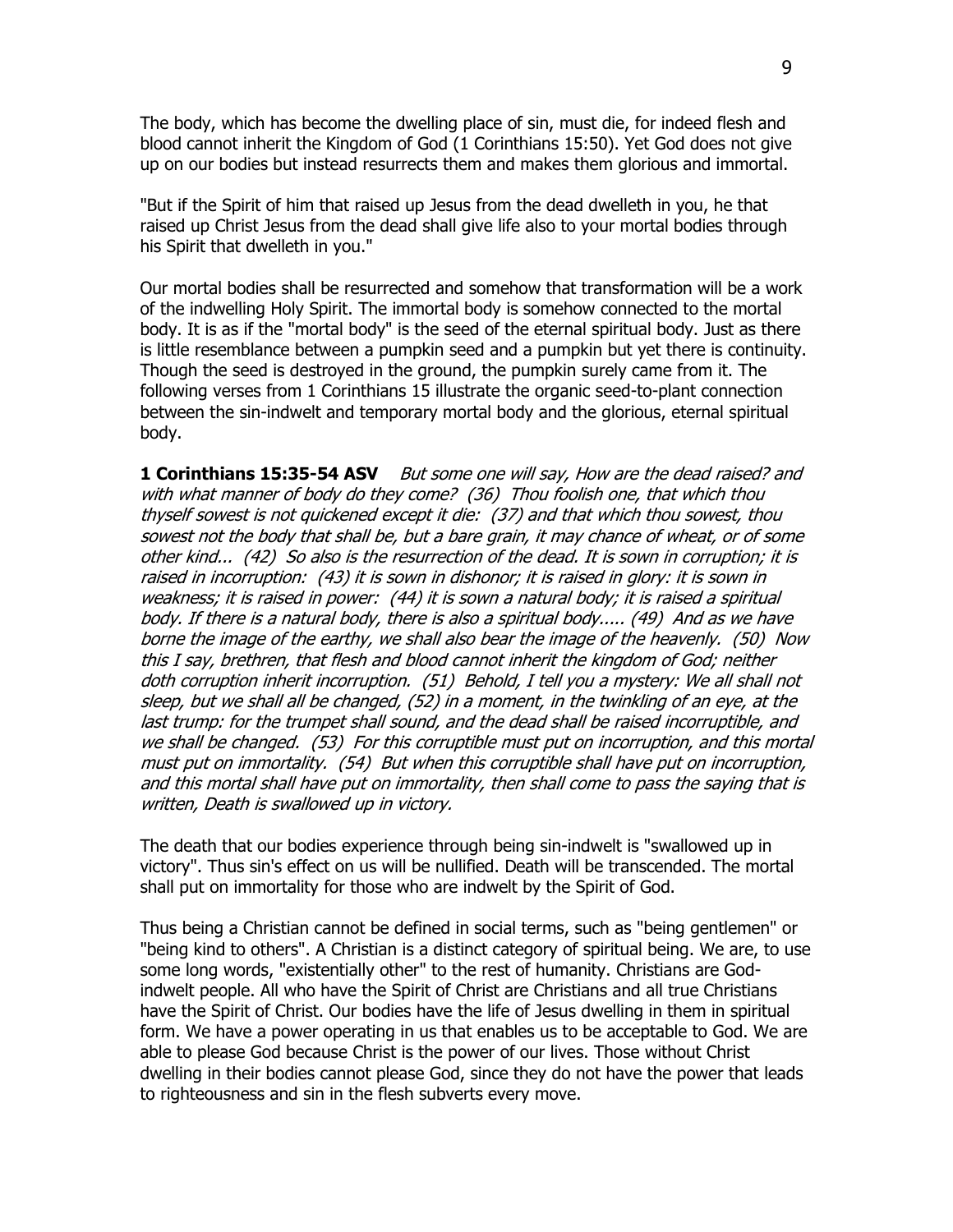Being in the Spirit is not optional, rather it is absolutely essential and defining for all Christians. God has come to dwell with us and in us and desires to transform us into the image of His beloved Son through the power of the Holy Spirit.

## Mortifying The Flesh

**Romans 8:12-13 MKJV** Therefore, brothers, we are not debtors to the flesh, to live according to the flesh. (13) For if you live according to the flesh, you shall die. But if you through the Spirit mortify the deeds of the body, you shall live.

How can a Christian "mortify the deeds of the body"? The answer is "through the Spirit".

Mortifying the body is often incorrectly associated with extreme penances such as flagellation, extended fasting, or even self-castration. But Paul says that these practices are of "no value".

**Colossians 2:20-23 HCSB** If you died with Christ to the elemental forces of this world, why do you live as if you still belonged to the world? Why do you submit to regulations: (21) "Don't handle, don't taste, and don't touch"? (22) All these regulations refer to what is destroyed by being used up; they are human commands and doctrines. (23) Although these have a reputation of wisdom by promoting ascetic practices, humility, and severe treatment of the body, they are not of any value against fleshly indulgence.

So Paul's idea of mortification does NOT involve things such as:

- 1. Asceticism
- 2. Overdone humility
- 3. Severe treatment of the body
- 4. Taboos such as do not handle, do not taste, do not touch

These belong to the religion of those who "still belong to the world" and have not ascended into heavenly realms with Christ and known His power and the filling of the Holy Ghost. It is no coincidence that the Church has been weakest and worst when Christians have most assiduously practiced such things. They have the "appearance of wisdom" but are in fact a useless waste of energy.

True Christian mortification is "of the Spirit" and simply involves "stopping dead" certain sinful practices and substituting them with righteous practices.

**Colossians 3:5-10 HCSB** Therefore, put to death whatever in you is worldly: sexual immorality, impurity, lust, evil desire, and greed, which is idolatry. (6) Because of these, God's wrath comes on the disobedient, (7) and you once walked in these things when you were living in them. (8) But now you must also put away all the following: anger, wrath, malice, slander, and filthy language from your mouth. (9) Do not lie to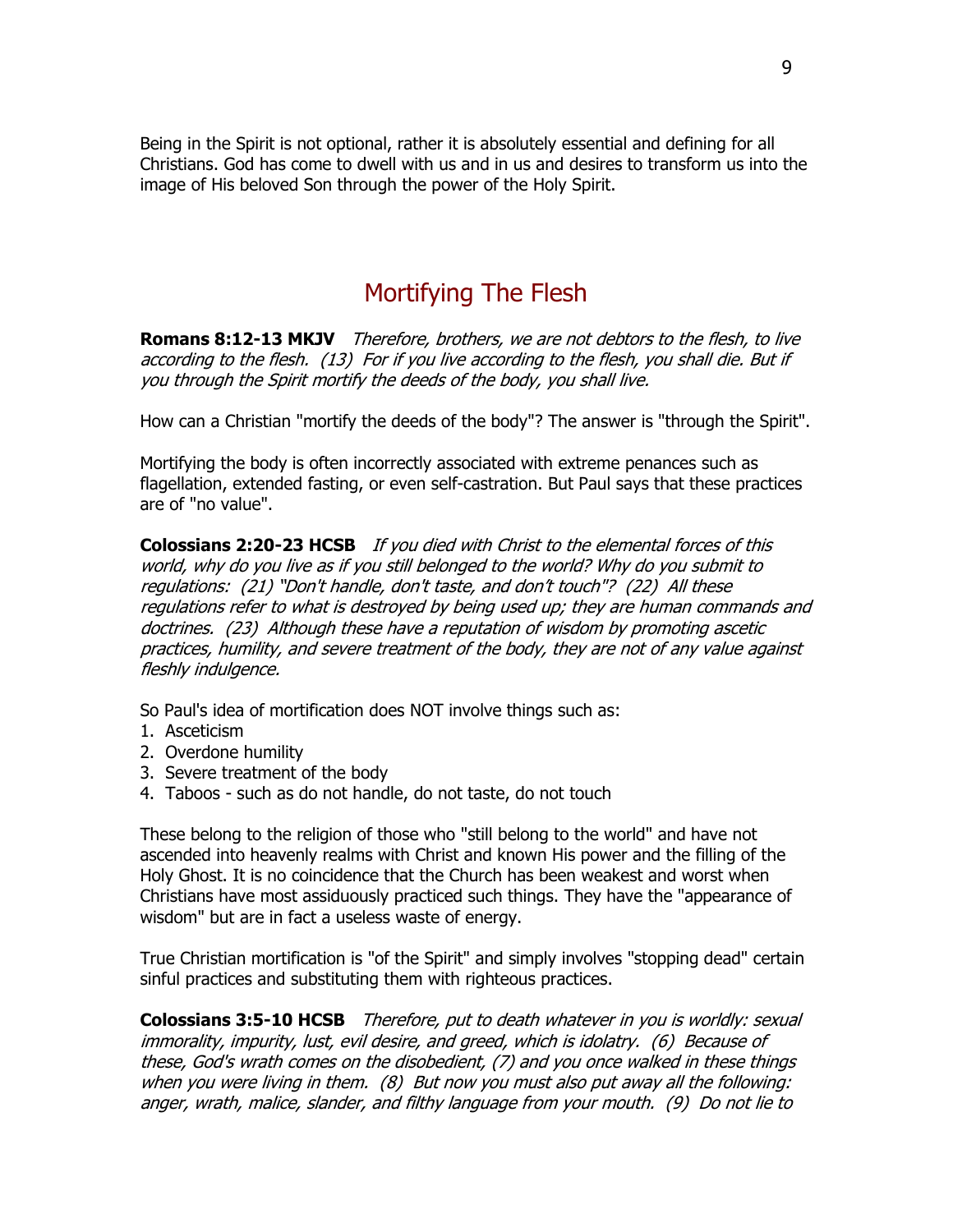one another, since you have put off the old man with his practices (10) and have put on the new man, who is being renewed in knowledge according to the image of his Creator.

The "putting to death" is of the deeds of the body, not of the body itself. For instance we are put to death "greed". So when greed rises up within you, you are to stop it, to refuse it, to kill it in its tracks, and to do this over and over again.

Now one of the best ways to "kill" a practice is to make a definite decision to stop it and then to retain yourself in a different and better direction. For a very simple analogy, when I moved to the USA I had to "put to death" my habit of driving on the left hand side of the road. I did not go around saying "I must not drive on the left" or wrestling against "leftness" instead I simply made a decision not to drive on the left and concentrated on driving on the right hand side instead. Now I am in the "right" habit!

If we redirect ourselves from the wrong way to the right way then the wrong path will gradually become extinguished. It is like the grass that grows on a track that is not used. The old way, the old life path will slowly fade away. Soon we will be left only with the righteous habit. This is why Paul often combines the two statements "put off X" and "put on Y".

This is in two parts:

a) Putting Off- involves realizing you have a problem and making a definite and clear decision to quit from X. This is the "dying", the stopping, the decision that it will never be a part of you again.

b) Putting On - involves adopting a new behavior and moving towards the opposite of X which is Y. This is using the power of Christ in you to adopt a better lifestyle.

To stop lying make a decision to quit lying, and then concentrate on speaking the truth at all times.

To stop worrying, make a decision to quit worrying and then focus on presenting your needs to God in prayer.

To stop being greedy, make a decision to quit coveting and then focus on living simply and lightly.

To stop being angry make a decision to quit from your rage and then focus on being cool and in control.

To stop being lustful make a decision to quit your wild imaginings and then concentrate on treating women as sisters in all purity.

To stop being stingy and mean make a decision to quit such selfishness and then set your heart on being generous and kind.

To stop being timid make a decision to quit your fears and then ask God to make you bold by the power of the Holy Spirit.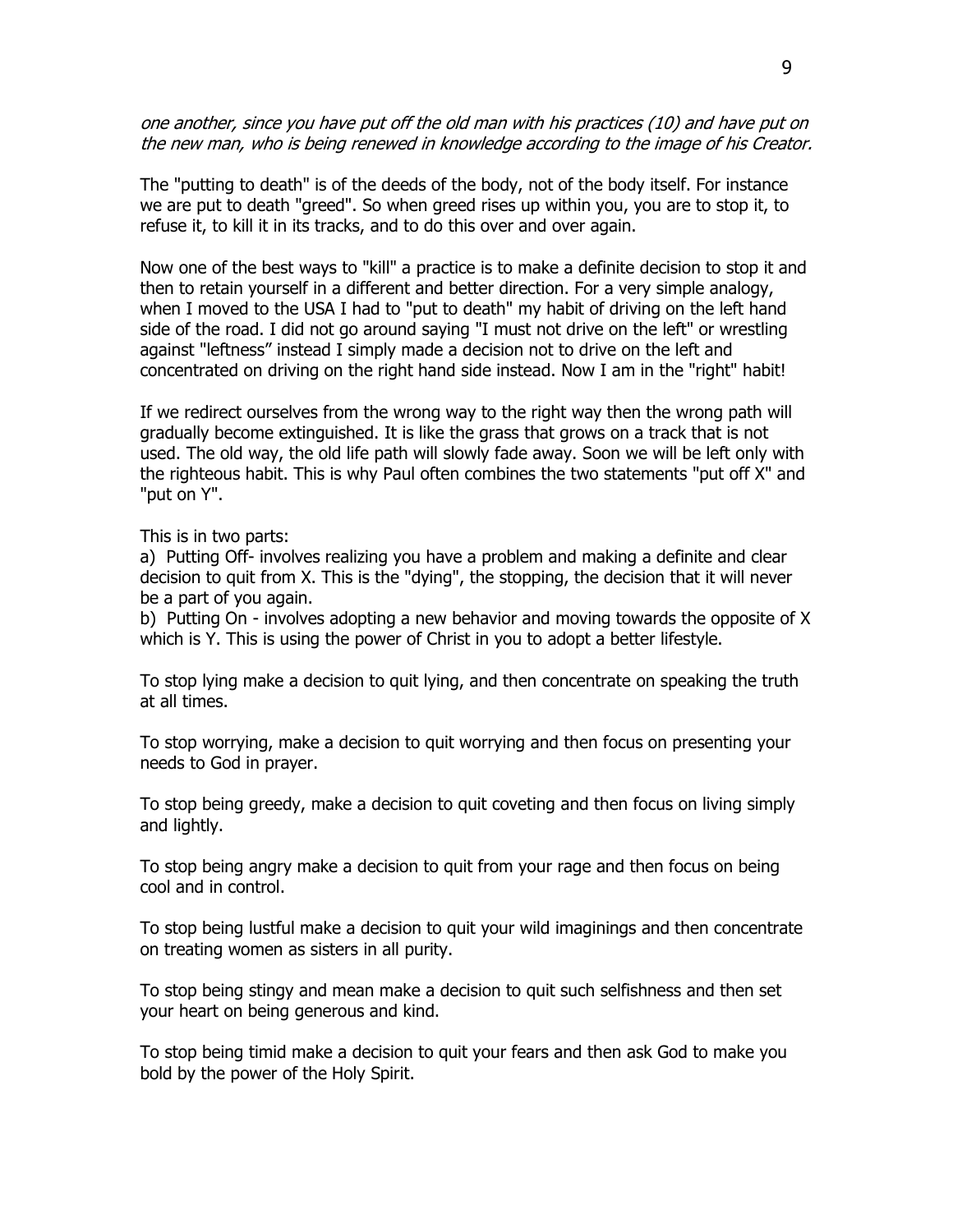To stop being resentful make a decision to quit digging up old bones, and then work on resolving your issues and forgiving others quickly.

Now making the decision to quit can be tough. Again let us take the case of greed. It can be hard to give up being a shop-aholic, and the thought of living simply and in a godly fashion may seem terrifying. But when an enormous credit card bill looms, and when someone is 60 days behind, then a person may see the folly of their ways. They may say 'enough'! Once they have really genuinely said "enough" then they have put greed to death and can start putting on simplicity and godly living.

Or take the case of resentment where it may take an ulcer or a divorce or even a nervous breakdown to get someone to be aware of how resentment is ruining their life. But once they decide to deal with it, and perhaps even see a pastor for counsel, and irrevocably decided they will no longer be resentful, then they have "put it to death" and they can move on to being loving and merciful and forgiving.

Now it is the Holy Spirit who gives us the insight to see that we have a problem and the will to deal with it and who shines the light of the Scriptures on it and who points out a better way. So it is the Holy Spirit who helps us to put to death the old nature and put on the new nature, which is Christ.

One great mistake made by many Christians is to try to replace the Holy Spirit with human will power or rather won't-power and to make "resolutions" not to do such and such ever again. This rarely works. Fighting against sin is futile. You have to kill it stone dead. You need to make a cold-blooded decision that you are finished with it, then leave it behind, without another thought or even a look back. And then simply move on to the right behavior. Just as if you were simply choosing to drive on the other side of the road.

So we do not have to fast on top of a flagpole for forty days or cut off parts of our body in order to defeat sin. We just have to calmly decide to quit. Then we replace the old sinful behavior with a better righteous alternative. The Bible often places the righteous alternative right next to the sin we need to stop.

**Ephesians 4:28-29 MKJV** Let him who stole steal no more, but rather let him labor, working with his hands the thing which is good, so that he may have something to give to him who needs. (29) Let not any filthy word go out of your mouth, but if any is good to building up in respect of need, that it may give grace to the ones hearing.

So we see in verse 28 above - don't steal instead move to the positive and replace it with constructive work. And in verse 29 don't let any filthy language go out of your mouth and instead move to the positive - gracious edifying speech.

Today's Eternity-DBS has been a bit longer because this is so important and people get it so wrong so often. You need to put sin to death, but all the willpower in the world will not do it. You need inner power, the power of the Holy Spirit, to convict you, to give you insight, and to enable you to adopt a holy and good replacement behavior for that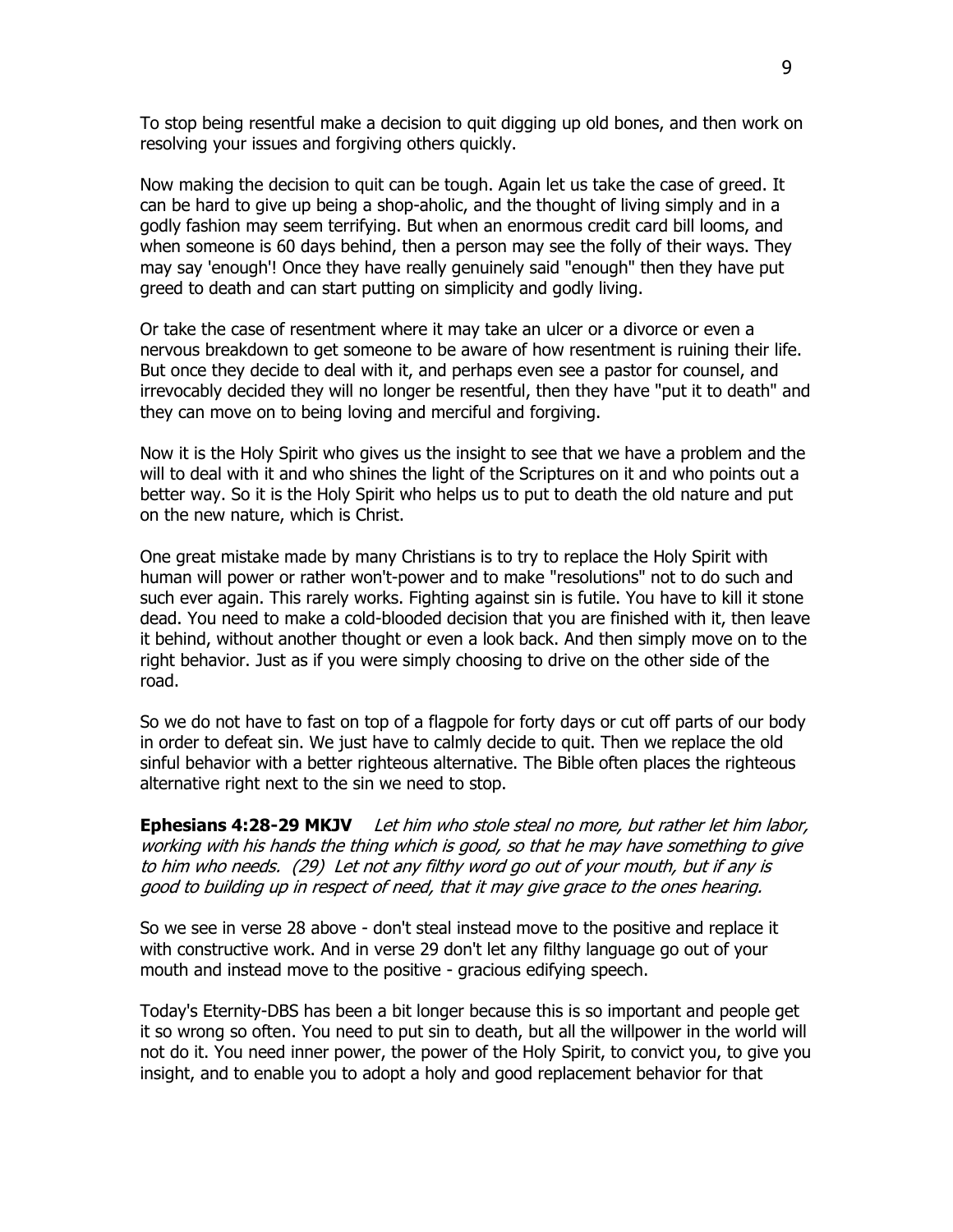context. Pray now and ask God to fill you with the Holy Spirit so you can mortify the deeds of the body.

**Galatians 5:16 MKJV** I say, then, "Walk in the Spirit and you shall not fulfill the lusts of the flesh."

## Children of God

**Romans 8:14-17 MKJV** For as many as are led by the Spirit of God, they are the sons of God. (15) For you have not received the spirit of bondage again to fear, but you have received the Spirit of adoption by which we cry, Abba, Father! (16) The Spirit Himself bears witness with our spirit that we are the children of God. (17) And if we are children, then we are heirs; heirs of God and joint-heirs with Christ; so that if we suffer with Him, we may also be glorified together.

Paul takes the term 'son of God' with literal seriousness, for him we have been adopted into the very family of God and are joint-heirs with Christ, part of the family of the Godhead, and even able to judge angels (1 Corinthians 6:2,3) in Hebrews 2 we are even considered as "brethren" - literal brothers of Jesus . There is no hint that the term "son of God' is "merely just an analogy". Not at all! The New Testament sees Christians as becoming immortal world-liberating beings full of eternal glory who will even rule with Christ and share His throne (Revelation 3:21). Grace takes us from the gutter most to the uttermost (Ephesians 2:4-7)!

Now the one characteristic of sons of God that Paul singles out is that they are "led by the Spirit of God". That is they are susceptible to spiritual influence, motivated by holiness, and obedient to the promptings of the Spirit within their conscience. They are tuned in to God and to His various communications with them. They are not led by mere men, or by politicians or generals or doctrines or by the ever-varying trends of the age. Instead they are led by the voice of righteousness and truth and by the word of the gospel.

To be led by the Spirit is to be led into truth. The person led by the Spirit is attracted to beauty, truth, and noble and higher thought, wisdom, righteousness, peace, and love. These voices provide the intuitive inner guidance of the saint and are the different drummers that the Spirit-led person hearkens to and marches in step with.

To be led by the Spirit is deeply personal and intuitive. It is following a leader and hearkening to a certain calling. It is deep sense of inner direction and decision. It is not legalistic, nor is it a cobbling together of rules and practices and notions into a sort of life-code.

Now the Scriptures are very important and we are to study them and know them as Christ studied them and knew them. But when Jesus came to life's situations He followed the Spirit, not a strict set of laws like the Pharisees did. Jesus was without sin,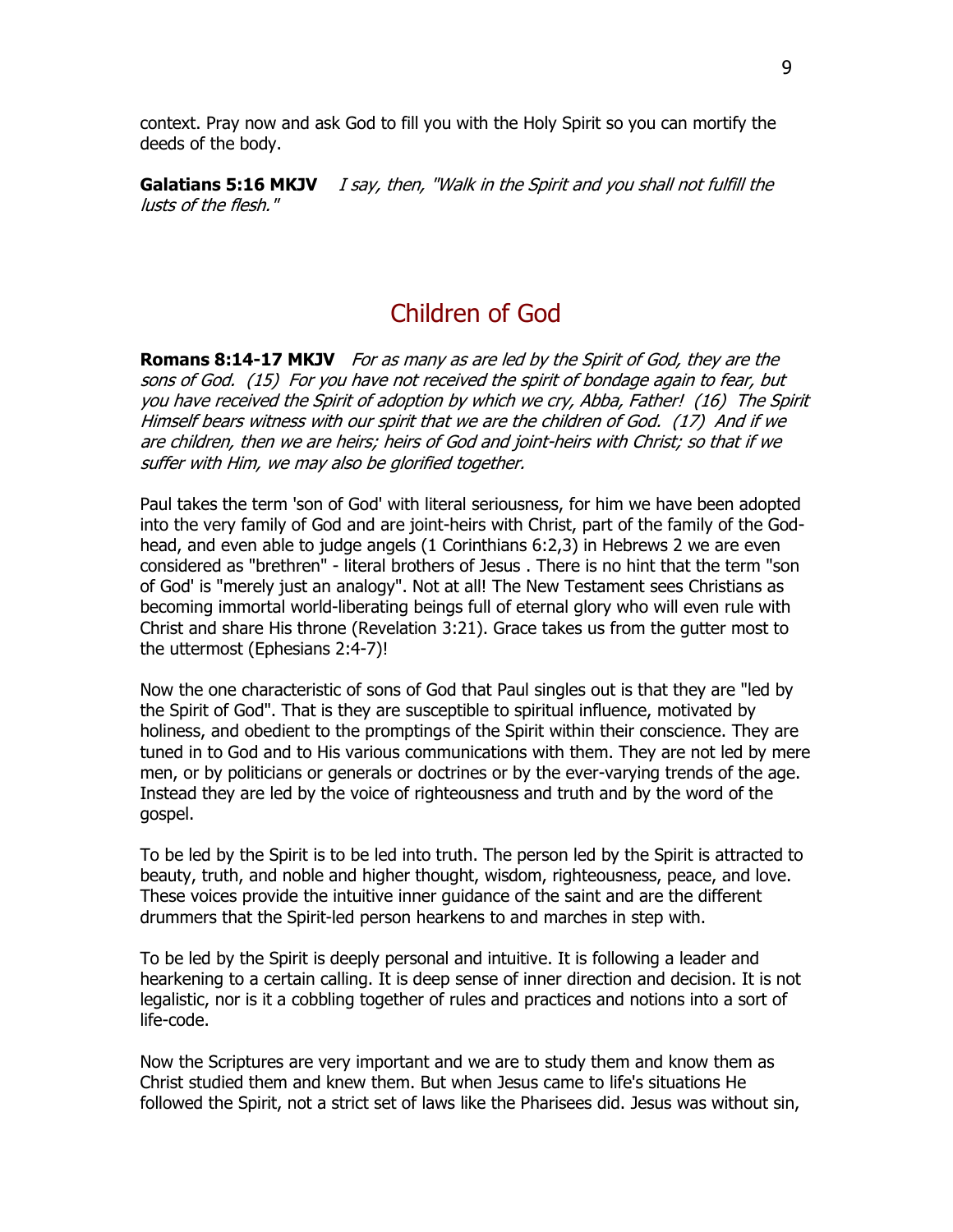He was perfect, and He loved the Scriptures. Yet His life direction came from above, via the Spirit, through His spiritual perception of situations and His sense of what "the Father" was doing.

The Bible has to be interpreted by the Spirit-filled believer with a sensitive and Spirit-led conscience. If the conscience is hardened and dead (as it was with the Pharisees) then the Bible simply becomes a weapon with which to condemn others and works death not life. The Bible is a Spirit-breathed book that needs to be spiritually discerned. Only the Spirit-led sons and daughters of God can read it rightly!

Now the Spirit of God leads us out of fear and condemnation and into child-like intimacy and fellowship with God.

For you have not received the spirit of bondage again to fear, but you have received the Spirit of adoption by which we cry, Abba, Father!

Paul contrasts two "spirits" here, the "spirit of fear" and the "spirit of adoption". The spirit of fear operates on the assumption that God may punish us and even reject us unless we keep all His rules. In this scenario we are "in" but can be cast out at any time. The spirit of adoption operates in reverse, we are outside, not God's children and we are accepted in, chosen, taken on board, and redeemed from our sin and messy lives. On the one hand we have rules, fear and rejection and on the other hand we have grace, adoption and acceptance. Adoption is inclusion. God includes us in His circle, and brings us into His family of love. We can call God "Daddy" which is what "Abba" means. The term "Abba" is shocking and violates many people's ideas of reverence and repudiates all notions of a distant philosophical and impersonal God. This is intimacy with Deity and it is encouraged!

The spirit of adoption tells us that we are children of God. This is God's never-ending message of love and it comes not in a book or on tablets of stone, or even through a prophet but is witnessed to the very deepest part of our inmost being!

This tells us that we have a spirit "our spirit" and the Holy Spirit talks to it and imparts information. In Acts we see the phrase "the Holy Spirit said' referring to such internal communication from God. Paul outlines the mechanism in 1 Corinthians 2.

**1 Corinthians 2:9-12 MKJV** But as it is written, "Eye has not seen, nor ear heard," nor has it entered into the heart of man, "the things which God has prepared for those who love Him." (10) But God has revealed them to us by His Spirit; for the Spirit searches all things, yea, the deep things of God. (11) For who among men knows the things of a man except the spirit of man within him? So also no one knows the things of God except the Spirit of God. (12) But we have not received the spirit of the world, but the Spirit from God, so that we might know the things that are freely given to us by God.

God reveals non-sensory spiritual data (which eye has not seen, nor ear heard) to us via the Spirit, and this Spirit searches out the deep things of God and reveals them to our spirit so that we might know the things freely given to us by God. One of these precious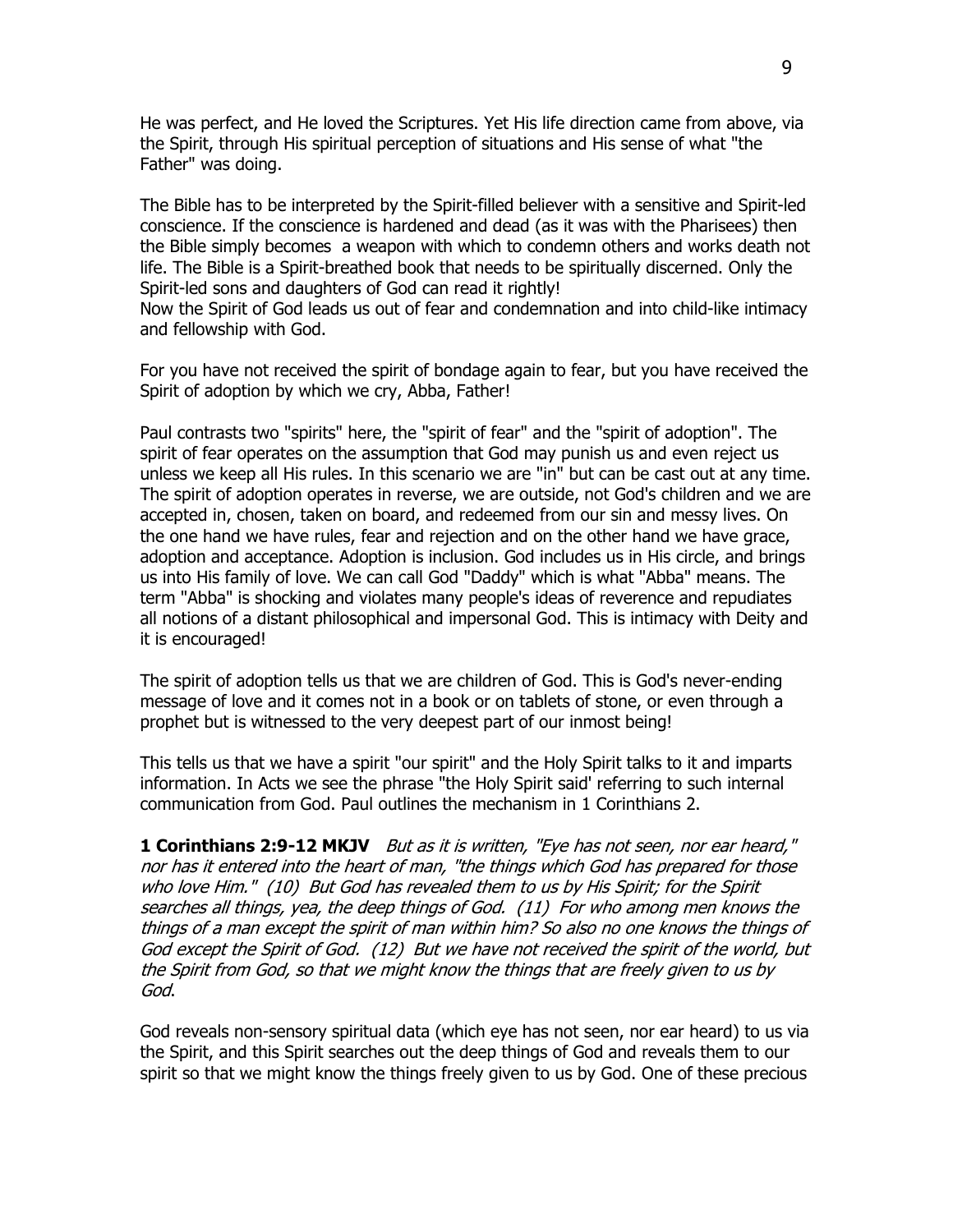truths that is revealed to us is God's loving adoption of us as His sons and daughters in the Kingdom.

Now adopted children have rights and share in any inheritance, so as adopted sons and daughters of God we are "heirs of God and co-heirs with Christ". We inherit the things that God has - such as immortality, glory, and eternal life. We become imperishable and holy, and or on a feather cushion. For we also inherit Christ's rejection by the world and persecution by the Devil.

(17)And if we are children, then we are heirs; heirs of God and joint-heirs with Christ; so that if we suffer with Him, we may also be glorified together.

We are joined with Christ in both suffering and in glory and the one cannot be had without the other, even though we may fervently wish it otherwise.

### The Glorious Liberty

**Romans 8:18-22 MKJV** For I reckon that the sufferings of this present time are not worthy to be compared with the coming glory to be revealed in us. (19) For the earnest expectation of the creation waits for the manifestation of the sons of God. (20) For the creation was not willingly subjected to vanity, but because of Him who subjected it on hope (21) that the creation itself also shall be delivered from the bondage of corruption into the glorious liberty of the children of God. (22) And we know that the whole creation groans and travails in pain together until now.

Imagine a mighty and noble Duke who rebels against the King and is banished to the desert lands along with his family. The family is under the headship of the father, when he rises in social stature they enjoy the good things of life, when he is banished to oblivion, they end up in the desert still under his authority. As the head of the family goes, so the whole family goes.

Now Adam was created as the earthly head of Creation. When Adam fell he did not lose this headship, he just dragged his "family" down with him! All of Creation was put into bondage "not of its own will", it was kept under Adam so God could preserve the order of things. God did this because He knew Adam would give rise to Christ and that Creation would be liberated when the sons of God were revealed at the resurrection.

Just as we become immortal and glorious and rise to spiritual realms, so Creation will rise with us into a new order called "the renewal/restoration of all things" and become "a new Heaven and a new earth". There seems to be two stages to this, a millennium when the earth receives its Sabbath under the reign of Christ, then an eternal state of great glory.

**Matthew 19:28-30 MKJV** `And Jesus said to them, Truly I say to you that you who have followed Me, in the regeneration, when the Son of Man shall sit in the throne of His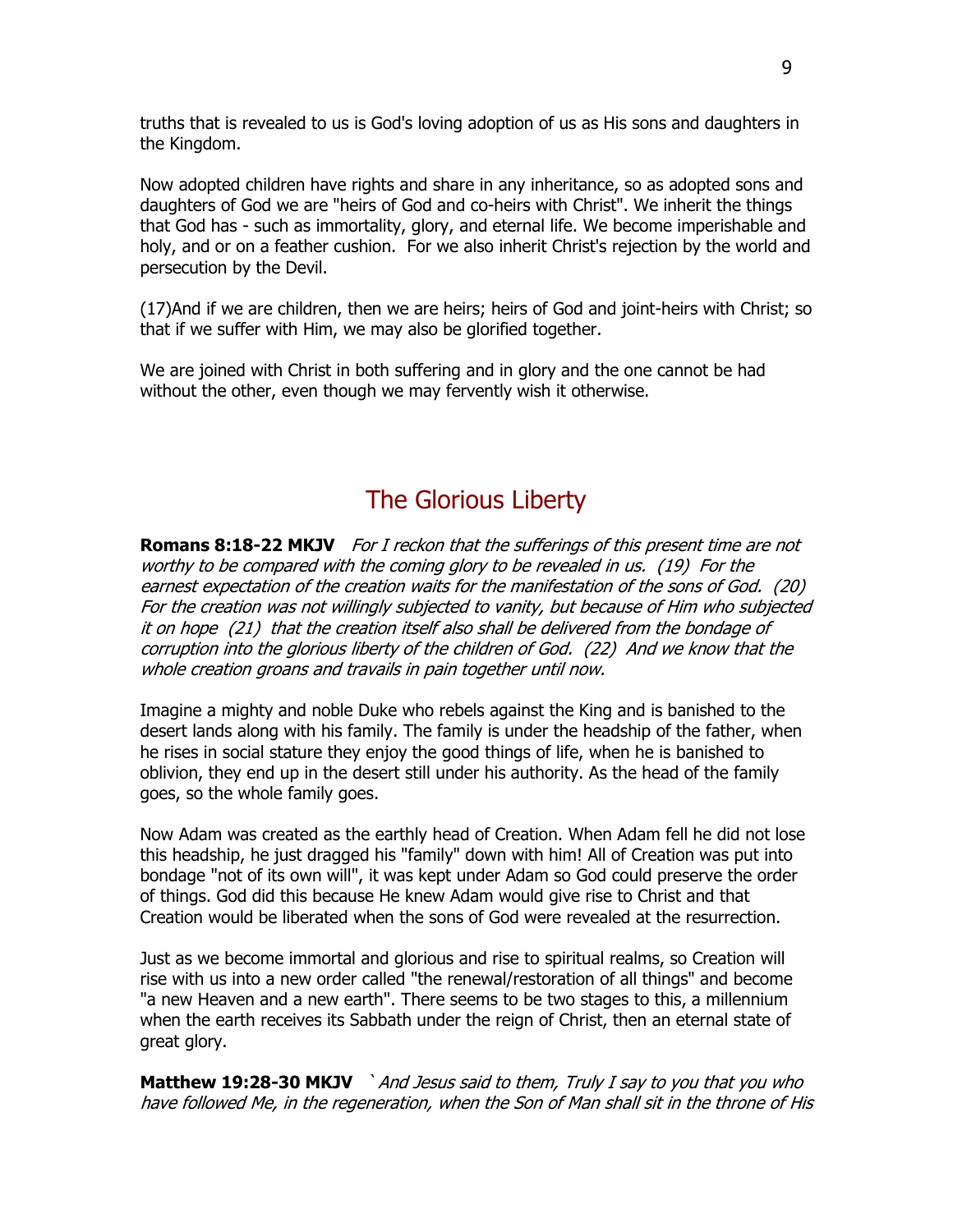glory, you also shall sit on twelve thrones, judging the twelve tribes of Israel. (29) And everyone who left houses, or brothers, or sisters, or father, or mother, or wife, or children, or lands, for My name's sake, shall receive a hundredfold, and shall inherit everlasting life. (30) But many who are first shall be last; and the last shall be first.

Our transformation is the key to the transformation of the whole world! For, because of the order of things, Creation can rise no higher than those God has placed over it, the sons of Adam. That is why Jesus called Himself "the son of Man" because He came to take that role and raise the sons of Adam up into becoming sons of God! So our redemption allows the redemption of all things on earth.

Colossians paints a picture of what some theologians call a Cosmic Christ reconciling all things to Himself:

**Colossians 1:12-20 ASV** giving thanks unto the Father, who made us meet to be partakers of the inheritance of the saints in light; (13) who delivered us out of the power of darkness, and translated us into the kingdom of the Son of his love; (14) in whom we have our redemption, the forgiveness of our sins: (15) who is the image of the invisible God, the firstborn of all creation; (16) for in him were all things created, in the heavens and upon the earth, things visible and things invisible, whether thrones or dominions or principalities or powers; all things have been created through him, and unto him; (17) and he is before all things, and in him all things consist. (18) And he is the head of the body, the church: who is the beginning, the firstborn from the dead; that in all things he might have the preeminence. (19) For it was the good pleasure of the Father that in him should all the fullness dwell; (20) and through him to reconcile all things unto himself, having made peace through the blood of his cross; through him, I say, whether things upon the earth, or things in the heavens.

Paul moves straight from our redemption out of the kingdom of darkness to the inheritance of the saints in light, to Christ's nature as the image of the invisible God, and His Master-Work of reconciling all things to Himself so He might be "before all things" and the One for whom all things were created. The world was not created for you and I, it was created for Jesus - but we have been made His brethren!

For the creation was not willingly subjected to vanity, but because of Him who subjected it on hope (21) that the creation itself also shall be delivered from the bondage of corruption into the glorious liberty of the children of God. (22) And we know that the whole creation groans and travails in pain together until now.

The present Creation "groans and travails in pain together" and is waiting to be delivered from the bondage of corruption into the glorious liberty of the sons of God. They have liberty from death, liberty from sin, liberty from corruption, liberty from defilement and liberty from ignorance and mortality. The whole world will shine with its true innate glory, the glory we just get a glimmer of in the best nature photography, when the sons of God are revealed. But what shall we be like? We don't know exactly but we know that we shall be like Christ!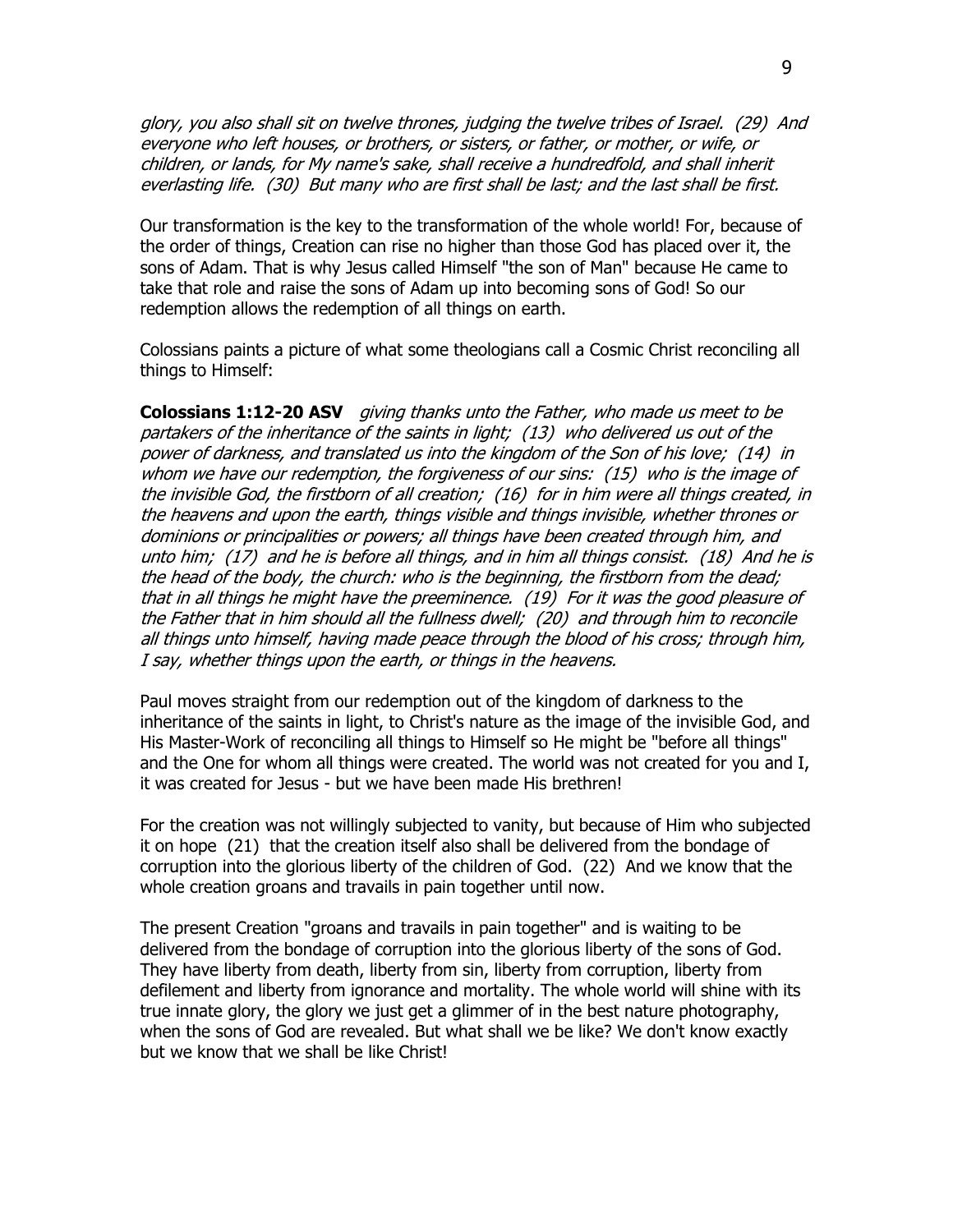**1 John 3:1-3 MKJV** Behold what manner of love the Father has given us, that we should be called children of God. Therefore the world does not know us, because it did not know Him. (2) Beloved, now we are children of God, and it has not yet been revealed what we shall be. But we know that when He shall be revealed, we shall be like Him, for we shall see Him as He is. (3) And everyone who has this hope on him purifies himself, even as that One is pure.

We will be immortal beings like angels in nature:

**Luke 20:36 MKJV** Nor can they die any more, for they are equal to the angels, and are the sons of God, being the sons of the resurrection.

Paul is so convinced of this that he is prepared to put up with anything: For I reckon that the sufferings of this present time are not worthy to be compared with the coming glory to be revealed in us.

The trials and tribulations that we go through now are working for us "an eternal weight of glory" when the sons of God are made manifest.

**2 Corinthians 4:17-18 MKJV** For the lightness of our present affliction works out for us a far more excellent eternal weight of glory, (18) we not considering the things which are seen, but the things which are not seen; for the things which are seen are not lasting, but the things which are not seen are everlasting.

## Groans of Hope

**Romans 8:22-25 HCSB** For we know that the whole creation has been groaning together with labor pains until now. (23) And not only that, but we ourselves who have the Spirit as the first fruits--we also groan within ourselves, eagerly waiting for adoption, the redemption of our bodies. (24) Now in this hope we were saved, yet hope that is seen is not hope, because who hopes for what he sees? (25) But if we hope for what we do not see, we eagerly wait for it with patience.

The world is waiting for something, groaning, hoping - the whole of Creation is shaking and shuddering with the long labor pains of the last two thousand years since Christ. The Universe wants to give birth to a new spiritual age of immortality and glory and see the back of the "present evil age" and all its turmoil. The long shadow of sin and death and the rule of darkness will be broken by the revealing of the sons of God and the return in triumph of the Lamb That Was Slain.

**Colossians 3:3-4 MKJV** For you died, and your life has been hidden with Christ in God. (4) When Christ our Life is revealed, then you also will be revealed with Him in glory.

The key to the new age of immortality and glory is the redemption of our bodies. Matter transformed and made spiritual and eternal and taken up into Heaven as the physical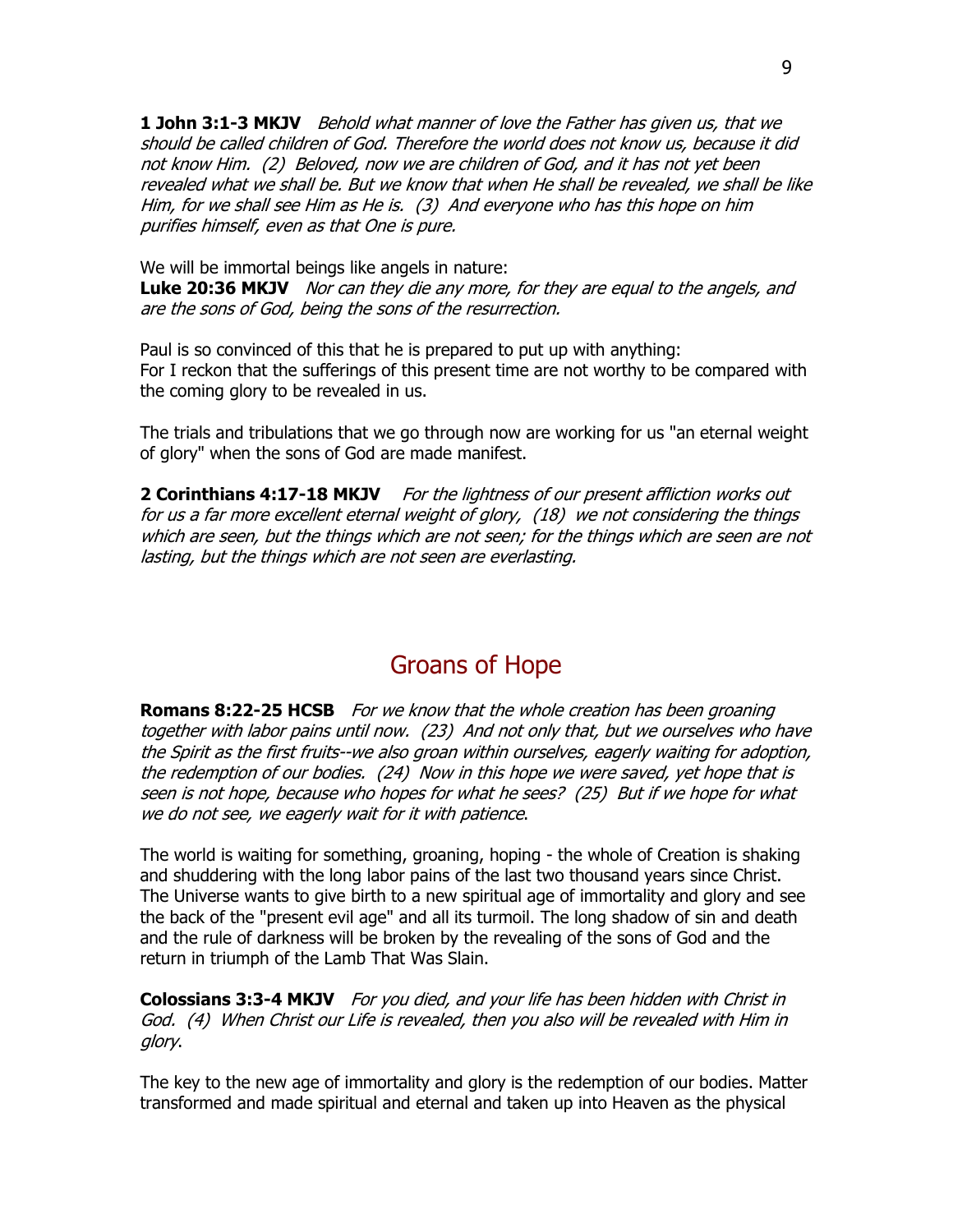body of Christ was. For it was the physical body on the cross, that rose from the grave along with the nail scars, and ascended into Heaven and which sits at the right hand of the majesty on high.

Creation is going to be made new. There will be a new heaven and a new earth and we will dwell in it. The last enemy - death and decay will be banished and immortality will reign. All will be pure and will be light and sin will be no more and people and relationships will be perfect and will last forever.

**2 Corinthians 5:17 HCSB** Therefore if anyone is in Christ, there is a new creation; old things have passed away, and look, new things have come.

**Isaiah 65:17 HCSB** "For I will create a new heaven and a new earth; the past events will not be remembered or come to mind.

**Revelation 21:1-5 HCSB** Then I saw a new heaven and a new earth, for the first heaven and the first earth had passed away, and the sea existed no longer. (2) I also saw the Holy City, new Jerusalem, coming down out of heaven from God, prepared like a bride adorned for her husband. (3) Then I heard a loud voice from the throne: Look! God's dwelling is with men and He will live with them. They will be His people, and God Himself will be with them and be their God. (4) He will wipe away every tear from their eyes. Death will exist no longer; grief, crying, and pain will exist no longer, because the previous things have passed away. (5) Then the One seated on the throne said, "Look! I am making everything new." He also said, "Write, because these words are faithful and true."

The present tedious order of things, of sin and death and wars and pestilences and pain and grief and pointless suffering will come to a complete end and be utterly forgotten as a bad dream indeed "the past events will not be remembered or come to mind."

Just as no-one has nostalgia for the food at boarding school so no-one will have nostalgia for the things of the past - for the glory that is to be revealed will far surpass them.

Somehow deep in ourselves we know this for God has communicated it to us by His spirit which He has given us as the first-fruits of things to come. Intuitively we know that this age will pass, and be replaced by something much better, and that it will happen 'in the twinkling of the eye, at the Last Trump." Yet we also know that this world and its ruling spiritual powers and principalities will not go quietly.

**Matthew 24:21 HCSB** For at that time there will be great tribulation, the kind that hasn't taken place from the beginning of the world until now and never will again!

So we wait in hope, patiently, knowing that we who have eternal life, will far outlast all the troubles of this age and attain to eternal glory.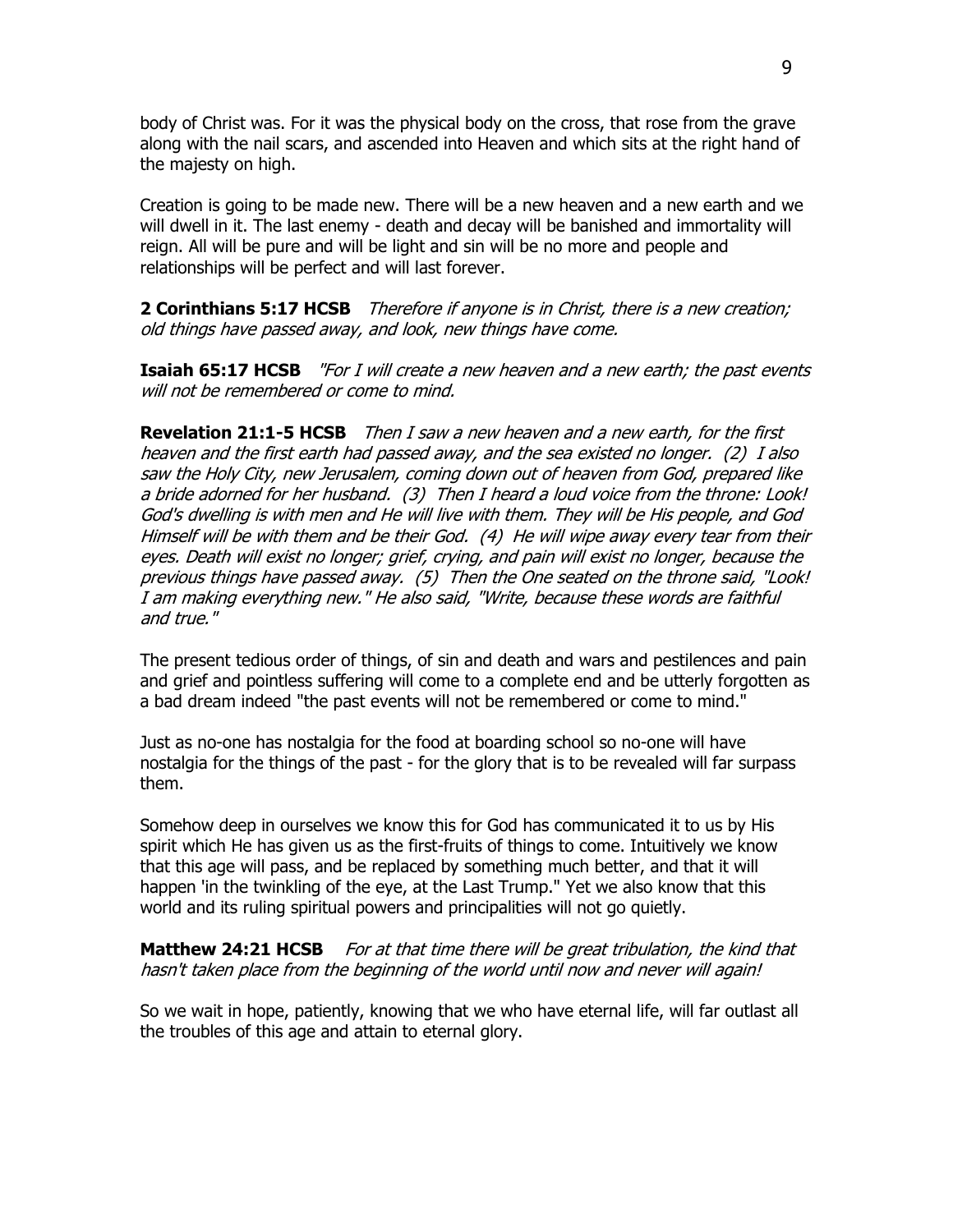**2 Timothy 2:10-11 HCSB** This is why I endure all things for the elect: so that they also may obtain salvation, which is in Christ Jesus, with eternal glory. (11) This saying is trustworthy: For if we have died with Him, we will also live with Him;

**1 Peter 5:6-11 HCSB** Humble yourselves therefore under the mighty hand of God, so that He may exalt you in due time, (7) casting all your care upon Him, because He cares about you. (8) Be sober! Be on the alert! Your adversary the Devil is prowling around like a roaring lion, looking for anyone he can devour. (9) Resist him, firm in the faith, knowing that the same sufferings are being experienced by your brothers in the world. (10) Now the God of all grace, who called you to His eternal glory in Christ Jesus, will personally restore, establish, strengthen, and support you after you have suffered a little. (11) To Him be the dominion forever. Amen.

Something is seriously wrong if a Christian is not troubled by this age! If some days you feel that "something is amiss with the world" you are right. If you are outraged by death and frustrated by sin and ungodliness - then your heart is one with God's heart! This is our groaning and it is produced by the Holy Spirit within us who causes us to both rejoice in God and to mourn for this world.

The Christian cannot be fulfilled in this life or satisfied with this world just as it is. We are made for eternal realms and we need to breath the air of Heaven. We groan within ourselves waiting for the return of the Lord and the resurrection of our bodies and the transformation of all things.

And its not just us, this is not just a pious affection or a religious sentiment, for the whole of Creation groans with us in hope and God the Holy Spirit groans with us (see verse 26). This is a vast yearning of all things for their true meaning and glory. Even the trees and the rocks cry out for Christ to be revealed.

**Revelation 5:13 HCSB** I heard every creature in heaven, on earth, under the earth, on the sea, and everything in them say: Blessing and honor and glory and dominion to the One seated on the throne, and to the Lamb, forever and ever!

#### The Holy Spirit Our Intercessor

**Romans 8:26-27 MKJV** Likewise the Spirit also helps our infirmities. For we do not know what we should pray for as we ought, but the Spirit Himself makes intercession for us with groanings which cannot be uttered. (27) And He searching the hearts knows what is the mind of the Spirit, because He makes intercession for the saints according to the will of God.

Because of our earthly limits we have no idea how to pray. One way to illustrate this is to think of the task of taking a person from the state of sin to being perfectly Christlike in the image of God.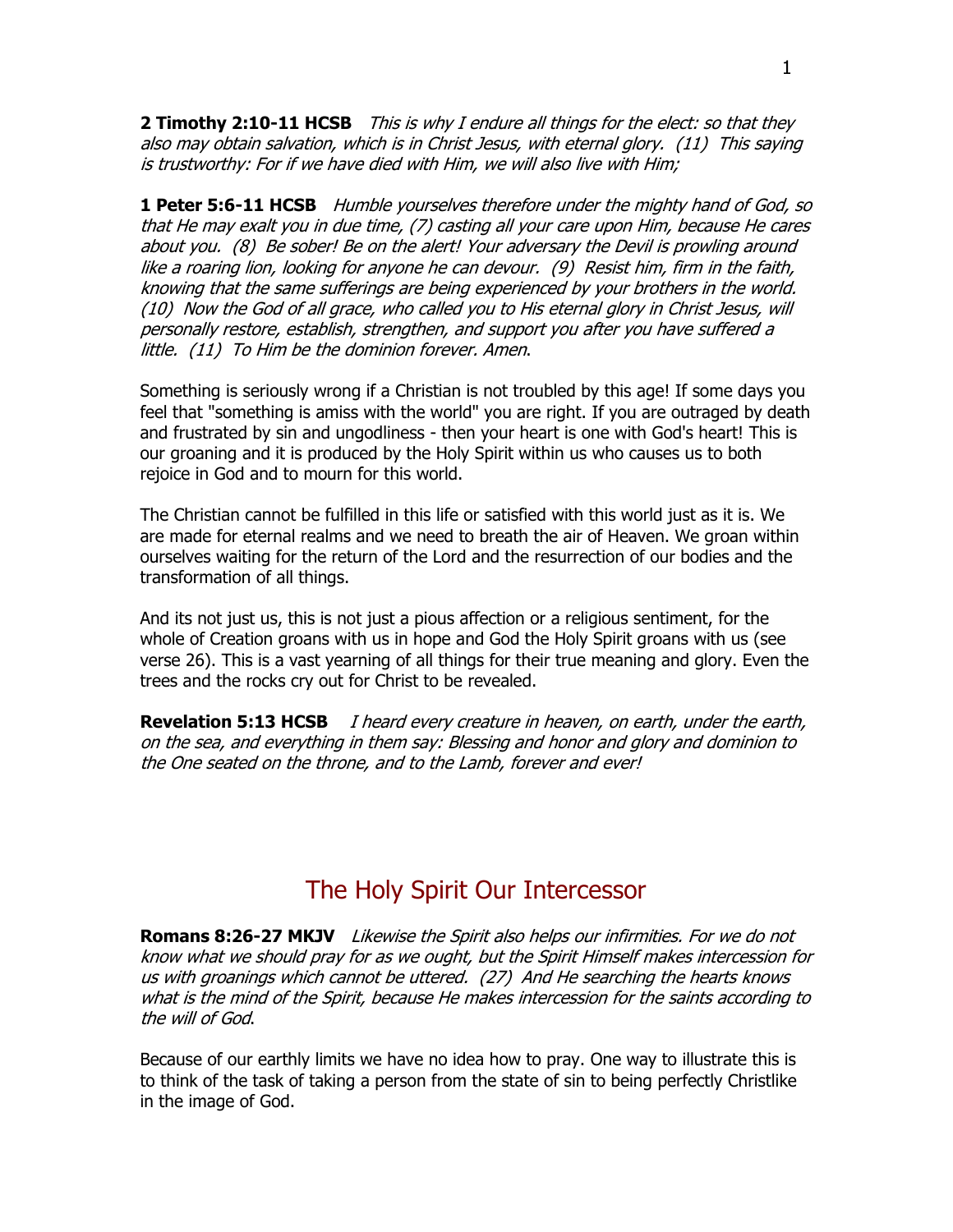To accomplish this we would need to know exactly who we are, and where we needed to change, and who Christ is and what exactly the image of God is, then we would have to pray accurately and exactly about each step of the process, and in the correct order that such changes were required to be made in. Now we simply do not know ourselves exactly, nor do we know exactly who Christ is and what the image of God exactly is, and nor do we know how to get from A to B and what steps we should undertake. Nor do we have the power to make these changes on our own. We are thus clearly ignorant and powerless when it comes to our own salvation and sanctification. In other words we do not know how to pray, even for ourselves!

In our weakness God supplies the Holy Spirit. In 1984 I had just graduated from Bible College and was pastoring my first church and feeling inadequate. One afternoon, as I sat on the back steps I asked God for a magic wand so I could change all that was wrong with me. God simply asked "where would you start". I thought with X, then no I would have to do Y before that, no I would have to start with Z… and so forth and soon I became aware that I had no idea of where to even start the process. Then God said "Just leave it to the Holy Spirit". And I was flooded with peace at the thought and from then on I simply stopped struggling over myself and left "changing me" up to God.

The Holy Spirit knows who I am, and knows who God is, and knows which things in me need to be changed and in what order such things need to be done. Since no one else knows these mysterious things the Holy Spirit is the ONLY person who can rightly change me! Thus the Holy Spirit is the one who must help me to pray for myself and to bring my soul before the Lord.

Now what I have applied to changing myself also applies to changing the world or changing others. Only the Holy Spirit knows the future of the nations or the hearts of men and women. So the Spirit must guide our prayers for all things.

Now this applies even to healing prayer. We can be praying say for someone to be healed of a certain disease and the Spirit may say something like "Pray that they forgive their mother" and lo as the person forgives their mother, they are then healed of the disease. We have to be very sensitive to the Holy Spirit as we minister to others.

Paul writes of the prayers of the Holy Spirit being beyond easy verbal expression: but the Spirit Himself makes intercession for us with groaning which cannot be uttered.

This may refer to the gift of tongues, but it may also refer to direct mystical Spirit to spirit communication, the deepest movement of persons in prayer. This phrase reminds us that the spiritual realm cannot be neatly packaged in logical propositions. Heaven contains inexpressible divine mysteries that are far beyond the reach of human speech.

We are ignorant, we are weak, we are full of infirmity and we see through a glass darkly. No one is an expert on what to say in prayer. We need an intercessor to pray for us and to pray with us. This intercessor is the Holy Spirit.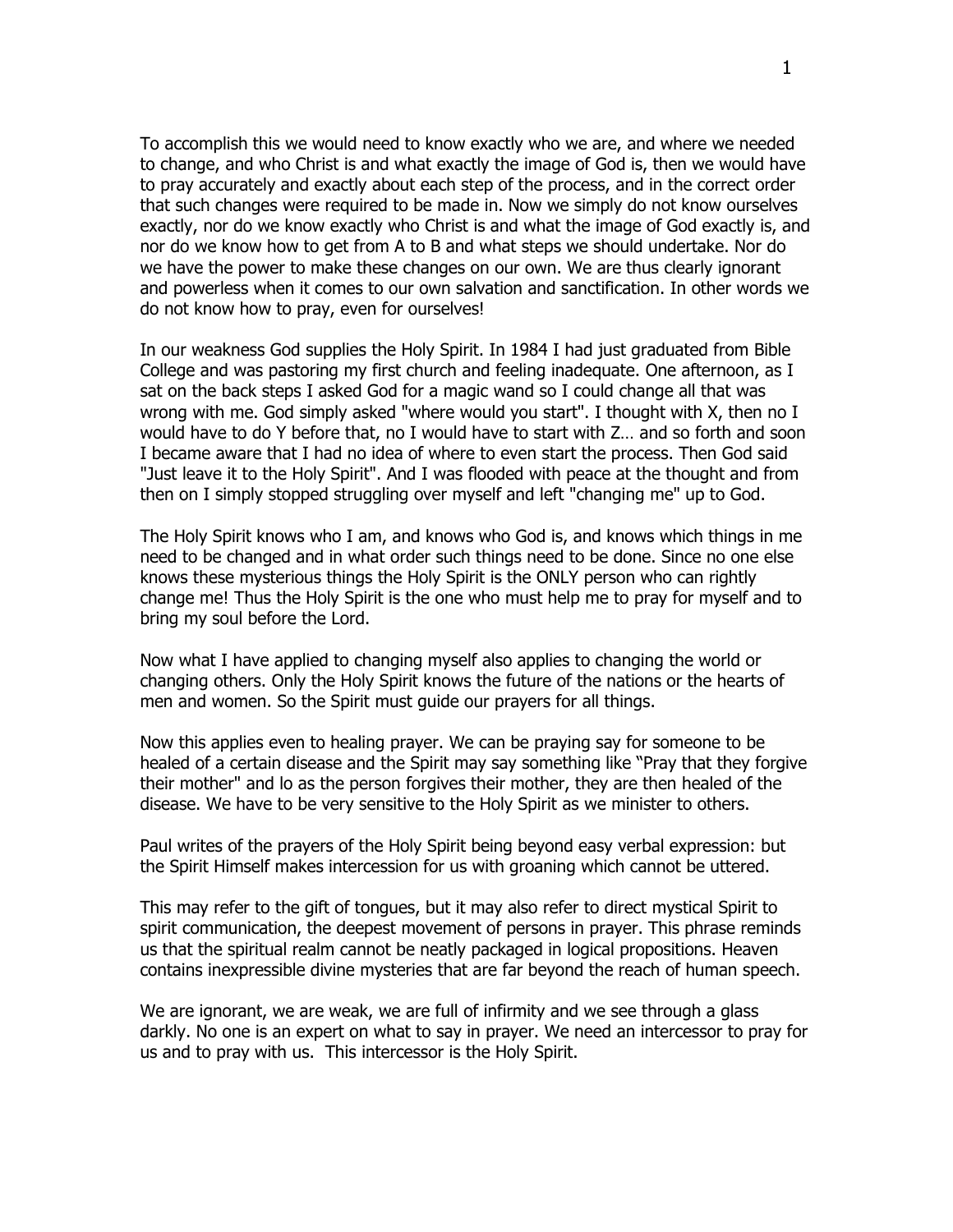2 This is why some quite non-theological people can have wonderful Christian testimonies. Despite their lack of theology they have a deep intuitive sensitivity to God at work in their life and God the Holy Spirit has interceded for them and they have been transformed by the Lord the Spirit.

**2 Corinthians 3:17-18 HCSB** Now the Lord is the Spirit; and where the Spirit of the Lord is, there is freedom. (18) We all, with unveiled faces, are reflecting the glory of the Lord and are being transformed into the same image from glory to glory; this is from the Lord who is the Spirit.

You see it is God who changes us, not we ourselves. Intellect plus willpower plus theology will not necessarily make you into a saint. Some people with great bible knowledge have little grace, while others with little knowledge experience great grace. Now Scripture clearly asks us to get knowledge and wisdom, and we should study the Word. But it is the Spirit that changes us and transforms us.

Paul connects God searching our hearts with the intercession of the Holy Spirit. And He searching the hearts knows the mind of the Spirit, because He makes intercession for the saints according to the will of God.

This is a deep insight into how God works within us. God searches out human hearts (Jeremiah 11:20, 1 Corinthians 4:5, Hebrews 4:13) and as He does this mysterious work He does so mindful of what the Holy Spirit has said to Him about us and our needs. Mary needs patience, and James needs inner healing and guidance and so on. The Holy Spirit intercedes "according to the will of God" so that we are equipped for life and ministry and become blameless and holy. The Holy Spirit intercedes for us so that God's will may be perfected in us.

We need to ask the Holy Spirit into our lives to help us to pray and to move within us so that we are made into a Christian that fully does the will of God. Ask God to fill you with the Spirit that you may pray well and be sanctified in all the will of God. And ask the Holy Spirit to teach you to pray for yourself, for others and for the world at large.

### All Things Work Together For Good

**Romans 8:28 HCSB** We know that all things work together for the good of those who love God: those who are called according to His purpose.

Does God really work everything for good? What about birth defects and AIDS and natural disasters and betrayal and divorce just to name a few? There are two sets of answers to that question - the long-term answer and the short-term answer.

The long-term answer is that no human suffering can permanently scar our eternal inner being. Even if we are killed, in the resurrection we will be glorified and transformed.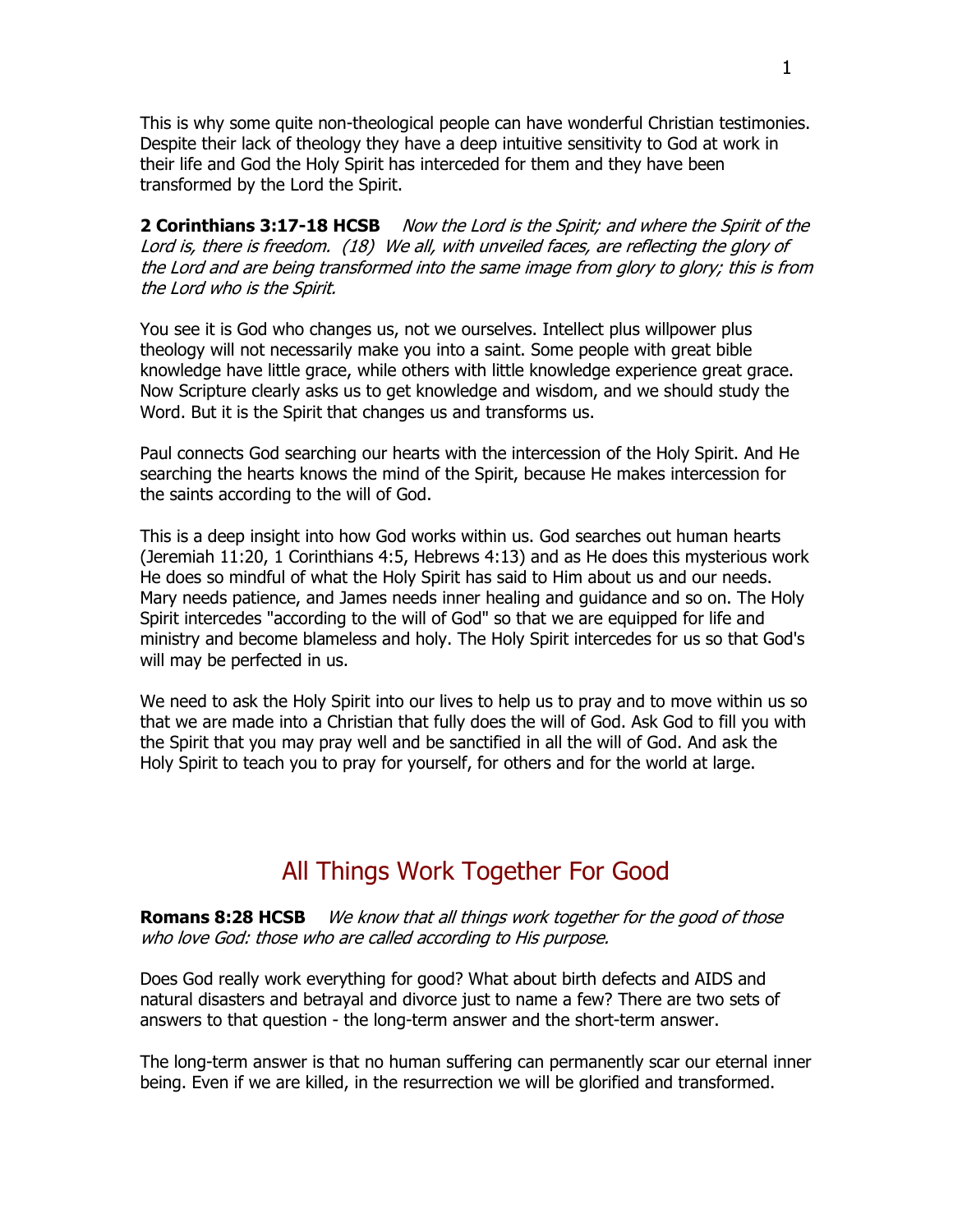Nothing can separate us from the love of Christ. We will always end up dwelling in eternal goodness and light.

**Romans 8:35-39 HCSB** Who can separate us from the love of Christ? Can affliction or anguish or persecution or famine or nakedness or danger or sword? (36) As it is written: Because of You we are being put to death all day long; we are counted as sheep to be slaughtered. (37) No, in all these things we are more than victorious through Him who loved us. (38) For I am persuaded that neither death nor life, nor angels nor rulers, nor things present, nor things to come, nor powers, (39) nor height, nor depth, nor any other created thing will have the power to separate us from the love of God that is in Christ Jesus our Lord!

To use a rough analogy, sufferings may put a few dents in the car but in the end it will arrive at a glorious mansion where we will live forever. The journey is not about the car, it is about the destination.

Since we are wonderful eternal beings, who will be radiant with glory as sons of God, no pain or sorrow on this earth has the final say. For us God always has the final say and He always brings us through to the point where we have joy in His Presence. The journey may be rough but at the end of the pilgrimage lies the goodness of God. Not only that; God also redeem every point in the process:

Trials and tribulations work patience which gives rise to proven character and this in turn develops hope and the sense of God's love. (Romans 5:1-5) Our temporary afflictions give rise to an eternal weight of glory. (2 Corinthians 4:17) Persecution means our reward in Heaven is great. (Matthew 5:10-13) Enduring trials turns us into mature saints who lack nothing. (James 1:2-4) If we suffer with Christ we will also reign with Him. (Romans 8:17,18 2 Timothy 2:12) Suffering causes us to be able to rejoice in the end when Christ returns. (1 Peter 4:13) Suffering for Christ means the Spirit of glory and of God rests on us. (1 Peter 4:14) Suffering for Christ is even a privilege and a gift from God. (Philippians 1:29) If we share in the sufferings we shall also share in the comfort. (2 Corinthians 1:3-7)

As someone once said "Suffering either makes us bitter or better". So God can turn the scars into stars and the mud into diamonds!

Now for the short-term answer. God can use individual circumstances to form a life tapestry of love and grace that blesses many other people and which makes us better not bitter. God also makes all things work together for good in the short to medium term. This goodness involves making us better people, and the world a better place and bringing glory to God. The goodness that God is working out is very good indeed. It is a deeper and more lasting kind of goodness than just being rich and famous.

Now as I write this I have the 'flu and I am wondering "What good can God work from this, it is just slowing me down." Who knows, but He will work good from it somewhere along the line. Perhaps I will increase in patience; perhaps I just need a rest. But good will come of it. Now that is just a "small thing". It is often hard to see God working good out of the death of a child, or a divorce or some great natural disaster or personal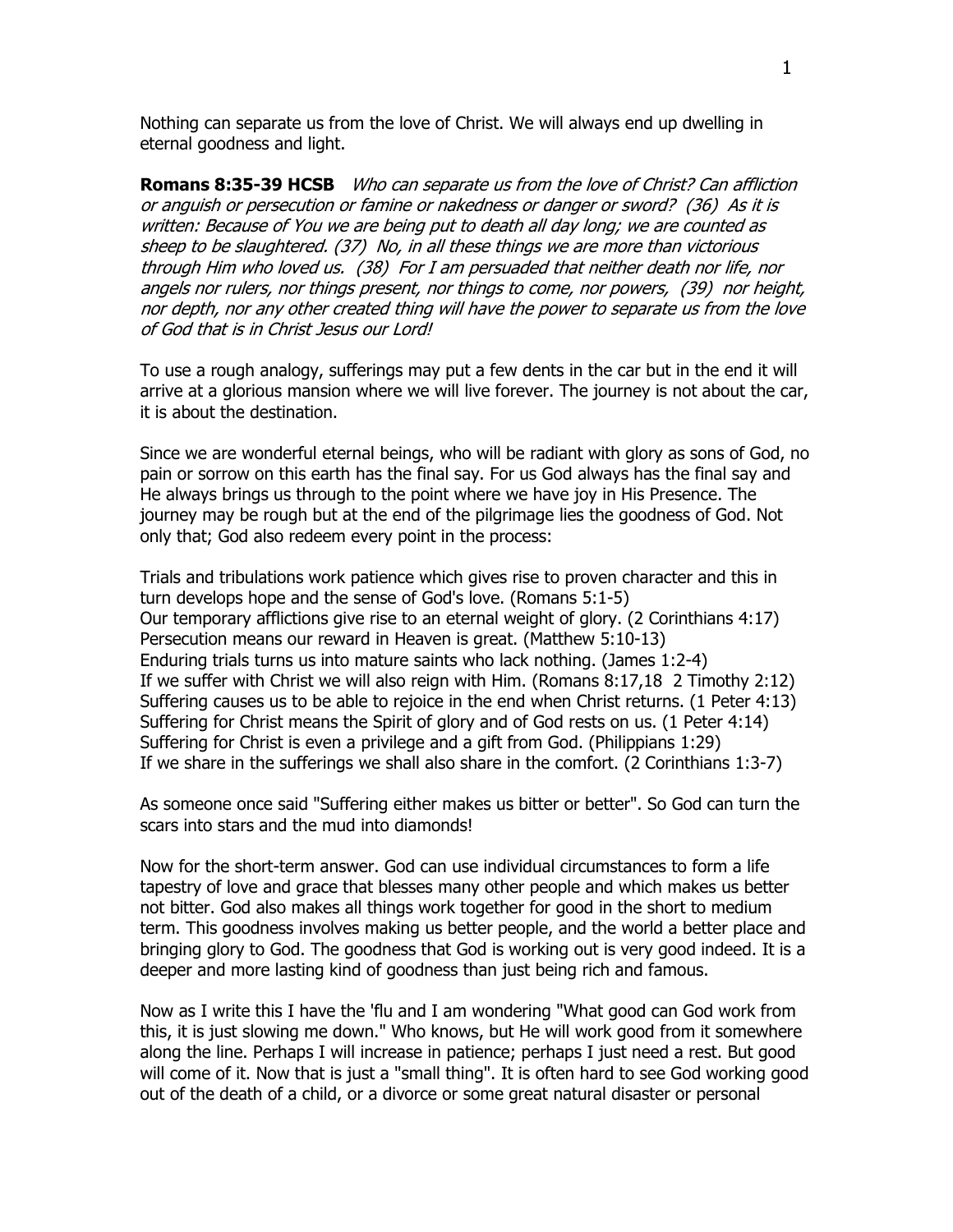4 tragedy. But God does work good, though it may take years to see it, the faithful saint will see good in the end.

God works "all things together" that is He weaves the events of our life into a tapestry. Thus, an event in our past may be used years later to comfort someone else in the same situation. Nothing in the saint's life is ever wasted. Our mistakes and our training, our failure and our success can be used by God. It is only now as I am turning 50 that I am seeing some of the "circles" beginning to close and to connect the threads of my most unusual and at times difficult life.

Just a few minutes ago I saw a photo essay of tornado damage in Tennessee and Kentucky, homes were destroyed but people were consoling one another and helping one another. You could sense an attitude of folks being determined to bring good out of evil. This is a fully Christian attitude- that of digging for the gold, trying to find the nugget of hope in the midst of trying circumstances. Romans 8:28 assures us that the "nugget of hope" is always there for believers.

We are "called according to His purpose" - God has purposes for us and they are good and loving purposes. God's general purposes for us go from being called to being justified, and from being justified to being sanctified and then to being glorified. (Romans 8:29-31). God also has individual purposes and callings, every one of which is "for good" and "for hope".

**Jeremiah 29:11-13 HCSB** For I know the plans I have for you"--this is the LORD's declaration--"plans for your welfare, not for disaster, to give you a future and a hope. (12) You will call to Me and come and pray to Me, and I will listen to you. (13) You will seek Me and find Me when you search for Me with all your heart.

But Romans 8:28 only applies to those who love God. The God-seekers ultimately find good but the pleasure seekers ultimately find Hell. It is only as we seek Him with all our heart that Romans 8:28 and Jeremiah 29:11-13 come into effect. The wicked have no such consolation. There is no peace for the wicked says the Lord! (Isaiah 48:22, 57:21)

In the dark and difficult moments persist in hope for God will work it for good in the end. This holy and hopeful persistence requires that rare quality called endurance:

**Hebrews 10:35-39 HCSB** So don't throw away your confidence, which has a great reward. (36) For you need endurance, so that after you have done God's will, you may receive what was promised. (37) For in yet a very little while, the Coming One will come and not delay. (38) But My righteous one will live by faith; and if he draws back, My soul has no pleasure in him. (39) But we are not those who draw back and are destroyed, but those who have faith and obtain life.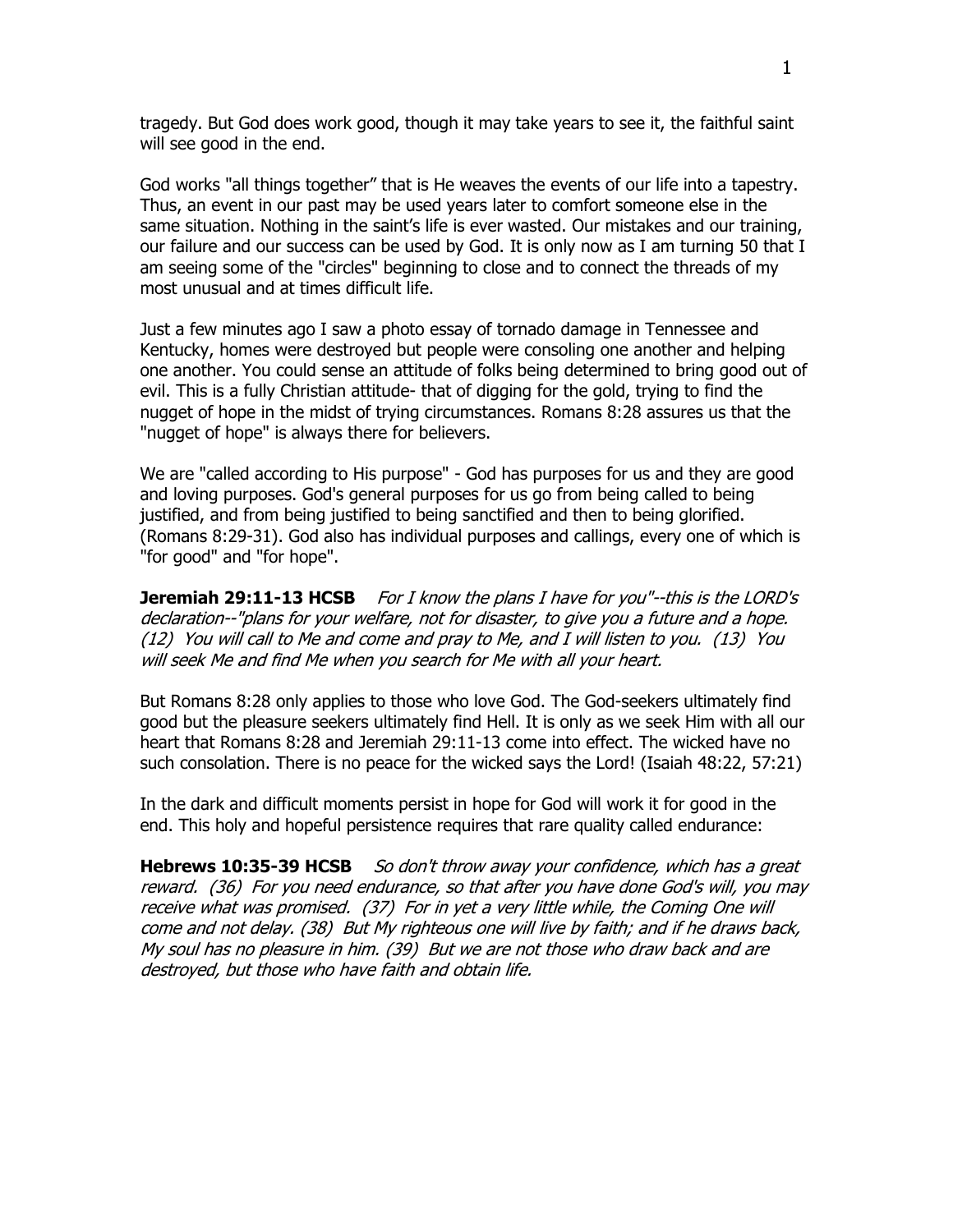### God's Wonderful Grand Plan

**Romans 8:29-30 HCSB** For those He foreknew He also predestined to be conformed to the image of His Son, so that He would be the firstborn among many brothers. (30) And those He predestined, He also called; and those He called, He also justified; and those He justified, He also glorified.

God's plan for you and I is for us to be "conformed to the image of His Son, so that He would be the firstborn among many brothers." What an astonishing, wonderful, mindboggling and utterly glorious privilege! God wants us to be the younger brothers of Jesus Christ and to have a nature like His! In fact we are to be in His very image!

As the apostle John says so well:

**1 John 3:1-3 HCSB** Look at how great a love the Father has given us, that we should be called God's children. And we are! The reason the world does not know us is that it didn't know Him. (2) Dear friends, we are God's children now, and what we will be has not yet been revealed. We know that when He appears, we will be like Him, because we will see Him as He is. (3) And everyone who has this hope in Him purifies himself just as He is pure.

God has a plan! And what a plan! We will be creatures of great glory, immortal, loving, holy, imperishable as the angels, death-less, eternal and spiritual, radiant with the grandeur of Heaven and known as the children of God! Oh wonder of wonders Jesus will not be ashamed to call us "brother" and to own us as part of His heavenly family!

**Hebrews 2:11-13 HCSB** For the One who sanctifies and those who are sanctified all have one Father. That is why He is not ashamed to call them brothers, (12) saying: I will proclaim Your name to My brothers; I will sing hymns to You in the congregation. (13) Again, I will trust in Him. And again, Here I am with the children God gave Me.

Now how does this come about? Paul gives us the stages, the big steps with sevenleague boots, the grand strides of the process of redemption:

Those He foreknew -> He predestined -> He called -> He justified -> He glorified

Now the word for foreknew is "prognosis" from which we get "prognosis" as a medical term - knowing how things will turn out with a soul. Indeed this term is only used 5 times in Scripture. Twice it refers to God's planning for the cross and knowing how redemption would turn out, even before the foundation of the world (Acts 2:23, 1 Peter 1:20). Once it refers to God's long-term plans for the redemption of Israel (Romans 11:2) which means He has not cast them off. And twice (Romans 8:29, 1 Peter 1:2) it refers to God's certain plans for the redemption of the saints. God's foreknowledge, His prognosis, is like the Divine Physician looking at a fallen world and saying what it needs and how He will bring about its healing with the Blood of the Lamb!

The word predestined simply means "sketched out a plan for" like an architect building a house. From this it means to "decide beforehand" just as an architect decides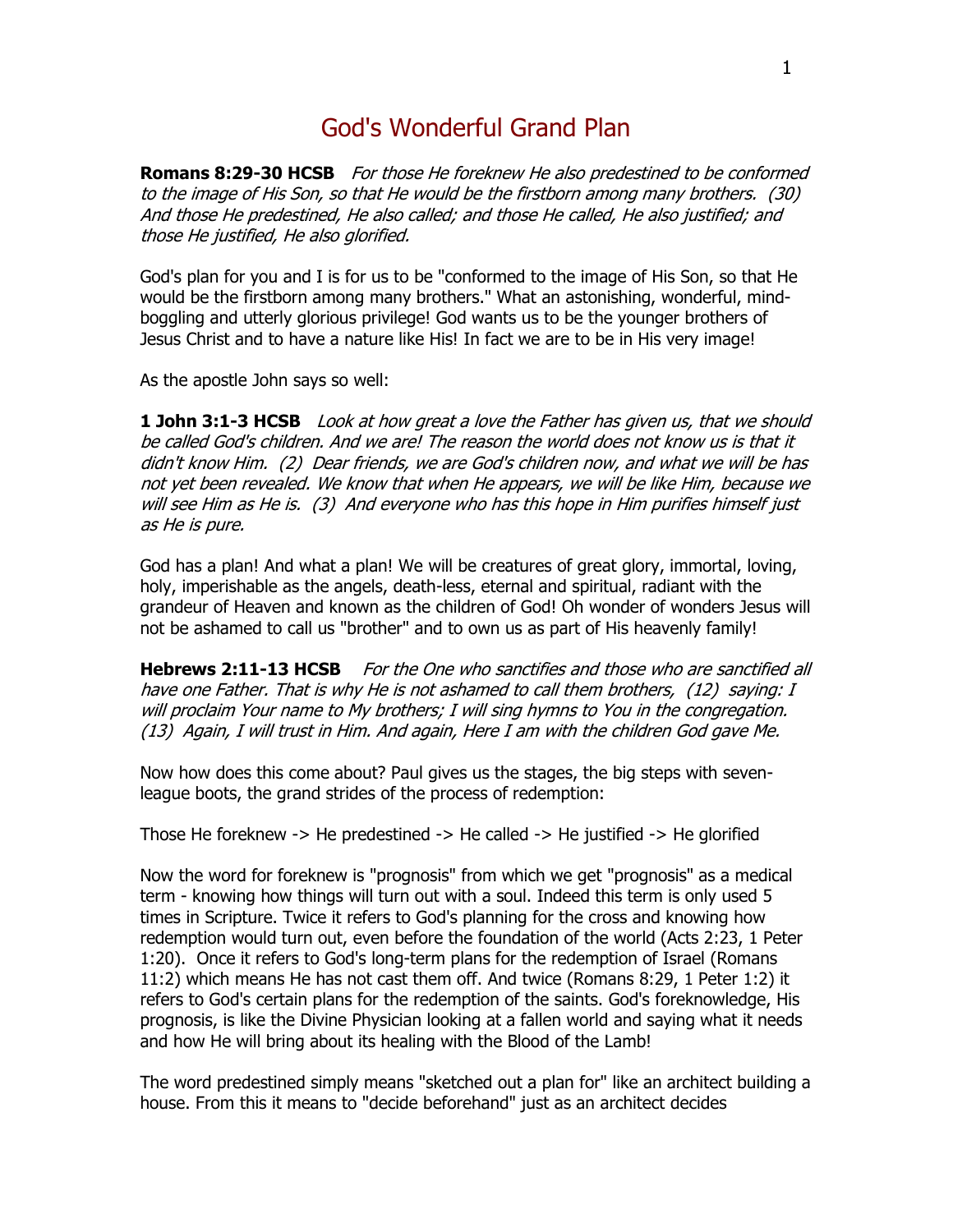beforehand what shape a house will take and what will be used in the construction. God's predestination is God's "project planning" and the project is our redemption! So God beholds the need for redemption, makes a prognosis, and then comes up with a plan, a "predestined" sketched-out beforehand strategy for fixing it.

"And those He predestined, He also called". As a result of God's plan for our redemption He calls us to Himself and to faith in Christ. The first thing that God fixes is the relationship. Everything else is secondary. Like the prodigal son, the relationship is fixed first, then everything else follows in time. Our redemption is a series of loving acts that follows the restoration of relationship.

The Greek word for "called" mainly means to "call aloud" but can also mean "to give a name or title to" just as Jesus renamed Simon to Peter. This calling is to a new identity, we become a new person in Christ with a "new name". God calls us into being as new creations.

**Romans 4:17 HCSB** ....He believed in God, who gives life to the dead and calls things into existence that do not exist.

Calling also refers to the event we call conversion so that early Christians could say "when I was called" and name a day and hour when God saved them!

**1 Corinthians 7:17 HCSB** However, each one must live his life in the situation the Lord assigned when God called him. This is what I command in all the churches.

**2 Timothy 1:9 HCSB** who has saved us and called us with a holy calling, not according to our works, but according to His own purpose and grace, which was given to us in Christ Jesus before time began.

This calling is faithful and irrevocable (Romans 11:28,29, 1 Corinthians 1:9) and involves a "higher calling" to glorious spiritual realities.

**Ephesians 1:18-19 HCSB** I pray that the eyes of your heart may be enlightened so you may know what is the hope of His calling, what are the glorious riches of His inheritance among the saints, (19) and what is the immeasurable greatness of His power to us who believe, according to the working of His vast strength.

Now to enter in these glories we must be able to stand before the Throne of Heaven and God has taken care of this: "and those He called, He also justified". God's stamp of approval is placed upon us and we are made "just-as-if-I'd-never-sinned". We are made OK, and all our un-OK-ness is forgiven and redeemed.

Then we are given angel's wings, and made citizens of Heaven to reign with Christ for evermore - and those He justified, He also glorified. We are raised up and sit with Christ in heavenly realms (Ephesians 2:6) and given the power to become sons of God (John 1:12) and brought into divine fellowship with God and with Christ (1 Corinthians 1:9, 1 John 1:1-3). We do not just "go to glory", we ourselves are made to be glorious with the glory Christ had (John 17:22)! We will be clothed with immortality and light because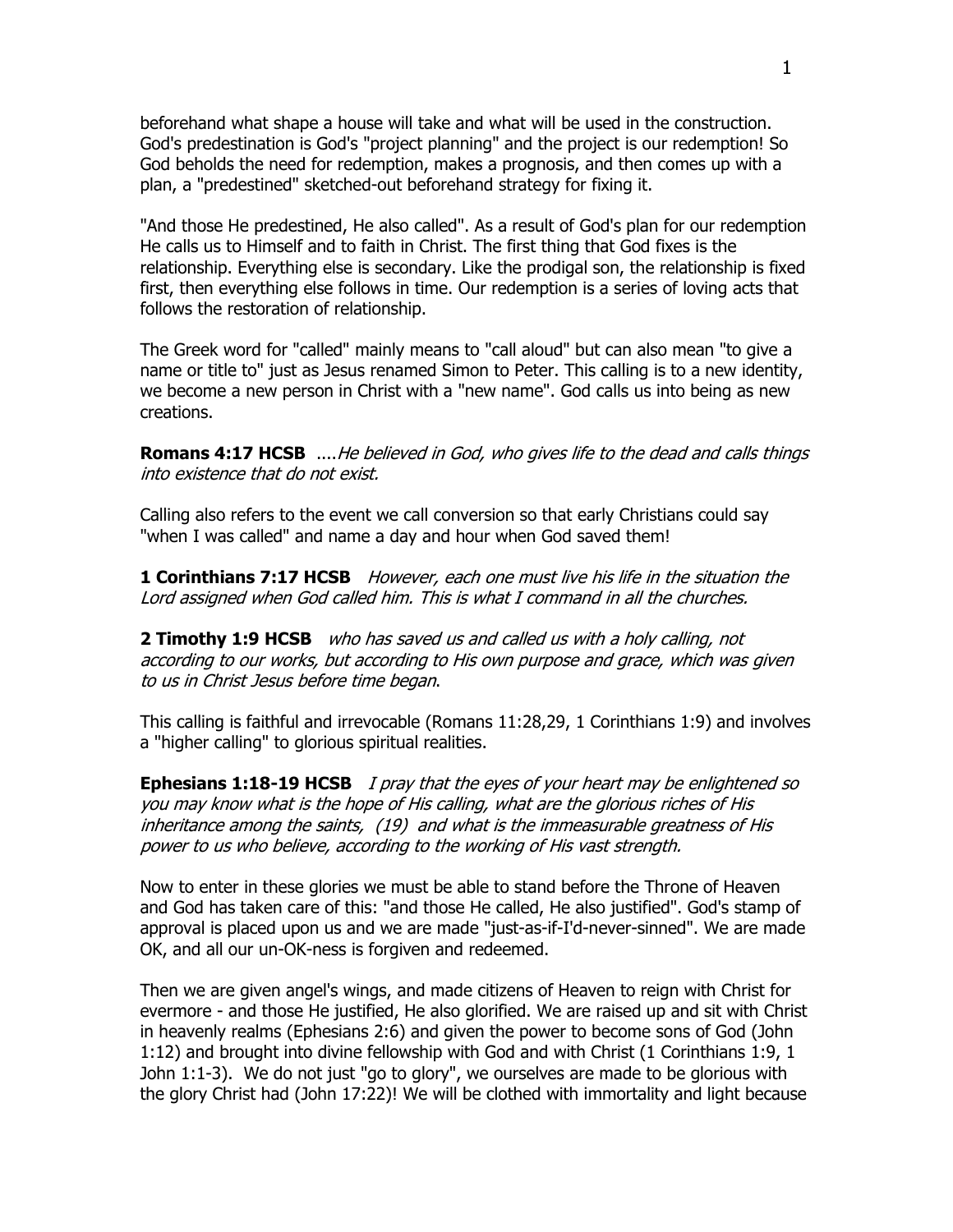7 of what God has done for us! (see 1 Corinthians 15) Praise be to God for His wonderful plan!

### God Is On Our Side

**Romans 8:31-34 MKJV** What then shall we say to these things? If God is for us, who can be against us? (32) Truly He who did not spare His own Son, but delivered Him up for us all, how shall He not with Him also freely give us all things? (33) Who shall lay anything to the charge of God's elect? It is God who justifies. (34) Who is he condemning? It is Christ who has died, but rather also who is raised, who is also at the right hand of God, who also intercedes for us.

"God is for us!" - What wonderful news! God is on the side of the Christian and wants the very, very best for us. All pictures of a scolding deity vanish with this one thought! God is for us! In these few verses Paul bombards us with good news:

- 1. God is for us so who can be against us?
- 2. He did not spare His own Son but delivered Him up for us all.
- 3. He will freely give us all things.
- 4. God has chosen as we are "God's elect".
- 5. No one can accuse us because God has justified us.

6. No one can condemn us because Christ intercedes on our side in every such dispute and He is at God's right hand.

Now is God is on our side then His Creation, which obeys His will, the Universe, is also on our side. The elect angels, the planets, the stars, the trees and even the weather are on the side of God's saints! We can expect things to work out for us, and to work together for our good (Romans 8:28). Here is the ground for optimism and the cure for cynicism. Here is the cure for all our paranoia in a world that seems to have gone crazy. God is for us and has no interest in harming us whatsoever, and will work all things, in this world, and the world to come, together for our good. We have all the "luck" we need in the goodwill of the Almighty.

God has given Christ for you and I - and if He will give us His own Son, how much more will He give us other things - the Holy Spirit, grace, redemption and glory? And He will give us also "our daily bread" - all the ordinary material needs of a saint. This is good ground for confident prayer! God loves us, has chosen us, and is willing to give us "all things" but these things are given "with Christ" and not apart from Christ: how shall He not with Him also freely give us all things?

God can give you anything that can come "with Christ" - joy, peace, hope, love, sanctification, glory, immortality and eternal life. But God will not give you things that do not come "with Christ" - such as wild living, carnality, fleshly indulgence, wrath, dissension, ego and vanity!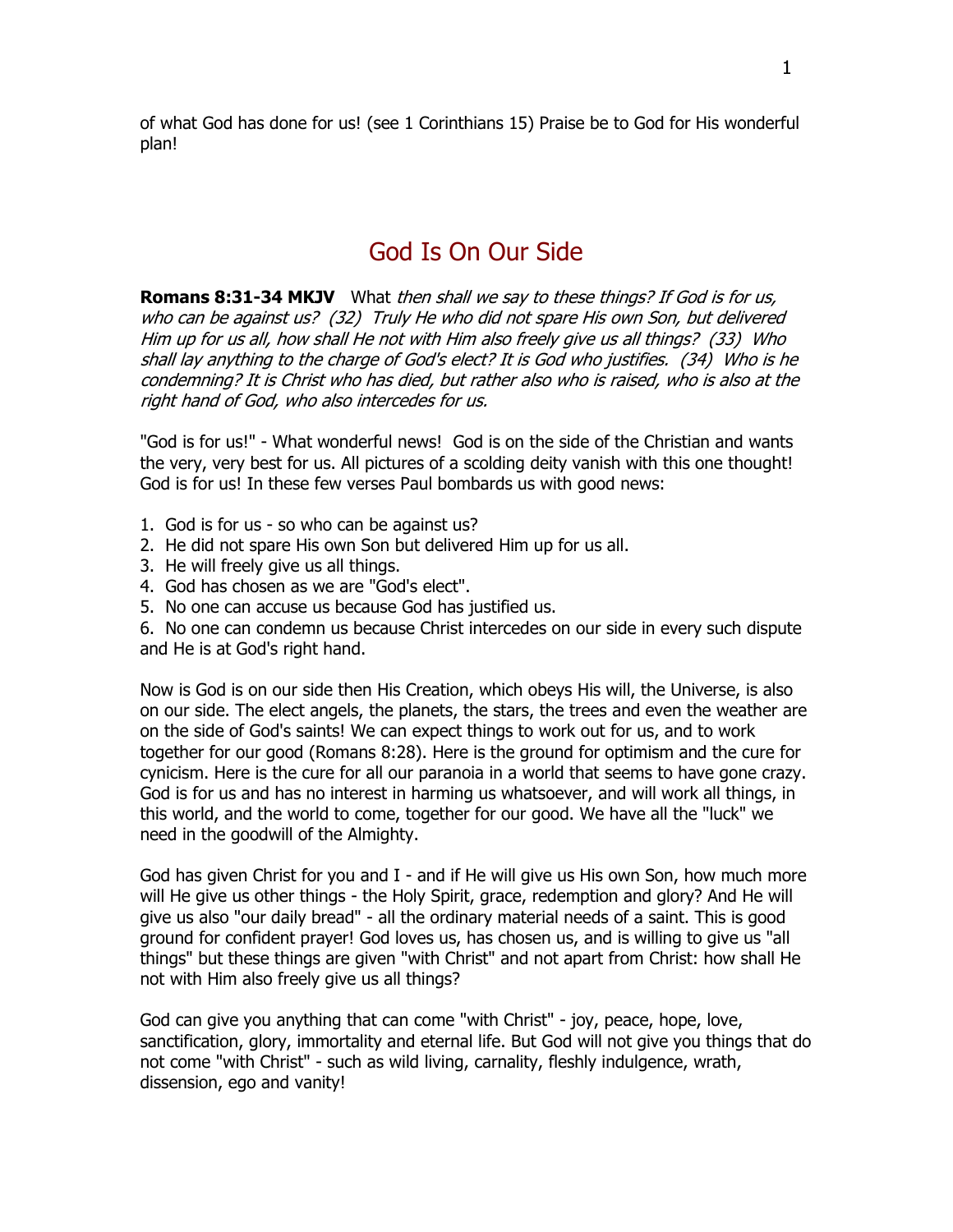When we pray for the things that come 'with Christ" God cheerfully gives them to us because God is the most cheerful giver of them all! God gives to us exuberantly because God loves us and is for us. We do not have to earn them from a grudging and reluctant God - indeed He freely gives us all these things!

Much of these verses seem to be concerned about living the Christian life in the midst of hostile opposition - which the Roman Christians were then dealing with. The very next verses are:

**Romans 8:35-37 MKJV** Who shall separate us from the love of Christ? Shall tribulation, or distress, or persecution, or famine, or nakedness, or peril, or sword? (36) As it is written, "For Your sake we are killed all the day long. We are counted as sheep of slaughter." (37) But in all these things we more than conquer through Him who loved us.

Paul talks about "if God is for us, who then can be against us?" and then goes on to talk about being "charged" and "condemned". Romans was written probably just before the savage Neronian persecution in AD 64 when Christians were later fed to lions and even covered in tar and used as human torches. But even in AD 57-60 when Romans is thought to have been written, Christians were considered "odious". The whole Roman imperial power was against them, and was charging them and condemning them! Physical victory was impossible but a victory of the spirit, the ability to pray and rejoice even in persecution and even in martyrdom was theirs.

Though the whole empire charges them God would justify them! Though the Emperor would condemn them - Christ would intercede for them. And Christ is higher than the Emperor, for Jesus stands at the very right hand of God!

So we have two opposing thoughts here. God, His angels and His Creation is for us, but the world and its arrogant demonic empires are against us. God will give us all things, but our persecutors may try to remove them from us. There is a tussle, but God will win in the end, for this world and its empires and persecutors are simply passing away.

Now this can be confusing for us. How can God be "for" the Romans and yet allow them to be "slaughtered like sheep all day long"? Is God so powerless? Can He not protect us from persecution and disaster? Sometimes God does protect us and place a hedge around us. At other times He gives us the glory of suffering for His name's sake. This is His choice, not ours, for I think that every sane person prefers to be protected!

God only allows the suffering in our life that will glorify both us and Him. The suffering of a lonely missionary on a remote outstation can be intense and prolonged. But Christ is forged in that heart, and the saint is made glorious and the gospel is preached to those who most need to hear it. With the suffering is given the means to spiritual victory over it, and the way to pass through the fire and the flood unharmed in our inmost being.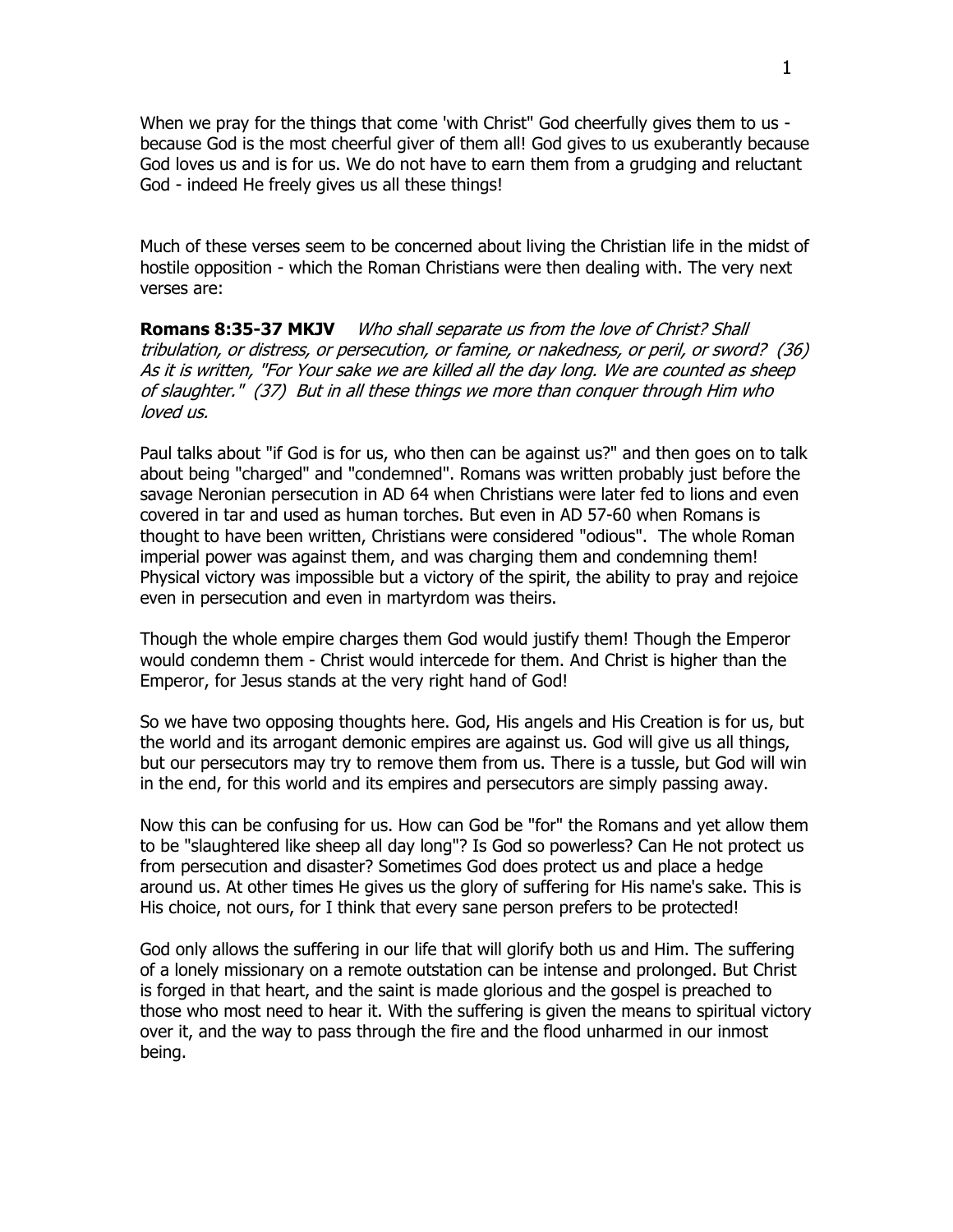9 The key to victory for the Roman Christians as they saw family members abused and cruelly treated by imperial guards was to know that God was with them even in this. Indeed that this trial was not because of their sins, nor was it for something they had done wrong. God deals with our sin by declaring us to be OK. God justifies us, and Christ Himself intercedes for us! This trial was not punishment from God, it was from the Devil who would soon be crushed under their feet (Romans 16:20)! God was on their side and the reward that was to come would far outweigh the sufferings of the present time.

**Romans 8:17-18 MKJV** And if we are children, then we are heirs; heirs of God and joint-heirs with Christ; so that if we suffer with Him, we may also be glorified together. (18) For I reckon that the sufferings of this present time are not worthy to be compared with the coming glory to be revealed in us.

## More Than Conquerors!

**Romans 8:35-39 MKJV** Who shall separate us from the love of Christ? Shall tribulation, or distress, or persecution, or famine, or nakedness, or peril, or sword? (36) As it is written, "For Your sake we are killed all the day long. We are counted as sheep of slaughter." (37) But in all these things we more than conquer through Him who loved us. (38) For I am persuaded that neither death, nor life, nor angels, nor principalities, nor powers, nor things present, nor things to come, (39) nor height, nor depth, nor any other creature, shall be able to separate us from the love of God which is in Christ Jesus our Lord.

In the Old Testament God's love was often shown by His creating ideal circumstances for those He loved. The cattle increased, the battles were won, the sun shined longer, the exiles returned shouting for joy. But between those times and the time of Christ had been four hundred harrowing years and persecution and occupation. In these days God's love seemed remote from the Jews. Then a new idea dawned - that God could love people right in the midst of the fiery furnace. The story in Daniel represents a subtle change in the paradigm:

**Daniel 3:16-26 MKJV** Shadrach, Meshach, and Abednego answered and said to the king, O Nebuchadnezzar, we have no need to return a word to you on this matter. (17) If it is so that our God whom we serve is able to deliver us from the burning fiery furnace, then He will deliver us out of your hand, O king. (18) But if not, let it be known to you, O king, that we will not serve your gods nor worship the golden image which you have set up. (19) Then Nebuchadnezzar was filled with wrath, and the form of his face was changed against Shadrach, Meshach, and Abednego. He spoke and commanded that they should heat the furnace seven times more than it was usually heated. (20) And he commanded mighty men in his army to tie up Shadrach, Meshach, and Abednego, and to throw them into the burning fiery furnace. (21) Then these men were tied up in their slippers, their tunics, and their mantles, and their other clothes, and were thrown into the middle of the burning fiery furnace. (22) Then because the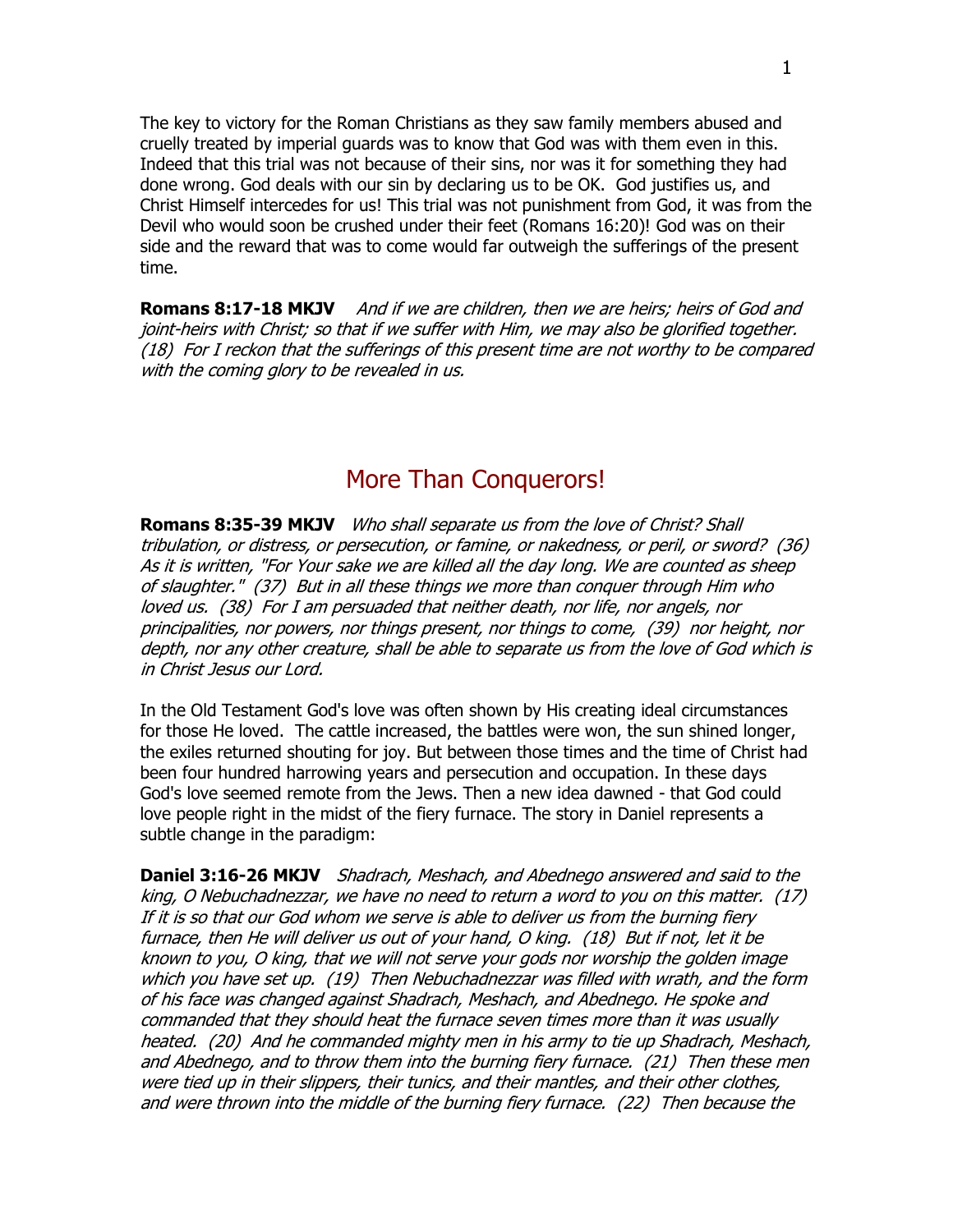0 king's commandment was urgent, and the furnace exceedingly hot, the flame of the fire killed those men who took up Shadrach, Meshach, and Abednego. (23) And these three men, Shadrach, Meshach, and Abednego, fell down bound into the midst of the burning fiery furnace. (24) Then Nebuchadnezzar the king was amazed. And he rose up in haste and spoke and said to his advisers, Did we not throw three men bound into the middle of the fire? They answered and said to the king, True, O king. (25) He answered and said, Behold! I see four men loose, walking in the middle of the fire, and there is no harm among them. And the form of the fourth is like a son of the gods. (26) Then Nebuchadnezzar came near the door of the burning fiery furnace. He answered and said, Shadrach, Meshach, and Abednego, servants of the Most High God, come forth and come here. Then Shadrach, Meshach, and Abednego, came forth from the middle of the fire.

Shadrach, Meshach and Abednego were not assured of deliverance: "If it is so that our God whom we serve is able to deliver us from the burning fiery furnace, then He will deliver us out of your hand, O king. (18) But if not, let it be known to you, O king, that we will not serve your gods nor worship the golden image which you have set up." Yet Christ appears with them right in the midst of their affliction, and delivers them.

Christianity teaches that the saint personally transcends suffering by becoming better. No suffering can destroy the saint because God dwells within the saint and imparts the power to endure the suffering and grow in grace. All the suffering does is to mature the saint in Christ and thus to add to the "weight of glory" that he or she will carry into eternity.

"As it is written, "For Your sake we are killed all the day long. We are counted as sheep of slaughter." But in all these things we more than conquer through Him who loved us."

We conquer the suffering by becoming more patient and loving and forgiving and gracious as a result. Our outward circumstances may be as terrible as the Roman persecution or the concentration camps that Corrie Ten Boom went through but inwardly we can be full of glory and grace in the midst of our sorrows and afflictions.

The first category of sufferings mentioned by Paul is external circumstances: "Who shall separate us from the love of Christ? Shall tribulation, or distress, or persecution, or famine, or nakedness, or peril, or sword?" No matter how embarrassing and humiliating our circumstances, God still loves us! In all our troubles God is with us and we will become stronger and greater and better people as a result of these troubles.

The second category consists of various cosmic agents of separation: For I am persuaded that neither death, nor life, nor angels, nor principalities, nor powers, nor things present, nor things to come, (39) nor height, nor depth, nor any other creature, shall be able to separate us from the love of God which is in Christ Jesus our Lord. No part of the spiritual or temporal hierarchy can organize itself so as to deny us access to the love of God and to personal growth in Christ. This refutes various pagan and gnostic views that taught that the Christian as separated from God by various layers of angels and cosmic powers. Christ ascended through all these powers and took captivity captive